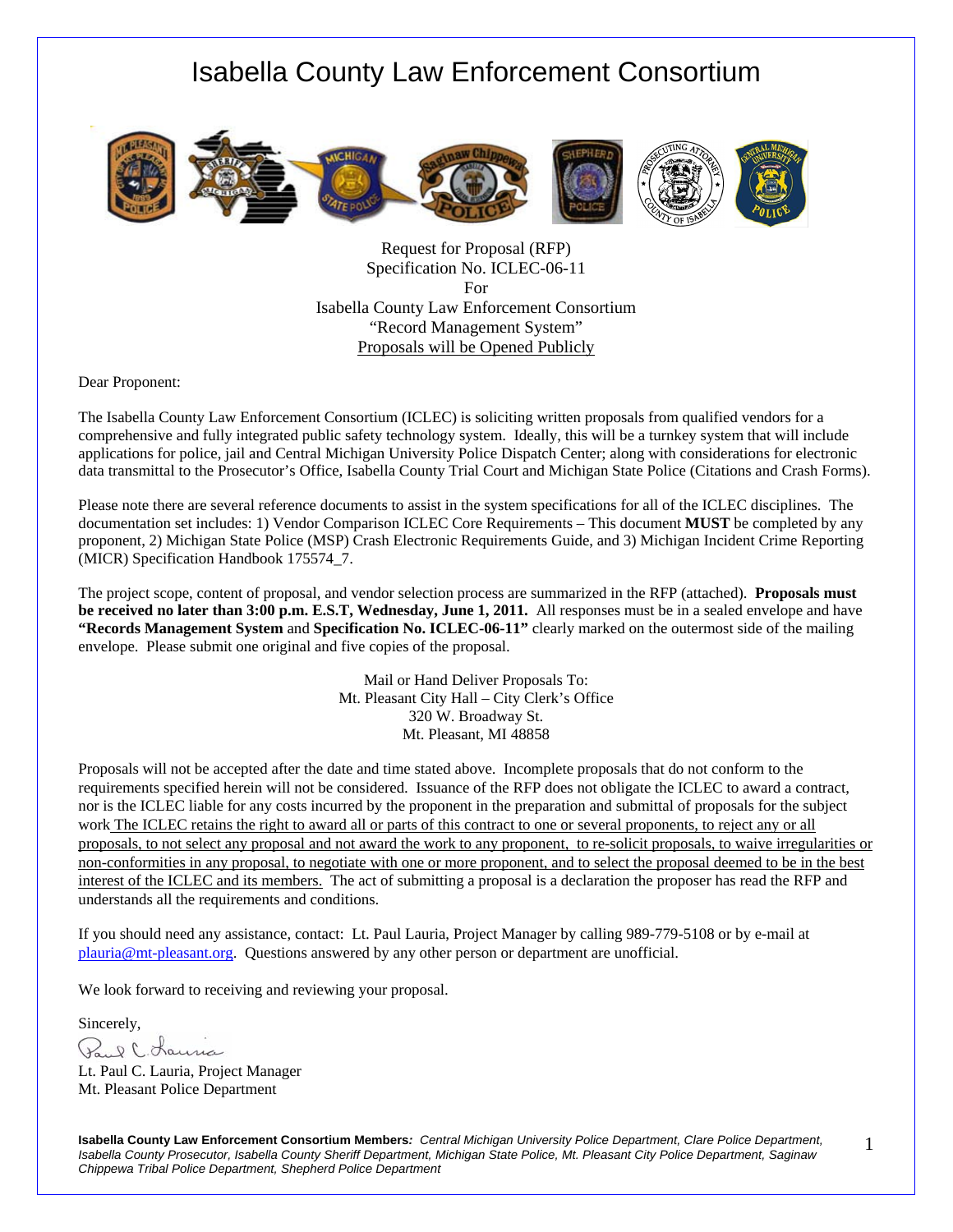## Isabella County Law Enforcement Consortium **Table of Contents**

#### TABLE OF CONTENTS

| <b>GENERAL INFORMATION AND BACKGROUND</b>                                            | $\overline{\mathbf{4}}$ |
|--------------------------------------------------------------------------------------|-------------------------|
|                                                                                      |                         |
|                                                                                      |                         |
|                                                                                      |                         |
| ISABELLA COUNTY LAW ENFORCEMENT CONSORTIUM BACKGROUND ___________________________ 4  |                         |
|                                                                                      |                         |
| CURRENT PLATFORM(S) $\qquad \qquad \qquad$ 4                                         |                         |
|                                                                                      |                         |
|                                                                                      |                         |
|                                                                                      |                         |
|                                                                                      |                         |
| <b>VENDOR INSTRUCTIONS/RULES</b>                                                     | 12                      |
|                                                                                      |                         |
|                                                                                      |                         |
|                                                                                      |                         |
|                                                                                      |                         |
| GENERAL GUIDELINES FOR DEVELOPERS<br>13                                              |                         |
|                                                                                      |                         |
|                                                                                      |                         |
|                                                                                      |                         |
|                                                                                      |                         |
| SECTION 2 - CORPORATE AND COMPANY INFORMATION ___________________________________ 15 |                         |
|                                                                                      |                         |
|                                                                                      |                         |
|                                                                                      |                         |
|                                                                                      |                         |
|                                                                                      |                         |
|                                                                                      |                         |
|                                                                                      |                         |
| SECTION 10-HARDWARE                                                                  |                         |
|                                                                                      |                         |
|                                                                                      |                         |
|                                                                                      |                         |
|                                                                                      |                         |

#### **APPENDIX A – REQUIREMENTS FORMS**

| <b>GENERAL SPECIFICATIONS</b>                                  |    |
|----------------------------------------------------------------|----|
| <b>RECORDS MANAGEMENT SYSTEM (RMS) SOFTWARE SPECIFICATIONS</b> | 20 |
| <b>COMPUTER AIDED DISPATCH (CAD) SOFTWARE SPECIFICATIONS</b>   | 49 |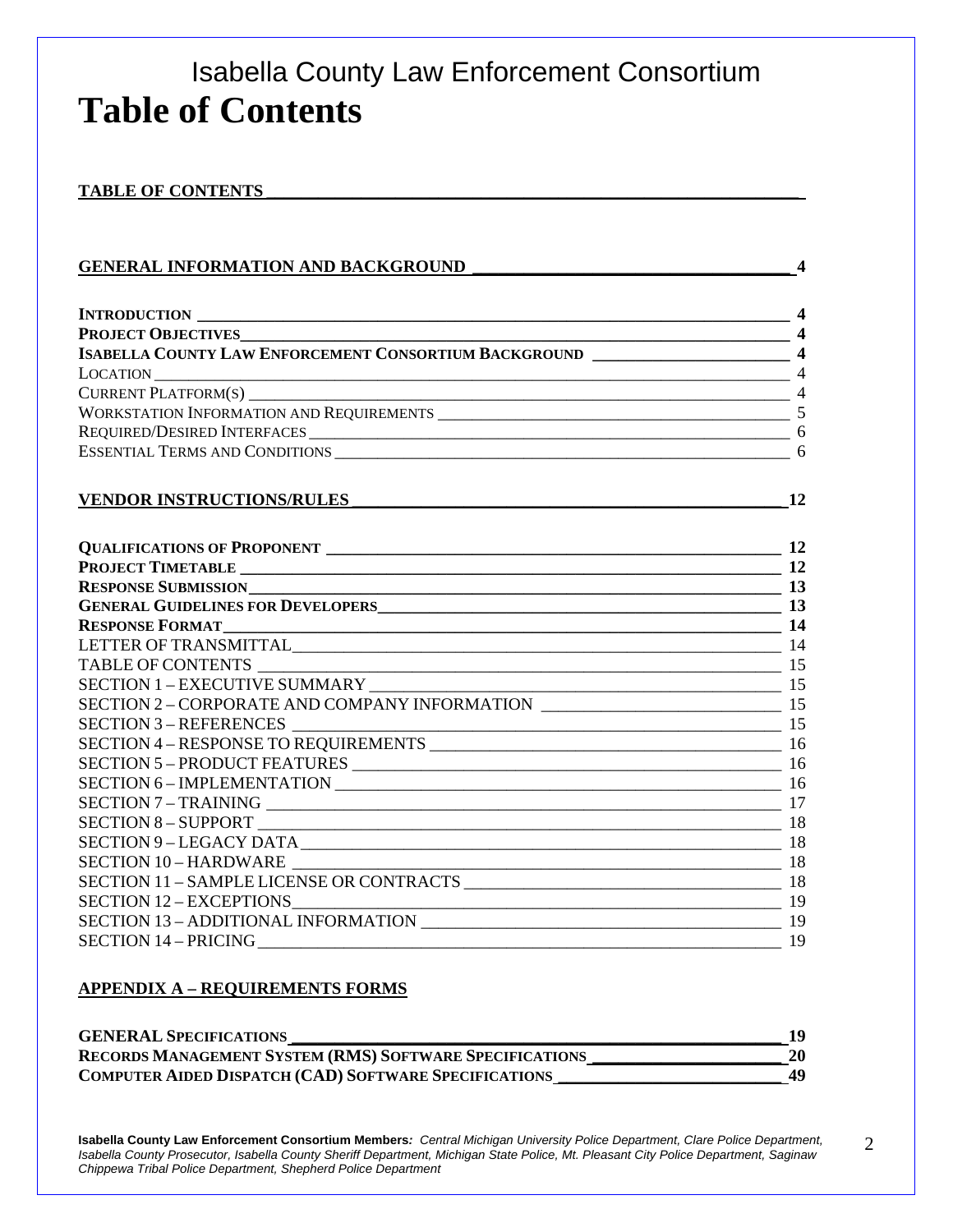| <b>MOBILE SOFTWARE SPECIFICATIONS</b>                                                  | 68 |
|----------------------------------------------------------------------------------------|----|
| FIELD BASED REPORTING (FBR) SOFTWARE SPECIFICATIONS                                    |    |
| <b>INMATE MANAGEMENT/JAIL SOFTWARE SPECIFICATIONS</b>                                  | 76 |
| INFORMATION SHARING SYSTEM (ISS) SOFTWARE SPECIFICATIONS (INTEGRATION AND DATA SHARING |    |
| PLATFORM).                                                                             | 89 |

#### **APPENDIX B – HARDWARE FORMS**

**HARDWARE SPECIFICATIONS FORMS \_\_\_\_\_\_\_\_\_\_\_\_\_\_\_\_\_\_\_\_\_\_\_\_\_\_\_\_\_\_\_\_\_\_\_\_\_\_\_\_\_\_\_\_\_\_\_\_\_\_ 92**

#### **APPENDIX C – PRICING FORMS**

**ITEMIZED EQUIPMENT LIST & PRICING \_\_\_\_\_\_\_\_\_\_\_\_\_\_\_\_\_\_\_\_\_\_\_\_\_\_\_\_\_\_\_\_\_\_\_\_\_\_\_\_\_\_\_\_\_\_\_\_ 94**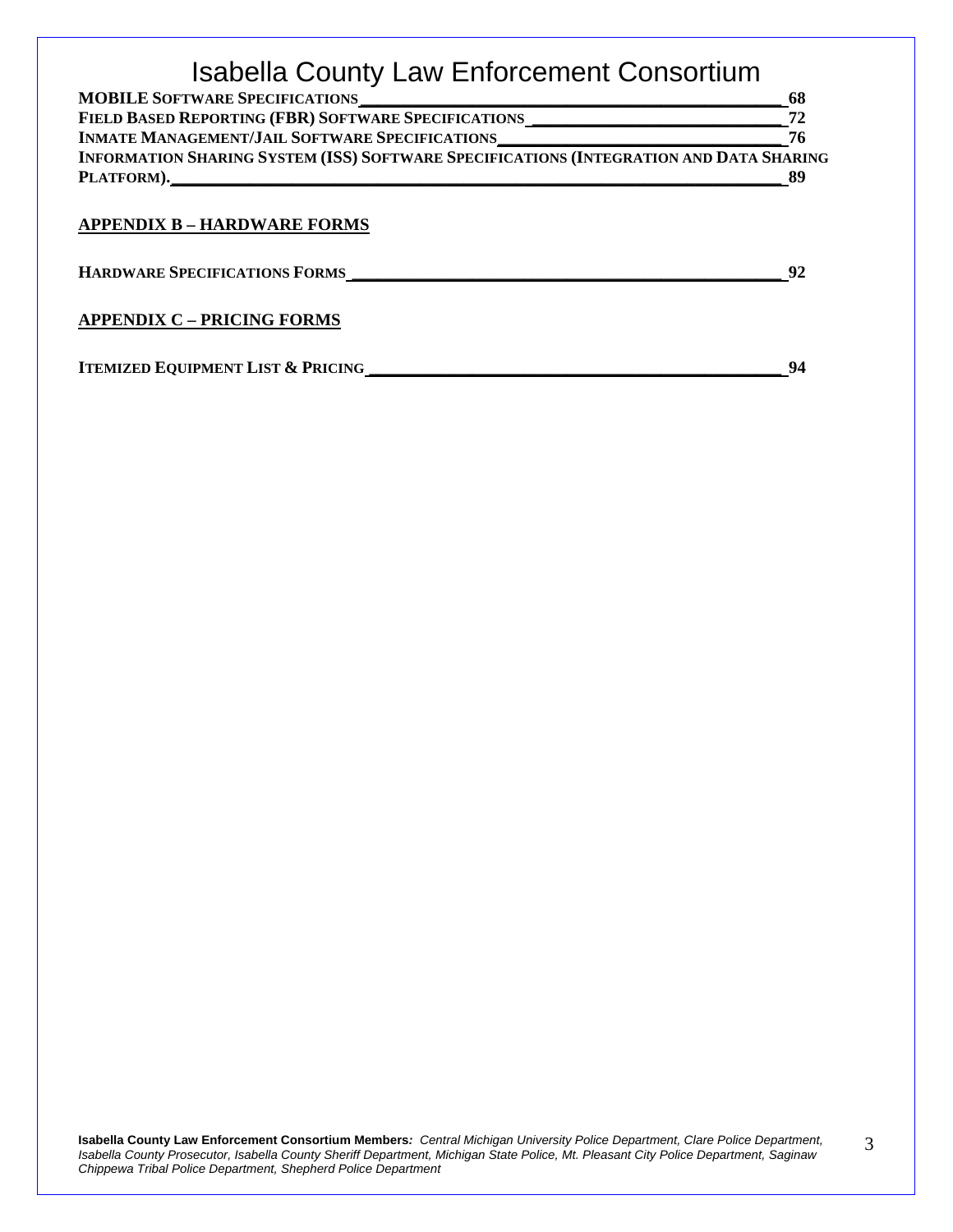# **General Information and Background**

### **Introduction**

Proposals are respectfully requested from interested parties for the furnishing of software for a records management system, which includes a Computer-Aided Dispatch (CAD) system with mapping (Central Michigan University Police), Records Management Systems (RMS – county-wide law enforcement), mobile data system with mapping, field based reporting (FBR) system, jail records management system (JRMS), and/or an information sharing system (ISS).

### **Project Objectives**

The Isabella County Law Enforcement Consortium desires to implement a records management system that will streamline and enhance law enforcement agencies ability to provide service for all residents and visitors of Isabella County in the most efficient manner possible. General goals and objectives expected to result from the new system include:

- Increase productivity by eliminating redundant tasks and data entry.
- Increase officer safety and reduce response times by providing field access to crucial information.
- Strengthen communication and relations within law enforcement through powerful integration and communication tools.
- Keep Law Enforcement Agencies in Isabella County on the leading edge with new technologies.
- Prepare for the future with agile solutions that facilitates for the ease of change.

### **Isabella County Law Enforcement Consortium Background Location**

Isabella County is located in the center of Michigan, and is located within one hour of the major metropolitan areas of Lansing, Saginaw, and Grand Rapids. The county seat is Mt. Pleasant. Mt. Pleasant is the hub for employment, education, medical treatment, shopping, and entertainment. The two largest employers are the Soaring Eagle Casino (owned and operated by the Saginaw Chippewa Indian Tribe) and Central Michigan University. Isabella County has 8 law enforcement agencies. The Isabella County Law Enforcement Consortium (ICLEC) is made up of department heads from Central Michigan University Police Department, Clare Police Department, Isabella County Prosecutor, Isabella County Sheriff Department, Michigan State Police, Mt. Pleasant City Police Department, Saginaw Chippewa Tribal Police Department, and the Shepherd Police Department. The ICLEC's primary responsibility is to provide for the public safety of the residents and visitors within Isabella County along with our neighboring communities.

#### **Current Platform(s)**

Isabella County 9-1-1 Central Dispatch currently uses OSSI/SunGard Public Safety Solutions for their CAD, GIS Mapping and Mobile Communications Terminal (MCT) applications. Central Dispatch is

**Isabella County Law Enforcement Consortium Members***: Central Michigan University Police Department, Clare Police Department, Isabella County Prosecutor, Isabella County Sheriff Department, Michigan State Police, Mt. Pleasant City Police Department, Saginaw Chippewa Tribal Police Department, Shepherd Police Department* 

4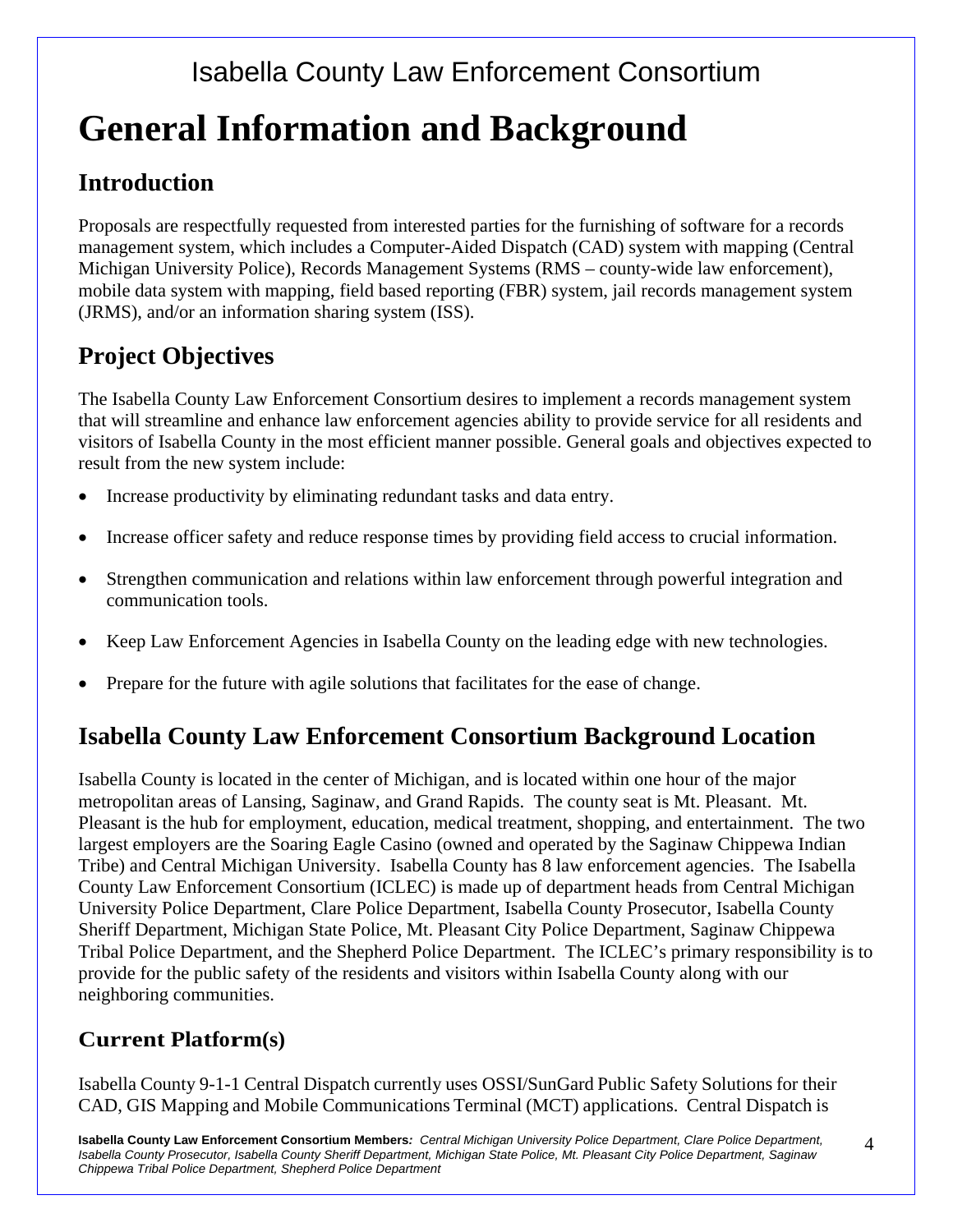connected to the Sheriff's Department through a T1 line (fiber optic upgrades are being considered). The Sheriff's Department, County Building (Prosecutor's Office), City of Mt. Pleasant, Central Michigan University, and Saginaw Chippewa Indian Tribe are connected by fiber optic lines. The Shepherd Police Department is not connected at this point, however, several solutions are being considered. Mobile data is also being used within the county and is an essential piece of this project. Mobile Data, GIS mapping, messaging, Law Enforcement Information Network (LEIN) and CAD are integrated into police vehicles through the use of Mobile Communications Terminals (MCT). The LEIN in the mobile units is through an OSSI interface and not Core Technology. This is accomplished by the use of Gemini 2 data radio modems functioning on an 800MHZ system that can transmit 43 kilobytes per second. Wireless connectivity (Air Cards) may be considered and implemented if included in your proposal. If included, hardware and software (such as NetMotion) costs per mobile unit must be included in your solution.

The records management systems that are currently being used by the 5 participating departments include LEMS software for jail management and Automated Incident Capture System (AICS), TIMS (Core Technologies), Justice Solutions (Custom Micro, Inc.) and ARMS (End 2 End, Inc.) for departmental records management.

Additional considerations need to include the electronic flow of information and interfacing with the Isabella County Prosecutor's Office (Prosecuting Attorneys Association of Michigan software) and the County Court Judicial Information System (JIS), keeping the "Going Green" or paperless concept in high regard. Electronic transmission, including the emailing of incident reports and attachments must be simple, preferably with a "one-click" or icon option. Police agencies throughout our area work very closely with one another and often form multi-jurisdictional task forces to investigate and solve crimes. The sharing of information is a major component to this project and should not be sacrificed under any circumstance.

#### **Workstation Information and Requirements**

#### **CAD Workstation Requirements**:

| Agency                   | Dispatch WS | <b>Monitor WS</b> | <b>Admin WS</b> |
|--------------------------|-------------|-------------------|-----------------|
| Central Michigan         |             |                   |                 |
| <b>University Police</b> |             |                   |                 |
| Mt. Pleasant Police      |             |                   |                 |
| Isabella Co Sheriff      |             |                   |                 |
| <b>Shepherd Police</b>   |             |                   |                 |
| Department               |             |                   |                 |

#### **RMS/JMS Workstation/Vehicle (MCT) Requirements**:

| Agency                   | Data Entry WS          | <b>Remote Access WS</b><br>(vehicle/web-based) | <b>Admin WS</b>        |
|--------------------------|------------------------|------------------------------------------------|------------------------|
| Central Michigan         | 16                     |                                                |                        |
| <b>University Police</b> |                        |                                                |                        |
| Mt. Pleasant Police      | 20                     |                                                |                        |
| Department               |                        |                                                |                        |
| Isabella Co Sheriff      | 17 (RMS)<br>$10$ (JMS) |                                                | $4$ (RMS)<br>$2$ (JMS) |
| <b>Shepherd Police</b>   |                        |                                                |                        |
| Department               |                        |                                                |                        |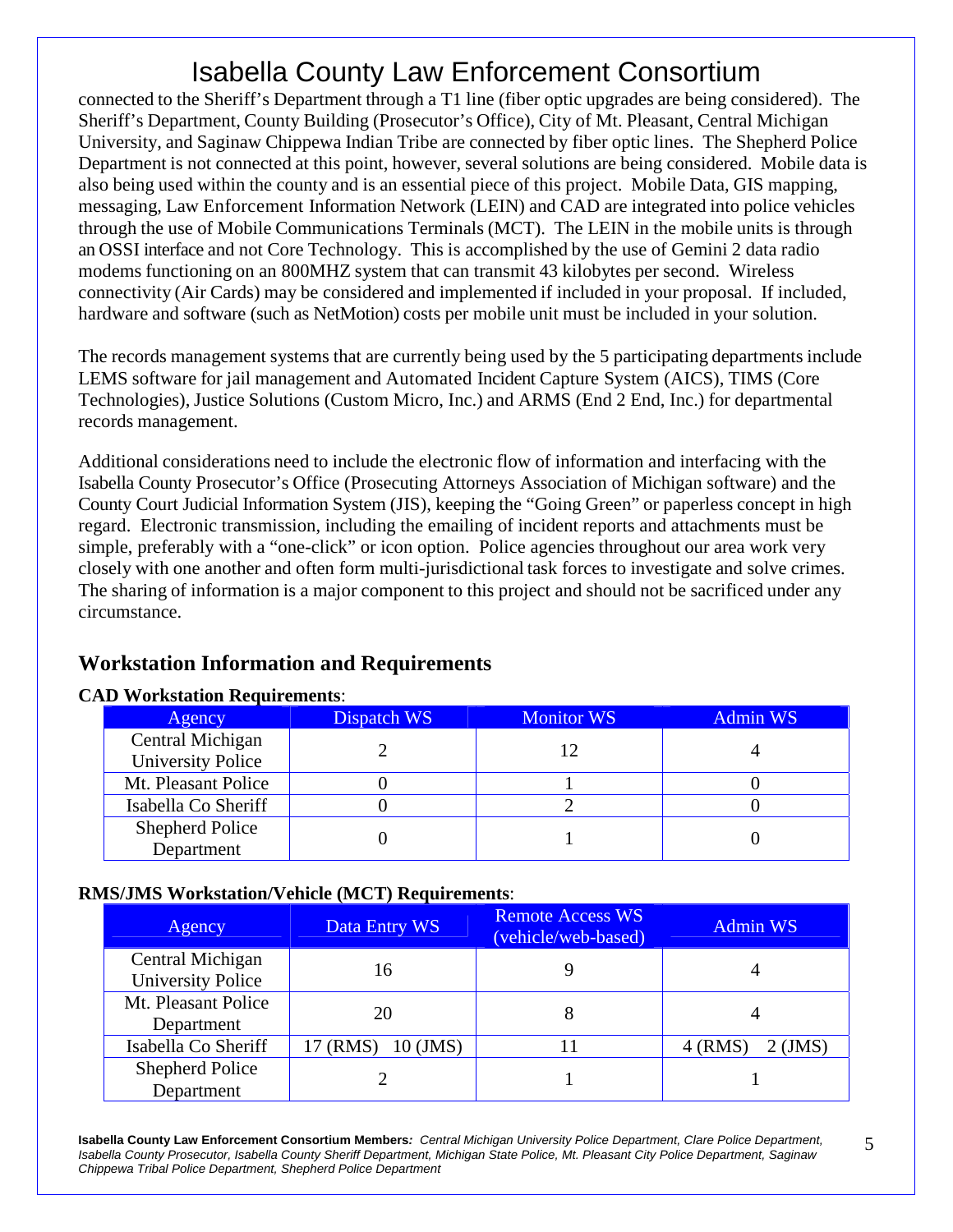| Miscellaneous (listed<br>below) | Data Entry WS | <b>Remote Access WS</b><br>(vehicle/web-based) | Admin WS |
|---------------------------------|---------------|------------------------------------------------|----------|
| County IT/GIS                   |               |                                                |          |
| <b>Prosecutor</b>               |               |                                                |          |

#### **Required/Desired Interfaces**

An assessment of each requirement's priority and availability is provided in Appendix B. Given the mission critical nature of ICLEC and the nature of the environment in Isabella County, the following requirements must be satisfied across each of the component sub-subsystems provided:

- A. Multi-agency operational capabilities,
- B. High reliability or fault tolerance (based on the application),
- C. High level of system security
- D. Consistent, easy-to-use user interface such as standard Microsoft Windows graphical user interface (GUI),
- E. Relational database management system,
- F. Management reporting including mandatory reports (MICR, National Highway Traffic Safety Administration (NHTSA), Jail Population Information System (JPIS), mandated jail reporting, and ad hoc reporting capabilities. All state of Michigan or Criminal Justice Information Systems (CJIS) certifications should be noted in vendor proposals.

Another critical element of the requirements is the determination of the level of integration needed. Integration between systems can vary widely from an integrated COTS (commercial off the shelf) product suite, separate systems that are interfaced or integrated during the implementation process, or maintaining systems as separate free standing applications.

#### **Essential Terms and Conditions**

#### **1.1 Contract Award Procedures**

 This document is a Request for Proposal. It differs from a Request for Bid/Quotation in that the ICLEC is seeking a solution as described herein, not a bid/quotation meeting firm specifications for the lowest price. As such, the lowest price proposed will not guarantee an award recommendation. Competitive sealed proposals will be evaluated based upon criteria formulated around the most important features of the service. Qualifications, experience, methodology, and timelines, may be overriding factors. Price may not be a determinative in the issuance of a contract or award. The proposal evaluation criteria should be viewed as standards, which measure how well a vendor's approach meets the desired requirements and needs of the ICLEC. The evaluation and award of this proposal shall be reviewed on the following (not in any relevant order):

- $\triangleright$  Relevant prior experience with multiple agency integration (in and out of Michigan),
- Reputation of firm based on references, **with a strong commitment to Customer Service**,

6

 $\triangleright$  Percentage of functional requirements met with least amount of customization,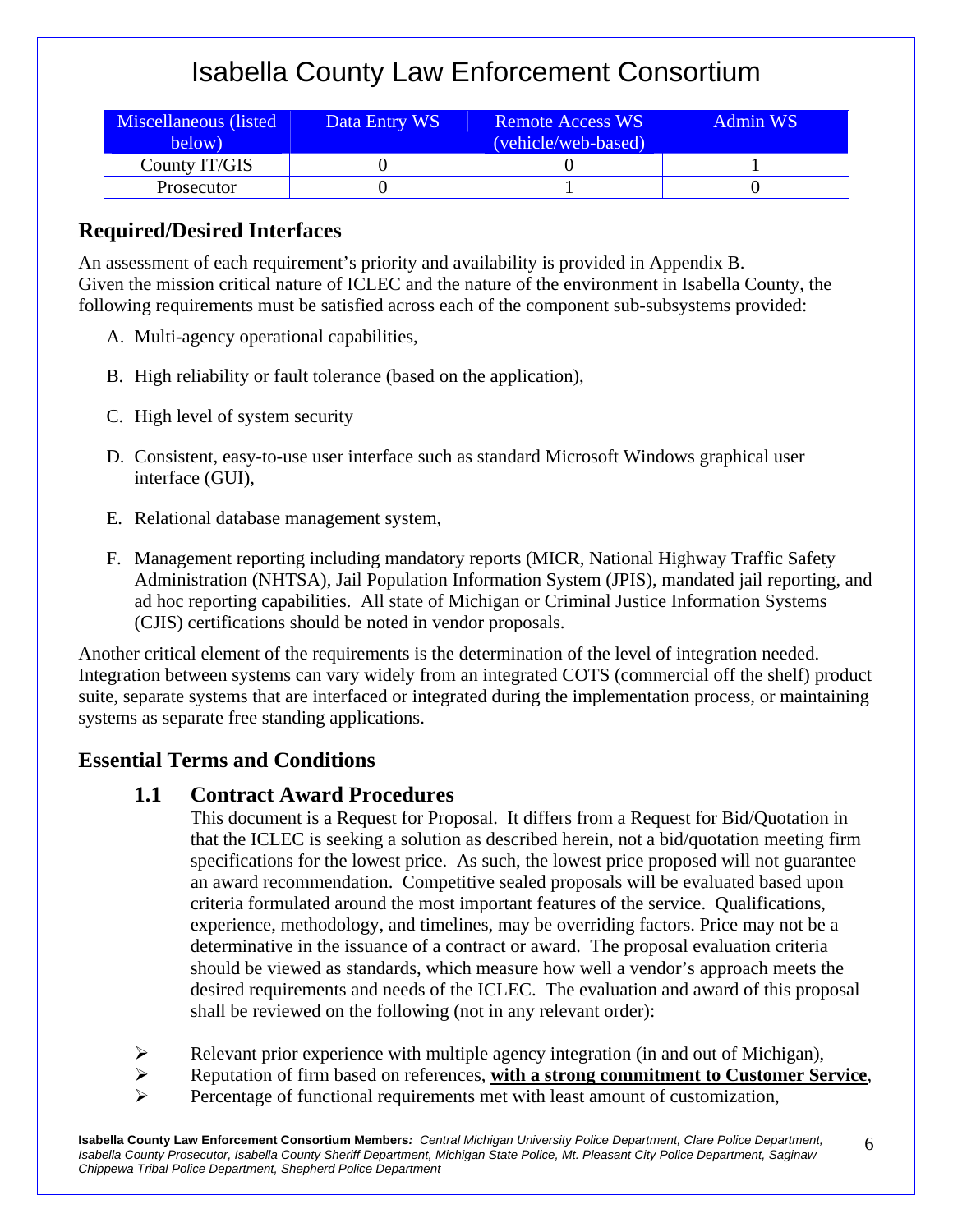- $\triangleright$  Project management methodology,
- $\triangleright$  Ability to complete tasks and produce the necessary products within the required time frame and within budget,
- $\triangleright$  Proposed costs (broken down by module and as a whole solution),
- $\triangleright$  Adherence to RFP instructions and specified proposal format,
- Results of interview or demonstration, if required,<br>  $\triangleright$  Other relevant information.
- Other relevant information.

 ICLEC may, at its discretion, request interviews or additional information that may be used prior to award. In addition, reference checks and any other due diligence deemed necessary by the ICLEC to select a finalist will be performed. The price proposed shall be considered firm and cannot be altered after receipt per the terms of this proposal. However, once a vendor is selected and contract negotiations begin pricing can change. All proposals will be reviewed and the recommendation for a selection will be made to the ICLEC. The ICLEC will review and vote on the recommended vendor and their proposal. Final approval will be granted by the City of Mt. Pleasant's City Commission as the fiduciary of this project.

 The ICLEC may reject any or all proposals, waive irregularities and non-conformities in any proposal(s), negotiate with selected proponents, and select the proposal(s) for all or any portions of the work that it deems is in the best interests of the ICLEC. ICLEC will not pay for any information herein requested, nor is it liable for any costs incurred by the proposer. The selected vendor shall commence work only after the transmittal of a fully executed contract and after receiving written notification to proceed from the ICLEC. The selected proposer will perform all services indicated in the proposal packet and in compliance with the negotiated contract.

 The contents of this RFP and the proponent's response will become contractual obligations if a contract ensues. Failure of the successful proponent to accept these obligations may result in cancellation of the award.

#### **1.2 Proposal Process**

1. Questions regarding proposal specifications shall be directed to the Project Manager, Lt. Paul Lauria at plauria@mt-pleasant.org. All questions and answers will be posted on the City of Mt. Pleasant's website at www.mt-pleasant.org in the "Bids and Quote" section. Go to the link for *RFP# ICLEC-06-11, click on the "Questions and Answers" section* to view all responses to this RFP. All questions must be posted no later than Wednesday, May 9, 2011 at 3:00 p.m. Questions posted after this date will not be answered. If you need any assistance, contact:

Lt. Paul Lauria, Project Manager Mt. Pleasant Police Department **989-779-5108**  plauria@mt-pleasant.org

Questions answered at the department level are unofficial.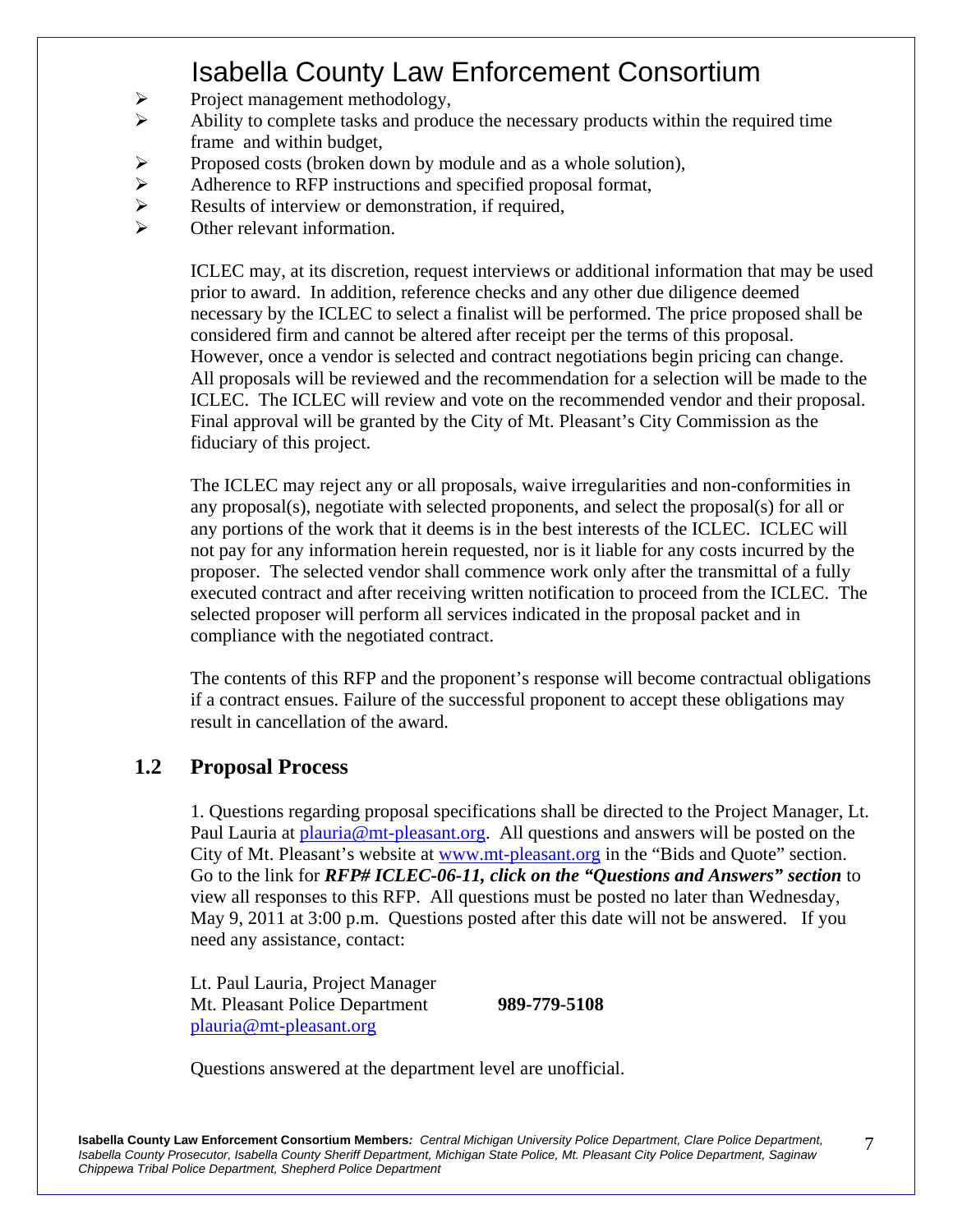2. One original (clearly identified as such) and five (5) exact paper copies of the proposal, as well as an electronic version (CD or USB memory device) of the proposal in Microsoft Word, must be received at Mt. Pleasant City Hall, City Clerk's Office located at 320 W. Broadway St. Mt. Pleasant, MI 48858 no later than **3:00 p.m. E.S.T, on Wednesday, June 1, 2011.** 

3. Reservation of Rights - ICLEC reserves the right to reject any and all proposals, to award the agreement to other than the low proposal, to award separate agreements for separate parts of the services required, to negotiate the terms and conditions of all and any part of the proposals, to waive irregularities and/or formalities, and in general to make award in the manner as determined to be in the Board's best interest and its sole discretion.

4. Responsive Proposals - Companies are expected to examine the RFP requirements and all instructions. Failure to do so will be at the company's risk. Each company shall furnish all information requested herein. The person signing the proposal must initial all erasures or other changes. If any person contemplating submitting a proposal is in doubt of the true meaning of any part of the specifications or other conditions with the RFP, they are advised to have the portion in question clarified.

5. Changes and Addenda to Proposal Documents - Each change or addendum issued in relation to the RFP will be on file at the Mt. Pleasant Police Department. In addition, all changes and addenda will be posted on the City of Mt. Pleasant Website at www.mtpleasant.org in the "Bids and Quote" section and the link to RFP# ICLEC-06-11. It shall be the contractor's responsibility to make inquiry as to the changes or addenda issued. All such changes or addenda shall become part of the contract and all proponents shall be bound by such changes or addenda.

6. Taxes, Terms and Conditions – The City of Mt. Pleasant is exempt from Federal Excise and State Sales Tax. The City of Mt. Pleasant's tax exempt number is G 386004717. Payment terms are Net 30 days upon receipt and acceptance. In case of any discrepancy between a unit price and the extended price, the unit price will be presumed to be correct and the proposal will be evaluated based on a corrected extended price.

7. Withdrawal of proposal - Proposals may be withdrawn in person by a proponent, or authorized representative, provided their identity is made known and a receipt is signed for the proposal, but **only** if the withdrawal is made prior to the stated proposal deadline. In case of error by the proponent in making up a proposal, the ICLEC members may, by discretion, reject such a proposal upon presentation of a letter by the Proponent which sets forth the error, the cause thereof, and sufficient evidence to substantiate the claim.

#### **1.3 Conditions**

 All proponents must be willing to adhere to the following conditions and must positively state this in the proposal:

1. All proposals in response to this RFP are to be the sole property of the ICLEC. Proponents are encouraged **not** to include in their proposals any information which is proprietary. All materials associated with this procurement process are subject to the terms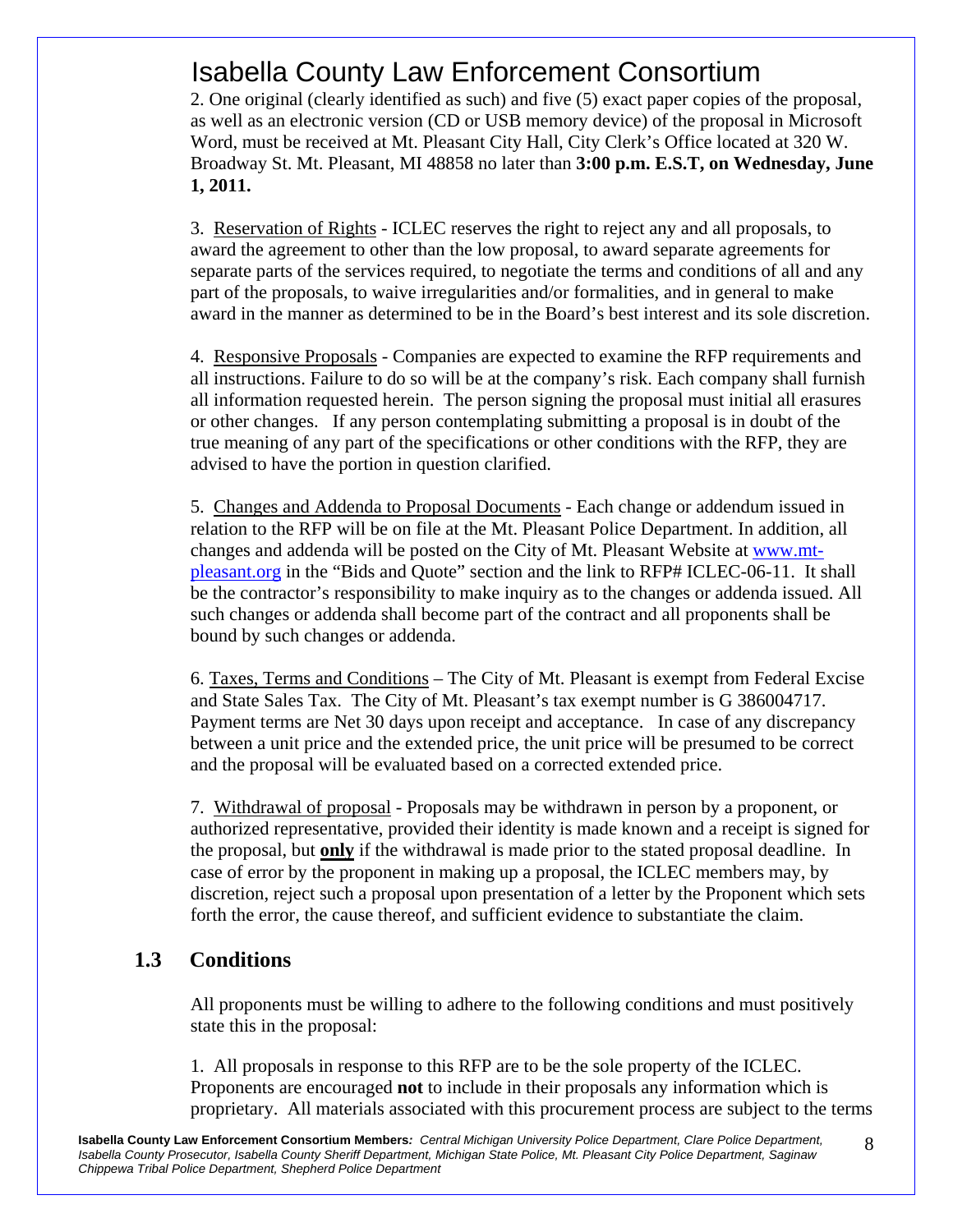of state laws defining freedom of information and privacy and all rules, regulations and interpretations resulting from those laws.

2. Any product, whether acceptable or unacceptable, developed under a contract awarded as a result of the RFP is to be the sole property of the ICLEC.

3. Timing and sequence of events resulting from this RFP will ultimately be determined by the ICLEC.

4. All proposals shall remain valid for a period of 180 days after the closing date for the submission and may be extended beyond that time by mutual agreement.

5. The ICLEC may amend the terms or cancel this RFP any time prior to the execution of a contract for these services if the ICLEC deems it to be necessary, appropriate or otherwise in the best interests of the ICLEC. Failure to acknowledge receipt of amendments, in accordance with instructions contained in the amendments, may result in a proposal's not being considered. At its option, the ICLEC may provide all proponents with a limited opportunity to remedy any technical deficiencies identified by the ICLEC in their initial review of proposals.

 6. Proponents must certify the personnel identified in their responses to this RFP will be the persons actually assigned to the project. Any additions, deletions or changes in personnel from the proposal during the course of the project must be approved by the ICLEC, with the exception of personnel who have terminated employment. Replacements for personnel who have terminated employment are subject to approval by the ICLEC. All replacements must have the experience and expertise, as determined in the sole discretion of the ICLEC, to fulfill the selected proponent's responsibilities under the contract. At its discretion, the ICLEC may require the removal and replacement of any of the selected proponent's personnel who do not perform adequately, regardless of whether they were previously approved by the ICLEC.

6a. Because some of the work will involve secure law enforcement information networks, the selected proponent and any of the selected proponent's personnel who will be working on the project must pass a security clearance check and drug tests prior to assignment to this project. The selected proponent must present certifications evidencing drug tests for all staff identified for assignment to this project. The proponent shall authorize the investigation of its personnel proposed to have access to city, county, and state facilities and systems on a case-by-case basis. The scope of the background check is at the discretion of the ICLEC. The results will be used to determine eligibility for working within City, County, and State facilities and systems. Such investigations will include Michigan State Police background checks including state and FBI (IAFIS) fingerprint check. Failure of any of the proponent's selected personnel to pass the background check could result in the proponent's disqualification.

 The proponent must submit a completed Background Check Authorization Request to the Project Manager, Lt. Paul Lauria, for approval prior to the individual(s) starting of the project. As part of the background check process, the proponent will be required to submit an RI-8 Fingerprint card or submission of fingerprints via a

9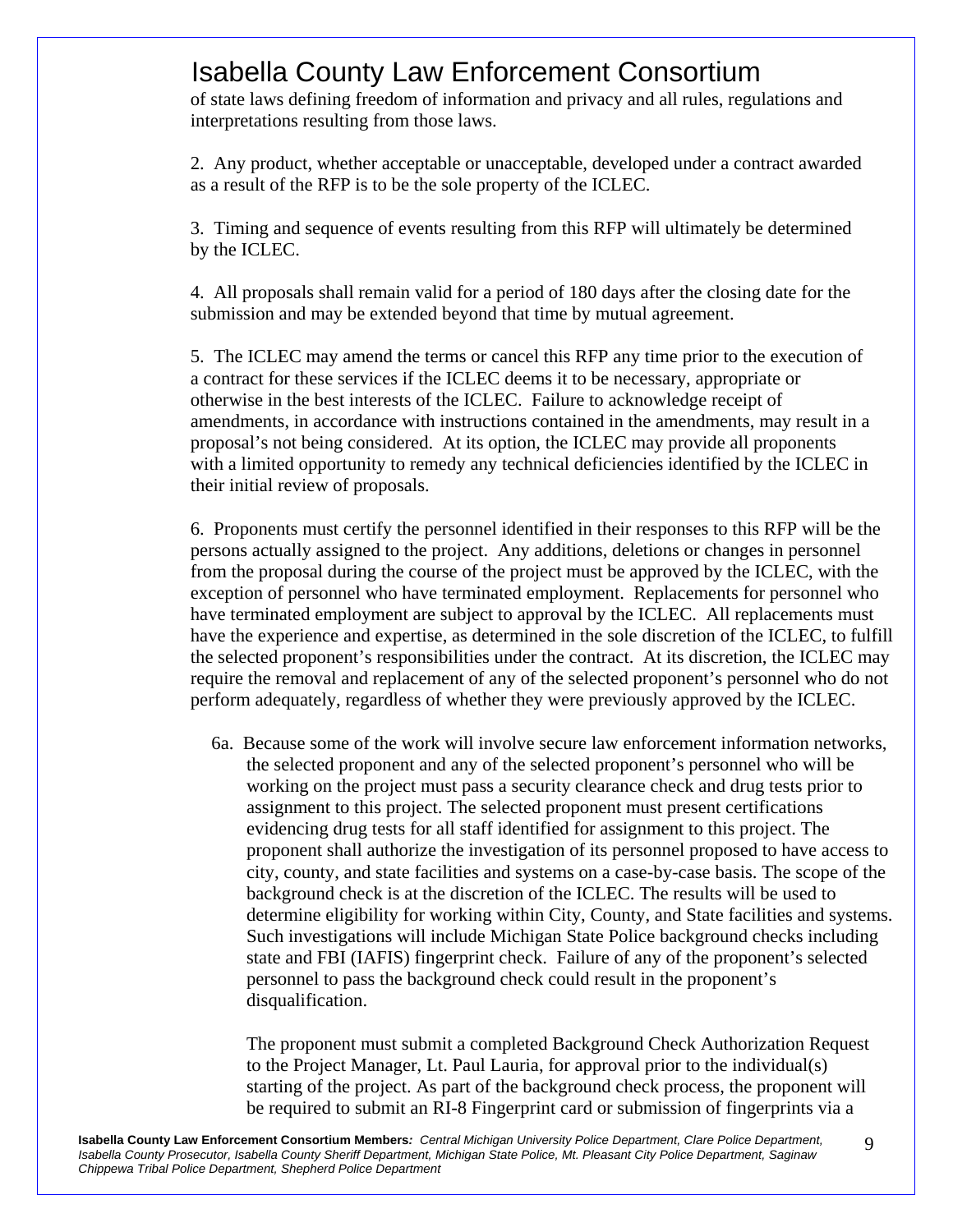livescan device. Depending on the nature of the contract or work assignment, the proponent may also be required to include a security addendum as part of the contract. The proponent is responsible for any and all costs associated with the background check process.

7. All subcontractors hired by the proponent must have prior approval of the ICLEC.

8. Any costs and expenses incurred by proponents in preparing or submitting proposals are the sole responsibility of the proponents.

9. A proponent must be prepared to present evidence of experience, ability, service facilities, and financial standing necessary to satisfactorily meet the requirements set forth or implied in the proposal.

10. No additions or changes to the original proposal will be allowed after proposal opening and review. While changes are not permitted, clarification of proposals may be required by the ICLEC at the proponent's sole cost and expense.

11. One or more proponents may be required to give a product demonstration or oral presentation to the extent necessary to satisfy the ICLEC's requirements or needs. In some cases, proponents may have to give presentations or further explanation to the RFP selection committee and/or the City of Mt. Pleasant's City Commission.

12. Each proposal represents and warrants the proposal is not made in connection with any other proponent and is in all respects fair and without collusion or fraud. The proponent further represents and warrants they did not participate in any part of the RFP development process, had no knowledge of the specific contents of the RFP prior to its issuance, and no agent, representative or employee of the ICLEC, or law enforcement agencies within the County participated directly in the proponent's proposal preparation.

 13. All responses to the RFP must conform to instruction. Failure to include any required signatures, provide the required number of copies, meet deadlines, answer all questions, or failure to comply with any other requirements of this RFP may be considered appropriate cause for rejection of the response.

14. The contract document will represent the entire agreement between the proponent and the ICLEC and will supersede all prior negotiations, representations or agreements, alleged or made, between the parties. The ICLEC shall assume no liability for payment of services under the terms of the contract until the contract is fully executed.

15. The selected contractor shall hold the ICLEC (defined for purposes of this paragraph and paragraph 17 to include its officers, its employees, its members and the officers and employees of its members) harmless from, indemnify it for, and defend it (with legal counsel reasonably acceptable to it) against any claims, demands, lawsuits, administrative proceedings, judgments, awards or other losses arising from or related to the wrongful or negligent acts of the selected contractor or the selected contractor's officers, employees, subcontractors or other agents.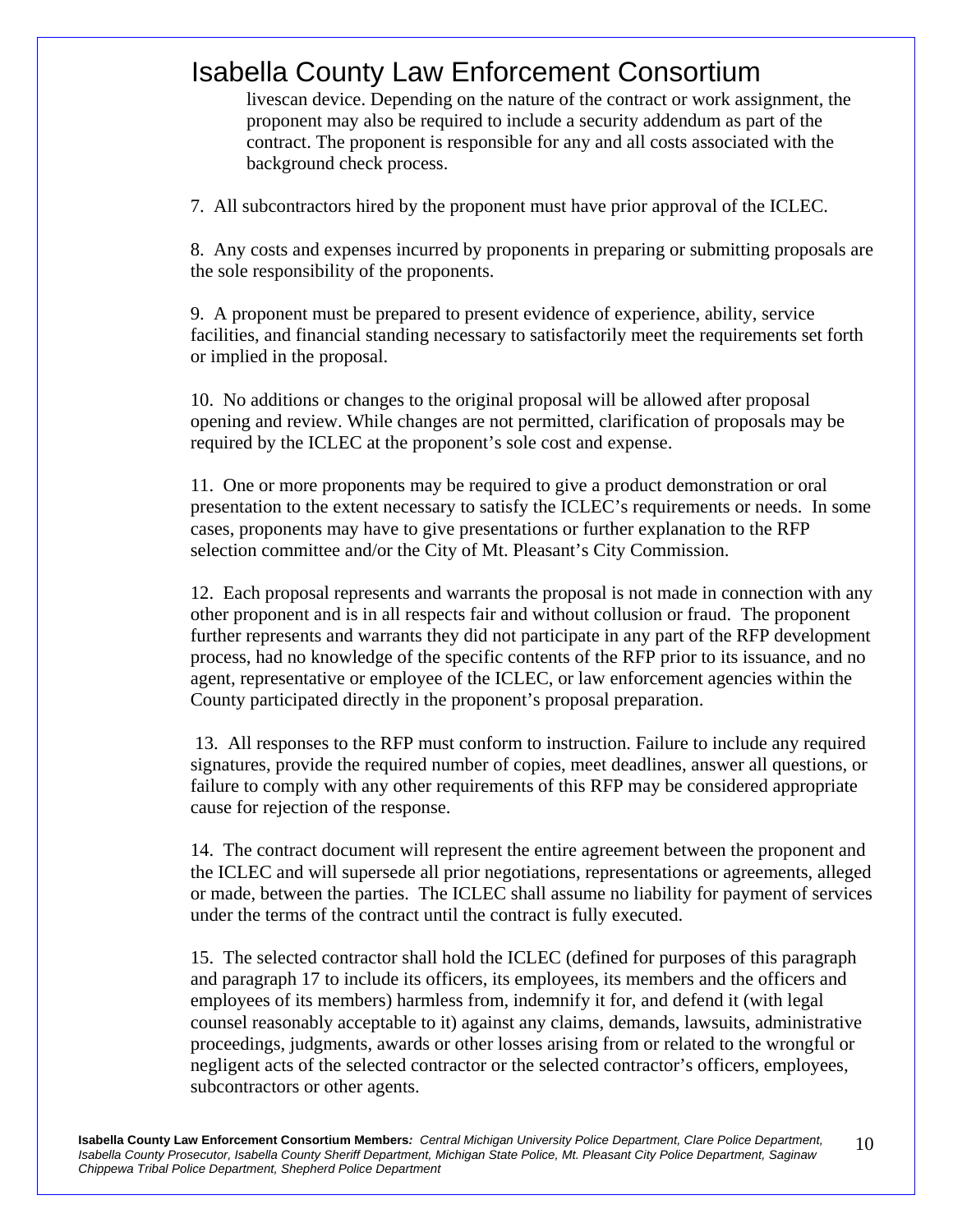16. Equal Employment Opportunity - The selected contractor and its subcontractors, shall not discriminate against the employee or applicant for employment with the respect to hire, tenure, terms, conditions or privileges of employment, or a matter directly relates to employment, because of race, color, religion, national origin, age, sex, disability that is unrelated to the individual's ability to perform the duties of a particular job or position, height, weight, or marital status. Breach of this covenant is a material breach of the Contract.

The Contractor shall post notices containing this policy against discrimination in conspicuous places available to applicants for employment and employees. All solicitations or advertisements for employees placed by or on the behalf of the selected contractor with respect to its work under the Contract will state all qualified applicants will receive consideration for employment without regard to race, color, sex, national origin, disability, age, height, weight, marital status and religion.

17. The selected contractor shall obtain and maintain during the term of the contract the following insurance coverage. All insurance shall be with insurance companies licensed and admitted to do business in the state of Michigan that are acceptable to the ICLEC and have an A.M. Best Company's Insurance Reports Rating of A or A- (Excellent).

17a. Workers' Disability Compensation and Employer's Liability Insurance Coverage shall be in place as required by law. In the event the Contractor uses subcontractors and sub-subcontractors for the performance of services required under this proposal, the Contractor shall ensure said subcontractors and sub-subcontractors carry Workers' Disability Compensation and Employer's Liability Insurance coverage, as required by law.

17b. Commercial General Liability Insurance on an "Occurrence basis" with limits of liability of not less than \$1,000,000 per occurrence and aggregate combined single limit, for Personal Injury, Bodily Injury and Property Damage. Coverage shall include the following extensions: (1) Contractual Liability; (2) Products and Completed Operations Coverage; (3) Independent Contractors Coverage; (4) Broad Form General Liability Extensions or equivalent; if not in policy proper.

17c. Vehicle Liability Coverage and Michigan No-Fault coverage's including all owned, non-owned, and hired vehicles, of not less than \$1,000,000 per occurrence combined single limit.

17d. The Commercial General Liability Insurance, as described above, shall include an endorsement stating the following shall be **Additional Insured's:** the ICLEC, its officers, its employees, its members and its members respective departments, elected and appointed officers, employees, volunteers, boards, commissions, and/or authorities and board members, including employees and volunteers thereof.

17e. The Workers' Compensation Insurance, Commercial General Liability Insurance, and Vehicle Liability Insurance as described above shall include an endorsement stating the following: It is understood and agreed thirty (30) days Advance Written Notice of Cancellation, Non-Renewal, Reduction and/or Material Change shall be sent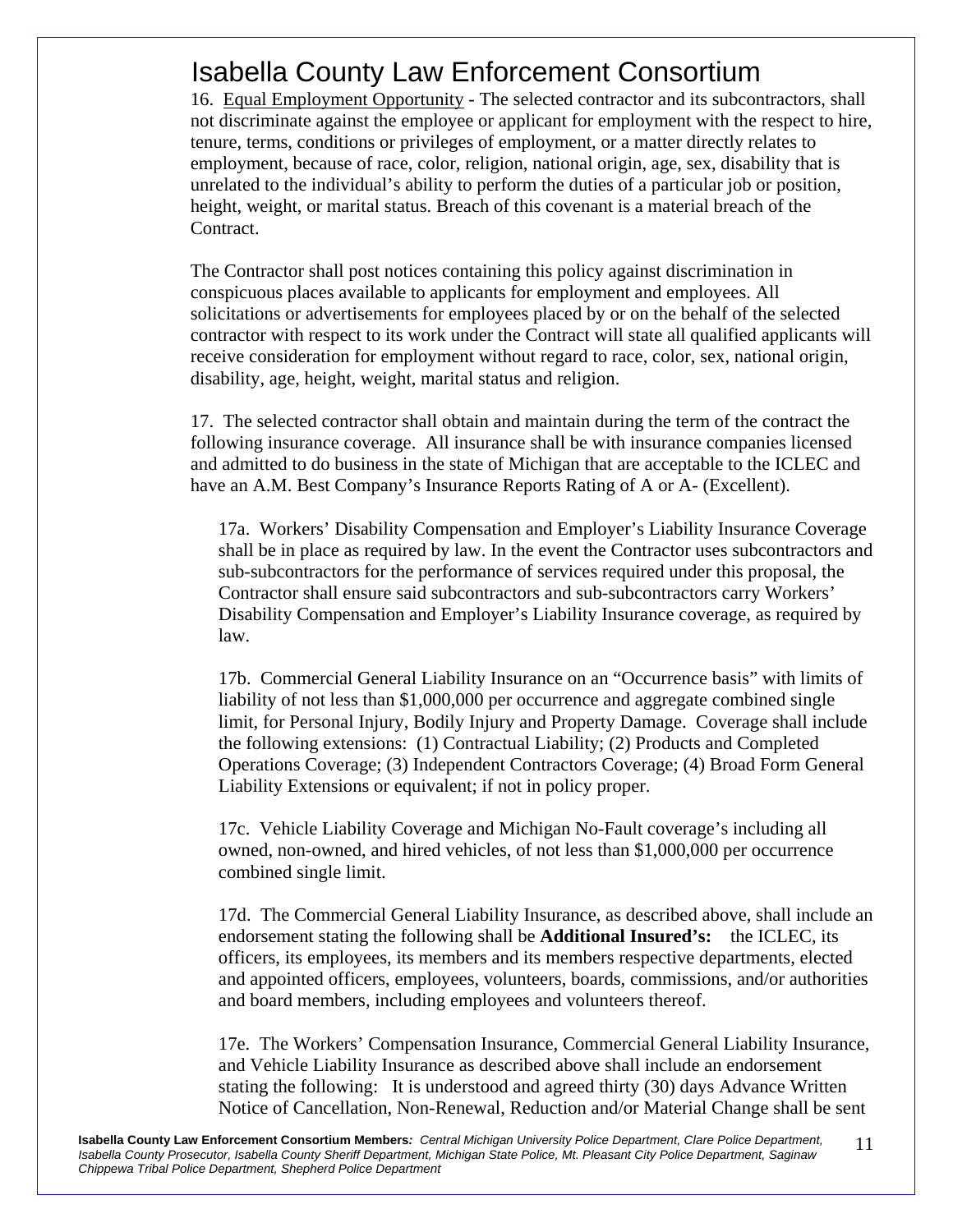to: Mt. Pleasant Police Department Attn: Lt. Paul Lauria 804 E. High St. Mt. Pleasant, MI 48858.

17f. Cancellation Notice: If any of the above coverage's expires during the term of the Agreement, the Contractor's insurer shall deliver renewal certification and/or policies to: Mt. Pleasant Police Department Attn: Lt. Paul Lauria 804 E. High St. Mt. Pleasant, MI 48858, at least thirty (30) days prior to expiration.

17g. Copies of the policies, including all amendments, endorsements and extensions, and copies of certificates of insurance showing the amounts of coverage, additional insured and other relevant information and showing that premiums have been paid, shall be delivered to the Lt. Paul Lauria at the above address before commencing any work under the Contract.

18. The selected contractor will be an independent contractor. All employees, servants, or agents of the contractor shall in no way be deemed to be and shall not hold themselves out to be employees, servants or agents of ICLEC and shall not be entitled to any compensation or any fringe benefits which the members of the ICLEC or its members provides their employees. The Contractor shall be responsible for their payment of the salary, wages or other compensation which may be due its employees, servants and agents for services performed under these specifications, for the withholding and payment of all applicable taxes including, but not limited to, income and social security taxes to the proper Federal, State and local governments, and for any worker's disability or unemployment compensation coverage.

19. No proponent shall make or offer to any ICLEC officer or employee, or the officers or employees of any ICLEC member any personal gifts, gratuities, credits or other benefits of economic value.

### **Vendor Instructions/Rules**

#### **Qualifications of Proponent**

ICLEC reserves the right to inspect Proponent's physical site prior to award. ICLEC further reserves the right to inspect other agencies currently using Proponent's products.

#### **Project Timetable**

The following schedule details key dates related to this RFP. ICLEC reserves the right to revise this timetable as necessary.

| <b>Date</b>                | <b>Time</b>       | <b>Activity</b>                  |
|----------------------------|-------------------|----------------------------------|
| 05/01/2011                 |                   | <b>RFP</b> Distribution          |
| 05/09/2011                 | $3:00$ p.m. E.S.T | Deadline for RFP Questions       |
| 05/16/2011                 | $3:00$ p.m. E.S.T | <b>Response to RFP Questions</b> |
| 06/01/2011                 | $3:00$ p.m. E.S.T | <b>RFP Response Due Date</b>     |
| Submission $+60 - 90$ days |                   | <b>Select Potential Vendor</b>   |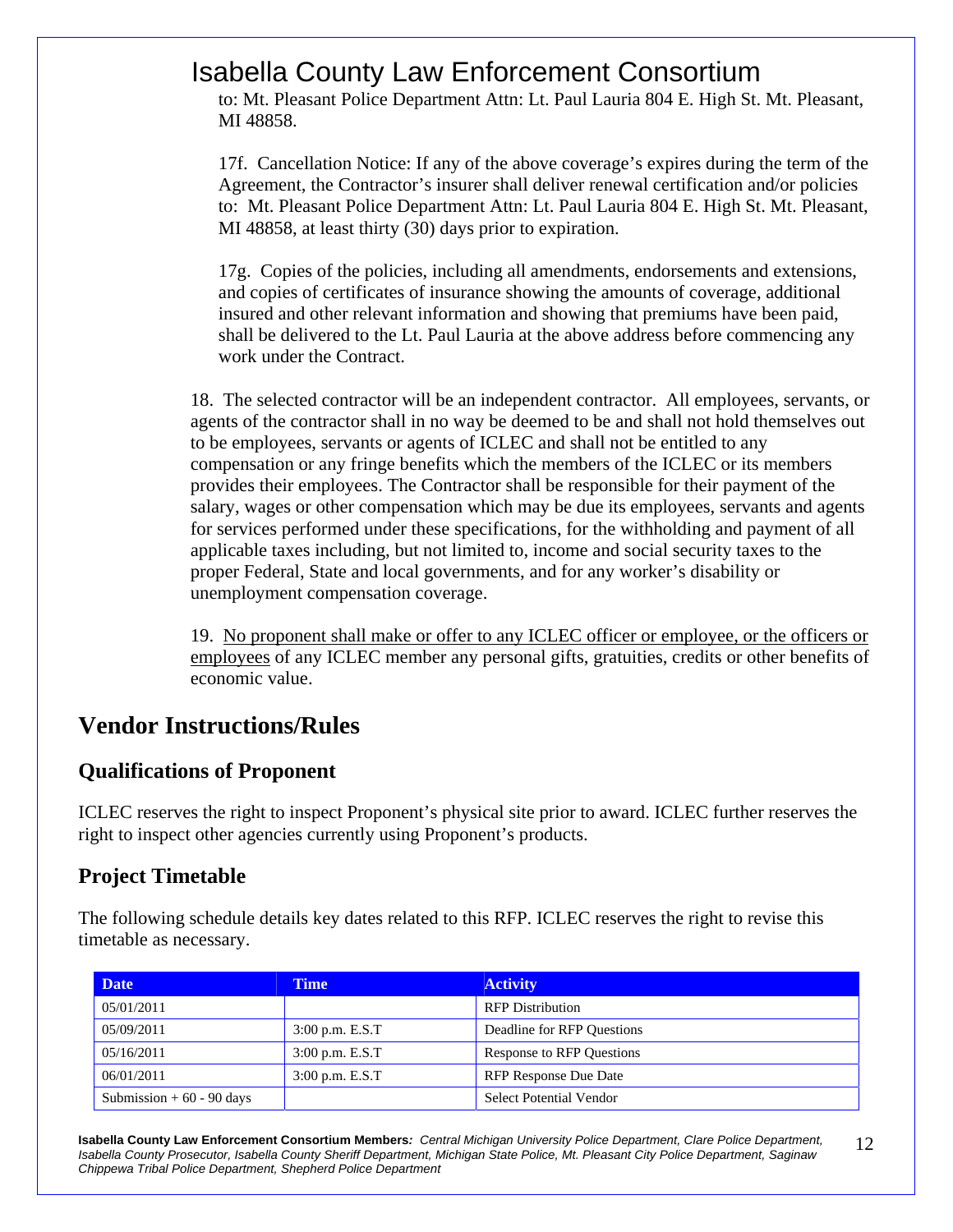### Isabella County Law Enforcement Consortium **Response Submission**

One (1) original (clearly identified as such) and five (5) exact paper copies of the proposal, as well as an electronic version (CD or USB memory device) in Microsoft Word of the complete proposal must be received on or before the time and date stated in the Project Timetable, at which time all proposals will be opened and reviewed.

The Vendor Comparison ICLEC Core Requirements spreadsheet MUST be completed with all detail and submitted along with proposal.

The original and all copies must be submitted in a sealed envelope/container delivered to:

Mt. Pleasant City Hall – City Clerk's Office 320 W. Broadway St. Mt. Pleasant, MI 48858

Vendors are responsible for all delivery requirements. Any response received after the time and date stated in the Project Timetable will not be considered.

#### **General Guidelines for Developers**

Proposals will be evaluated in accordance with their adherence to project objectives as well as accuracy and completeness in responding to the RFP requirements. The following general rules and comments are provided for the use in responding to this RFP:

- Proposals may be ranked without interviews; hence, vendors are encouraged to submit their initial proposals as comprehensively as possible.
- Proponents may be invited for interviews to present their proposals in more detail and to answer any questions the evaluation panel might have. All provided specification pages must be completed and returned with the vendor's proposal.
- Any information which may have been released by ICLEC either verbally or in writing prior to the issuance of this request for proposal will be disregarded. Requests for clarifications may be made to contact identified in the RFP Questions section.
- Any such clarification shall be made on the City of Mt. Pleasant's website at www.mt-pleasant.org in the "Bids and Quotes" section and the link to RFP# ICLEC-06-11.
- Any expenses for proposal development are entirely the responsibility of the vendor and will not be reimbursed in any manner.
- All design drawings, plans and proposals submitted in response to the RFP shall be retained by ICLEC and shall not be returned.
- The evaluation panel reserves the right to reject any or all proposals should they be deemed unsatisfactory or to conclude that there are no satisfactory proposals and discontinue evaluations.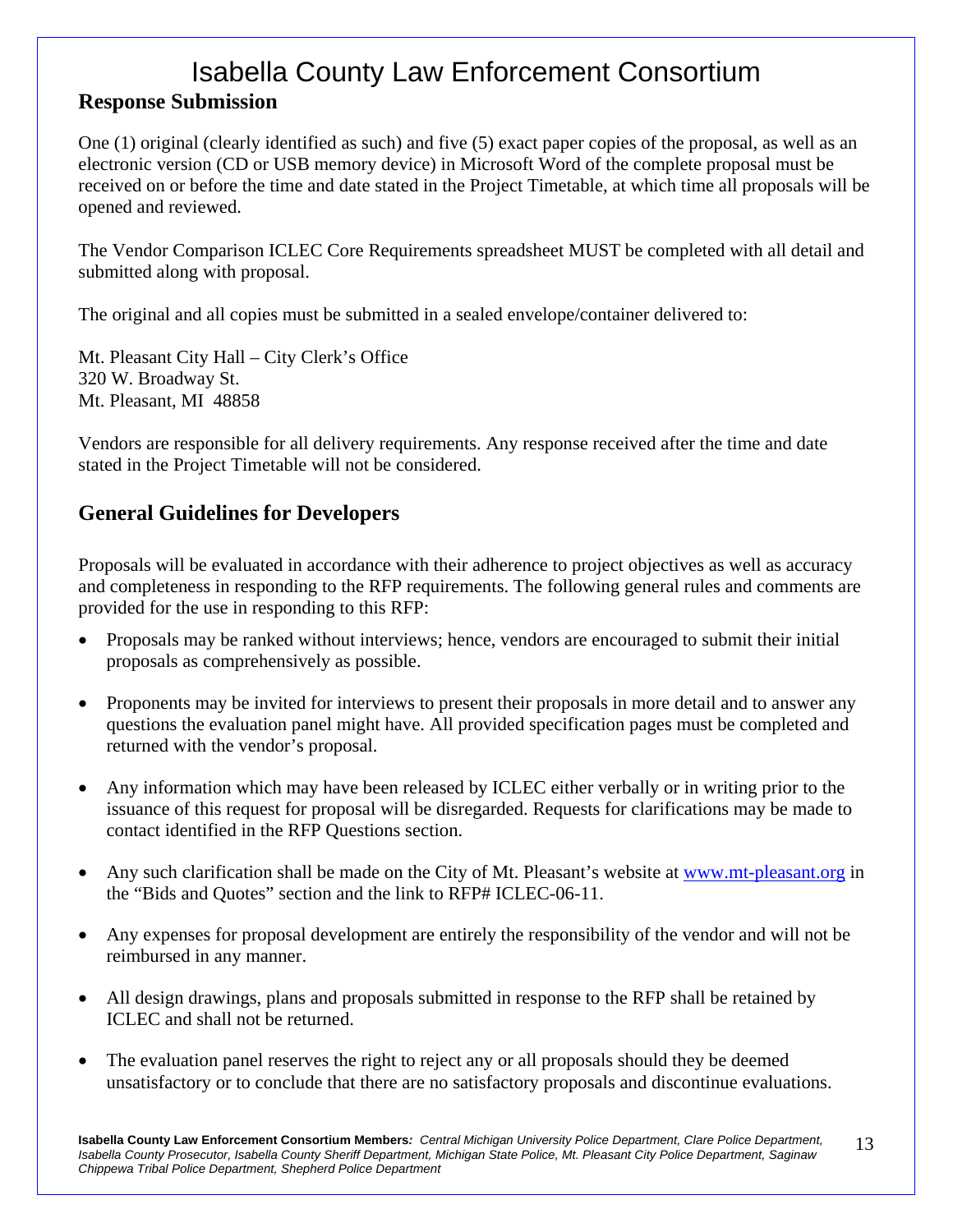ICLEC reserves the right to waive informalities and make the award in any manner deemed in the best interest of ICLEC members.

#### **Response Format**

To assure similarity in proposal presentation and allow the evaluation team to easily compare competitive proposals, the format described in this section must be used for responses. If the discussion of a particular subject cannot be found because it is placed elsewhere, the proposal may not receive the highest evaluation it might otherwise merit.

Proponents may attach additional sections or appendices, if desired, to substantiate their proposal claims. These attachments must be specifically referred to within the proposal as appropriate. If reference is made to an attachment, the same number of copies of that attachment must be submitted as the number of proposal copies to allow each evaluator access to the referenced material.

Brochures may be included if incorporated logically into the substance and format.

All requested options should be included and CLEARLY identified as options. Otherwise, Vendor will be required to provide item as listed.

Pages are to be numbered. Additional "header" or "footer" information (such as company or section title) may be included.

Proponents may follow their standard proposal format concerning line length, spacing, indentations, etc. Pages may be reproduced either on one side or both sides of the sheet.

Proposals are to be bound in accordance with the proponent's standard practice. Each copy, complete with appendices, is to be separately bound.

Proponents shall include the materials included below in the order as described.

#### **LETTER OF TRANSMITTAL**

The response should include a letter of transmittal including the following information:

- Include the title (and number if applicable) of the RFP being responded to.
- Include the vendor company name.
- Include the vendor contact information, including name, title, and telephone number.
- Include the original signed cover letter with the original proposal and a copy of the cover letter with each copy of the proposal.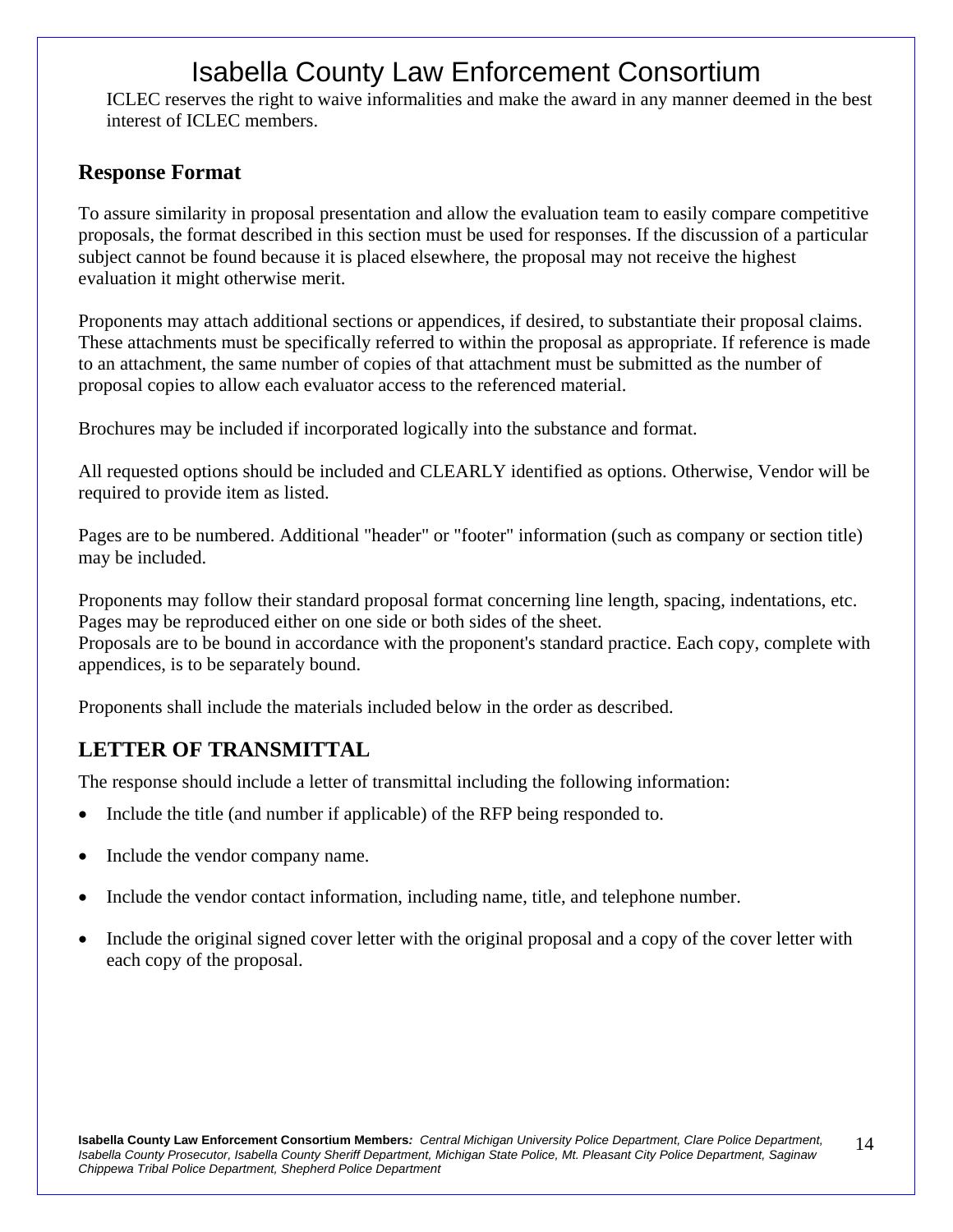### Isabella County Law Enforcement Consortium **TABLE OF CONTENTS**

#### **SECTION 1 – EXECUTIVE SUMMARY**

This section should include an overall description of the proposed solution, including a brief overview of each of the public safety products proposed.

#### **SECTION 2 – CORPORATE AND COMPANY INFORMATION**

This section should provide introductory information about the proponent's company, history, client and industry involvement, executive team bios, and company awards and recognitions.

- Include the company name, address, telephone number, and website.
- Include a description of the company's history.
- Provide executive team bios.
- Identify your company's commitment to the Industry that you serve. List your corporate participation in organizations like International Association of Chief's of Police (IACP), Michigan Association of Chief's of Police (MACP), Michigan Sheriff's Association (MSA), National Sheriff's Association (NSA), MSA Jail Subcommittee, and the National Institute for Corrections (NIC). Please list out all employee participation on Committees or Boards within these organizations as well as any certifications held from these organizations.
- Please identify any certifications held with any of the technology companies as well.
- Please list your company's and any individual's certifications with Microsoft, CISCO, Symantec, ESRI, Citrix and any other relevant companies within our space.

#### **SECTION 3 – REFERENCES**

The section should establish the vendor's ability to perform the required work by experience with similar projects. This section shall include reference information from current customers.

The Proponent must have successfully implemented five or more presently operational public safety systems comprising applications similar to those required in this RFP. Provide a brief synopsis on at least five such projects, including:

- Agency name
- Agency address
- Contact name
- Contact title
- Contact telephone number
- Contact email address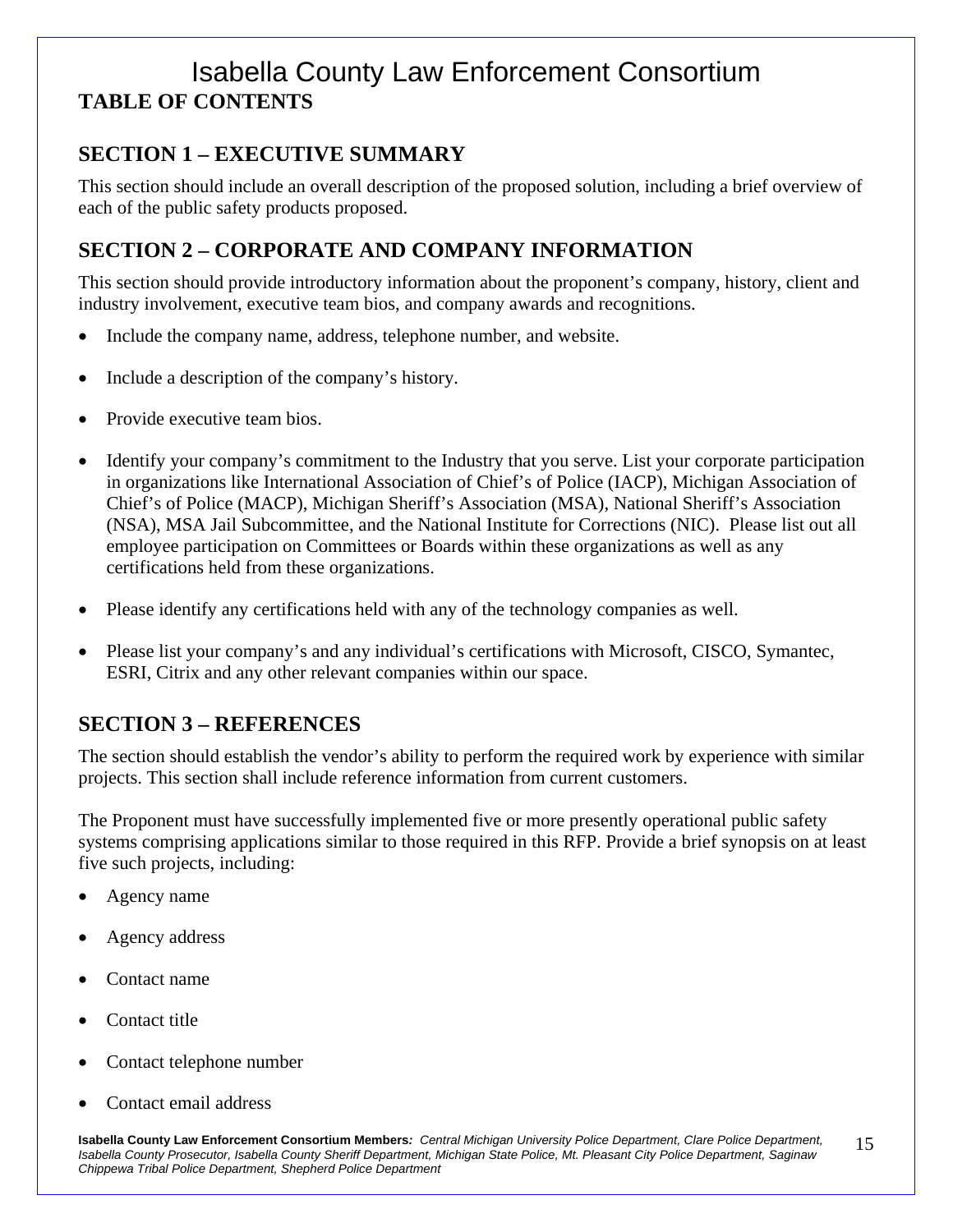- Software provided by vendor
- Project Dates

#### **SECTION 4 – RESPONSE TO REQUIREMENTS**

This section shall include the completed responses to the requirements. All responses must be completed on the provided forms. Any proponent failing to include these forms may be disqualified. Any specification without a response will be recorded as "**N** – Proposed software does not meet the specification and cannot be modified." All proponents are required to use the following response code system for each specification:

**Y** – Current proposed software meets specification without modification. The function is fully developed and can be demonstrated in the proposed software package.

**N** – Proposed software does not meet the specification and cannot be modified.

**M** – Current proposed software will require modification to meet the specification. For each "**M**" response, the proponent must include an explanation of the modification required, a time frame for when the feature will be available, and a modification cost summary. Include the RFP Section number, the section name, and the statement of compliance or exception. All modification expenses must be included in the final cost summary.

Clear explanations of all modifications to the specifications are required and expected. Proponent's failure to clearly explain all or any of the deviations from the specifications identified in this RFP could be grounds for rejection of the proposal.

*Use the forms provided in Appendix A. Also complete and submit the supporting "Vendor Comparison ICLEC Core Requirements" spreadsheet.* 

#### **SECTION 5 – PRODUCT FEATURES**

This section shall include detailed product information that will help reviewers evaluate each of the proposer's products. A thorough description of the base product(s) as well as any optional and special modules should be included. Screen samples of the software should also be included, if available.

#### **SECTION 6 – IMPLEMENTATION**

This section should include information pertaining to project management, including the overall process as well as a sample implementation schedule. **It is the desire of the ICLEC to implement one (1) department at a time.** 

- A project manager must be assigned by vendor to oversee the implementation of the vendor's solution. The project manager must have at least 5-years of project management experience and must hold a Project Management Professional (PMP) certification from the Project Management Institute (PMI). Please provide a resume for this individual.
- Provide a high level overview of the vendor's project management function, implementation, and change management processes.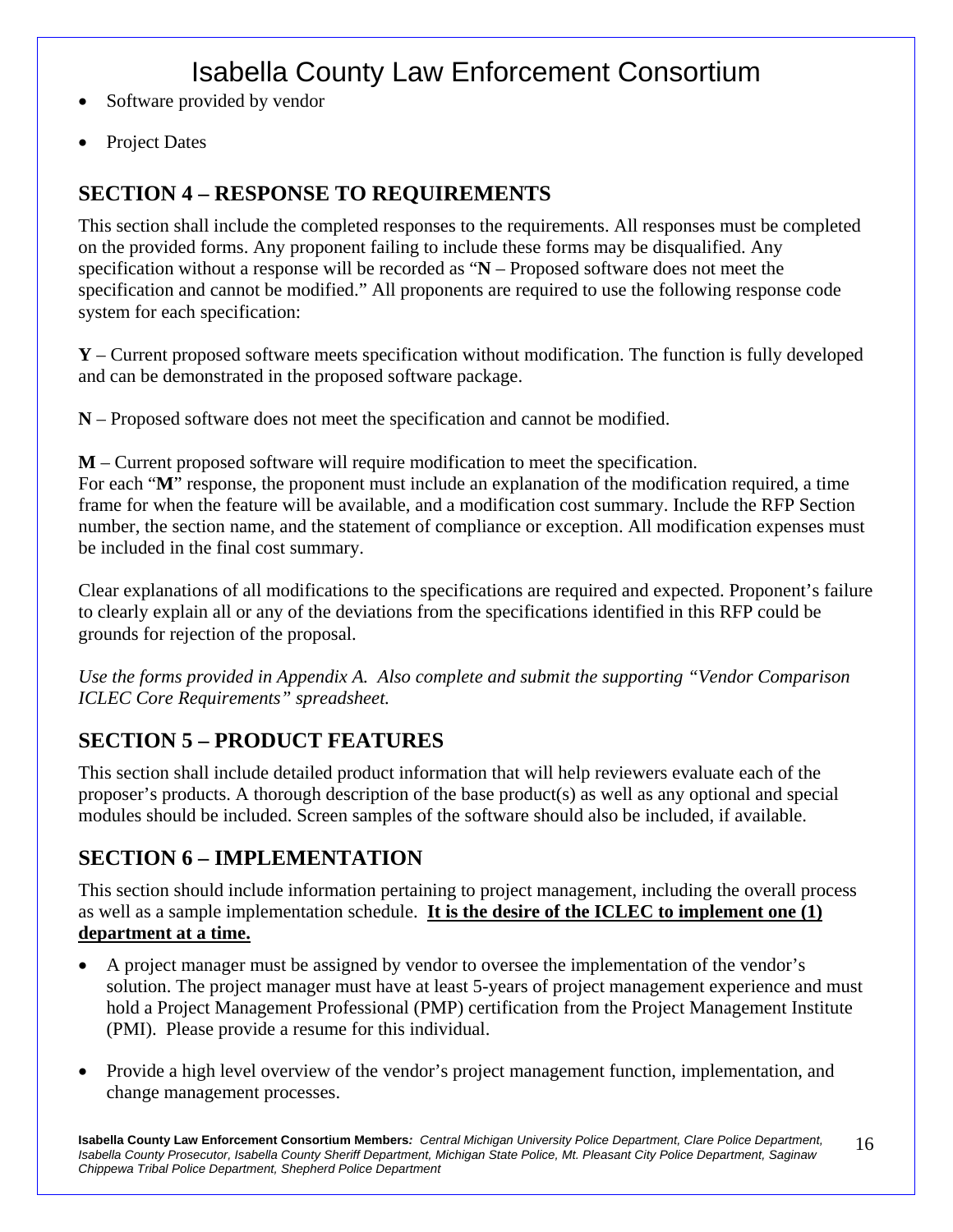- Provide a sample implementation schedule. Include information on data migration to the new proposed system.
- This project has a desired completion date of June 1, 2012. All participating agencies must be completely implemented and "live" by this date. A more aggressive timeline is acceptable, keeping in mind the desire to implement one agency at a time.
- Vendor must provide a sample statement of work that defines the scope of the project and responsibilities of all parties. Please describe vendor's process.
- List the vendor's process for ensuring all ICLEC member facilities are ready for implementation.

#### **SECTION 7 – TRAINING**

The vendor's training program shall be designed and conducted to provide cost effective and complete familiarization with applicable system and operation knowledge for selected ICLEC public safety management, police officers, clerks, and technical personnel. ICLEC has not determined if the selected vendor is going to train all of the users of the RMS or if the "train the trainer" principle will be applied. Please provide training costs on both methods, if possible. ICLEC will provide a suitable environment for training. This section shall include training information, including training plans and sample course descriptions. Please provide a resume for the training instructor. Desired credentials include 3-4 years of experience in delivering user, systems administrator, and technical training, 2-3 years of experience working with the proposed software, and 2 years of experience developing training plans to align with customer needs.

At a minimum, the descriptions for each training course should include:

- Purpose
- Class size
- Recommended participants
- Class objectives
- Class length
- Pre-requisites
- Materials required

Additionally, vendors must provide an electronic means of providing training material for end users. Training material must be accessible via a standard web browser in a WBT (web based training) format. Please describe vendor's process for tracking individual training progress and results. Vendor shall also provide a means of on-line testing to assess user's readiness for product usage. Ideally this training material will be available 24x7 and accessible prior to and following system go-live.

Any availability for follow-up or future training should be notated in detail, including any cost that might be incurred by individual public safety disciplines and/or departments.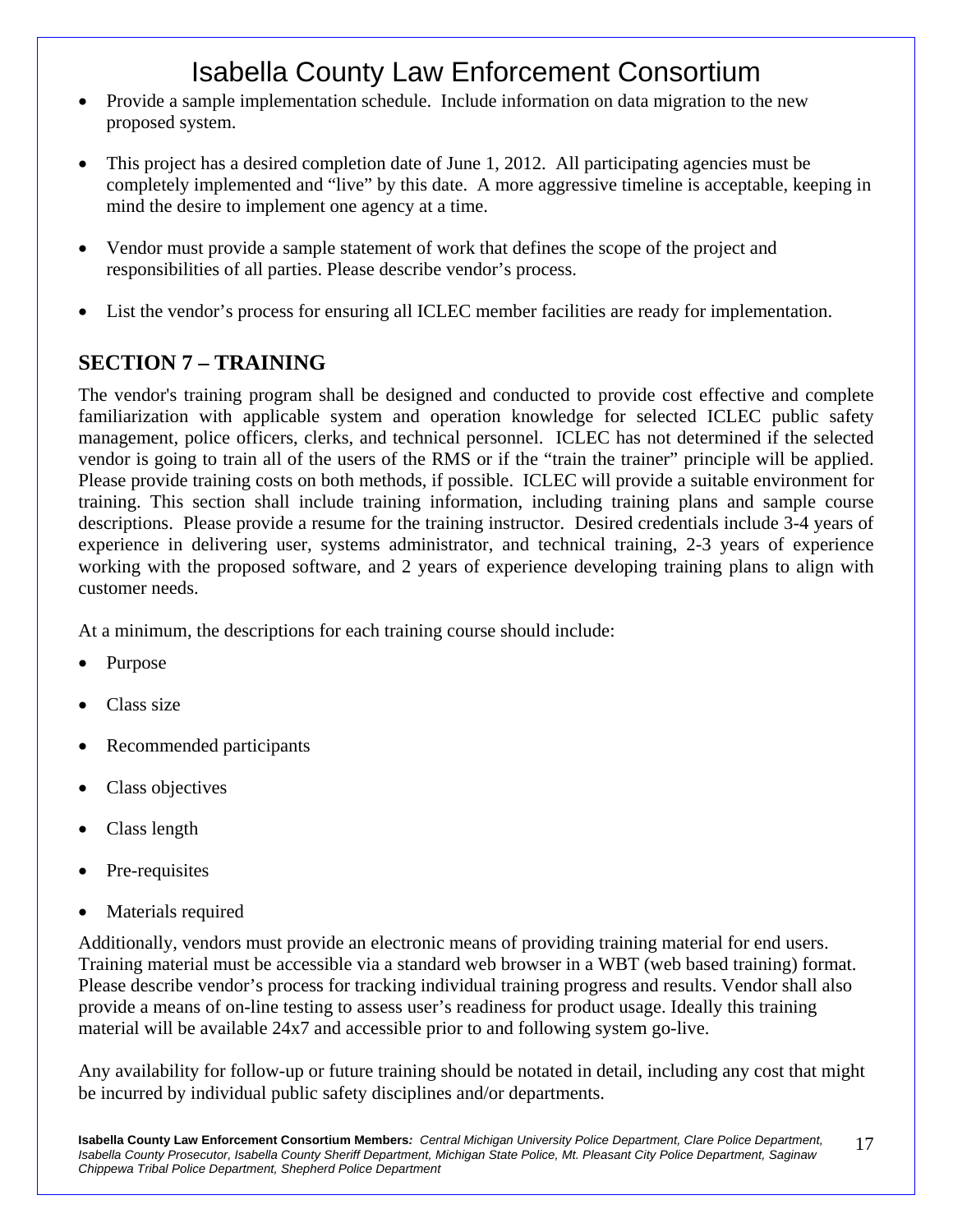### Isabella County Law Enforcement Consortium **SECTION 8 – SUPPORT**

The maintenance plan should be for 365 days per year, 24 hours per day, and seven days per week coverage. However, the ICLEC reserves the right to downgrade Support Services during contract negotiations or within 3 months of implementation. Please also specify if maintenance and support is waived for the first year(s) and is included with the purchase price of the RMS.

This section shall include support information, including procedures for reporting problems and escalation processes, as covered and non-covered maintenance, general service level agreement, and software upgrade information in detail. Also include information on remote problem diagnosis and correction as well as on-site problem correction and response time.

#### **SECTION 9 – LEGACY DATA**

ICLEC wants to emphasize the importance of retaining access to its legacy data after the transition to the new system is complete. Consideration must be made to accommodate the ongoing need for managing active cases and civil processes, for developing long-term statistical trends, for comparing criminal histories and patterns, and for reducing the re-entry of configuration parameters. In addition, the ICLEC member's public safety departments may have additional data that will not directly convert into the proposed new system, but is currently being maintained in a legacy system that may or may not be replaced.

The vendor is asked to describe its methodology and pricing guidelines for the successful incorporation of all of ICLEC member's public safety departments' necessary legacy data within the new system. (Include pricing guidelines in the pricing section.) Describe, in detail, the roles and responsibilities of ICLEC in effecting the legacy data extraction and transfer. Summarize the steps involved in the data transfer process during the course of the project in order to complete the transition from the current to the new system. Address alternate proposals of housing and accessing legacy data in addition to direct conversion.

The vendor is asked to propose a more cost-effective solution than direct one-to-one conversion wherever practical. This solution must have a well-defined user interface that is accessible from and similar to the main client applications. The user must be able to easily search and extract data through the user interface. The user must be able to create simple, columnar reports without the need of additional software packages. Data must be housed in a separate, legacy database in order to reduce the loading and maintenance requirements of the live database. General users must not be able to modify the legacy database through the standard user interface. Administrators must have a separate user interface to facilitate expunging or otherwise modifying the legacy data for necessary business purposes.

#### **SECTION 10 – HARDWARE**

This section shall include thorough hardware configuration recommendations for the proposed system(s). *Use the forms provided in Appendix B.* 

### **SECTION 11 – SAMPLE LICENSE OR CONTRACTS**

This section shall include Sample License or Contracts.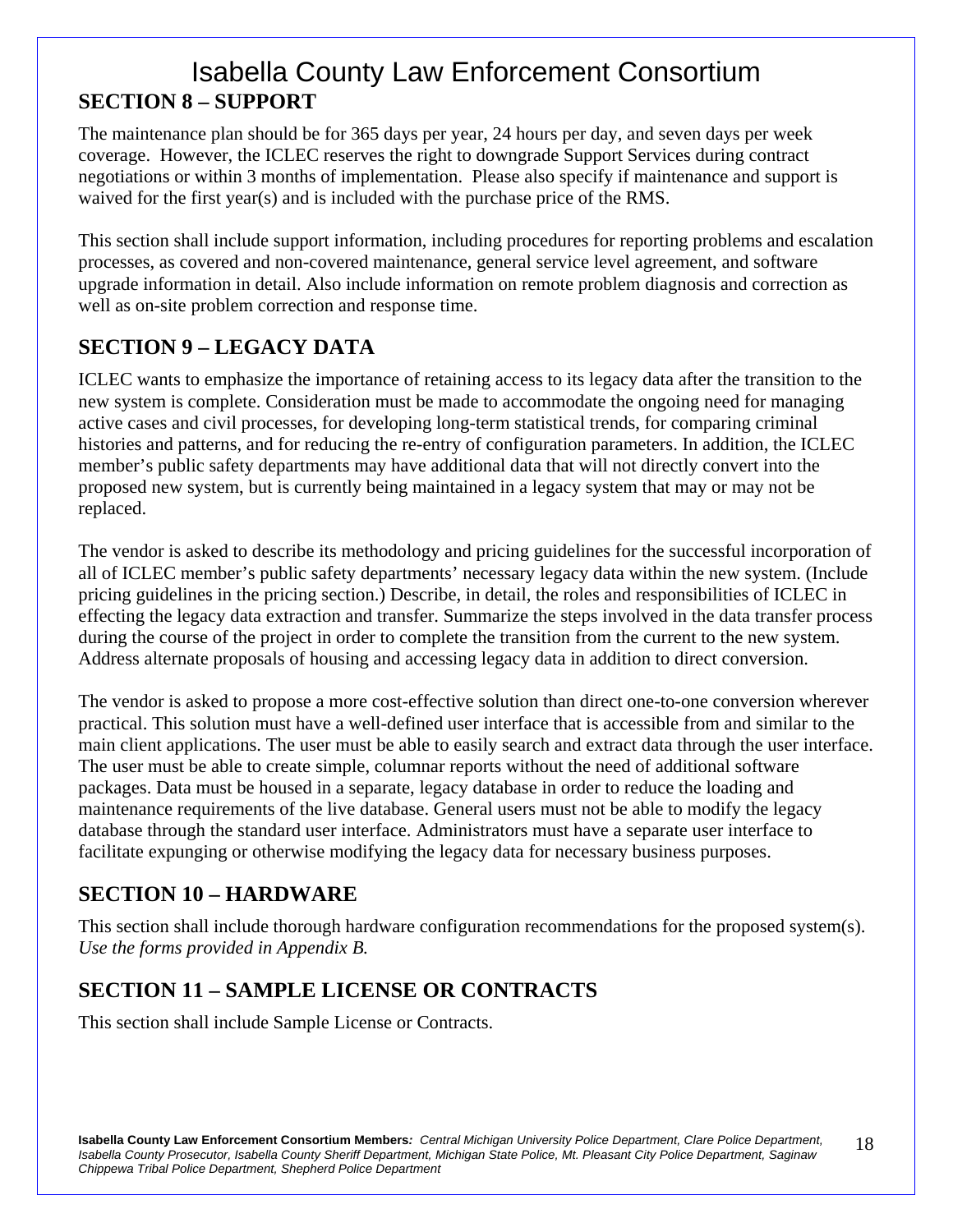### Isabella County Law Enforcement Consortium **SECTION 12 – EXCEPTIONS**

This section shall include any exceptions to the terms of the RFP. Please identify and list your exceptions by indicating RFP, the section or subsection number. Be specific about your objections to content, language, or omissions.

#### **SECTION 13 – ADDITIONAL INFORMATION**

This section shall include any additional information the proponent deems necessary. Proponent must submit any and all State and Federal certifications and/or approvals.

#### **SECTION 14 – PRICING**

This section shall include pricing for the proposed public safety products (software and hardware, if required) with the components listed item by item.

The proponent shall provide an optional quotation for maintenance of the applications software for an additional five years.

ICLEC desires a proposer that develops and provides maintenance of all products provided. All modifications, if necessary, must be priced per item. A per hour charge is unacceptable. *Use the forms provided in Appendix C.*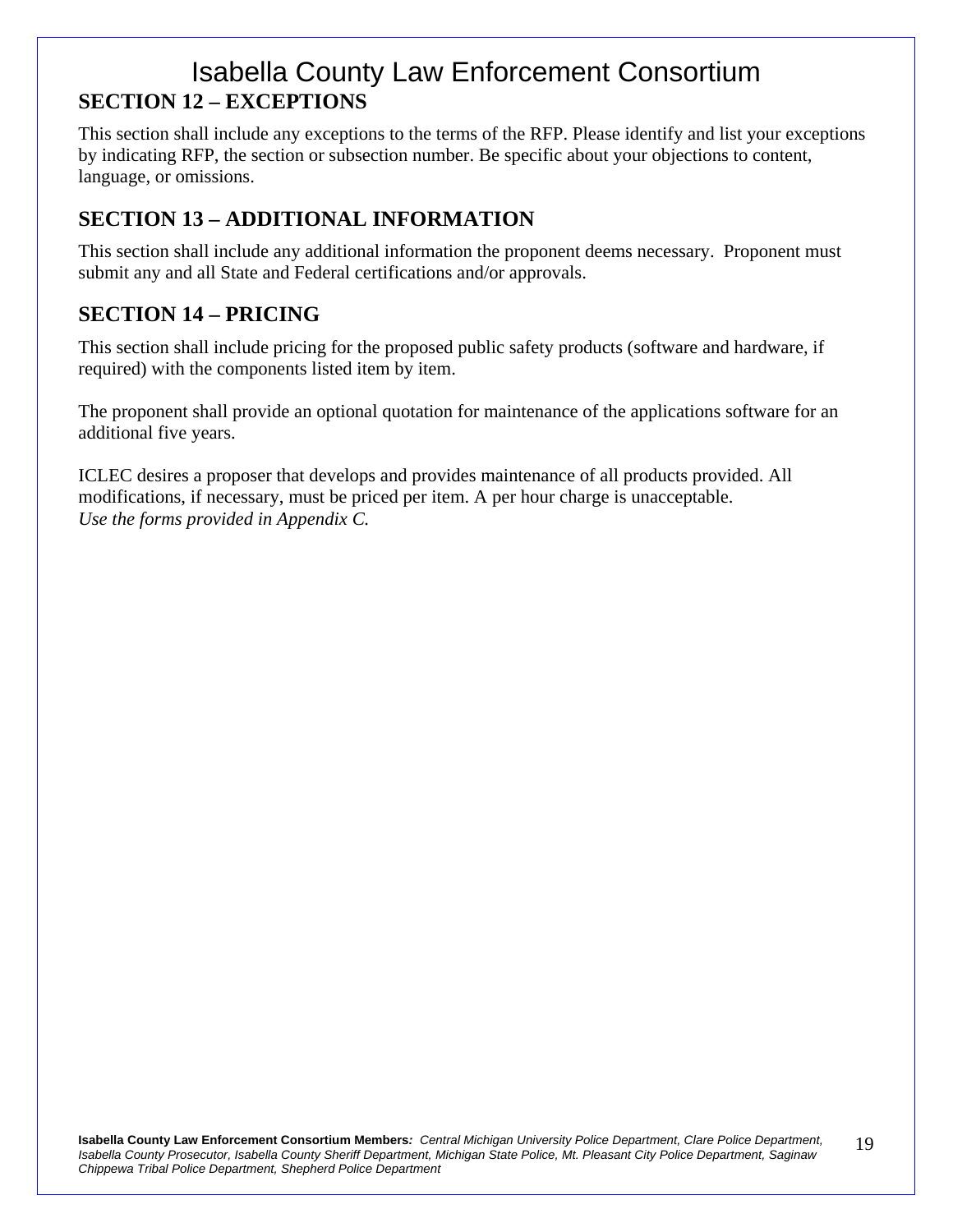Appendix A – Requirements Forms

### GENERAL Specifications

| <b>Requirement</b>                                                                                                                                                                                           | <b>Response</b> |
|--------------------------------------------------------------------------------------------------------------------------------------------------------------------------------------------------------------|-----------------|
| <b>Operating System</b>                                                                                                                                                                                      |                 |
|                                                                                                                                                                                                              |                 |
| Provides state-of-the-art client/server access to shared information and processes by means of industry<br>standard Microsoft Windows.                                                                       |                 |
| Supports the .NET framework                                                                                                                                                                                  |                 |
| Supports New Technology File System (NTFS).                                                                                                                                                                  |                 |
| ODBC (Open Database Connectivity) compliant.                                                                                                                                                                 |                 |
| Capable of running 32-bit Windows applications.                                                                                                                                                              |                 |
| Utilizes open system compatibility for use with practically all "off-the-shelf" software.                                                                                                                    |                 |
| Provides peer-to-peer networking.                                                                                                                                                                            |                 |
| Provides virtual memory support.                                                                                                                                                                             |                 |
| Utilizes client/server architecture.                                                                                                                                                                         |                 |
| Client and server utilize a true Graphical User Interface (GUI).                                                                                                                                             |                 |
| Supports multi-threading.                                                                                                                                                                                    |                 |
| Provides support for LAN Manager.                                                                                                                                                                            |                 |
| Provides platform independence.                                                                                                                                                                              |                 |
| Utilizes page flags for every page in virtual memory.                                                                                                                                                        |                 |
| Enables coexistence with other network servers.                                                                                                                                                              |                 |
| Allows application access by double-clicking on the appropriate icon.                                                                                                                                        |                 |
| Supports simultaneous multiple processors.                                                                                                                                                                   |                 |
| Allows for true multi-tasking capabilities on the server and workstations enabling multiple windows and<br>functions to perform concurrently.                                                                |                 |
| Features system security providing control over access to the system and files and subdirectories within<br>the system.                                                                                      |                 |
| Features system security providing protection of individual processes and operating system, which<br>prevents bugged or deliberately destructive programs from crashing other programs or the entire system. |                 |
| Allows the ability of having multiple modules simultaneously open.                                                                                                                                           |                 |
| Allows any activity screen to be minimized or maximized.                                                                                                                                                     |                 |
|                                                                                                                                                                                                              |                 |
| Support                                                                                                                                                                                                      |                 |
| Provide a Client Service Center (CSC) that is a 24-hour a day, 7 day a week, 365 days a year operation,<br>which provides service per a maintenance agreement with agency.                                   |                 |
| Provide periodic enhancements and new releases of software as part of an ongoing software<br>maintenance agreement.                                                                                          |                 |
| Provide unlimited, direct toll fee Telephone Support during contracted calling hours.                                                                                                                        |                 |
| Provide a human "Triage" - always speak with a trained Client Services Representative.                                                                                                                       |                 |
| Provide trained Technical Analysts with a wide range of certifications. (MCSE's, MCP's, A+, etc.)                                                                                                            |                 |
| Provide Client Services organized into Teams, providing a small group of specialists knowledgeable in<br>the product area of the issue.                                                                      |                 |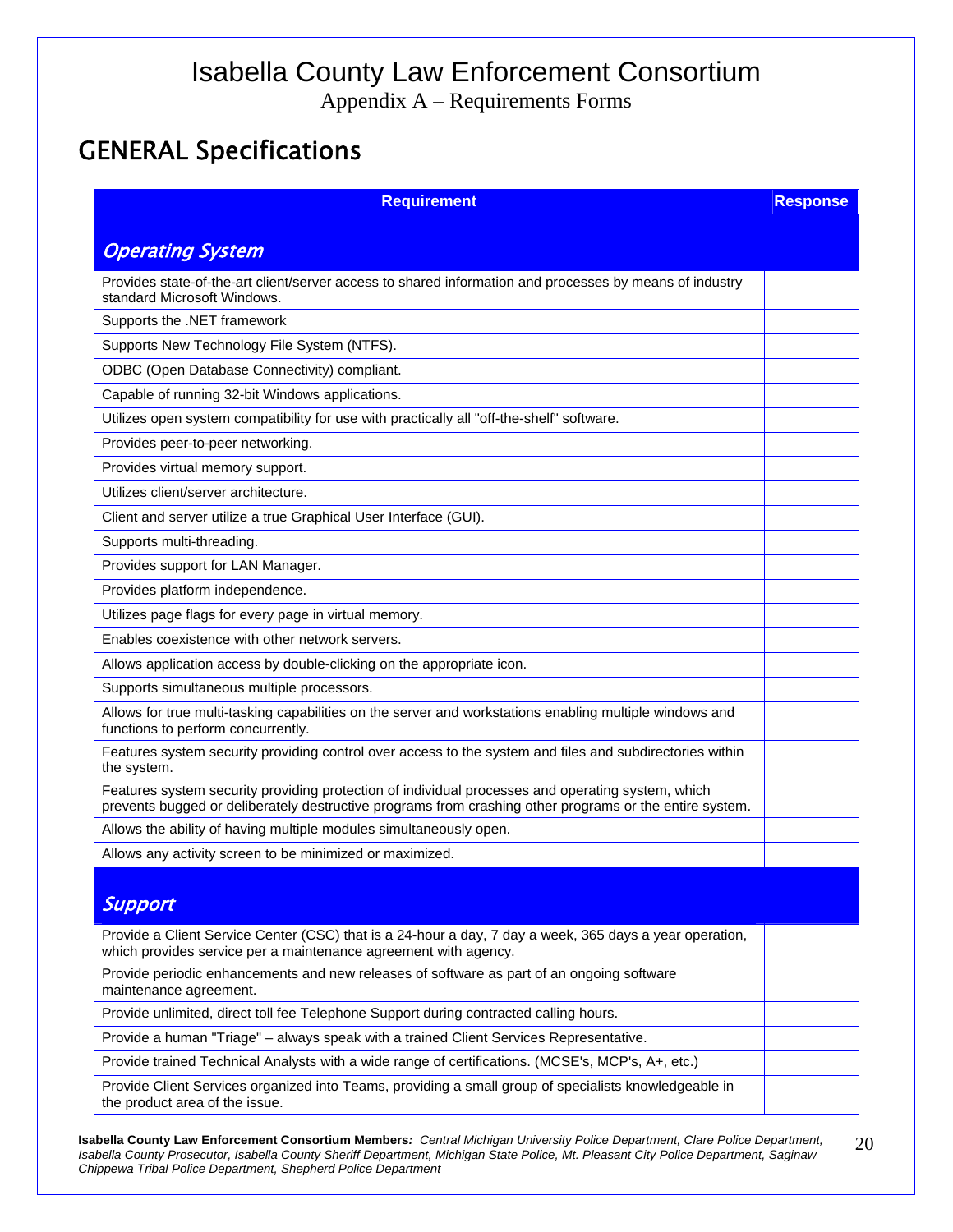| <b>Requirement</b>                                                                                                                                                                                                                                                                                                                                                                                                                                                                                                                                                                                                                                                                                                                                                                                                                 | <b>Response</b> |
|------------------------------------------------------------------------------------------------------------------------------------------------------------------------------------------------------------------------------------------------------------------------------------------------------------------------------------------------------------------------------------------------------------------------------------------------------------------------------------------------------------------------------------------------------------------------------------------------------------------------------------------------------------------------------------------------------------------------------------------------------------------------------------------------------------------------------------|-----------------|
| Provide a defined escalation policy, providing issue status as well as a forecast for issue resolution.                                                                                                                                                                                                                                                                                                                                                                                                                                                                                                                                                                                                                                                                                                                            |                 |
| Provide a Client Service Center equipped with systems representing the full range of hardware and<br>operating systems encountered at client sites. A custom laboratory setting allows duplicating issues<br>locally, thus minimizing the need to disrupt a client site.                                                                                                                                                                                                                                                                                                                                                                                                                                                                                                                                                           |                 |
| Provide a remote service tool to troubleshoot issues. This tool should allow Client Services to see,<br>diagnose, and solve ICLEC public safety specific issues directly from the Client Service Center through a<br>secure, fast, and reliable connection. This tool should make use of the Internet and advanced encryption<br>technology to establish a secure session with remote computers. This allows support technicians to take<br>control of ICLEC public safety specific servers or workstations and immediately return comprehensive<br>system diagnostics as well as real-time control yet keep the client in constant control of the session for<br>security purposes. The client may take over or terminate the session at any time. This feature requires<br>authorization from ICLEC member(s) or their designee. |                 |
| Provide a Client Relations Management software tool that tracks all client issues from cradle to grave.<br>Status of service requests is available for instant reporting.                                                                                                                                                                                                                                                                                                                                                                                                                                                                                                                                                                                                                                                          |                 |
| Provide a Client Service Center (CSC) Web Site that is available online as an alternative resource.                                                                                                                                                                                                                                                                                                                                                                                                                                                                                                                                                                                                                                                                                                                                |                 |
| From this CSC web site, provide a Public Safety Software Knowledge Base with entries covering the<br>software, operating systems, hardware, Federal-reporting requirements, State reporting requirements<br>and more.                                                                                                                                                                                                                                                                                                                                                                                                                                                                                                                                                                                                              |                 |
| From this CSC web site, provide up-to-date status on service requests and allow submittal of new service<br>requests online.                                                                                                                                                                                                                                                                                                                                                                                                                                                                                                                                                                                                                                                                                                       |                 |
| From this CSC web site, provide articles, white papers, and notices.                                                                                                                                                                                                                                                                                                                                                                                                                                                                                                                                                                                                                                                                                                                                                               |                 |

## Records Management System (RMS) Software Specifications

| <b>Requirement</b>                                                                                                                                                 | <b>Response</b> |
|--------------------------------------------------------------------------------------------------------------------------------------------------------------------|-----------------|
| <b>General</b>                                                                                                                                                     |                 |
| Allows the use of relational databases in conjunction with Microsoft SQL server.                                                                                   |                 |
| Provides a normalized relational database, which eliminates data redundancy and allows the sharing of<br>master record information.                                |                 |
| Provides field-to-field data entry, with each field identified on the screen.                                                                                      |                 |
| Supports the use of color monitors and makes extensive use of color-coding for easily identifiable text<br>and fields.                                             |                 |
| Allows different users, agency information, and configurations for each                                                                                            |                 |
| Allows open-file back up of data, so as not to interfere with normal operation of the ICLEC.                                                                       |                 |
| Produces a code table containing the information presented in selection menus throughout the system.                                                               |                 |
| Allows each user to elect his/her preferred mechanism for accessing system functions, including use of a<br>mouse or pointing device, or "quick key" combinations. |                 |
| Allows for the provision of remote diagnostics via modem.                                                                                                          |                 |
| Allows simultaneous access to the records database by a virtually unlimited number of users, to the<br>extent provided by the ICLEC Public Safety hardware.        |                 |
| Provides "permission based" use of system, allowing the designation of definable user groups.                                                                      |                 |
| Allows the storage of records tracked by the system to the full extent permitted by the size of the storage<br>device.                                             |                 |
| Records and permanently stores all data entered into the system.                                                                                                   |                 |
| Supports laser printing in portrait and landscape modes and allows print jobs to be directed to various<br>network or local printers.                              |                 |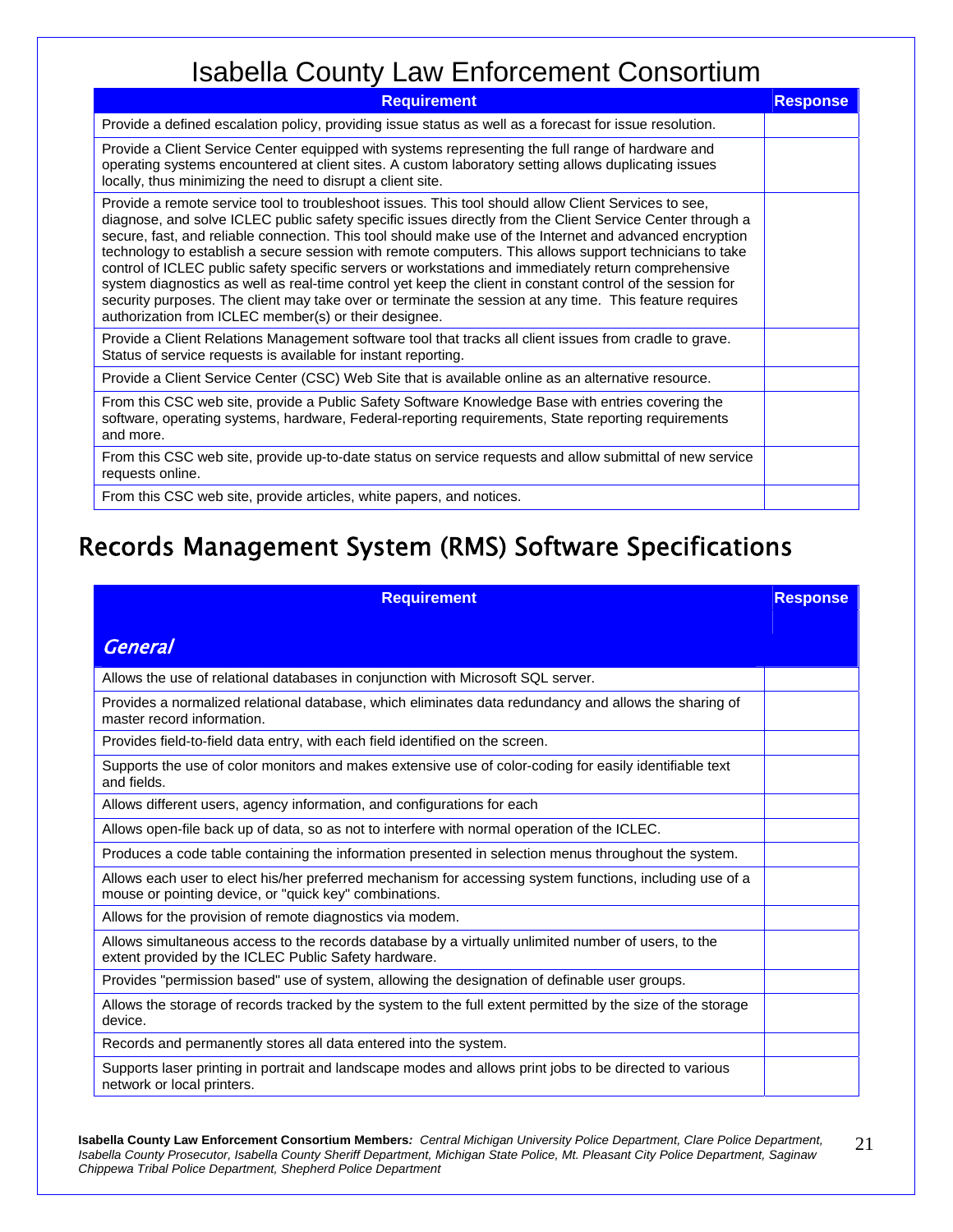| <b>Requirement</b>                                                                                                                                                                                                                                                                                                                                                                                                         | <b>Response</b> |
|----------------------------------------------------------------------------------------------------------------------------------------------------------------------------------------------------------------------------------------------------------------------------------------------------------------------------------------------------------------------------------------------------------------------------|-----------------|
| Requires little or no computer experience in order to use the system.                                                                                                                                                                                                                                                                                                                                                      |                 |
| Provides helpful functions, including pop-up menus, on-line help, validation warnings, automatic checks<br>to prevent users from exiting a data entry screen without saving the record, the transfer of data between<br>databases eliminating redundant or inaccurate data entry, coded entries to be validated against user-<br>defined code tables thus ensuring accurate data entry, and back up and edit of any field. |                 |
| Permits the display of general directory permission, as well as file access permission within the directory.                                                                                                                                                                                                                                                                                                               |                 |
| Allows 9 digit length zip codes.                                                                                                                                                                                                                                                                                                                                                                                           |                 |
| Supports the record-keeping requirements of multiple agencies.                                                                                                                                                                                                                                                                                                                                                             |                 |
| Incorporates the use of pull-down menus listing the valid values for a particular field. These menus must<br>be able to be customized by agency and may not be globally defined throughout the system.                                                                                                                                                                                                                     |                 |
| Allows the user to scroll forward one record at a time or move to the last record on the list through the<br>use of scroll bars, arrow keys, and on-screen buttons.                                                                                                                                                                                                                                                        |                 |
| Uses scroll bars to further display or narrow view of information contained within a particular window.                                                                                                                                                                                                                                                                                                                    |                 |
| Common menu items available on all screens and forms allowing the user to perform common functions,<br>such as print, save, copy, paste, and find specific records.                                                                                                                                                                                                                                                        |                 |
| Provides common menu options to control window positioning and toggling.                                                                                                                                                                                                                                                                                                                                                   |                 |
| Provides an easy access toolbar allowing the user to perform common functions, such as exit the current<br>window, save the current record, add a new report, view an audit trail, modify or delete the current record,<br>or find a record.                                                                                                                                                                               |                 |
| Issues a warning when the user attempts to close a form without saving it.                                                                                                                                                                                                                                                                                                                                                 |                 |
| Provides a "close" function that allows the user to exit the current screen and return to the previous<br>screen.                                                                                                                                                                                                                                                                                                          |                 |
| Provides a "save" function that allows the user to save information added or modified to the current<br>screen.                                                                                                                                                                                                                                                                                                            |                 |
| Provides an "add" function that allows the user to add a new record.                                                                                                                                                                                                                                                                                                                                                       |                 |
| Provides a "modify" function that allows the user to make changes to records that have been previously<br>saved.                                                                                                                                                                                                                                                                                                           |                 |
| Provides a "delete" function that allows the user to delete a record from a form screen.                                                                                                                                                                                                                                                                                                                                   |                 |
| Provides a "synopsis" function that allows the user to view information related to a record in outline form<br>by applying one touch of a button.                                                                                                                                                                                                                                                                          |                 |
| Provides an "undo" function that allows the user to undo any information entered into a form prior to being<br>saved.                                                                                                                                                                                                                                                                                                      |                 |
| Provides an "up one level" function that allows the user to navigate easily to the parent record.                                                                                                                                                                                                                                                                                                                          |                 |
| Provides a "set browse, font, colors" function that allows the users to change the field, order, and colors<br>displayed on the user interface with the administrative option of being able to turn this feature off.                                                                                                                                                                                                      |                 |
| Provides a "change password" function that allows the user to change his/her login password without<br>having to go to the system administrator for assistance.                                                                                                                                                                                                                                                            |                 |
| Provides a "main menu" function that allows the user to exit the current screen, without closing it, and go<br>straight to the main menu screen.                                                                                                                                                                                                                                                                           |                 |
| Provides a "historical data" function that allows the user to cut and paste name information from historical<br>data into the software product.                                                                                                                                                                                                                                                                            |                 |
| Provides a "calendar" function that allows the user to display a calendar pop-up window to add or verify<br>dates when editing or adding a record.                                                                                                                                                                                                                                                                         |                 |
| Permits the automatic entry of current date and/or time by clicking a mouse, entering a limited number of<br>keystrokes, or use of hot keys.                                                                                                                                                                                                                                                                               |                 |
| Provides an "audit trail" function that allows the user to view a detailed record of all changes that have<br>been made to a record including the date and time of the change, who made the change, and the<br>"before" and "after" values of the changed field.                                                                                                                                                           |                 |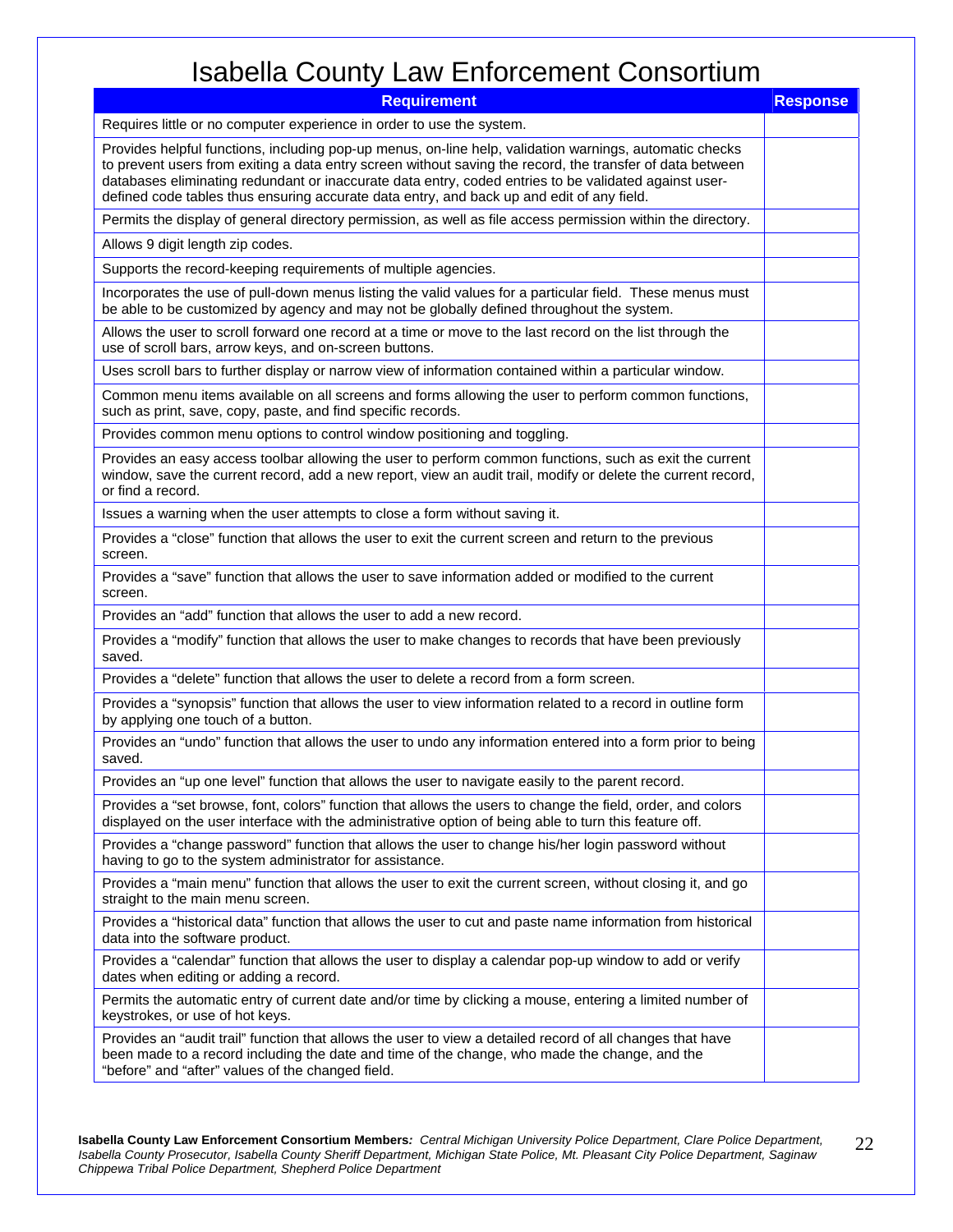| <b>Requirement</b>                                                                                                                                                                                                                                                                                                                                                                                                                                                                                                                                                                                                                                                       | <b>Response</b> |
|--------------------------------------------------------------------------------------------------------------------------------------------------------------------------------------------------------------------------------------------------------------------------------------------------------------------------------------------------------------------------------------------------------------------------------------------------------------------------------------------------------------------------------------------------------------------------------------------------------------------------------------------------------------------------|-----------------|
| Provides a Record History option allowing the user to view when a record was entered, from where on<br>the network it was entered, when a record was edited, and from where on the network the editing<br>occurred.                                                                                                                                                                                                                                                                                                                                                                                                                                                      |                 |
| Alerts the user to any unserved civil papers or outstanding warrants stored in the system.                                                                                                                                                                                                                                                                                                                                                                                                                                                                                                                                                                               |                 |
| Allows the user the option to either view or ignore the visual warning regarding unserved papers or<br>records.                                                                                                                                                                                                                                                                                                                                                                                                                                                                                                                                                          |                 |
| Provides emulation of many official state incident, arrest, and DMV/Accident Report forms, including<br>allowance for on-line accident sketches.                                                                                                                                                                                                                                                                                                                                                                                                                                                                                                                         |                 |
| Enables the user to query the state criminal database.                                                                                                                                                                                                                                                                                                                                                                                                                                                                                                                                                                                                                   |                 |
| Allows the ability to email incident reports and attachments (preferably one-click or icon selection).                                                                                                                                                                                                                                                                                                                                                                                                                                                                                                                                                                   |                 |
| Provides a NCIC interface.                                                                                                                                                                                                                                                                                                                                                                                                                                                                                                                                                                                                                                               |                 |
| Provides a Law Enforcement Information Network (LEIN) interface.                                                                                                                                                                                                                                                                                                                                                                                                                                                                                                                                                                                                         |                 |
| Provides a "FireHouse" Software interface to access fire department records.                                                                                                                                                                                                                                                                                                                                                                                                                                                                                                                                                                                             |                 |
|                                                                                                                                                                                                                                                                                                                                                                                                                                                                                                                                                                                                                                                                          |                 |
| <b>Security</b>                                                                                                                                                                                                                                                                                                                                                                                                                                                                                                                                                                                                                                                          |                 |
| Ensures content integrity by providing a "central configuration" module, which enables owning<br>jurisdictions to restrict file/information usage.                                                                                                                                                                                                                                                                                                                                                                                                                                                                                                                       |                 |
| Allows security at table level through SQL server insuring that no unauthorized person can view the data,<br>even when using third party software.                                                                                                                                                                                                                                                                                                                                                                                                                                                                                                                       |                 |
| Enables the system administrator to set up security based on jurisdiction.                                                                                                                                                                                                                                                                                                                                                                                                                                                                                                                                                                                               |                 |
| Allows the system administrator to set up security based on user ID, case type, and such that each user<br>can only view, edit, add, print, and/or delete the types of records for which he/she is authorized.                                                                                                                                                                                                                                                                                                                                                                                                                                                           |                 |
| Provides password security, which allows for unique levels of protection in all areas of the program.                                                                                                                                                                                                                                                                                                                                                                                                                                                                                                                                                                    |                 |
| Provides a high level of operating system security including passwords that will permit designation of<br>access by user level or group. There will be multiple departments by discipline utilizing this system.                                                                                                                                                                                                                                                                                                                                                                                                                                                         |                 |
| Allows the user limited attempts at entering the correct password after which the program will shut down.                                                                                                                                                                                                                                                                                                                                                                                                                                                                                                                                                                |                 |
| Enables the ICLEC to use case type security to control access to incident and arrest records involving<br>juveniles and rape victims.                                                                                                                                                                                                                                                                                                                                                                                                                                                                                                                                    |                 |
|                                                                                                                                                                                                                                                                                                                                                                                                                                                                                                                                                                                                                                                                          |                 |
| <b>Master Indices</b>                                                                                                                                                                                                                                                                                                                                                                                                                                                                                                                                                                                                                                                    |                 |
| Allows the user to query and interface with the master name index, the master address index, the master<br>property index, and the master vehicle index, subject to system rights granted by the administrator.                                                                                                                                                                                                                                                                                                                                                                                                                                                          |                 |
| Maintains lists of all the names, property, addressees, and vehicles entered into ICLEC records from any<br>module. Searches the database(s) for matches automatically whenever a new record is added. Alerts<br>the user whenever a match is found in any Master Index module.                                                                                                                                                                                                                                                                                                                                                                                          |                 |
| The master name index contains the following fields for data entry: name type, first name, middle name,<br>last name, suffix, moniker, address, apartment, city, state, zip, country, county, place of birth, date born,<br>age, sex, race, ethnicity, resident, social security number, marital status, eye color, hair color, hair style,<br>hair length, facial hair, skin type, build, glasses, height, weight, body identification markings, home phone,<br>work phone, cell phone, license number, license state, miscellaneous ID, ID number, ID state,<br>occupation, attorney, employer name, employer address, city, state, zip, phone, and fingerprint codes. |                 |
| The master address index contains the following fields for data entry: address, apartment, city, state, and<br>zip.                                                                                                                                                                                                                                                                                                                                                                                                                                                                                                                                                      |                 |
| The master property index contains the following fields for data entry: description, make, model, quantity,<br>serial number, owner applied number, value, date recovered, location, status, and class.                                                                                                                                                                                                                                                                                                                                                                                                                                                                  |                 |
| The master vehicle index contains the following fields for data entry: vehicle identification number, type,<br>year, make, model, style, color, plate number, state, expires, first name, middle name, last name, suffix,<br>address, apartment, city, state, zip, and home phone number.                                                                                                                                                                                                                                                                                                                                                                                |                 |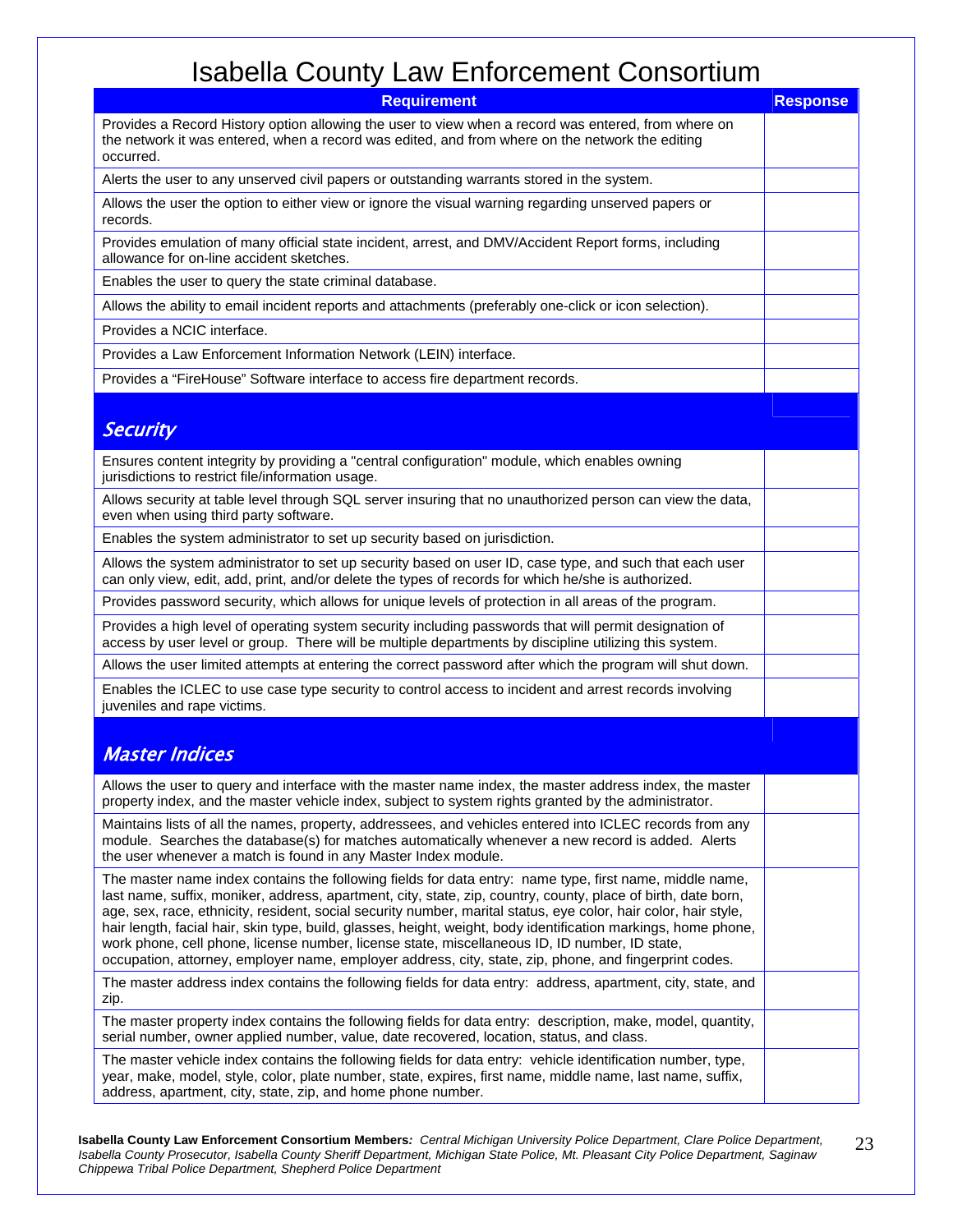| <b>Requirement</b>                                                                                                                                                                                                                            | <b>Response</b> |
|-----------------------------------------------------------------------------------------------------------------------------------------------------------------------------------------------------------------------------------------------|-----------------|
| All text entry fields are searchable, allowing for searches on single or multiple fields.                                                                                                                                                     |                 |
| If a match is found when entering any master index information, allows user to select the matching record<br>and fills in corresponding text entry fields automatically with the same information.                                            |                 |
| Allows the user to add information to the Master Indices directly, independent of other records.                                                                                                                                              |                 |
| Uses a Master Alias database that contains a separate record for every name (and every version of that<br>name) that has ever been added to the system.                                                                                       |                 |
| Keeps track of both individual names and business names and distinguishes between the two types in<br>record searches.                                                                                                                        |                 |
| Allows the linking of one Master Name record to numerous Master Alias records, such that whenever a<br>name search is performed it must actually search the Master Alias Database first.                                                      |                 |
| Allows the viewing of an image attached to any of the various name modules by associating the image<br>with the appropriate Master Name record.                                                                                               |                 |
| Permits the user to view a list of aliases for any Master name.                                                                                                                                                                               |                 |
| Links alias records that belong to the same Master Name record automatically.                                                                                                                                                                 |                 |
| Allows the user to manually link names having different Master Name records.                                                                                                                                                                  |                 |
| Allows the disassociation of manually linked Alias records.                                                                                                                                                                                   |                 |
| Allows a user with the appropriate user rights to remove Internal links of alias records to Master Name<br>records if they were established by the system.                                                                                    |                 |
| Allows the merger of two master names records into a single record.                                                                                                                                                                           |                 |
| Allows the user to view a synopsis of an individual's history throughout the records management system.                                                                                                                                       |                 |
| Allows the user to add gang affiliations records to individual's in the Master Name database.                                                                                                                                                 |                 |
| Provides the ability to associate Alerts with name records, such that a user is alerted whenever he/she<br>accesses that record.                                                                                                              |                 |
| Allows the user to add known associate records to individuals in the Master Name database.                                                                                                                                                    |                 |
| Provides the indication of scars, marks, tattoos, and other body identifiers through use of a front and back<br>body chart. Links body identifiers to Master Name records upon entering, updating, or querying any<br>associated name module  |                 |
| Allows the user to add Modus Operandi (MO) records associated with individuals in the Master Name file.                                                                                                                                       |                 |
| Provides the ability to attach audio-visual information on buildings, landmarks, and structures, including<br>floor plans, photographs, audio clips, video clips, and other multi-media information.                                          |                 |
| Alerts the user automatically if a master name entry is the subject of an outstanding civil paper or un-<br>served warrant in any jurisdiction.                                                                                               |                 |
|                                                                                                                                                                                                                                               |                 |
| <b>Folder System</b>                                                                                                                                                                                                                          |                 |
| Provides a single point of reference for all information associated with both present and historical law<br>enforcement activity.                                                                                                             |                 |
| Allows the creation of folders for use in managing individual cases, all case assigned to individual<br>officers, all cases belonging to a given department, and any use defined by an individual or organization.                            |                 |
| Allows law enforcement supervisors effective means for monitoring the assignments of officers under<br>their jurisdiction.                                                                                                                    |                 |
| Provides complete visibility to associated details of a case, including incidents, arrests, and custody by<br>means of a synopsis.                                                                                                            |                 |
| Allows the user to organize investigations that are related, accidents and citations attributed to a given<br>officer, accidents and citations associated with a given shift, warrants by type, and warrants by any user<br>defined category. |                 |
| Shares information with the Master Indices modules (address, name, property, vehicle), and uses the<br>capabilities and information of the accessories (images, objects, reports).                                                            |                 |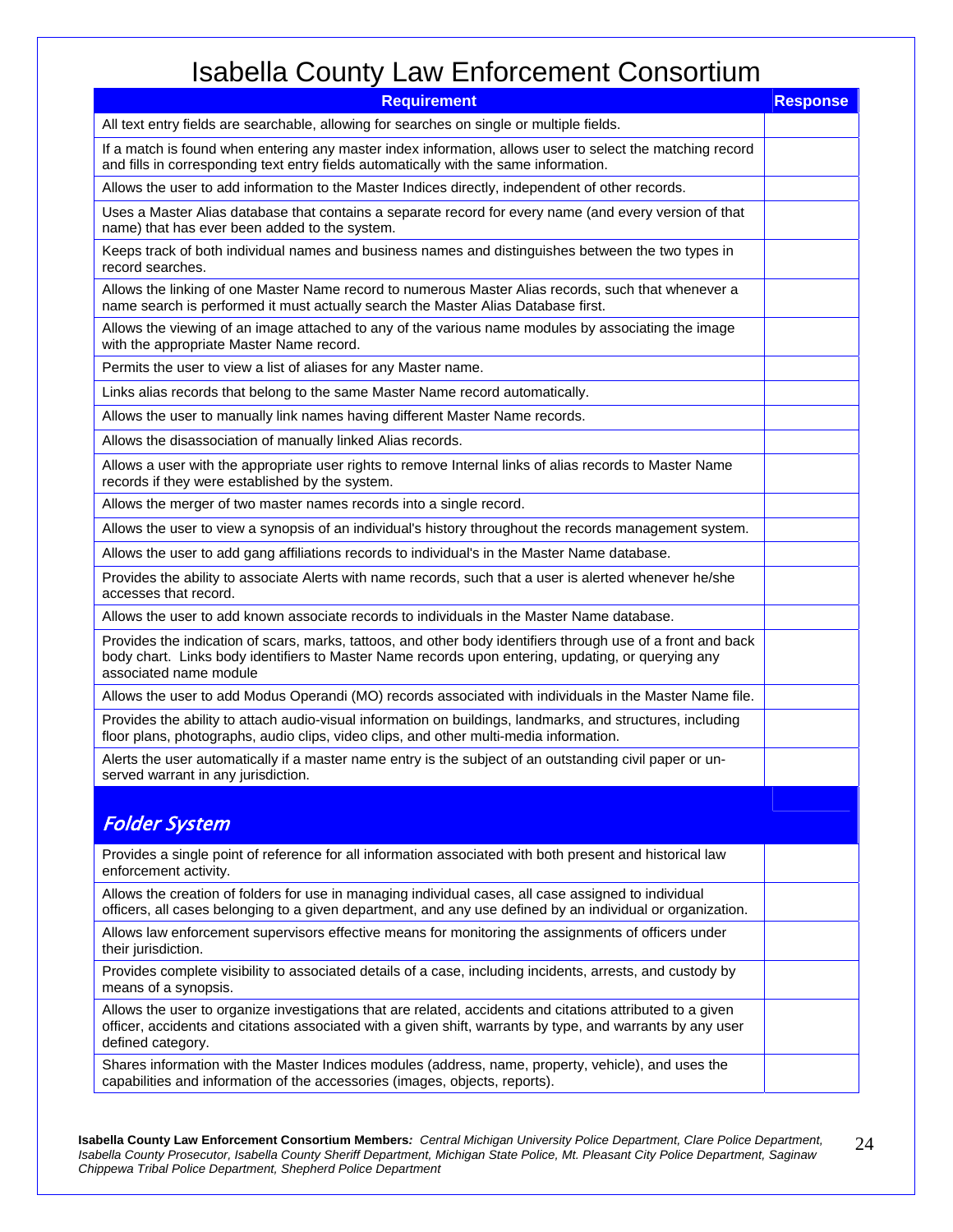| <b>Requirement</b>                                                                                                                                                                                                                                                                                                                                                                                                                                                                                                 | <b>Response</b> |
|--------------------------------------------------------------------------------------------------------------------------------------------------------------------------------------------------------------------------------------------------------------------------------------------------------------------------------------------------------------------------------------------------------------------------------------------------------------------------------------------------------------------|-----------------|
| Maintains groups of folders by jurisdiction number, jurisdiction/agency name, folder description,<br>confidentiality flag, and folder number.                                                                                                                                                                                                                                                                                                                                                                      |                 |
| Allows sub-module records to be organized within the appropriate folder.                                                                                                                                                                                                                                                                                                                                                                                                                                           |                 |
| Allows the movement of records to other folders within the same jurisdiction.                                                                                                                                                                                                                                                                                                                                                                                                                                      |                 |
| Provides the following sections: tracking (citation, civil, DMV, evidence, field interview, log, pawn, and<br>warrant), case management (case, arrest, juvenile custody, incident, IBASE reporting, management),<br>registration (bike registration, gun permit), and other (pawn broker).                                                                                                                                                                                                                         |                 |
| Includes the jurisdiction number and name in an easy drop down box. Also includes the folder<br>description, confidentiality check box and folder number, which automatically populates once the record<br>is saved.                                                                                                                                                                                                                                                                                               |                 |
| Permits the entry and verification of jurisdiction information whenever a new folder record is entered; this<br>field may not be subsequently modified.                                                                                                                                                                                                                                                                                                                                                            |                 |
| <b>Arrest</b>                                                                                                                                                                                                                                                                                                                                                                                                                                                                                                      |                 |
| Enables the user to record arrest information on pre-formatted, state-specific templates such as charge,<br>drug, property, name and vehicle.                                                                                                                                                                                                                                                                                                                                                                      |                 |
| Provides a main arrest form which includes sequence number, transaction number, date of arrest, type of<br>arrest, address, city, county, multiple clearance indicators, cleared before, officer ID, and officer name<br>fields.                                                                                                                                                                                                                                                                                   |                 |
| Provides a name form which includes personal information about the arrestee including first name,<br>middle name, last name, moniker, suffix, address, apartment, city, state, zip, social security number, birth<br>date, age, race, sex, resident, ethnicity, phone number, scars/marks/tattoos, eye color, hair color, height,<br>weight, weapon/automatic, and 10 NCIC fingerprint classification fields, criminal history record State<br>Identification (SID), Federal Bureau of Investigation (FBI) number. |                 |
| Provides a charge form, which includes UCR code, offense description, counts, felony/misdemeanor and<br>types of criminal activities, disposition date, disposition, and sentence fields.                                                                                                                                                                                                                                                                                                                          |                 |
| Provides a drug form which includes code, description, status, quantity, measure, and other fields which<br>designate specific drug charges including buying, cultivating, distributing, exploiting children, operating,<br>possessing, transporting, and using.                                                                                                                                                                                                                                                   |                 |
| Provides a property form, which includes description, location, make, model, serial number, quantity,<br>initial value, and date recovered fields.                                                                                                                                                                                                                                                                                                                                                                 |                 |
| Provides a vehicle detail form which includes type, year, make, model, style, color, license plate, year of<br>plate, state of plate, expiration date, vehicle identification number, hull number, serial number, registration<br>year, registration expires, inventory file, inventory by, inventory date, insured by, type of loss, status,<br>secured, date left, storage location, release to another, and comments fields.                                                                                    |                 |
| Provides a vehicle owner form, which includes person/business, owner/lessee, first name, middle name,<br>last name, suffix, address, apartment, city, state, zip code, phone, and date born fields.                                                                                                                                                                                                                                                                                                                |                 |
| Allows complete user-defined ad hoc reporting and several pre-formatted reports.                                                                                                                                                                                                                                                                                                                                                                                                                                   |                 |
| Allows for automatic form-level validation for all arrest records.                                                                                                                                                                                                                                                                                                                                                                                                                                                 |                 |
| Standardizes incident based reports with Uniform Crime Codes and validates entries to ensure correct<br>codes are used.                                                                                                                                                                                                                                                                                                                                                                                            |                 |
| Automatically links to related incident reports.                                                                                                                                                                                                                                                                                                                                                                                                                                                                   |                 |
| Automatically alerts user to outstanding warrants.                                                                                                                                                                                                                                                                                                                                                                                                                                                                 |                 |
| Associates files with an unlimited number of people, crimes, vehicles, stolen/seized/other property, and<br>narratives.                                                                                                                                                                                                                                                                                                                                                                                            |                 |
| Arrest forms produced on laser printers emulate official state forms.                                                                                                                                                                                                                                                                                                                                                                                                                                              |                 |
| Matches state arrest and booking reports.                                                                                                                                                                                                                                                                                                                                                                                                                                                                          |                 |
| Allows user to validate an entire record including arrest, charge, drug, property, and/or vehicle with one<br>button.                                                                                                                                                                                                                                                                                                                                                                                              |                 |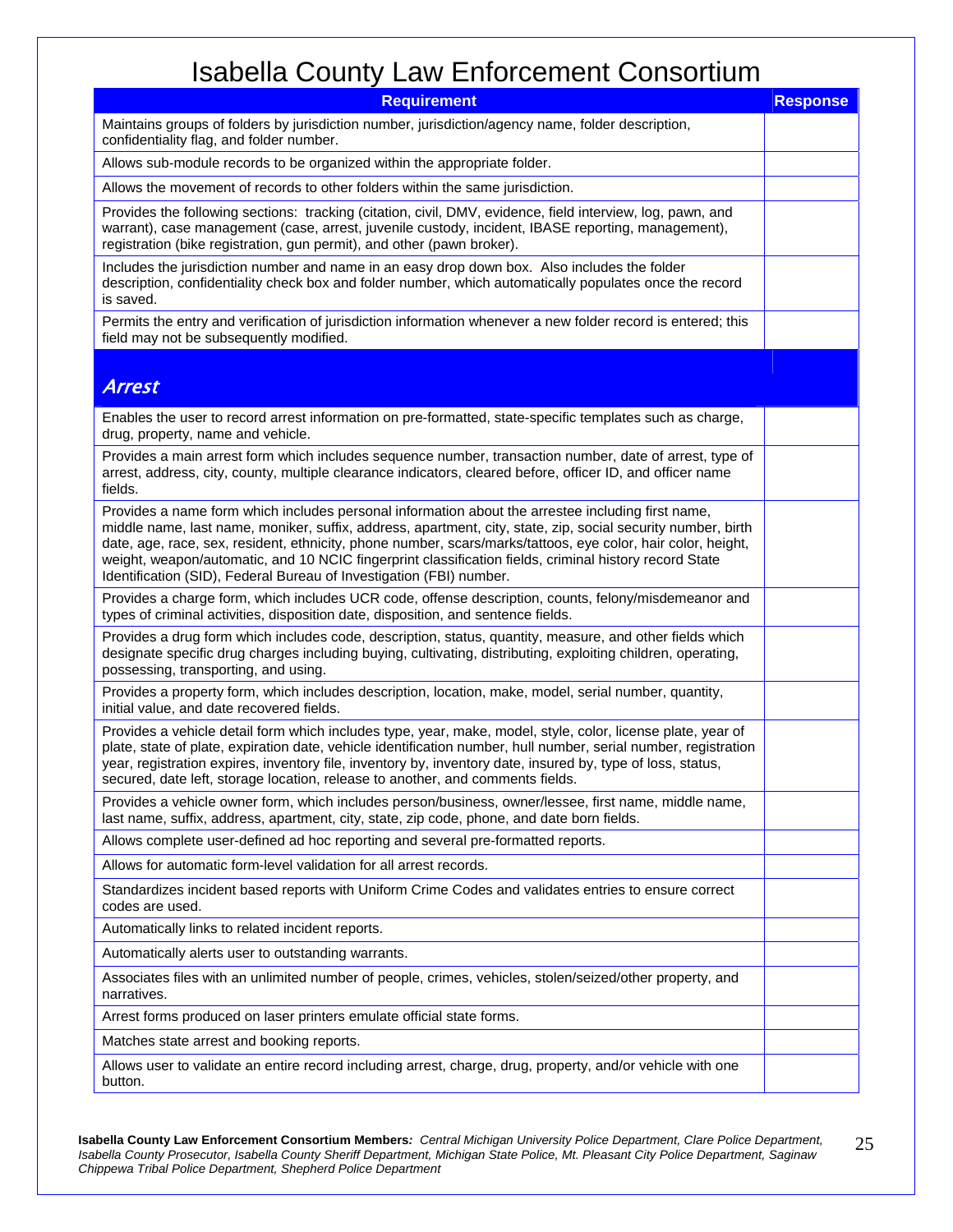| <b>Requirement</b>                                                                                                                                                                                                                                                                                                                                                                                                                                               | <b>Response</b> |
|------------------------------------------------------------------------------------------------------------------------------------------------------------------------------------------------------------------------------------------------------------------------------------------------------------------------------------------------------------------------------------------------------------------------------------------------------------------|-----------------|
| Indexes Master Name, Property, Vehicle, Location, and Alias databases during data entry to facilitate<br>quick keyword searches.                                                                                                                                                                                                                                                                                                                                 |                 |
| Queries and interfaces with Master Name and Alias databases during data entry to facilitate quick<br>keyword searches.                                                                                                                                                                                                                                                                                                                                           |                 |
| <b>Bike</b>                                                                                                                                                                                                                                                                                                                                                                                                                                                      |                 |
| Allows the user to assign unique bike tag numbers, record registration fees, track bike owner information,<br>record bike thefts, and record bike recoveries.                                                                                                                                                                                                                                                                                                    |                 |
| Allows the user to select an existing name or add a new master name record upon entering a bike owner<br>into the bike module.                                                                                                                                                                                                                                                                                                                                   |                 |
| Allows the user to query and interface with the Master Name and Alias, database.                                                                                                                                                                                                                                                                                                                                                                                 |                 |
| Provides fields to capture the following detailed information regarding bike registration: tag number, file<br>number, make, model, serial number, color, bike type, description, active, date registered, bike fee,<br>comment, officer ID, officer name, stolen, date stored, release date, release reason, released by, and<br>released to.                                                                                                                   |                 |
| Allows the user to generate detailed reports from ICLEC bike records.                                                                                                                                                                                                                                                                                                                                                                                            |                 |
| Captures the following information regarding the bike owner: first name, middle name, last name, suffix,<br>moniker, (or business name), address, apartment, PO box, city, state, zip, country, county, telephone<br>information, sex, date born, age, place of birth, race, ethnicity, eye color, hair color, height, weight, skin<br>type, resident, SSN, license number, license state, and scars/marks/tattoos may be indicated on a body<br>figure diagram. |                 |
|                                                                                                                                                                                                                                                                                                                                                                                                                                                                  |                 |
| Case                                                                                                                                                                                                                                                                                                                                                                                                                                                             |                 |
| Case records are the basis of all other incident type records including arrest, juvenile custody, and<br>incident.                                                                                                                                                                                                                                                                                                                                               |                 |
| Tracks incidents related to a case, arrests related to a case, and narratives added to a case report.                                                                                                                                                                                                                                                                                                                                                            |                 |
| Provides access to the pertinent case elements by means of a case number reference on all associated<br>records.                                                                                                                                                                                                                                                                                                                                                 |                 |
| Ability to store and retrieve interviews, finds case records, or generates reports from records.                                                                                                                                                                                                                                                                                                                                                                 |                 |
| Automatically changes all associated records when any changes are made to a case record.                                                                                                                                                                                                                                                                                                                                                                         |                 |
| View the case number, case description, folder number and jurisdiction in the browse window at the top<br>of the form.                                                                                                                                                                                                                                                                                                                                           |                 |
| Ability to add a case by completing and saving the "main case form" before adding additional information<br>to a case, such as arrests, juvenile custody records, or an incident.                                                                                                                                                                                                                                                                                |                 |
| Main case form includes case number, jurisdiction, case description, CAD call number and CAD<br>jurisdiction.                                                                                                                                                                                                                                                                                                                                                    |                 |
| Records description of incident as user defines it or by UCR code titles.                                                                                                                                                                                                                                                                                                                                                                                        |                 |
| Jurisdiction associated with the call number is automatically filled in the main case form if a call was<br>generated using the computer aided dispatch (CAD) program.                                                                                                                                                                                                                                                                                           |                 |
| Select case type as reportable or non-reportable.                                                                                                                                                                                                                                                                                                                                                                                                                |                 |
| Assigns the case number after a record is saved according to the mask defined with the initialize<br>numbers function.                                                                                                                                                                                                                                                                                                                                           |                 |
| Includes the ability to attach objects and images within each incident with imaging capabilities.                                                                                                                                                                                                                                                                                                                                                                |                 |
| Allows user to change folder from the case records form when necessary.                                                                                                                                                                                                                                                                                                                                                                                          |                 |
| Specifies the type of case, such as MICR or miscellaneous, and what jurisdiction the case falls in.                                                                                                                                                                                                                                                                                                                                                              |                 |
| Assists and aids the user in MICR reporting by requiring the elements mandated by the MICR system.                                                                                                                                                                                                                                                                                                                                                               |                 |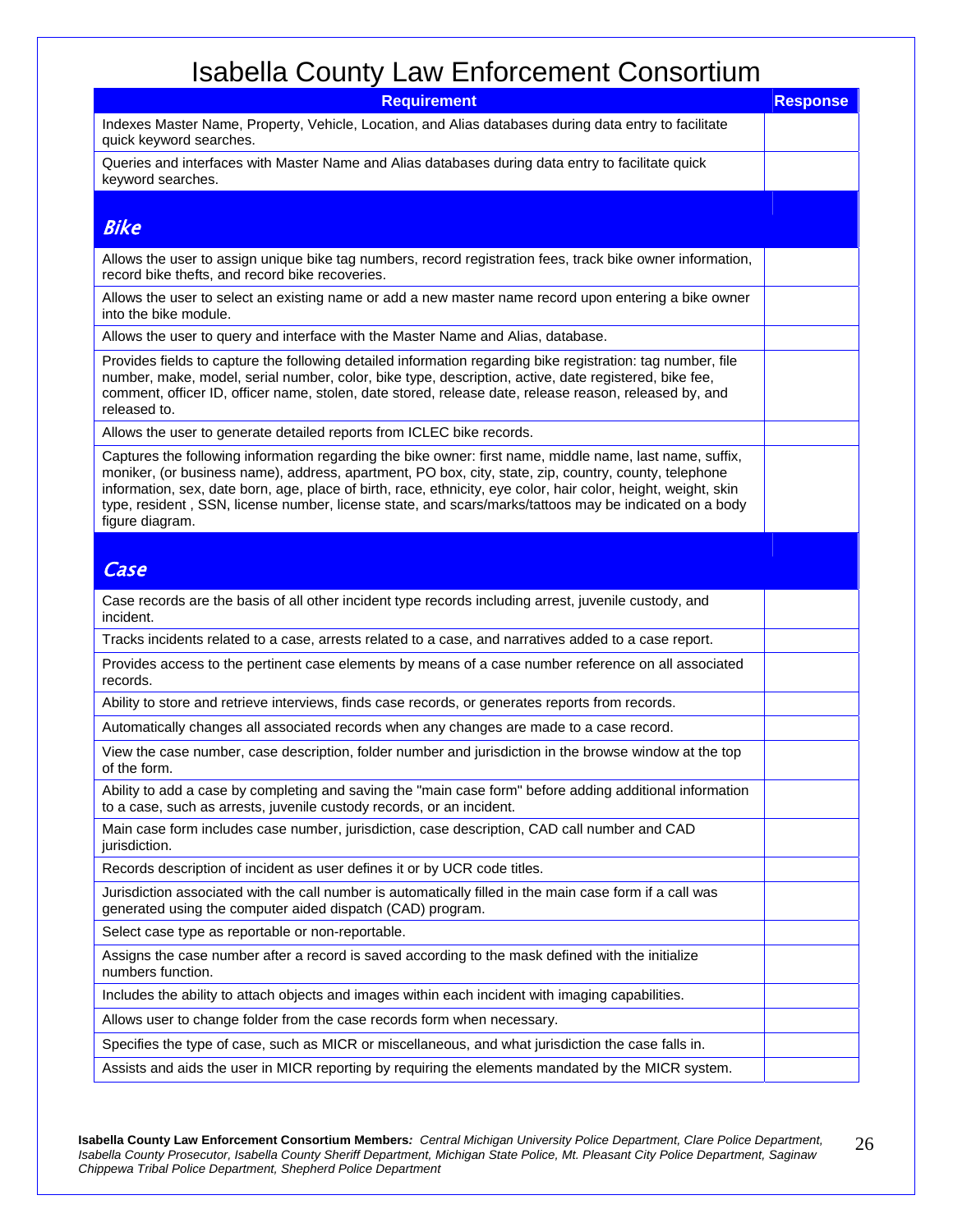| <b>Requirement</b>                                                                                                                                                                                                                                                                                                                                                                                                                                                                                                                             | <b>Response</b> |
|------------------------------------------------------------------------------------------------------------------------------------------------------------------------------------------------------------------------------------------------------------------------------------------------------------------------------------------------------------------------------------------------------------------------------------------------------------------------------------------------------------------------------------------------|-----------------|
| Includes the ability to modify records when validating a case. All missing or incomplete information<br>appears on the display screen. Simply click the incomplete field and it will automatically take the user<br>into that field on that particular form for updating.                                                                                                                                                                                                                                                                      |                 |
| Allows user to validate case from the case records form.                                                                                                                                                                                                                                                                                                                                                                                                                                                                                       |                 |
| Allows user to validate that a case is ready for submission to the state by selecting "validate case" from<br>the tool bar. This process ensures that all information is complete by displaying a "no error found - valid<br>case".                                                                                                                                                                                                                                                                                                            |                 |
| Includes pre-defined reports.                                                                                                                                                                                                                                                                                                                                                                                                                                                                                                                  |                 |
| <b>Case Management</b>                                                                                                                                                                                                                                                                                                                                                                                                                                                                                                                         |                 |
| Includes detail form available via one keystroke from any incident form.                                                                                                                                                                                                                                                                                                                                                                                                                                                                       |                 |
| Allows for short form incident reporting, as well as detailed general case reporting. Both utilizing CAD<br>data.                                                                                                                                                                                                                                                                                                                                                                                                                              |                 |
| Allows supervisors to assign investigative status and monitor case progress.                                                                                                                                                                                                                                                                                                                                                                                                                                                                   |                 |
| Allows supervisors to track and maintain officer availability, task assignments, and solvability ratios as<br>defined by user.                                                                                                                                                                                                                                                                                                                                                                                                                 |                 |
| Allows supervisors to update investigative status, case dispositions, and view cases in any order by using<br>view manager.                                                                                                                                                                                                                                                                                                                                                                                                                    |                 |
| Allows officers to update their status on incident assignments and track his/her tasks.                                                                                                                                                                                                                                                                                                                                                                                                                                                        |                 |
| Enables user to access records defining which officers are assigned to which parts of a case.                                                                                                                                                                                                                                                                                                                                                                                                                                                  |                 |
| Automatically links the various parts of a case as they are added.                                                                                                                                                                                                                                                                                                                                                                                                                                                                             |                 |
| Automatically links incident reports to arrest records, warrant records, evidence records, and citation<br>records.                                                                                                                                                                                                                                                                                                                                                                                                                            |                 |
| Allows for freedom of movement between various parts of the case.                                                                                                                                                                                                                                                                                                                                                                                                                                                                              |                 |
| Allows investigator or approved personnel to close an incident if no investigation is to occur.                                                                                                                                                                                                                                                                                                                                                                                                                                                |                 |
| Includes audit trail function to display the specifics of each change made to a record including the date<br>and time of the change, who made the change, and the before and after value of the field.                                                                                                                                                                                                                                                                                                                                         |                 |
| Ability to generate and print pre-defined reports and any ad hoc report.                                                                                                                                                                                                                                                                                                                                                                                                                                                                       |                 |
| Maintains information, which populates automatically whenever possible, including: jurisdiction, folder<br>number, case number, number of victims, primary offense, date incident, total solvability weight, date<br>approved, approved by, operation method, offense tract, case description, address, investigate (drop<br>down box), close case (checkbox), case status (drop down box), case disposition (drop down box), date<br>cleared, except clear code (drop down box), date exceptional clear, and incident narrative (memo field). |                 |
| Allows cross-referencing a solvability code file in order to weigh the probability factors in solving a given<br>crime.                                                                                                                                                                                                                                                                                                                                                                                                                        |                 |
| Includes the following information for solvability factor: jurisdiction, folder number, case number,<br>solvability factor, and weight.                                                                                                                                                                                                                                                                                                                                                                                                        |                 |
| Maintains officer availability information including: date, officer ID (drop down box), assigned as, date<br>cleared, first name, middle name, last name, title, social security number, shift, section, and squad.                                                                                                                                                                                                                                                                                                                            |                 |
| Allows supervisors to view and update which officers are available for task assignment related to a case<br>and the date officer is assigned within the officer availability form.                                                                                                                                                                                                                                                                                                                                                             |                 |
| Provides a task assignment form allowing supervisors to assign individual tasks to each officer and<br>monitor officer's progress or completion of assignments.                                                                                                                                                                                                                                                                                                                                                                                |                 |
| Maintains task assignment information including: suspense start (date and time), review date (date and<br>time), officer ID (drop down box), officer name, anticipated start date, review date, completed (checkbox),<br>actual end date, task, and officer comments/resolution.                                                                                                                                                                                                                                                               |                 |
| Includes seek function for quick retrieval of necessary information.                                                                                                                                                                                                                                                                                                                                                                                                                                                                           |                 |
| Includes synopsis function enabling user to review a list of all parts of a record and sub-records<br>simultaneously.                                                                                                                                                                                                                                                                                                                                                                                                                          |                 |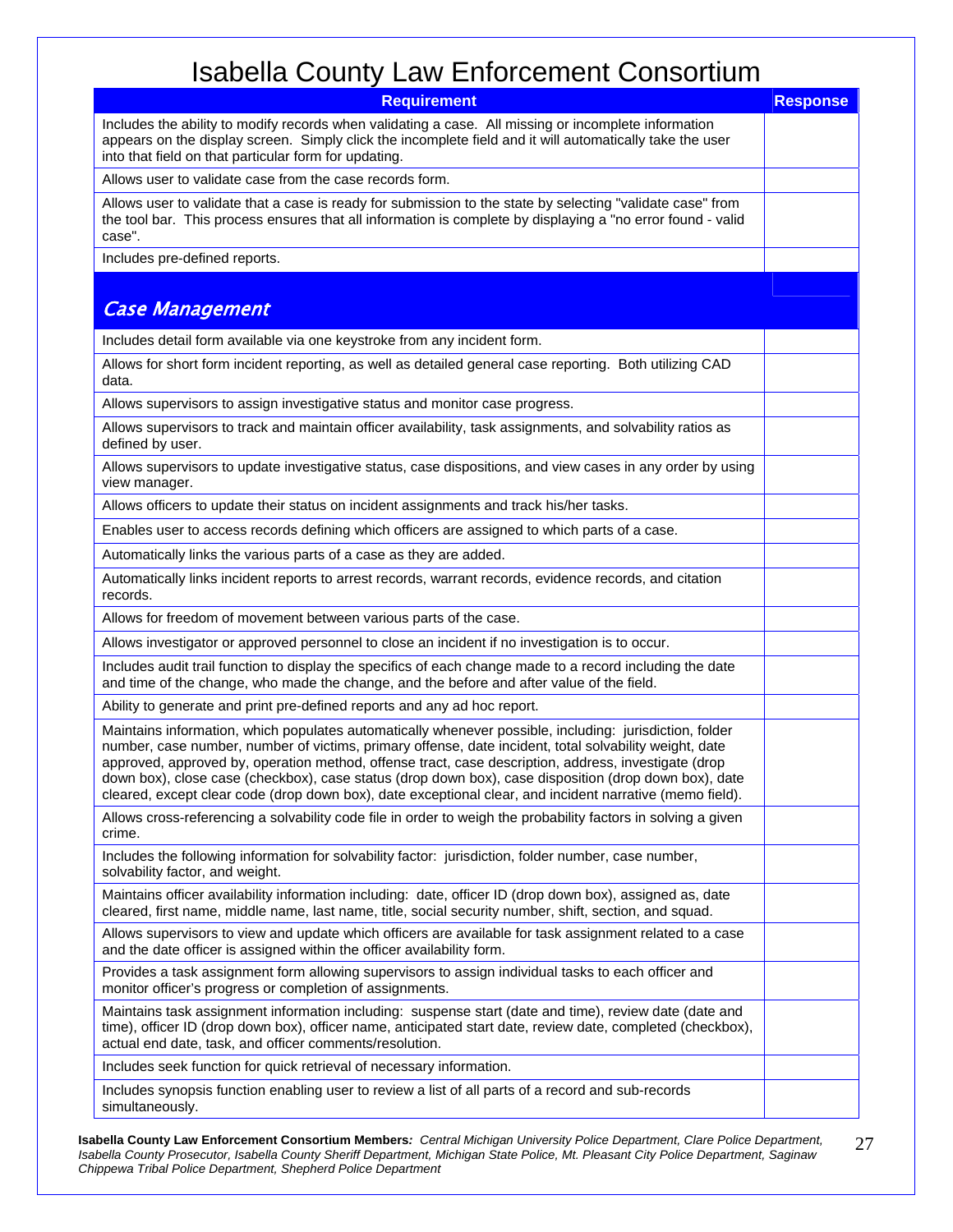| <b>Requirement</b>                                                                                                                                                                                                                                                                                                                                                                                                                                                                                                                                                                                                      | <b>Response</b> |
|-------------------------------------------------------------------------------------------------------------------------------------------------------------------------------------------------------------------------------------------------------------------------------------------------------------------------------------------------------------------------------------------------------------------------------------------------------------------------------------------------------------------------------------------------------------------------------------------------------------------------|-----------------|
| Includes narrative function allowing user to attach a note, memo, etc. to a form, which contains vital<br>supplementary information.                                                                                                                                                                                                                                                                                                                                                                                                                                                                                    |                 |
| Allows user to specify the type of reporting criteria to be used (e.g. MICR).                                                                                                                                                                                                                                                                                                                                                                                                                                                                                                                                           |                 |
| Includes pre-defined reports.                                                                                                                                                                                                                                                                                                                                                                                                                                                                                                                                                                                           |                 |
| <b>Citation</b>                                                                                                                                                                                                                                                                                                                                                                                                                                                                                                                                                                                                         |                 |
| Maintains information about every aspect of a citation including charge, fee, name, payment, and vehicle.                                                                                                                                                                                                                                                                                                                                                                                                                                                                                                               |                 |
| Provides main citation form which includes notices, date of last notice, classified by driver's license or<br>division of criminal information (check boxes), number of charges, offense date, using alcohol and/or<br>using drugs (check boxes), area, weather, visibility, traffic, accident, speed, zone, address, city, vicinity,<br>witness, chemical analyst, tested (check box), results, commercial driver's license, class, issued by<br>highway patrol or other ICLEC Public Safety Department (check boxes), other agency name, comments,<br>citation number, and associated case number fields.             |                 |
| Provides charge form, which includes violation, type, UCR code, charge, disposition date, disposition,<br>and sentence fields.                                                                                                                                                                                                                                                                                                                                                                                                                                                                                          |                 |
| Provides name form which allows the user to record information about people involved with the citation<br>and includes involvement type, first name, middle name, last name, moniker, suffix, address, apartment,<br>city, state, zip, country, county, date born, age, race, sex, social security number, eye color, hair color,<br>height, weight, scars/marks/tattoos, home phone, work phone, license number, state, miscellaneous ID<br>number, state, attorney, occupation, employer name, employer address, employer phone, city, state, zip<br>code fields, citation number, and associated case number fields. |                 |
| Provides payment form, which allows the user to, associate a payment to individual citations and includes<br>total fee, total payment, total unpaid, amount, receipt number, and reference number fields.                                                                                                                                                                                                                                                                                                                                                                                                               |                 |
| Provides vehicle form which includes vehicle type, year, make, model, style, color, license plate, year of<br>plate, state of plate, expires, vehicle identification number, serial number, registration year, registration<br>expiration, insured by, transmission type, transmission speeds, comments, first name, middle name, last<br>name, suffix, phone number, address, apartment, city, state, zip, and date born fields.                                                                                                                                                                                       |                 |
| Alerts user if citation subject has any outstanding warrants.                                                                                                                                                                                                                                                                                                                                                                                                                                                                                                                                                           |                 |
| Allows complete user-defined ad hoc reporting as well as pre-defined reports for citation by category and<br>citation-by-citation number.                                                                                                                                                                                                                                                                                                                                                                                                                                                                               |                 |
| Allows user to associate a citation record (including all sub-records) to already existing folders and cases.                                                                                                                                                                                                                                                                                                                                                                                                                                                                                                           |                 |
| Standardizes data entry by providing pull-down menus whenever possible.                                                                                                                                                                                                                                                                                                                                                                                                                                                                                                                                                 |                 |
| Allows the printing of citations from a vehicle or other portable device.                                                                                                                                                                                                                                                                                                                                                                                                                                                                                                                                               |                 |
| Allows electronic transmission of citations (paperless) to issuing officers department.                                                                                                                                                                                                                                                                                                                                                                                                                                                                                                                                 |                 |
| Provides fee form, which allows the user to associate a fee to individual citations and includes total fee,<br>total payment, total unpaid, fee type, and amount fields.                                                                                                                                                                                                                                                                                                                                                                                                                                                |                 |
| Indexes Master Name, Vehicle, Location and Alias databases during data entry to facilitate quick<br>keyword searches                                                                                                                                                                                                                                                                                                                                                                                                                                                                                                    |                 |
| Queries and interfaces with Master Name and Alias databases during data entry to facilitate quick<br>keyword searches                                                                                                                                                                                                                                                                                                                                                                                                                                                                                                   |                 |
| <b>Civil</b>                                                                                                                                                                                                                                                                                                                                                                                                                                                                                                                                                                                                            |                 |
| Have modules available for maintaining information about every aspect of a civil paper including personal<br>information about the subject and complaint of the civil paper, information about the officers assigned to<br>the case, and information about the efforts to serve the paper.                                                                                                                                                                                                                                                                                                                              |                 |
| Is able to track civil papers.                                                                                                                                                                                                                                                                                                                                                                                                                                                                                                                                                                                          |                 |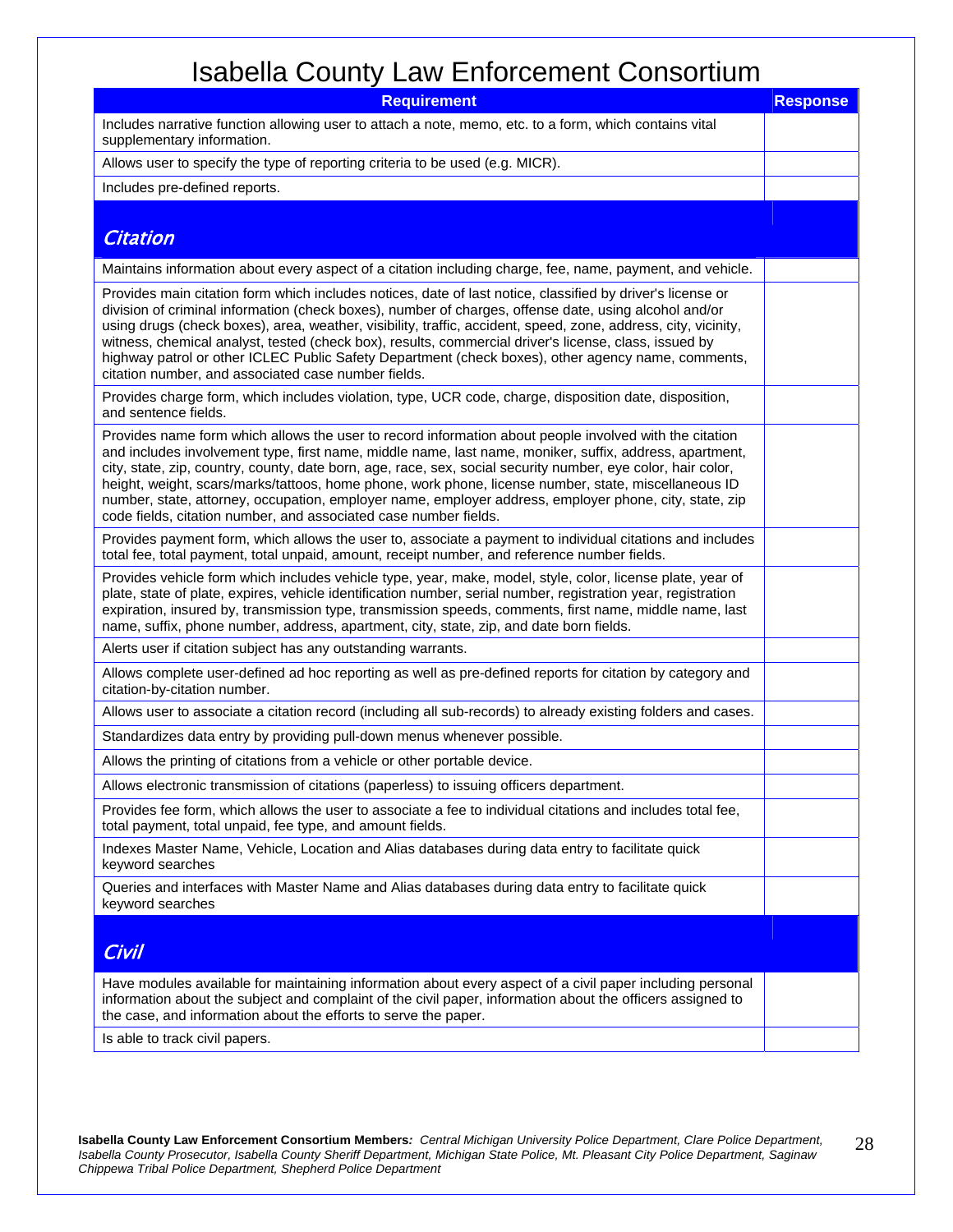| <b>Requirement</b>                                                                                                                                                                                                                                                                                                                                                                                                                                                                                                                                                                                                                                                                                                                                                                                  | <b>Response</b> |
|-----------------------------------------------------------------------------------------------------------------------------------------------------------------------------------------------------------------------------------------------------------------------------------------------------------------------------------------------------------------------------------------------------------------------------------------------------------------------------------------------------------------------------------------------------------------------------------------------------------------------------------------------------------------------------------------------------------------------------------------------------------------------------------------------------|-----------------|
| The following fields appear in the Civil module on the Civil Form: comments, civil number, case number,<br>date issued, source, date received, how received, juvenile, days to expiration, expiration date, type 1 -<br>10, court docket, title of action, court state, court county, court type, court name, court date, responsible<br>party code/description, and document list.                                                                                                                                                                                                                                                                                                                                                                                                                 |                 |
| The following fields appear in the Civil module on the Name Form: person/business, involvement type,<br>subject type, first name, middle name, last name, suffix, moniker (or business name), contact name,<br>address, apartment, PO box, city, state, zip, phone 1 & 2, date born, age, race, sex, ethnicity, SSN,<br>received by, license state, license number, occupation code, occupation description, hours working,<br>employer name, employer phone, employer address, employer O box, employer city, employer state, and<br>employer zip.                                                                                                                                                                                                                                                 |                 |
| Provides date fields within the civil paper records to include those for when the paper was received,<br>served, entered, returned, and/or rendered unservable.                                                                                                                                                                                                                                                                                                                                                                                                                                                                                                                                                                                                                                     |                 |
| Provides a form for capturing the following status information: civil status, status date time, officer ID,<br>officer name, type service, reason nonservice, reason returned, mileage, comments, and location/area.                                                                                                                                                                                                                                                                                                                                                                                                                                                                                                                                                                                |                 |
| Provides a form for capturing the following information for the person accepting substitute service to the<br>person that is the subject of this civil paper: relationship, first name, middle name, last name, suffix,<br>moniker, address, apartment, PO box, city, state, zip, date born, age, race, sex, ethnicity, and phone.                                                                                                                                                                                                                                                                                                                                                                                                                                                                  |                 |
| Provides a form to capture the following civil property information: property status, date seized/levied,<br>date released, date sold, estimated value, sold value, released to, property class, description, make,<br>model, serial, quantity, year, and color.                                                                                                                                                                                                                                                                                                                                                                                                                                                                                                                                    |                 |
| Provides a form to capture the following civil fee information: fee type, fee date, fee amount, explanation,<br>and related to.                                                                                                                                                                                                                                                                                                                                                                                                                                                                                                                                                                                                                                                                     |                 |
| Provides a form to capture the following civil payment information: payment date, payment type, payment<br>amount, payment method, check number, and receipt number.                                                                                                                                                                                                                                                                                                                                                                                                                                                                                                                                                                                                                                |                 |
| Provides a civil summary page to give an overall view of the Civil Paper, including fees, payments, court<br>dates, and related names.                                                                                                                                                                                                                                                                                                                                                                                                                                                                                                                                                                                                                                                              |                 |
| Is capable of producing reports of all outstanding civil papers.                                                                                                                                                                                                                                                                                                                                                                                                                                                                                                                                                                                                                                                                                                                                    |                 |
| Civil screens are specially formatted to follow layouts of common civil papers.                                                                                                                                                                                                                                                                                                                                                                                                                                                                                                                                                                                                                                                                                                                     |                 |
| Checks the database and warns the user of any outstanding warrants when entering any civil paper<br>name.                                                                                                                                                                                                                                                                                                                                                                                                                                                                                                                                                                                                                                                                                           |                 |
| Accommodates unlimited plaintiffs and defendants.                                                                                                                                                                                                                                                                                                                                                                                                                                                                                                                                                                                                                                                                                                                                                   |                 |
| Indexes names of all civil plaintiffs and defendants during data entry to facilitate fast searches.                                                                                                                                                                                                                                                                                                                                                                                                                                                                                                                                                                                                                                                                                                 |                 |
| Is able to query and interface with the following databases from the civil module: master name and alias<br>and location.                                                                                                                                                                                                                                                                                                                                                                                                                                                                                                                                                                                                                                                                           |                 |
| <b>Dissemination Log</b>                                                                                                                                                                                                                                                                                                                                                                                                                                                                                                                                                                                                                                                                                                                                                                            |                 |
| Provides a dissemination log to store requests of an individual's criminal history.                                                                                                                                                                                                                                                                                                                                                                                                                                                                                                                                                                                                                                                                                                                 |                 |
| Dissemination log tracks requestor, subject, and officer information.                                                                                                                                                                                                                                                                                                                                                                                                                                                                                                                                                                                                                                                                                                                               |                 |
| Provides a form to capture the following information: agency name, jurisdiction, case number, type of<br>agency requesting, requesting person, phone, date of request, reason for request, fee paid for request,<br>address, city, state, requesting zip, type of information requested (criminal history, investigative,<br>treatment), specific identifier used (ID voice print, ID MO, ID genetic typing, ID other & description),<br>subject first name, middle name, last name, suffix, subject SSN, subject date born, subject address,<br>apartment, PO box, city, state, zip, printing officer ID and name, date printed, reviewing officer ID and<br>name, date reviewed, deciding officer ID and name, date decided, decision, distributing officer ID and<br>name, and date distributed. |                 |
| System generates an Information Release Report.                                                                                                                                                                                                                                                                                                                                                                                                                                                                                                                                                                                                                                                                                                                                                     |                 |
| System generates a Dissemination Log Report.                                                                                                                                                                                                                                                                                                                                                                                                                                                                                                                                                                                                                                                                                                                                                        |                 |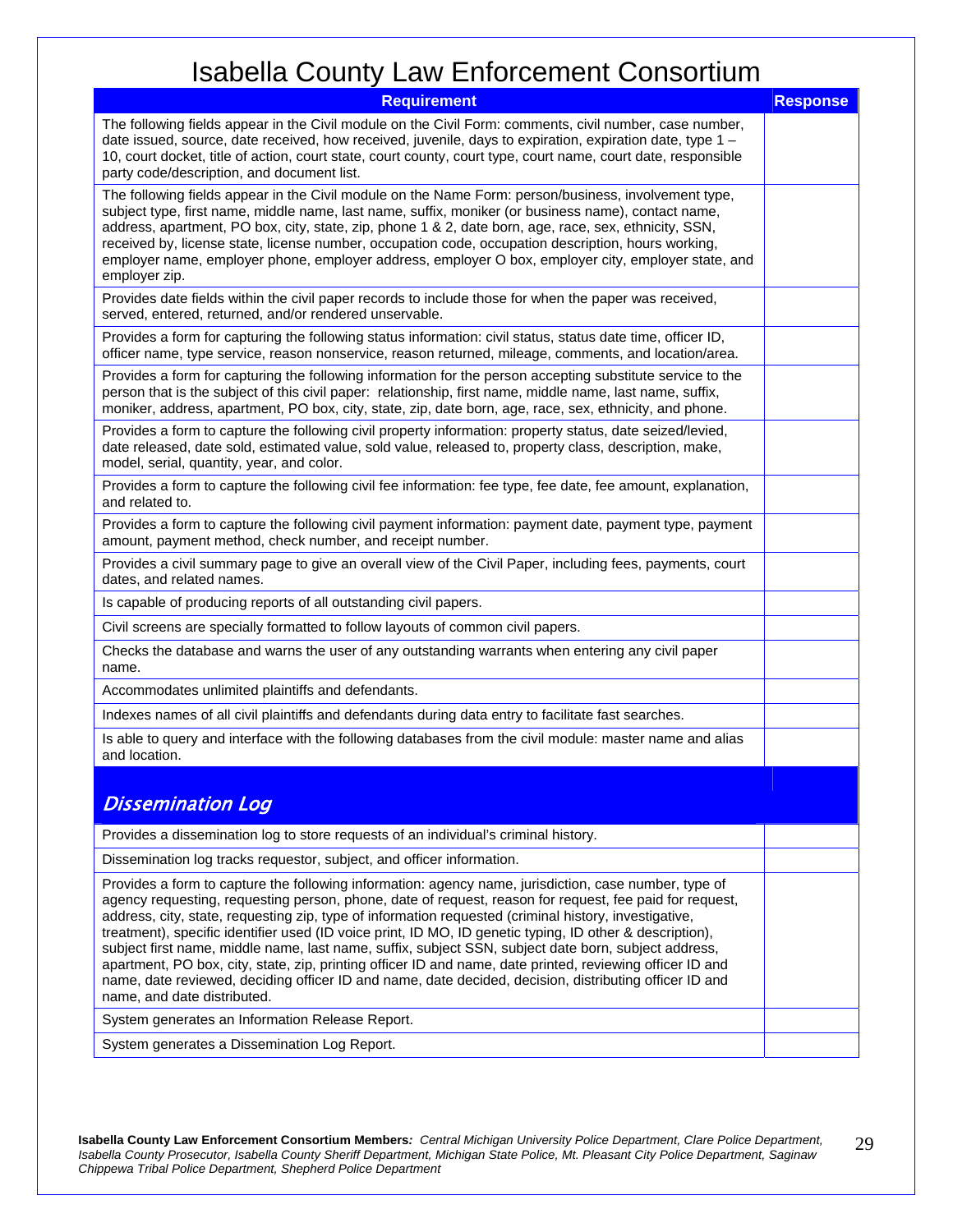| <b>Requirement</b>                                                                                                                                                                                                                                                                                                                                                                                                                                                                                                                                                                                                                                                                                                                                                                                                                                                                                                                                                                                                                                  | <b>Response</b> |
|-----------------------------------------------------------------------------------------------------------------------------------------------------------------------------------------------------------------------------------------------------------------------------------------------------------------------------------------------------------------------------------------------------------------------------------------------------------------------------------------------------------------------------------------------------------------------------------------------------------------------------------------------------------------------------------------------------------------------------------------------------------------------------------------------------------------------------------------------------------------------------------------------------------------------------------------------------------------------------------------------------------------------------------------------------|-----------------|
| <b>DMV/Accident</b>                                                                                                                                                                                                                                                                                                                                                                                                                                                                                                                                                                                                                                                                                                                                                                                                                                                                                                                                                                                                                                 |                 |
| Maintains accident and incident reports involving vehicles and/or pedestrians.                                                                                                                                                                                                                                                                                                                                                                                                                                                                                                                                                                                                                                                                                                                                                                                                                                                                                                                                                                      |                 |
| Is able to query the DMV database.                                                                                                                                                                                                                                                                                                                                                                                                                                                                                                                                                                                                                                                                                                                                                                                                                                                                                                                                                                                                                  |                 |
| Integrates with sketching software for quick generation of detailed accident diagrams.                                                                                                                                                                                                                                                                                                                                                                                                                                                                                                                                                                                                                                                                                                                                                                                                                                                                                                                                                              |                 |
| Allows the use of a standard off-the shelf scene-drawing tool such as Visio.                                                                                                                                                                                                                                                                                                                                                                                                                                                                                                                                                                                                                                                                                                                                                                                                                                                                                                                                                                        |                 |
| Allows the user to add, edit, view, and delete an agency's DMV records.                                                                                                                                                                                                                                                                                                                                                                                                                                                                                                                                                                                                                                                                                                                                                                                                                                                                                                                                                                             |                 |
| Complies with state specific DMV forms.                                                                                                                                                                                                                                                                                                                                                                                                                                                                                                                                                                                                                                                                                                                                                                                                                                                                                                                                                                                                             |                 |
| Standardizes data entry by providing user with a list of valid DMV codes.                                                                                                                                                                                                                                                                                                                                                                                                                                                                                                                                                                                                                                                                                                                                                                                                                                                                                                                                                                           |                 |
| Provides unlimited narratives depending on hardware storage capacity.                                                                                                                                                                                                                                                                                                                                                                                                                                                                                                                                                                                                                                                                                                                                                                                                                                                                                                                                                                               |                 |
| Allows complete user-defined ad hoc reporting and pre-formatted DMV reports by file number.                                                                                                                                                                                                                                                                                                                                                                                                                                                                                                                                                                                                                                                                                                                                                                                                                                                                                                                                                         |                 |
| Allows the electronic submission of Michigan's UD-10 form to a reporting officers department.                                                                                                                                                                                                                                                                                                                                                                                                                                                                                                                                                                                                                                                                                                                                                                                                                                                                                                                                                       |                 |
| Queries and interfaces with Master Name and Alias, Location, Vehicle, and Property databases.                                                                                                                                                                                                                                                                                                                                                                                                                                                                                                                                                                                                                                                                                                                                                                                                                                                                                                                                                       |                 |
| Indexes Master Name, Property, Vehicle, Location, and Alias databases during data entry to facilitate<br>quick keyword searches.                                                                                                                                                                                                                                                                                                                                                                                                                                                                                                                                                                                                                                                                                                                                                                                                                                                                                                                    |                 |
| Equipment Maintenance                                                                                                                                                                                                                                                                                                                                                                                                                                                                                                                                                                                                                                                                                                                                                                                                                                                                                                                                                                                                                               |                 |
| Provides the following sub-forms: Daily Entries (Equipment Reading, Fuel Tickets, Fluid Servicing, Walk<br>around Inspection, Vehicle Damage), Maintenance (Assign Maintenance Schedules, Issue Maintenance<br>Tickets, Edit maintenance Tickets, Print Maintenance Tickets, View Maintenance History), Miscellaneous<br>(Purchase Orders, Current Equipment Information), Setup (Equipment, Define Inspections, Vendors), and<br>Accessories (Reports, Objects, Images).                                                                                                                                                                                                                                                                                                                                                                                                                                                                                                                                                                           |                 |
| Ability to track daily equipment readings for equipment requiring maintenance on an hourly or counter<br>basis.                                                                                                                                                                                                                                                                                                                                                                                                                                                                                                                                                                                                                                                                                                                                                                                                                                                                                                                                     |                 |
| Tracks fluid servicing including equipment ID, date serviced, servicing person, meter reading, fluid type,<br>quantity, and quantity type.                                                                                                                                                                                                                                                                                                                                                                                                                                                                                                                                                                                                                                                                                                                                                                                                                                                                                                          |                 |
| Fluid type field on fluid servicing screen includes the following choices from the pull down menu: battery<br>fluid, brake fluid, engine oil, other, power steering fluid, radiator antifreeze fluid, radiator water fluids,<br>transmission fluid, and windshield wiper fluid.                                                                                                                                                                                                                                                                                                                                                                                                                                                                                                                                                                                                                                                                                                                                                                     |                 |
| Quantity type field on fluid servicing screen includes the following choices from the pull down menu:<br>gallon, liter, ounce, pint, and quart.                                                                                                                                                                                                                                                                                                                                                                                                                                                                                                                                                                                                                                                                                                                                                                                                                                                                                                     |                 |
| Tracks fuel consumption detailing equipment ID, date fueled, and odometer reading at time of fueling,<br>gallons, cost, fueled by, vendor, and invoice number.                                                                                                                                                                                                                                                                                                                                                                                                                                                                                                                                                                                                                                                                                                                                                                                                                                                                                      |                 |
| Allows user to record walk around inspections to show up-to-date vehicle status by detailing equipment<br>ID, inspecting officer, date inspected, and odometer reading at time of inspection.                                                                                                                                                                                                                                                                                                                                                                                                                                                                                                                                                                                                                                                                                                                                                                                                                                                       |                 |
| Records vehicle damage including the following information: highest odometer reading, date of reading,<br>entered from module, equipment ID, date reported, reporting person, meter reading, whether or not<br>accident related, accident report number, damaged area, type of damage, whether or not repaired, date<br>repaired, purchase order number, invoice number, and vendor who repaired the damage.                                                                                                                                                                                                                                                                                                                                                                                                                                                                                                                                                                                                                                        |                 |
| Ability to add more than one damaged area to vehicle damage reports.                                                                                                                                                                                                                                                                                                                                                                                                                                                                                                                                                                                                                                                                                                                                                                                                                                                                                                                                                                                |                 |
| Damaged area field on vehicle damage screen includes the following choices from the pull down menu:<br>driver's door, driver's window, emergency flashers, emergency lights, front bumper, front driver's mirror,<br>front grill, front left flasher, front left tire, front passenger door, front passenger mirror, front right flasher,<br>front right tire, front wind shield, hazard flashers, hood, horn, left break light, front left quarter panel, left<br>front rim, left head light, left rear passenger door, left rear passenger window, left rear quarter panel, left<br>rear rim, left reverse light, license plate light, rear bumper, rear left flasher, rear left tire, rear right flasher,<br>rear right tire, rear view mirror, rear window, right brake light, right front passenger window, right front<br>quarter panel, right front rim, right head light, right rear passenger door, right rear passenger window,<br>right rear quarter panel, right rear rim, right reverse light, siren, spare tire, top, and trunk hood. |                 |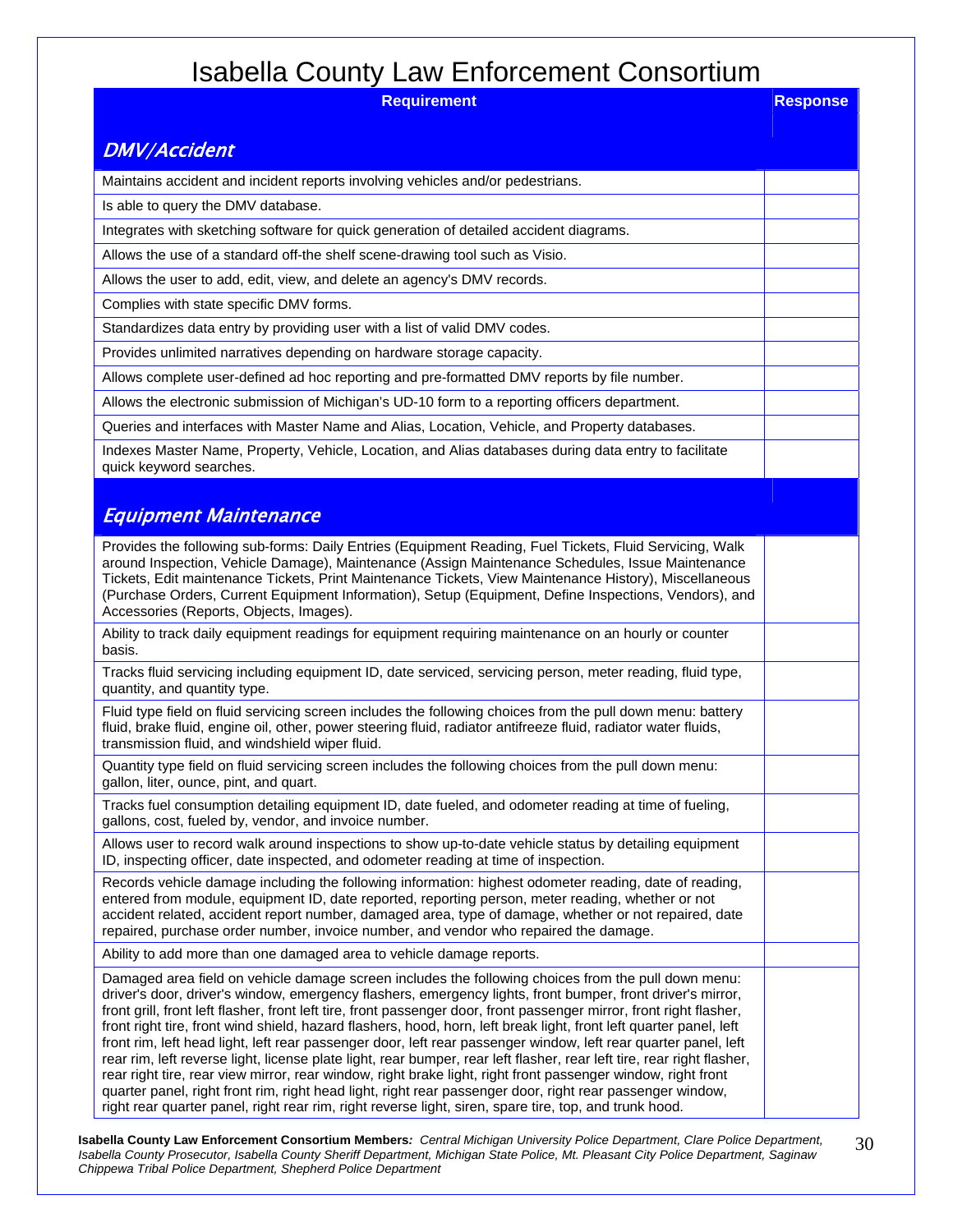| <b>Requirement</b>                                                                                                                                                                                                                                                                                                                                                                                                                                                                                                                                 | <b>Response</b> |
|----------------------------------------------------------------------------------------------------------------------------------------------------------------------------------------------------------------------------------------------------------------------------------------------------------------------------------------------------------------------------------------------------------------------------------------------------------------------------------------------------------------------------------------------------|-----------------|
| Defines maintenance schedules by equipment ID, meter start reading, maintenance start date, primary<br>maintenance period, alternate maintenance period, and user-defined fields.                                                                                                                                                                                                                                                                                                                                                                  |                 |
| Ability to issue and edit maintenance tickets by percent of meter before due or number of days before<br>due.                                                                                                                                                                                                                                                                                                                                                                                                                                      |                 |
| Maintenance tickets include information detailing equipment ID, type of inspection due, current meter<br>reading, meter inspection due, date inspection due, whether or not a ticket was issued, issue date,<br>odometer reading, purchase order number, and vendor to perform maintenance.                                                                                                                                                                                                                                                        |                 |
| Ability to view completed tickets, non-completed tickets, and all tickets with details including date<br>completed, completed odometer reading, invoice number, total cost, equipment ID, type of inspection<br>performed, date issued, issued odometer reading, vendor who performed inspection, phone number,<br>contact person, date service completed, item service cost, whether or not completed, type service<br>performed, and item serviced.                                                                                              |                 |
| Ability to view tickets not printed, all tickets printed, and print maintenance tickets with details including<br>equipment ID, type inspection performed, date issued, issued odometer reading, vendor assigned to<br>perform maintenance, phone number, contact person, type of service performed, and item serviced.                                                                                                                                                                                                                            |                 |
| Maintains maintenance history including the details of equipment ID, type of inspection performed, total<br>cost, date issued, issued meter reading, date completed, completed meter reading, vendor who<br>performed inspection, contact person, phone number, service performed, type of service, service item,<br>date completed, and cost of item.                                                                                                                                                                                             |                 |
| Maintains vendor information including vendor code, type of vendor, whether or not contracted, primary<br>vendor, company name, address, city, state, zip code, contact, phone, whether or not bonded, and the<br>bonded amount.                                                                                                                                                                                                                                                                                                                   |                 |
| Maintains contractor information including date contracted, length contracted, and contract basis.                                                                                                                                                                                                                                                                                                                                                                                                                                                 |                 |
| Tracks vendor types including automotive repair, complete automotive services, gasoline/fuel services,<br>office machine repair, office machine supplier, office supplies, and miscellaneous services.                                                                                                                                                                                                                                                                                                                                             |                 |
| Maintains purchase order information including purchase order number, jurisdiction, requesting officer,<br>department, date of request, equipment ID, vendor, date issued, date approved, approving officer,<br>approved amount, date completed, and invoice number.                                                                                                                                                                                                                                                                               |                 |
| Maintains specific items detailed in a purchase order including equipment type, item part number, and<br>brand name, model, and item description, number of items, cost per item, and total item cost.                                                                                                                                                                                                                                                                                                                                             |                 |
| Ability to view and print purchase orders.                                                                                                                                                                                                                                                                                                                                                                                                                                                                                                         |                 |
| Ability to view current equipment information including jurisdiction, date placed into inspection cycles,<br>meter/counter/hour reading when inspections started, last date maintenance was completed, current<br>meter/hour/counter reading, ID/name of person who took last meter/hour/counter readings, module last<br>reading taken from, next type of year/month/week/day inspection due, next date year/month/week/day<br>inspection due, next type meter/hour/count inspection due, and meter/hour/counter reading next<br>maintenance due. |                 |
| Maintains equipment detail including equipment ID number, equipment type, manufacturer, model/type,<br>serial number, year, description, jurisdiction assigned, purchase order number, date acquired, meter<br>reading, and bar code.                                                                                                                                                                                                                                                                                                              |                 |
| Maintains acquisition information including cost, estimated useful life, and useful life basis, under<br>warranty, type of warranty, warranty length, and warranty basis.                                                                                                                                                                                                                                                                                                                                                                          |                 |
| Allows user to associate images with equipment.                                                                                                                                                                                                                                                                                                                                                                                                                                                                                                    |                 |
| Warranty type includes the following choices: conditional warranty, extended warranty on parts and<br>service, extended warranty on parts only, extended warranty on service only, warranty on parts and<br>service, warranty on parts only, and warranty on service only.                                                                                                                                                                                                                                                                         |                 |
| Provides for recording of repairs and maintenance/parts episodes for each vehicle, including inspections.<br>This information includes the various maintenance procedures performed per maintenance episode,<br>costs, a list of parts, person performing the maintenance, and current odometer reading.                                                                                                                                                                                                                                           |                 |
| Warranty and useful life based on counter, day, hour, mile, month, week, or year.                                                                                                                                                                                                                                                                                                                                                                                                                                                                  |                 |
| Service information includes date placed in service, department/owner, responsible officer, location of<br>equipment, whether or not the equipment has been disposed, and date of disposal.                                                                                                                                                                                                                                                                                                                                                        |                 |
| Provides for scheduling of maintenance, inspections, and registrations for department vehicles.                                                                                                                                                                                                                                                                                                                                                                                                                                                    |                 |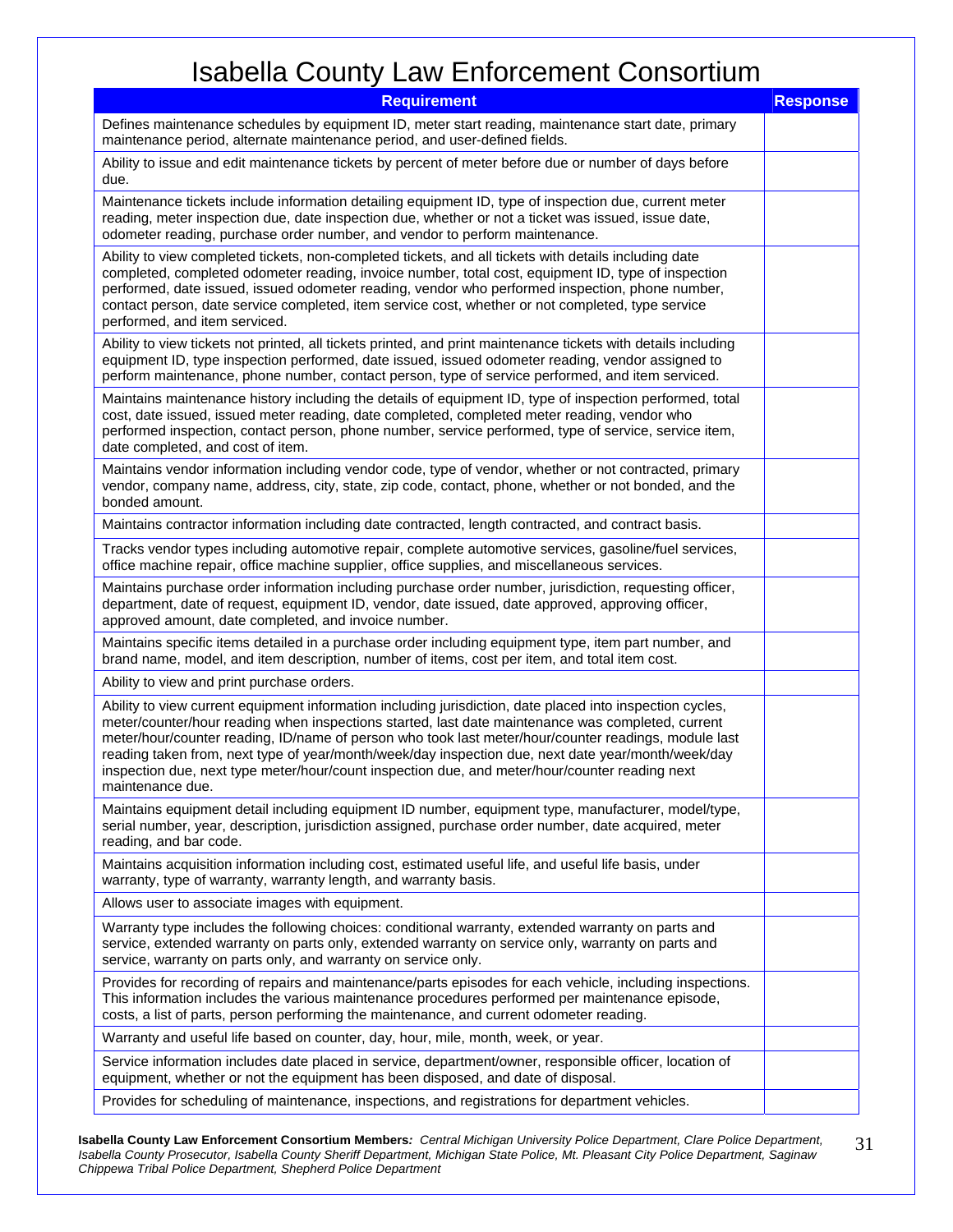| <b>Requirement</b>                                                                                                                                                                                                                                                                                                                                                                                                                                    | <b>Response</b> |
|-------------------------------------------------------------------------------------------------------------------------------------------------------------------------------------------------------------------------------------------------------------------------------------------------------------------------------------------------------------------------------------------------------------------------------------------------------|-----------------|
| User definable maintenance report forms.                                                                                                                                                                                                                                                                                                                                                                                                              |                 |
| User definable inspections include the ability to define cycle count, cycle base, equipment type (Office,<br>personal, vehicle, or miscellaneous), specific type of equipment, description, type of service, and item<br>serviced.                                                                                                                                                                                                                    |                 |
| Produces reports detailing all maintenance performed and all usage of the equipment.                                                                                                                                                                                                                                                                                                                                                                  |                 |
| Alerts the user when scheduled maintenance is due.                                                                                                                                                                                                                                                                                                                                                                                                    |                 |
| Definable maintenance schedule based on time, usage, or a combination of the two.                                                                                                                                                                                                                                                                                                                                                                     |                 |
| Records and tracks the usage and maintenance of vehicles and other equipment.                                                                                                                                                                                                                                                                                                                                                                         |                 |
| Provides a continuous update of service and repair records and tracks vehicle mileage and cost.                                                                                                                                                                                                                                                                                                                                                       |                 |
| Provides the ability to establish user-defined codes to be used when entering service and repair records.                                                                                                                                                                                                                                                                                                                                             |                 |
| Attachment of an unlimited number of narratives determined by storage space.                                                                                                                                                                                                                                                                                                                                                                          |                 |
| <b>Evidence/Property</b>                                                                                                                                                                                                                                                                                                                                                                                                                              |                 |
| Maintains information about every piece of evidence and/or property related to a case including<br>associated case number, tag number, category, make, model, owner applied number, serial number,<br>color, description, comments, date stored, received from, inventory date, inventory by, document number,<br>location, officer ID, officer name, owners first name, middle name, last name, suffix, address, apartment,<br>city, state, and zip. |                 |
| Associates items, case numbers and storage locations by agency. Read only rights for other<br>departments querying the entire database.                                                                                                                                                                                                                                                                                                               |                 |
| Information concerning evidence accessible through a search engine.                                                                                                                                                                                                                                                                                                                                                                                   |                 |
| Capacity for reports to be sorted by type of evidence and/or property, and by officer for evidence and/or<br>property.                                                                                                                                                                                                                                                                                                                                |                 |
| Capacity of producing user-defined reports.                                                                                                                                                                                                                                                                                                                                                                                                           |                 |
| Tracks every piece of evidence or property providing a place to record all points of the chain of custody<br>including date and time released, person receiving, person releasing, and reason for release, and time<br>and date returned.                                                                                                                                                                                                             |                 |
| Indexes descriptions, brand, model, and serial numbers entered for any piece of evidence or property to<br>facilitate quick keyword searches on these criteria.                                                                                                                                                                                                                                                                                       |                 |
| Allows user to designate evidence or property tag number field, and/or location as a barcode field.                                                                                                                                                                                                                                                                                                                                                   |                 |
| Searches the entire database and issues a warning if a match is found as the user enters information<br>about a piece of evidence or property.                                                                                                                                                                                                                                                                                                        |                 |
| Includes fields for property description, brand name, model number, serial number, dates and times, case<br>file number, tag number, document number, location stored/bin number, property category, person<br>storing the property, and unlimited narrative with the ability to search them and include them in printed<br>reports.                                                                                                                  |                 |
| Ability to associate evidence and/or property record to a case.                                                                                                                                                                                                                                                                                                                                                                                       |                 |
| Allows objects to be imported from other applications.                                                                                                                                                                                                                                                                                                                                                                                                |                 |
| Allows user to work with objects, images, and reports.                                                                                                                                                                                                                                                                                                                                                                                                |                 |
| Ability to query and interface with the Master Name and Property databases.                                                                                                                                                                                                                                                                                                                                                                           |                 |
| Standardizes data entry by offering pull-down menus whenever possible.                                                                                                                                                                                                                                                                                                                                                                                |                 |
| Ability to track evidence or property using an evidence/property tag number that is automatically<br>generated by the system when saving.                                                                                                                                                                                                                                                                                                             |                 |
| Allow for user to define purge dates for disposal.                                                                                                                                                                                                                                                                                                                                                                                                    |                 |
| Specially formatted screens for easy data entry.                                                                                                                                                                                                                                                                                                                                                                                                      |                 |
| Provides an option of using a previous evidence or property record if an exact match is made on make,<br>model, and owner applied number, and serial number.                                                                                                                                                                                                                                                                                          |                 |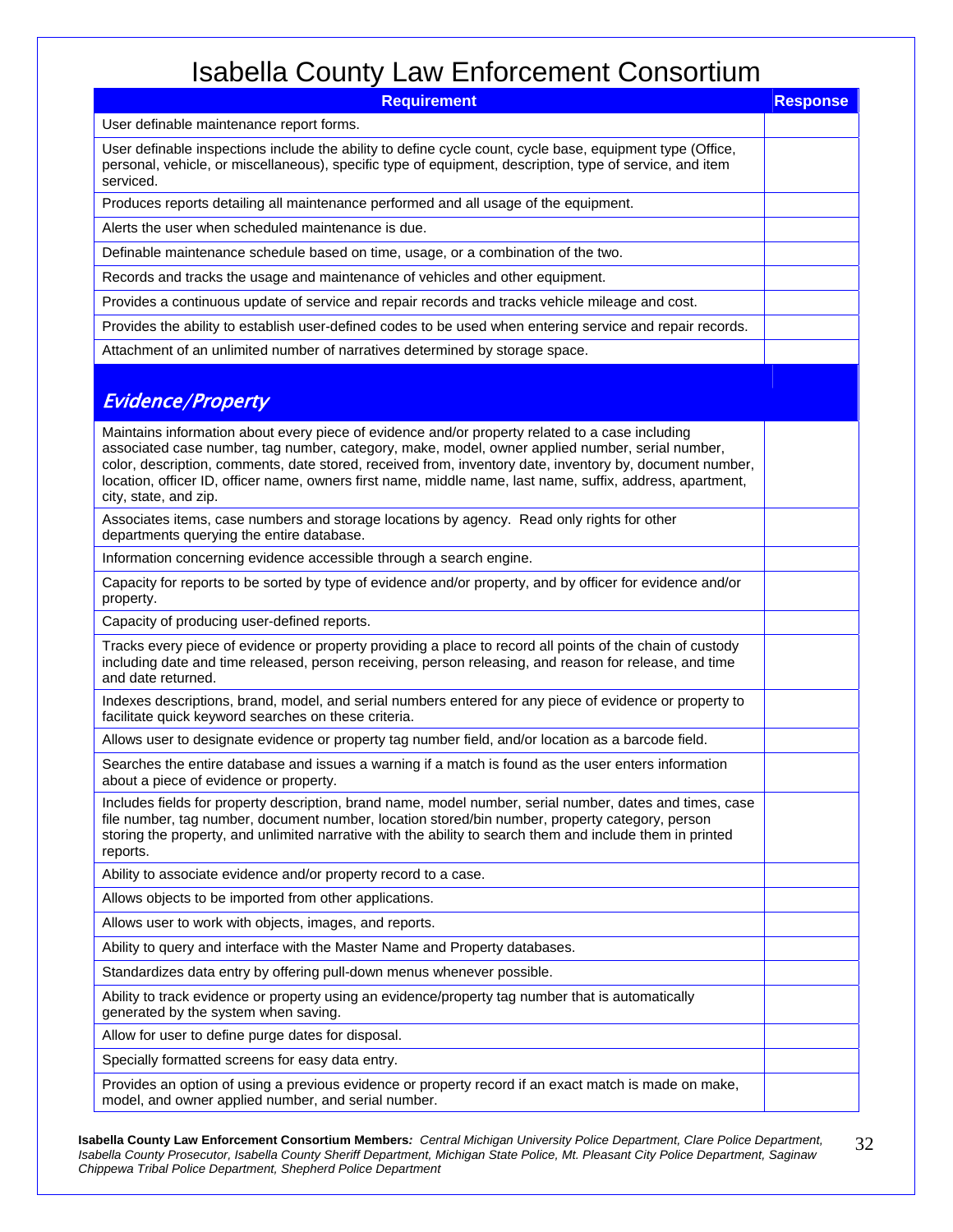| 1880                                                                                                                                                                                                                                                                                                                                                                                                                                                                                                                                                                                                                                                                                                                                                                                                                                                                                                                                                                |                 |
|---------------------------------------------------------------------------------------------------------------------------------------------------------------------------------------------------------------------------------------------------------------------------------------------------------------------------------------------------------------------------------------------------------------------------------------------------------------------------------------------------------------------------------------------------------------------------------------------------------------------------------------------------------------------------------------------------------------------------------------------------------------------------------------------------------------------------------------------------------------------------------------------------------------------------------------------------------------------|-----------------|
| <b>Requirement</b>                                                                                                                                                                                                                                                                                                                                                                                                                                                                                                                                                                                                                                                                                                                                                                                                                                                                                                                                                  | <b>Response</b> |
| Evidence or property records include the following fields: supplement date approved, approved by, UCR<br>code, status, class, property description, property location, make, model, owner applied number, serial<br>number, quantity, property value, date recovered, and person related to.                                                                                                                                                                                                                                                                                                                                                                                                                                                                                                                                                                                                                                                                        |                 |
| Searches Master Evidence/Property database after entering serial number or owner applied number. If a<br>match is made and the item is stolen, jurisdiction and case number will be listed for the stolen property,<br>as well as send a notification to the originating agency.                                                                                                                                                                                                                                                                                                                                                                                                                                                                                                                                                                                                                                                                                    |                 |
|                                                                                                                                                                                                                                                                                                                                                                                                                                                                                                                                                                                                                                                                                                                                                                                                                                                                                                                                                                     |                 |
| <b>Expungement</b>                                                                                                                                                                                                                                                                                                                                                                                                                                                                                                                                                                                                                                                                                                                                                                                                                                                                                                                                                  |                 |
| Mechanism to expunge (completely remove from system) criminal history information.                                                                                                                                                                                                                                                                                                                                                                                                                                                                                                                                                                                                                                                                                                                                                                                                                                                                                  |                 |
| Provides security to allow only designated users to perform Expungement.                                                                                                                                                                                                                                                                                                                                                                                                                                                                                                                                                                                                                                                                                                                                                                                                                                                                                            |                 |
| Provides master name validation to ensure correct name is selected.                                                                                                                                                                                                                                                                                                                                                                                                                                                                                                                                                                                                                                                                                                                                                                                                                                                                                                 |                 |
| Allows Expungement of Case, DMV, Citation, Civil, Warrant, and /or Arrest Records.                                                                                                                                                                                                                                                                                                                                                                                                                                                                                                                                                                                                                                                                                                                                                                                                                                                                                  |                 |
| Replaces all name information with "Expunged".                                                                                                                                                                                                                                                                                                                                                                                                                                                                                                                                                                                                                                                                                                                                                                                                                                                                                                                      |                 |
| After expunging a name the system routes the user to the Dissemination Log form, automatically filtered<br>to show only those records from the Dissemination Log that involve the expunged person.                                                                                                                                                                                                                                                                                                                                                                                                                                                                                                                                                                                                                                                                                                                                                                  |                 |
|                                                                                                                                                                                                                                                                                                                                                                                                                                                                                                                                                                                                                                                                                                                                                                                                                                                                                                                                                                     |                 |
| <b>Field Interview</b>                                                                                                                                                                                                                                                                                                                                                                                                                                                                                                                                                                                                                                                                                                                                                                                                                                                                                                                                              |                 |
| Makes it possible to associate a field interview record (including all the sub records such as name or<br>vehicle) to already existing folders and cases.                                                                                                                                                                                                                                                                                                                                                                                                                                                                                                                                                                                                                                                                                                                                                                                                           |                 |
| Assigns a user defined number to field interviews after being saved by the user.                                                                                                                                                                                                                                                                                                                                                                                                                                                                                                                                                                                                                                                                                                                                                                                                                                                                                    |                 |
| Is able to query and interface with databases from the field interview module including master name and<br>alias, master location, and master vehicle.                                                                                                                                                                                                                                                                                                                                                                                                                                                                                                                                                                                                                                                                                                                                                                                                              |                 |
| Cross references field interview name entered with warrants database and issues a warning if the person<br>has any outstanding warrants.                                                                                                                                                                                                                                                                                                                                                                                                                                                                                                                                                                                                                                                                                                                                                                                                                            |                 |
| Maintains the following field interview information: report number, associated case number, time of<br>contact, reason for contact code and description, officer ID and name, address, apartment, PO box, city,<br>state, zip, and intersecting street.                                                                                                                                                                                                                                                                                                                                                                                                                                                                                                                                                                                                                                                                                                             |                 |
| If the GEO_VALIDATION system default is set to YES and the address corresponds to an address in the<br>GEO table, which contains district, beat, tract (police reporting area), municipality, council, or<br>neighborhood, then that data will display for viewing purposes only.                                                                                                                                                                                                                                                                                                                                                                                                                                                                                                                                                                                                                                                                                   |                 |
| Provides a form to enter the following field interview subject information: subject number, involvement<br>type, known, later identified by follow-up investigation, alias/false information, first name, middle name.<br>last name, suffix, moniker, address, apartment, PO box, city, state, zip, county, country, phone 1-2,<br>license number, license state, misc. ID type, misc. ID number, misc. ID state, SBI number, metro ID,<br>SSN, date born, age, to age, race, sex, ethnicity, nationality, height, weight, dominant hand, build, eye<br>color 1-2, hair color 1-2, hair length, hair style, complexion, skin tone 1-3, facial hair 1-2, speech 1-2,<br>appearance, demeanor, teeth 1-2, glasses, scars/marks/tattoos, gang name, gang set, gang type, NCIC<br>code, weapons, employer/school, occupation, hours/shift/grade, work/alternate address, PO box/building<br>number, city, state, zip, work phone 1-2, and employer/school information 2 |                 |
| Provides a form to enter additional alias records for the selected field interview subject.                                                                                                                                                                                                                                                                                                                                                                                                                                                                                                                                                                                                                                                                                                                                                                                                                                                                         |                 |
| Provides a form to enter associated vehicle records: VIN, type, year, make, model, style, color 1-2,<br>license plate, license state, license type, vehicle damage, vehicle descriptors 1-3, owner entry type,<br>owner first name, middle name, last name, suffix, (or business name), owner address, apartment, PO<br>box, city, state, zip, owner phone, and related to.                                                                                                                                                                                                                                                                                                                                                                                                                                                                                                                                                                                         |                 |
| <b>Gun Permits</b>                                                                                                                                                                                                                                                                                                                                                                                                                                                                                                                                                                                                                                                                                                                                                                                                                                                                                                                                                  |                 |
| Generate reports based on date applied, date approved, monthly totals, purchases in county and out-of-<br>county, drivers' license checks, and money's received from the return of suspended or revoked licenses.                                                                                                                                                                                                                                                                                                                                                                                                                                                                                                                                                                                                                                                                                                                                                   |                 |
| Ability to generate and print pre-defined reports and any ad hoc report.                                                                                                                                                                                                                                                                                                                                                                                                                                                                                                                                                                                                                                                                                                                                                                                                                                                                                            |                 |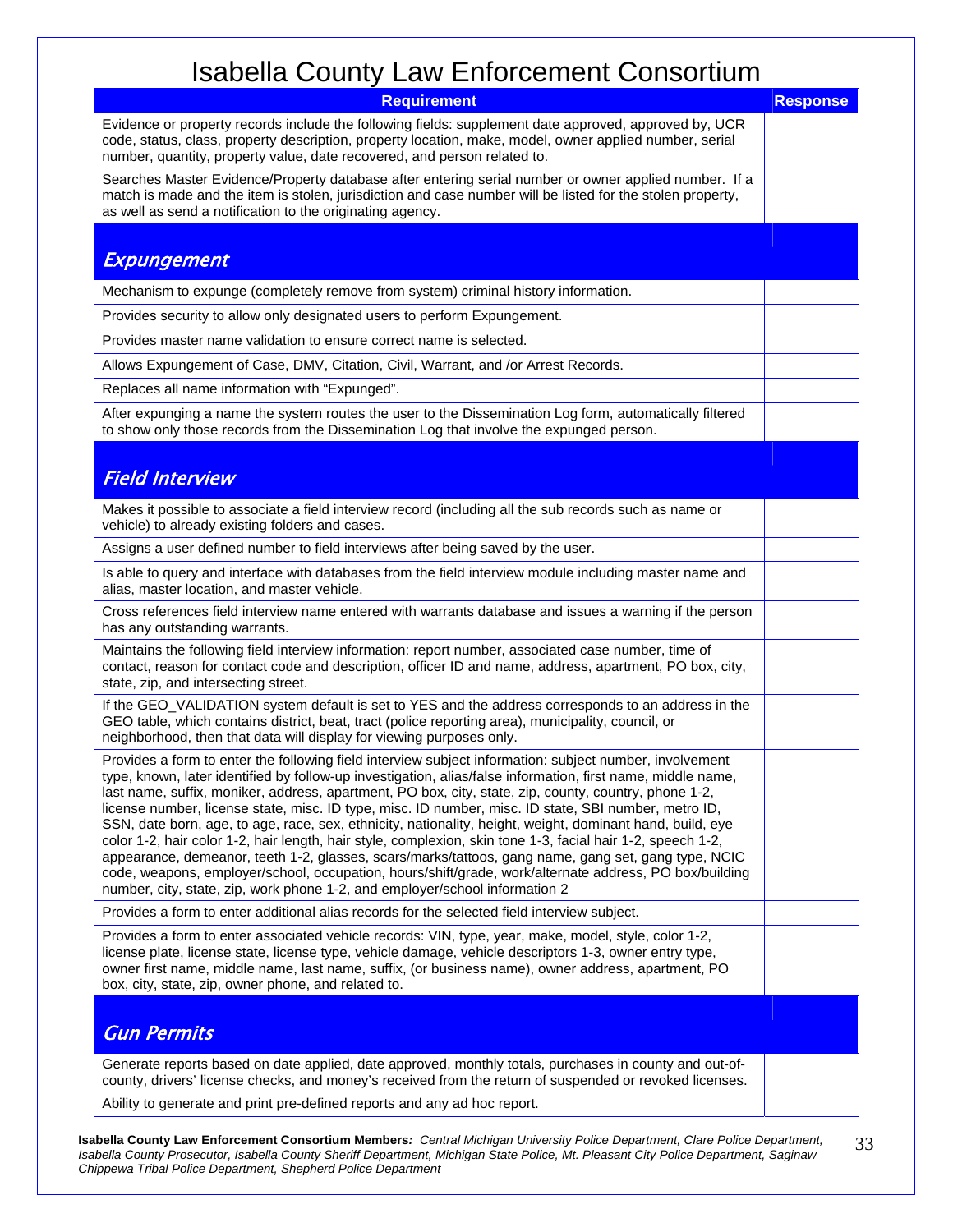| .<br><b>Requirement</b>                                                                                                                                                                                                                                                                                                                                                                                                                                                                                                                                                                                                                                                                                                                                                                                                                                                                                                                                                                                                                                                                                                                                                                                                                                                                                                                                                                      | <b>Response</b> |
|----------------------------------------------------------------------------------------------------------------------------------------------------------------------------------------------------------------------------------------------------------------------------------------------------------------------------------------------------------------------------------------------------------------------------------------------------------------------------------------------------------------------------------------------------------------------------------------------------------------------------------------------------------------------------------------------------------------------------------------------------------------------------------------------------------------------------------------------------------------------------------------------------------------------------------------------------------------------------------------------------------------------------------------------------------------------------------------------------------------------------------------------------------------------------------------------------------------------------------------------------------------------------------------------------------------------------------------------------------------------------------------------|-----------------|
| Maintains information of people providing a reference for the person asking for the gun permit including<br>first name, middle name, last name, suffix, address, apartment, city, state, zip, country, county, social<br>security number, home phone, and work phone.                                                                                                                                                                                                                                                                                                                                                                                                                                                                                                                                                                                                                                                                                                                                                                                                                                                                                                                                                                                                                                                                                                                        |                 |
| Maintains information about permit type and reasons to approve or deny the permit including: how long<br>in county (enter amount of time), how long in county (select unit of time in which amount of time is<br>measured from drop down box), illegal alien (checkbox), how long in state (enter amount of time), how<br>long in state (select unit of time in which amount of time is measured from drop down box), pending case<br>(checkbox), convicted felony (checkbox), fugitive (checkbox), mental disease (checkbox), drug use<br>(checkbox), alcohol use (checkbox), dishonorable discharge from the military (checkbox), renounced US<br>citizenship (checkbox), suicidal (checkbox), previous permit (checkbox), previous denial, (checkbox)<br>previous state applied for (drop down box), protection (checkbox), target shooting (checkbox), collecting<br>(checkbox), hunting (checkbox), concealed (checkbox), emergency temporary permit (checkbox),<br>previous disqualifying crime (checkbox), previous prayer for judgment (checkbox), training class taken<br>(checkbox), date class completed (date field), finger prints taken (checkbox), reason for emergency<br>temporary concealed permit (memo field), first name, middle name, last name, suffix, address,<br>apartment, city, state, zip, country, county, social security number, home phone, and work phone. |                 |
| Maintains information about the person and firearm for which the permit is being applied including:<br>permit number, date approved, approved by, investigated by, date investigated, make, caliber, model,<br>serial, NCIC checked (checkbox), NCIC results, fee received, permit status (drop down box), applicant<br>first name, middle name, last name, suffix, moniker, street address, apartment, city, state (drop down<br>box), zip, country (drop down box), county, social security number, place of birth, birth date, age, sex<br>(drop down box), race (drop down box), resident (drop down box), eye color (drop down box), hair color<br>(drop down box), skin type (drop down box), height, weight, day phone, night phone, driver license<br>number, driver license state (drop down box), previous address, apartment, city, state (drop down box),<br>and zip.                                                                                                                                                                                                                                                                                                                                                                                                                                                                                                            |                 |
| Includes references, types of permits issued, and reasons for permit approvals and denials.                                                                                                                                                                                                                                                                                                                                                                                                                                                                                                                                                                                                                                                                                                                                                                                                                                                                                                                                                                                                                                                                                                                                                                                                                                                                                                  |                 |
| Allows user to add, edit, and view the agency's gun permit records.                                                                                                                                                                                                                                                                                                                                                                                                                                                                                                                                                                                                                                                                                                                                                                                                                                                                                                                                                                                                                                                                                                                                                                                                                                                                                                                          |                 |
| Ability to query and interface with Master Name and Alias and Master Location databases.                                                                                                                                                                                                                                                                                                                                                                                                                                                                                                                                                                                                                                                                                                                                                                                                                                                                                                                                                                                                                                                                                                                                                                                                                                                                                                     |                 |
| Provides a Gun Permit module allowing ICLEC to track gun permit records for their community.                                                                                                                                                                                                                                                                                                                                                                                                                                                                                                                                                                                                                                                                                                                                                                                                                                                                                                                                                                                                                                                                                                                                                                                                                                                                                                 |                 |
| <b>Impound/Towed Vehicle</b>                                                                                                                                                                                                                                                                                                                                                                                                                                                                                                                                                                                                                                                                                                                                                                                                                                                                                                                                                                                                                                                                                                                                                                                                                                                                                                                                                                 |                 |
| Maintains information about impounded and/or towed vehicles, including LEIN/NCIC status, LEIN/NCIC<br>responses, fees, sales, vehicle drivers, vehicle owners, lien holders, and defendants.                                                                                                                                                                                                                                                                                                                                                                                                                                                                                                                                                                                                                                                                                                                                                                                                                                                                                                                                                                                                                                                                                                                                                                                                 |                 |
| Tracks impound and towed records including: associated case number, ticket number, storage location,<br>officer ID and name, and agency stored for/jurisdiction stored for.                                                                                                                                                                                                                                                                                                                                                                                                                                                                                                                                                                                                                                                                                                                                                                                                                                                                                                                                                                                                                                                                                                                                                                                                                  |                 |
| Tracks impound and/or towed vehicle information including: vehicle type, VIN, hull number, year, make,<br>model, style, color, license plate, license state, license year, plate type, plate expires, assigned plate<br>number, state, valid VIN, verified NICB VIN description, keys, damage, and comments.                                                                                                                                                                                                                                                                                                                                                                                                                                                                                                                                                                                                                                                                                                                                                                                                                                                                                                                                                                                                                                                                                 |                 |
| Allows impounded and/or towed vehicles to be associated to cases.                                                                                                                                                                                                                                                                                                                                                                                                                                                                                                                                                                                                                                                                                                                                                                                                                                                                                                                                                                                                                                                                                                                                                                                                                                                                                                                            |                 |
| Provides fields for LEIN/NCIC status including: LEIN/NCIC number (NIC), validation status, last validation<br>date, validation officer ID and name, LEIN/NCIC result, and letter date.                                                                                                                                                                                                                                                                                                                                                                                                                                                                                                                                                                                                                                                                                                                                                                                                                                                                                                                                                                                                                                                                                                                                                                                                       |                 |
| Provides fields for LEIN/NCIC responses including: response attached to record, alert response<br>notifications, vehicle response notifications, person response notifications, and related records response<br>notifications.                                                                                                                                                                                                                                                                                                                                                                                                                                                                                                                                                                                                                                                                                                                                                                                                                                                                                                                                                                                                                                                                                                                                                               |                 |
| Tracks holding information for impounded or towed vehicles, such as: on hold, hold date/time, reason<br>hold, hold by ID and name, hold for bureau, release hold date, reason released, release by ID and name,<br>and additional hold tracking information.                                                                                                                                                                                                                                                                                                                                                                                                                                                                                                                                                                                                                                                                                                                                                                                                                                                                                                                                                                                                                                                                                                                                 |                 |
| Provides data capture for vehicle sales information such as: scheduled sale/auction date, date sold, sold<br>by ID and name, sale price, agency involved, and amount 1-5 or assigned to scrap.                                                                                                                                                                                                                                                                                                                                                                                                                                                                                                                                                                                                                                                                                                                                                                                                                                                                                                                                                                                                                                                                                                                                                                                               |                 |
| Provides data capture for related names including: person/business, involvement type, first name, middle<br>name, last name, suffix, (or business name), address, apartment, PO box, city, state, zip, phone 1 & 2,<br>and SSN.                                                                                                                                                                                                                                                                                                                                                                                                                                                                                                                                                                                                                                                                                                                                                                                                                                                                                                                                                                                                                                                                                                                                                              |                 |
| Allow user to create a vehicle release form.                                                                                                                                                                                                                                                                                                                                                                                                                                                                                                                                                                                                                                                                                                                                                                                                                                                                                                                                                                                                                                                                                                                                                                                                                                                                                                                                                 |                 |

Allow user to create a vehicle release form.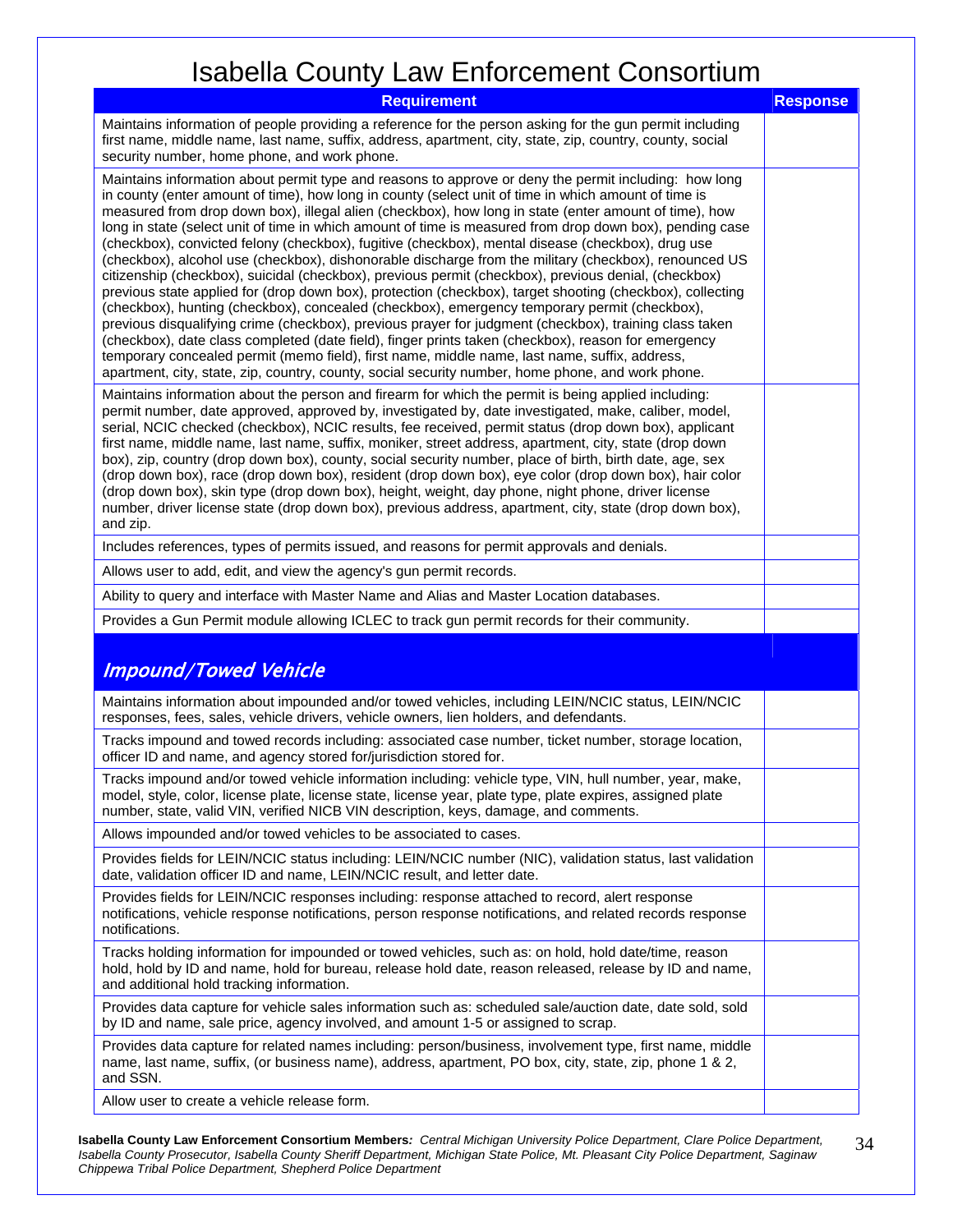| <b>Requirement</b>                                                                                                                                                                                                                                                                                                                                                                                                                                                                                                                              | <b>Response</b> |
|-------------------------------------------------------------------------------------------------------------------------------------------------------------------------------------------------------------------------------------------------------------------------------------------------------------------------------------------------------------------------------------------------------------------------------------------------------------------------------------------------------------------------------------------------|-----------------|
| Tracks investigation of impounded vehicles including: processed date, processed by ID and name,<br>bureau/division, reason processing, comments, vehicle description, content description, photo taken and<br>explain, evidence removed and explain, lab analysis required and explain, processed for prints, print<br>value, and lab case number.                                                                                                                                                                                              |                 |
| Allows set-up of predefined impound fees including: jurisdiction, fee category, fee type, fee description,<br>and fee amount.                                                                                                                                                                                                                                                                                                                                                                                                                   |                 |
| Allows user to link with master address, master name, master property, and master vehicle.                                                                                                                                                                                                                                                                                                                                                                                                                                                      |                 |
| Towing company form provides information regarding the company or service selected for the job<br>including the jurisdiction and location.                                                                                                                                                                                                                                                                                                                                                                                                      |                 |
| Impound or towed vehicle form includes jurisdiction, case number, towing company, dated towed, vehicle<br>date entered, vehicle date left, date certified, date letter, certified letter number, vehicle type, year, make,<br>model, style, color, vin, plate number, plate state, plate year, plate expires, vehicle condition, condition<br>description, reason towed, reason towed description, vehicle stored at, officer ID, officer name, receipt<br>number, payment name, date release, fine collection, fine receipt 1, and release by. |                 |
| Allows user to select information from a drop down or check box from impound or towed vehicle form:<br>jurisdiction, case number, towing company, vehicle type, style, plate state, reason towed, and officer ID.                                                                                                                                                                                                                                                                                                                               |                 |
| Allows user to create a form letter for instant notification of a vehicle being impounded or towed.                                                                                                                                                                                                                                                                                                                                                                                                                                             |                 |
| Allows user to create ad hoc reports from the report function located on the tool bar.                                                                                                                                                                                                                                                                                                                                                                                                                                                          |                 |
| <b>Incident</b>                                                                                                                                                                                                                                                                                                                                                                                                                                                                                                                                 |                 |
| Provides a method to add supplemental information to an approved incident while maintaining the<br>security of the original form.                                                                                                                                                                                                                                                                                                                                                                                                               |                 |
| Allows the user to enter an unlimited number of crimes, vehicles, property, reportees and witnesses.                                                                                                                                                                                                                                                                                                                                                                                                                                            |                 |
| Indexes incident statistics to produce a monthly summary report, trend analysis report, UCR reports,<br>stolen property reports and numerous user-defined reports.                                                                                                                                                                                                                                                                                                                                                                              |                 |
| IBASE Report function validates all MICR cases for selected jurisdiction and month.                                                                                                                                                                                                                                                                                                                                                                                                                                                             |                 |
| IBASE Report function notifies the user of any validation errors for all MICR cases.                                                                                                                                                                                                                                                                                                                                                                                                                                                            |                 |
| Incident forms emulate official state forms when produced on a laser printer.                                                                                                                                                                                                                                                                                                                                                                                                                                                                   |                 |
| Names, property, vehicles, locations and aliases indexed for fast keyword searches.                                                                                                                                                                                                                                                                                                                                                                                                                                                             |                 |
| Complete audit trail maintained to indicate any changes made to data.                                                                                                                                                                                                                                                                                                                                                                                                                                                                           |                 |
| Searches performed by name, date, time, crime, location, vehicle, property or any combination thereof.                                                                                                                                                                                                                                                                                                                                                                                                                                          |                 |
| Synopsis reports available to provide statistics on total numbers of closed incidents and the average<br>number of days to clear cases.                                                                                                                                                                                                                                                                                                                                                                                                         |                 |
| Capable of form level validation for the incident, incident offense, victim, suspect, drug, property,<br>business, and vehicle forms upon saving.                                                                                                                                                                                                                                                                                                                                                                                               |                 |
| Includes an approve button that allows an officer with approval rights to approve the incident.                                                                                                                                                                                                                                                                                                                                                                                                                                                 |                 |
| Allows changes to an approved incident in a supplement form.                                                                                                                                                                                                                                                                                                                                                                                                                                                                                    |                 |
| Displays original, approved values, but will alert the user that a supplement exists.                                                                                                                                                                                                                                                                                                                                                                                                                                                           |                 |
| Supplement form includes fields that changes have been made to, along with the before and after values,<br>and the name of the person who made each change.                                                                                                                                                                                                                                                                                                                                                                                     |                 |
| Validates all MICR cases for the selected jurisdiction and month, and notifies the user of any validation<br>errors in conjunction with IBASE reporting.                                                                                                                                                                                                                                                                                                                                                                                        |                 |
| Allows the user to preset the rules governing how IBASE reports should be generated, including when<br>the user would like to correct validation errors, which jurisdiction and month to use, whether or not a<br>summary report is desired, and the name of the report file.                                                                                                                                                                                                                                                                   |                 |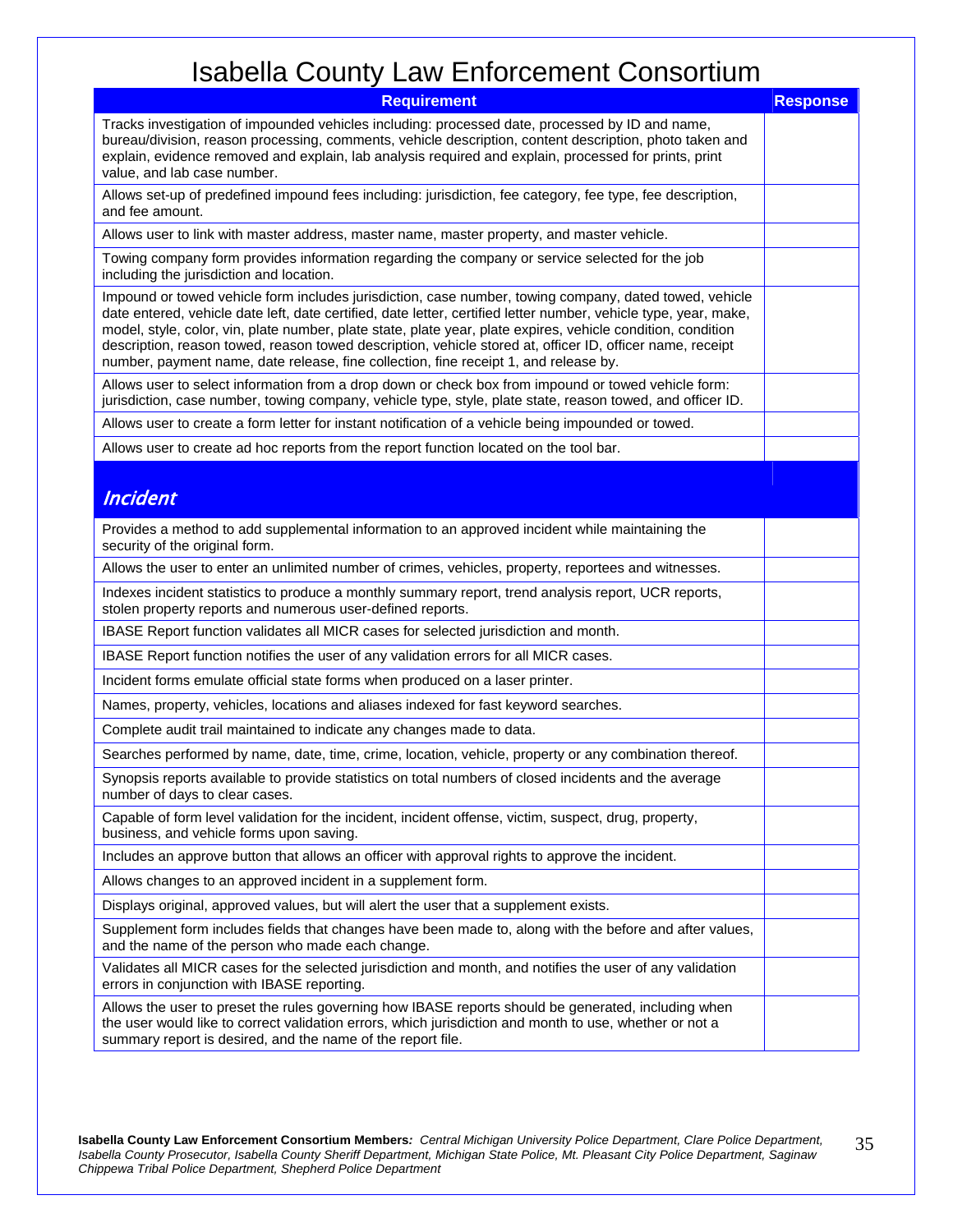| <b>Requirement</b>                                                                                                                                                                                                                                                                                         | <b>Response</b> |
|------------------------------------------------------------------------------------------------------------------------------------------------------------------------------------------------------------------------------------------------------------------------------------------------------------|-----------------|
|                                                                                                                                                                                                                                                                                                            |                 |
| <b>Intelligence</b>                                                                                                                                                                                                                                                                                        |                 |
| Allows user to enter drug-related incidents involving the topic of an investigation as "follow-up" records.                                                                                                                                                                                                |                 |
| This module should be encrypted and stand-alone until ready to move Cases to RMS.                                                                                                                                                                                                                          |                 |
| Includes an Intelligence Module that enables the ICLEC public safety departments to keep track of drug<br>activity, surveillance activity, interviews, and undercover drug transactions within multiple jurisdictions.                                                                                     |                 |
| Creates search and arrest warrants from intelligence records in accordance to state specific formats.                                                                                                                                                                                                      |                 |
| Allows user to search any data field individually or in combination.                                                                                                                                                                                                                                       |                 |
| Limits intelligence searches by passwords, so only records accessible to the officer initiating the search<br>are displayed as matches.                                                                                                                                                                    |                 |
| Allows user to perform a search on all fields in the entire database when working within this module.                                                                                                                                                                                                      |                 |
| Allows user to attach several types of records to intelligence master record such as notes, surveillance,<br>search, buy (narcotics purchase), evidence, person, location, vehicle, drug, property, and build case.                                                                                        |                 |
| Provides follow-up records in four categories: undercover drug buy, search results, surveillance, and<br>general intelligence.                                                                                                                                                                             |                 |
| Allows user to attach any type or amount of notes to a record where the officer can enter any related<br>descriptive type of information.                                                                                                                                                                  |                 |
| Includes a master record that maintains information including intelligence case number, officer ID, officer<br>name, description, jurisdiction, and active.                                                                                                                                                |                 |
| Incorporates a master record that tracks: surveillance records, interview records, buy records, and<br>search records.                                                                                                                                                                                     |                 |
| Allows user to organize each record from a "master" record containing a topic of investigation (such as a<br>person, location, gang or business), where the master record is designed to contain general information<br>on the topic of investigation.                                                     |                 |
| Inputs every intelligence record as automatically confidential, which means the only person with access<br>to this record is the individual who entered it unless other users are added to the intelligence reader's list.                                                                                 |                 |
| Provides special security at the module, record, field and database levels, with the database encrypted to<br>prevent data copying and recreation.                                                                                                                                                         |                 |
| Because of the sensitive nature of the information, all names, vehicles, addresses, and property entered<br>in this module are stored in separate databases from the RMS application.                                                                                                                      |                 |
| Validates each follow-up record according to State and Federal standards.                                                                                                                                                                                                                                  |                 |
| Maintains evidence information including tag number, category, make, model, serial, color, comments,<br>date stored, received from, officer ID, officer name, date inventory, inventory by, DOC number, location,<br>first name, middle name, last name, suffix, address, apartment, city, state, and zip. |                 |
| Includes a build case option that will output a file from the data within the intelligence record in a format,<br>which can be uploaded to a case record within the folder module.                                                                                                                         |                 |
| Maintains property information including UCR code, class, description, make, model, serial, value, date<br>recovered, quantity, and property location.                                                                                                                                                     |                 |
| Maintains drug information such as drug type, drug name, status, measure, quantity, and activity fields<br>(buying, cultivating, distributing, exploiting children, operating, possessing, transporting, and using).                                                                                       |                 |
| Maintains vehicle information including year, make, model, style, color, plate number, plate state, plate<br>year, plate expires, vehicle identification number, hull number, serial number, vehicle type, first name,<br>middle name, last name, address, apartment, city, state, zip, and phone number.  |                 |
| Maintains location information for any address related to the record.                                                                                                                                                                                                                                      |                 |
| Maintains information on the following person types: suspects, victims, complainants, guardians,<br>parents, reportees, witnesses and any other type of person or business involved.                                                                                                                       |                 |
| Allows system administrator only to upload the following record types into the folder module from<br>intelligence to create a case: names, property (evidence does not transfer), drugs, vehicles and vehicle<br>owners, one location record, and narratives attached to any of the above records.         |                 |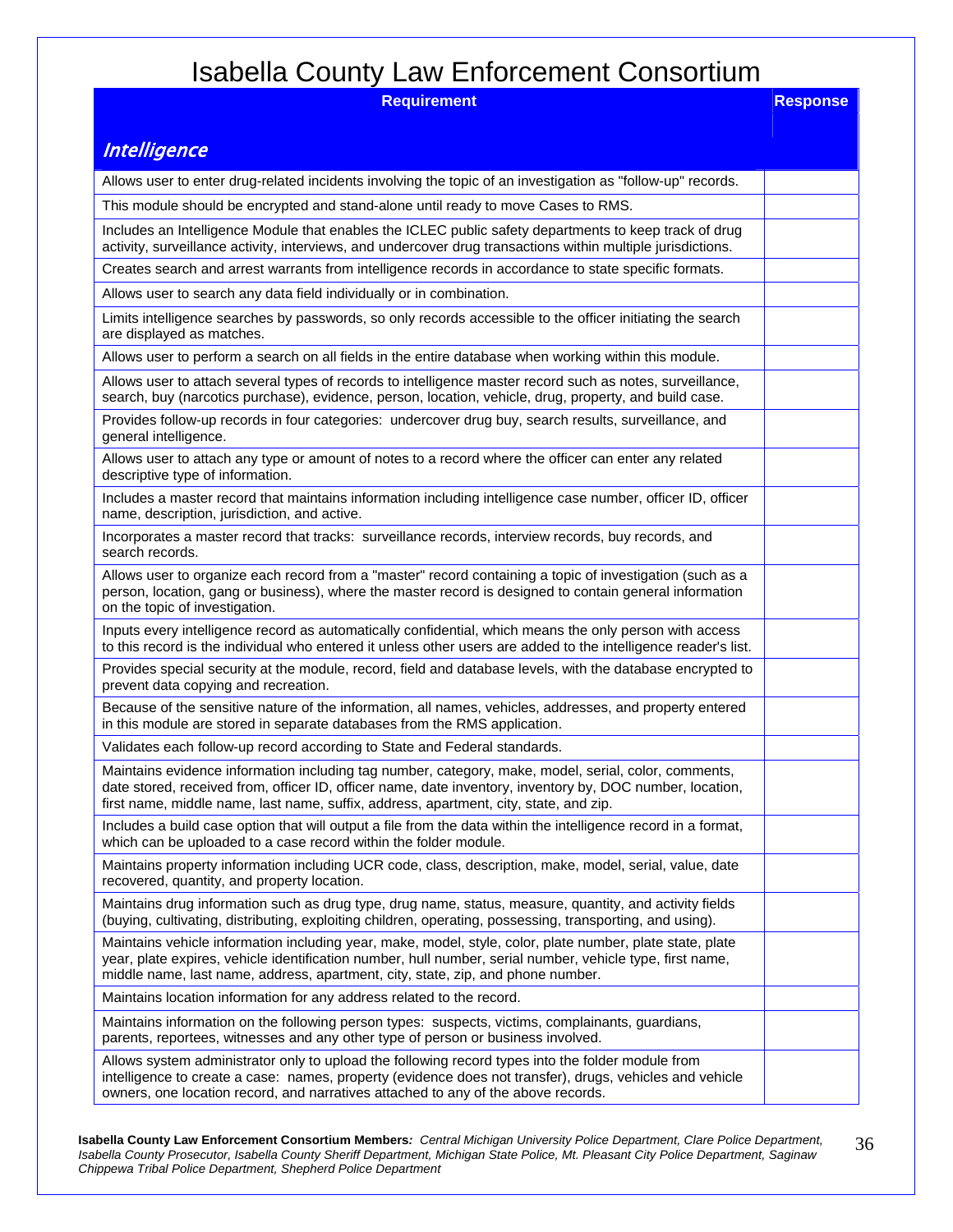| <b>Requirement</b>                                                                                                                                                                                                                                                                                                                                                                                                                                                                                                                                                                                                                                                                                                                          | <b>Response</b> |
|---------------------------------------------------------------------------------------------------------------------------------------------------------------------------------------------------------------------------------------------------------------------------------------------------------------------------------------------------------------------------------------------------------------------------------------------------------------------------------------------------------------------------------------------------------------------------------------------------------------------------------------------------------------------------------------------------------------------------------------------|-----------------|
| Maintains buy (narcotics purchase) information including reporting officer, reporting officer ID, purchased<br>date, item type, item name, quantity, undercover officer, undercover officer ID, officer name, department,<br>confidential source, confidential source type, undercover vehicle, were funds used for purchase serialized<br>or copied, Confidential Informant (CI) searched by, undercover officer wired, undercover officer recorder,<br>CSI wired, CSI recorder, who wired undercover and/or CI, undercover vehicle wired, who wired<br>undercover vehicle?, is this part of an ongoing investigation?, were the suspects arrested at the time of<br>purchase?, and was evidence collected during search of the arrestees? |                 |
| Maintains search information including date initiated, time initiated, search pursuant, executed by, affiant<br>(1-3), was a residence or property searched, vehicle searched, evidence seized, collected by, copy<br>analysis, audio/video evidence is in the custody of, photos taken, taken by, and photos included with the<br>computer generated file.                                                                                                                                                                                                                                                                                                                                                                                 |                 |
| Maintains surveillance information including surveillance type, synopsis of surveillance, location started,<br>date started, location ended, date ended, officer ID, officer reporting, weather, lighting, address,<br>apartment, city, state, zip, source, photographed by, evidence custody, submitted by, department, and<br>date submitted.                                                                                                                                                                                                                                                                                                                                                                                             |                 |
| Includes browse all option in the main menu where user can browse a display of all intelligence records<br>by group (buy, surveillance, notes, search, evidence).                                                                                                                                                                                                                                                                                                                                                                                                                                                                                                                                                                           |                 |
| Allows user to produce and access ad hoc reports specific to the module.                                                                                                                                                                                                                                                                                                                                                                                                                                                                                                                                                                                                                                                                    |                 |
| Provides user the ability to work with reports, objects, and images.                                                                                                                                                                                                                                                                                                                                                                                                                                                                                                                                                                                                                                                                        |                 |
| Maintain person information such as person number, involvement type, entry type, offenses involved (1-<br>10), victim type, aggravated assault circumstance (1-2), justifiable homicide circumstance, injuries, and<br>relationship of victim to offenders (1-10).                                                                                                                                                                                                                                                                                                                                                                                                                                                                          |                 |
| Juvenile Custody                                                                                                                                                                                                                                                                                                                                                                                                                                                                                                                                                                                                                                                                                                                            |                 |
| Provides security measures, which enable users to access records based on case types, ICLEC<br>jurisdictions, and juvenile rights all definable in System Administration.                                                                                                                                                                                                                                                                                                                                                                                                                                                                                                                                                                   |                 |
| Stores all juvenile data in separate secure tables including images and narratives.                                                                                                                                                                                                                                                                                                                                                                                                                                                                                                                                                                                                                                                         |                 |
| Maximum age limit for juvenile records is definable in System Administration.                                                                                                                                                                                                                                                                                                                                                                                                                                                                                                                                                                                                                                                               |                 |
| Enables the user to record arrest information on pre-formatted, state-specific templates such as custody,<br>charge, drug, property, name and vehicle forms.                                                                                                                                                                                                                                                                                                                                                                                                                                                                                                                                                                                |                 |
| Provides a main custody form, which includes sequence number, transaction number, and date of arrest,<br>type of arrest, address, city, and county, multiple clearance indicators, cleared before, officer ID, officer<br>name, and juvenile disposition fields.                                                                                                                                                                                                                                                                                                                                                                                                                                                                            |                 |
| Provides a name form which includes personal information about the arrestee including first name,<br>middle name, last name, moniker, suffix, address, apartment, city, state, zip, social security number, birth<br>date, age, age2, race, sex, resident, ethnicity, phone number, scars/marks/tattoos, eye color, hair color,<br>height, weight, weapon/automatic, and 10 NCIC fingerprint classification fields.                                                                                                                                                                                                                                                                                                                         |                 |
| Provides a charge form, which includes UCR code, offense description, counts, felony/misdemeanor, and<br>types of criminal activities, disposition date, disposition, and sentence fields.                                                                                                                                                                                                                                                                                                                                                                                                                                                                                                                                                  |                 |
| Provides a drug form which includes code, description, status, quantity, measure, and other fields which<br>designate specific drug charges including buying, cultivating, distributing, exploiting children, operating,<br>possessing, transporting, and using.                                                                                                                                                                                                                                                                                                                                                                                                                                                                            |                 |
| Provides a property form, which includes description, location, make, model, serial number, quantity,<br>initial value, and date-recovered fields.                                                                                                                                                                                                                                                                                                                                                                                                                                                                                                                                                                                          |                 |
| Provides a vehicle detail form which includes type, year, make, model, style, license plate, year of plate,<br>state of plate, expiration date, vehicle identification number, hull number, serial number, registration year,<br>registration expires, transmission type, transmission speeds, inventory file, inventory by, inventory date,<br>insured by, type of loss, status, secured, date left, storage location, release to another, and comments<br>fields.                                                                                                                                                                                                                                                                         |                 |
| Provides a vehicle owner form, which includes person/business, owner/lessee, first name, middle name,<br>last name, suffix, address, apartment, city, state, zip code, phone, and date born fields.                                                                                                                                                                                                                                                                                                                                                                                                                                                                                                                                         |                 |
| Allows complete user-defined ad hoc reporting and several pre-formatted reports.                                                                                                                                                                                                                                                                                                                                                                                                                                                                                                                                                                                                                                                            |                 |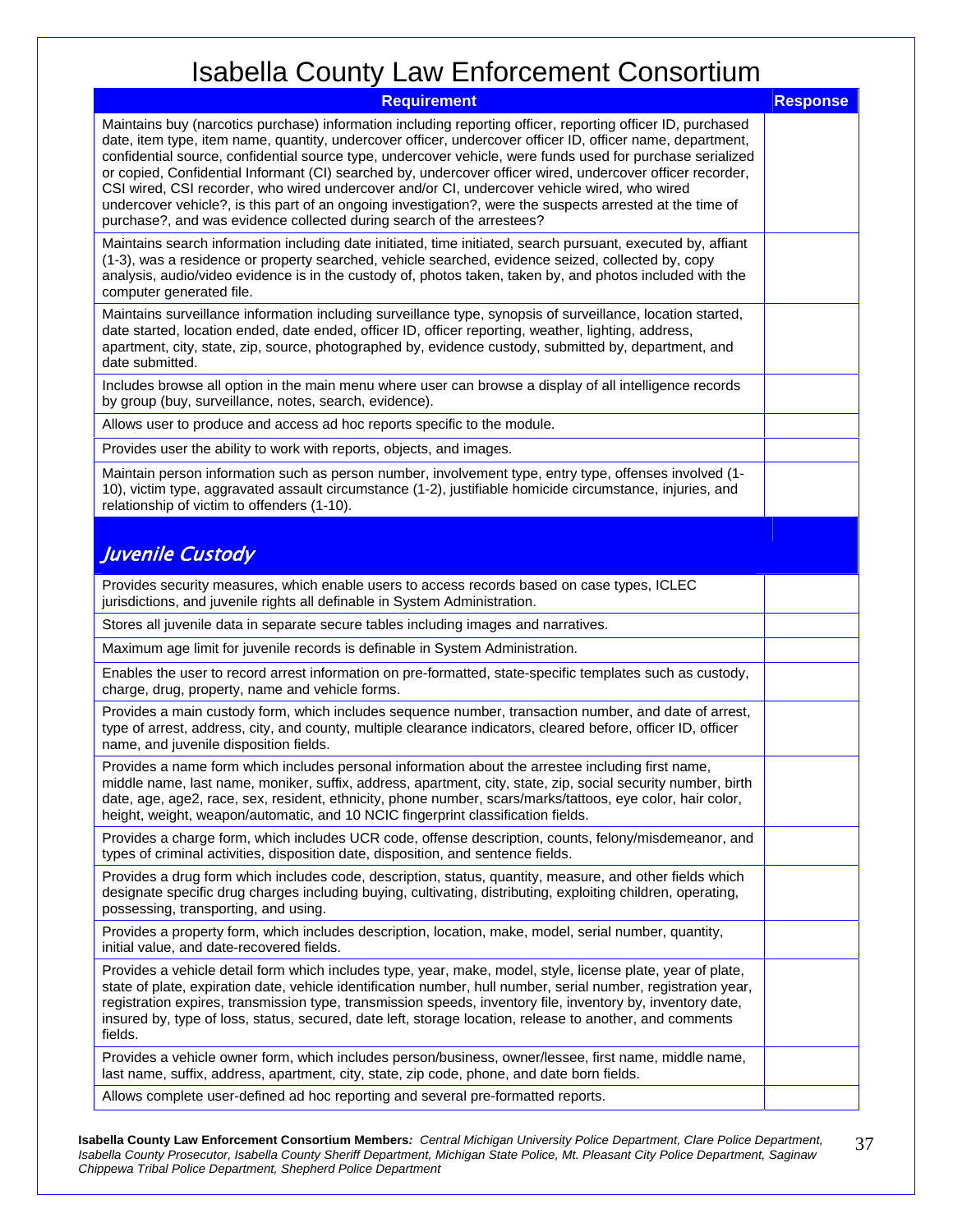| <b>Requirement</b>                                                                                                                                                                                                                                                                                                                                                           | <b>Response</b> |
|------------------------------------------------------------------------------------------------------------------------------------------------------------------------------------------------------------------------------------------------------------------------------------------------------------------------------------------------------------------------------|-----------------|
| Allows for automatic form-level validation for all arrest records.                                                                                                                                                                                                                                                                                                           |                 |
| Standardizes incident based reports with Uniform Crime Codes and validates entries to ensure correct<br>codes are used.                                                                                                                                                                                                                                                      |                 |
| Automatically links to related incident reports.                                                                                                                                                                                                                                                                                                                             |                 |
| Automatically alerts user to outstanding warrants.                                                                                                                                                                                                                                                                                                                           |                 |
| Associates files with an unlimited number of people, crimes, vehicles, stolen/seized/other property, and<br>narratives.                                                                                                                                                                                                                                                      |                 |
| Custody forms produced on laser printers emulate official state forms.                                                                                                                                                                                                                                                                                                       |                 |
| Matches state arrest and booking reports                                                                                                                                                                                                                                                                                                                                     |                 |
| Allows user to validate an entire record including arrest, charge, drug, property, and/or vehicle with one<br>button.                                                                                                                                                                                                                                                        |                 |
| Indexes Master Name, Property, Vehicle, Location, and Alias databases.                                                                                                                                                                                                                                                                                                       |                 |
| Queries and interfaces with Master Name and Alias, Location, Vehicle, and Property databases.                                                                                                                                                                                                                                                                                |                 |
|                                                                                                                                                                                                                                                                                                                                                                              |                 |
| Log                                                                                                                                                                                                                                                                                                                                                                          |                 |
| Includes a log record function, which allows the ICLEC public safety departments to maintain information<br>about every aspect of the calls received, regardless of how they are received.                                                                                                                                                                                   |                 |
| Provides the user a browse list from which he/ she may select the relative log record and view the<br>detailed information.                                                                                                                                                                                                                                                  |                 |
| Information captured from calls received includes but is not limited to: the names of people involved in the<br>call (victims, complainants, accused), statistics regarding response times, and statistics regarding<br>completion times of the call.                                                                                                                        |                 |
| Provides the user with the options to change folders, add a name to a log, or create a case from a log at<br>any time.                                                                                                                                                                                                                                                       |                 |
| Provides fields to capture: associated case number, log number, the date a call is received, who received<br>the call, how it was received, date of the offense, class of the offense, complaint type, Ten code, nature<br>of call, status, action taken, address, and city.                                                                                                 |                 |
| Allows the user to add names pertaining to log records only if the prerequisite main record has been<br>completed.                                                                                                                                                                                                                                                           |                 |
| Provides data capture of the following name information: involvement type, entry type, first name, middle<br>name, last name, suffix, moniker, (or business name), contact, apartment, PO box, city, state, zip, contact<br>phone, contact SSN, and contact date born.                                                                                                       |                 |
| Allows input of as many officers involved with the call as necessary including: officer ID and name, role,<br>date/time dispatched, date/time arrived, and date/time cleared.                                                                                                                                                                                                |                 |
| Allows the user to transfer log calls into case records to increase the efficiency of data entry.                                                                                                                                                                                                                                                                            |                 |
| Allows the user to query and interface with the Master Name and Alias and Location databases.                                                                                                                                                                                                                                                                                |                 |
| Provides the capability to generate detailed reports from the systems log records.                                                                                                                                                                                                                                                                                           |                 |
| May be entered from the folder master menu via one mouse click.                                                                                                                                                                                                                                                                                                              |                 |
| Automatically assigns log numbers based upon the number mask chosen by the system administrator.                                                                                                                                                                                                                                                                             |                 |
| Cases generated from log records are designated as such and indicate the corresponding log number.                                                                                                                                                                                                                                                                           |                 |
| <b>Daily Activity Log</b>                                                                                                                                                                                                                                                                                                                                                    |                 |
| Allows for individual user defined log of an officer's daily activity, including but not limited to: agency,<br>department, officer, vehicle, vehicle number, equipment, equipment numbers, number of citations,<br>starting mileage, ending mileage, miles driven, inspection of equipment, incidents investigated, field<br>interrogations, and self initiated activities. |                 |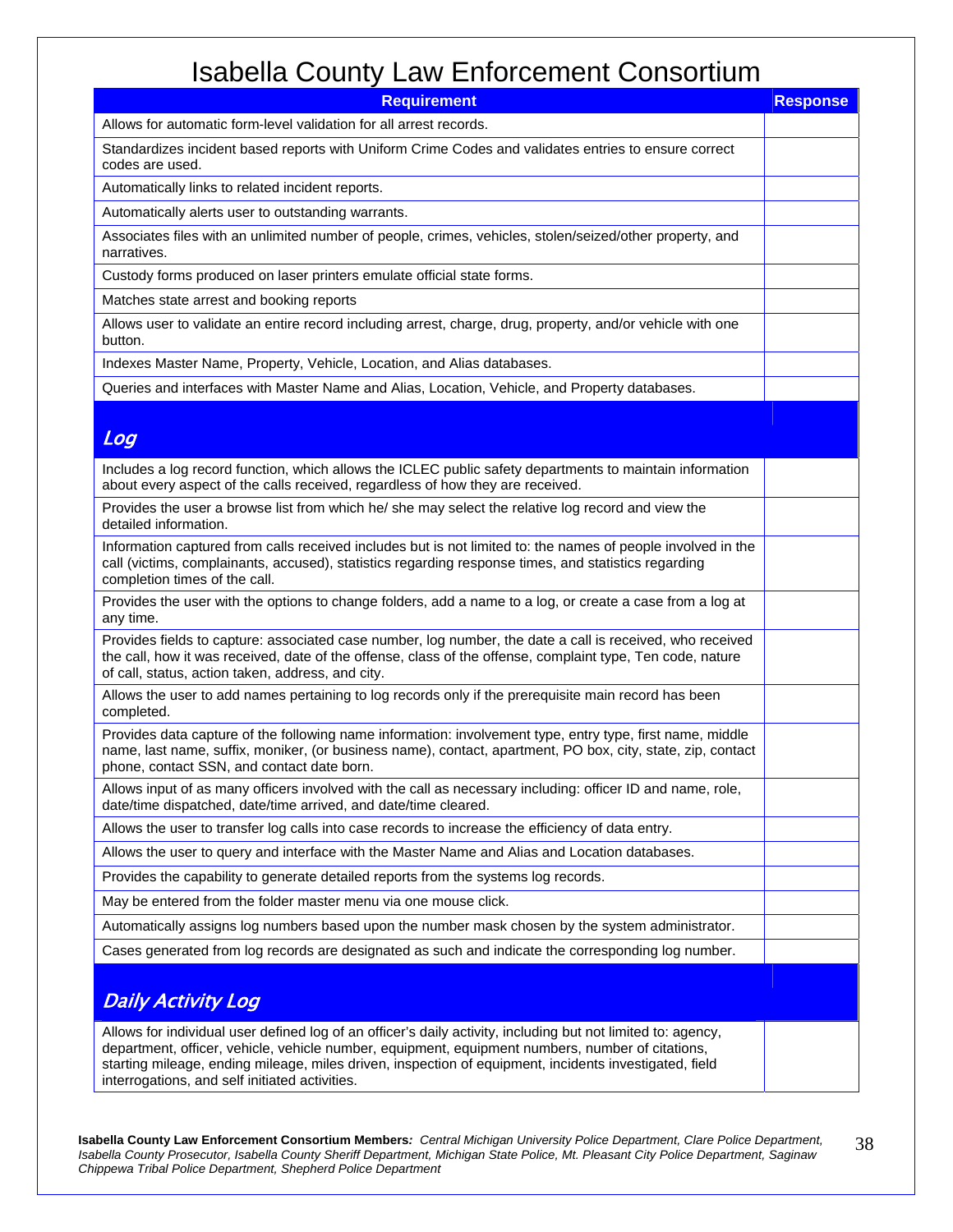| <b>Requirement</b>                                                                                                                                                                                                                                                                                                                                                                                                                                                                                                                   | <b>Response</b> |
|--------------------------------------------------------------------------------------------------------------------------------------------------------------------------------------------------------------------------------------------------------------------------------------------------------------------------------------------------------------------------------------------------------------------------------------------------------------------------------------------------------------------------------------|-----------------|
| Daily Activity Log should include, but not limited to: date, start time, stop time, details of activities, lunch<br>breaks, report writing, and out of service.                                                                                                                                                                                                                                                                                                                                                                      |                 |
| Daily Activity Logs to be user defined by agency and/or department.                                                                                                                                                                                                                                                                                                                                                                                                                                                                  |                 |
| Generate ad-hoc reports by all user defined fields.                                                                                                                                                                                                                                                                                                                                                                                                                                                                                  |                 |
|                                                                                                                                                                                                                                                                                                                                                                                                                                                                                                                                      |                 |
| <b>Parking Tickets</b>                                                                                                                                                                                                                                                                                                                                                                                                                                                                                                               |                 |
| Maintains information about parking violations, permits issued, and payments.                                                                                                                                                                                                                                                                                                                                                                                                                                                        |                 |
| Allows user to establish codes from a number of code classes including violation and fee, payment<br>method, permit class, permit type, and ticket disposition.                                                                                                                                                                                                                                                                                                                                                                      |                 |
| Provides a parking ticket code form, which includes category, code, description, and category description<br>fields.                                                                                                                                                                                                                                                                                                                                                                                                                 |                 |
| Allows ICLEC public safety departments to create different permits for various parking designations.                                                                                                                                                                                                                                                                                                                                                                                                                                 |                 |
| Provides a parking permits form which includes jurisdiction, permit type, permit, vehicle number, first<br>name, middle name, last name, suffix, phone, address, apartment, city, county, zip, vehicle identification<br>number, type of vehicle, year, make, model, style, color, license plate number, plate year, plate country,<br>plate state, plate expires, student year, banned, and comments fields.                                                                                                                        |                 |
| Records tickets entered against a permit number and tracks other parking tickets.                                                                                                                                                                                                                                                                                                                                                                                                                                                    |                 |
| Provides a tickets form which includes ticket number, jurisdiction, officer ID, officer name, fine due date,<br>number, notice printed, violation, violation date/time, location, fine, disposition, type, paid, amount owned,<br>comments, permit type, permit number, vehicle number, vehicle identification number, plate number,<br>year, country, state, expires, type of vehicle, year, make, model, style, color, first name, middle name,<br>suffix, address, apartment, city, country, state, zip, and phone number fields. |                 |
| Provides a payment form which records payments made to specific tickets and includes parking ticket<br>number, first name, middle name, and last name of cited, suffix, permit type, permit number, fine, total<br>paid, amount owned, amount paid, payment method, check number, receipt, date/time paid, first of payer,<br>middle of payer, last of payer, suffix fields.                                                                                                                                                         |                 |
| Allows user to print payment receipts with one button.                                                                                                                                                                                                                                                                                                                                                                                                                                                                               |                 |
| Allows ICLEC public safety departments to generate different "Official Notices of Delinquent Parking<br>Citations" by offering several options including body style, body text and comments and set it up with one<br>button.                                                                                                                                                                                                                                                                                                        |                 |
| Allows complete user-defined ad hoc reporting and several pre-defined reports.                                                                                                                                                                                                                                                                                                                                                                                                                                                       |                 |
| Standardizes data entry by offering pull-down menus whenever possible.                                                                                                                                                                                                                                                                                                                                                                                                                                                               |                 |
| Allows user to work with objects, images, and reports.                                                                                                                                                                                                                                                                                                                                                                                                                                                                               |                 |
| Allows the user to view, add, and edit the Master Address, Name, and Vehicle databases.                                                                                                                                                                                                                                                                                                                                                                                                                                              |                 |
| Queries and interfaces with the Master Name and Alias, Location, and Vehicle databases.                                                                                                                                                                                                                                                                                                                                                                                                                                              |                 |
| Indexes Master Name, Vehicle, Location, and Alias databases during data entry to facilitate quick<br>keyword searches.                                                                                                                                                                                                                                                                                                                                                                                                               |                 |
| Pawn                                                                                                                                                                                                                                                                                                                                                                                                                                                                                                                                 |                 |
| Tracks all pawn transactions within a jurisdiction.                                                                                                                                                                                                                                                                                                                                                                                                                                                                                  |                 |
| Alerts the user if the individual attempting to pawn item(s) has an outstanding warrant or civil paper.                                                                                                                                                                                                                                                                                                                                                                                                                              |                 |
| Allows the user to add, edit, and view pawn ticket records.                                                                                                                                                                                                                                                                                                                                                                                                                                                                          |                 |
| Stores personal information about person(s) pawning items.                                                                                                                                                                                                                                                                                                                                                                                                                                                                           |                 |
| Checks each pawned item to ensure it has not been reported stolen. Checks the local and LEIN/NCIC<br>databases.                                                                                                                                                                                                                                                                                                                                                                                                                      |                 |
| Presents information about items that are reported stolen including jurisdiction and folder number in<br>which the record was located, and notifies originating agency.                                                                                                                                                                                                                                                                                                                                                              |                 |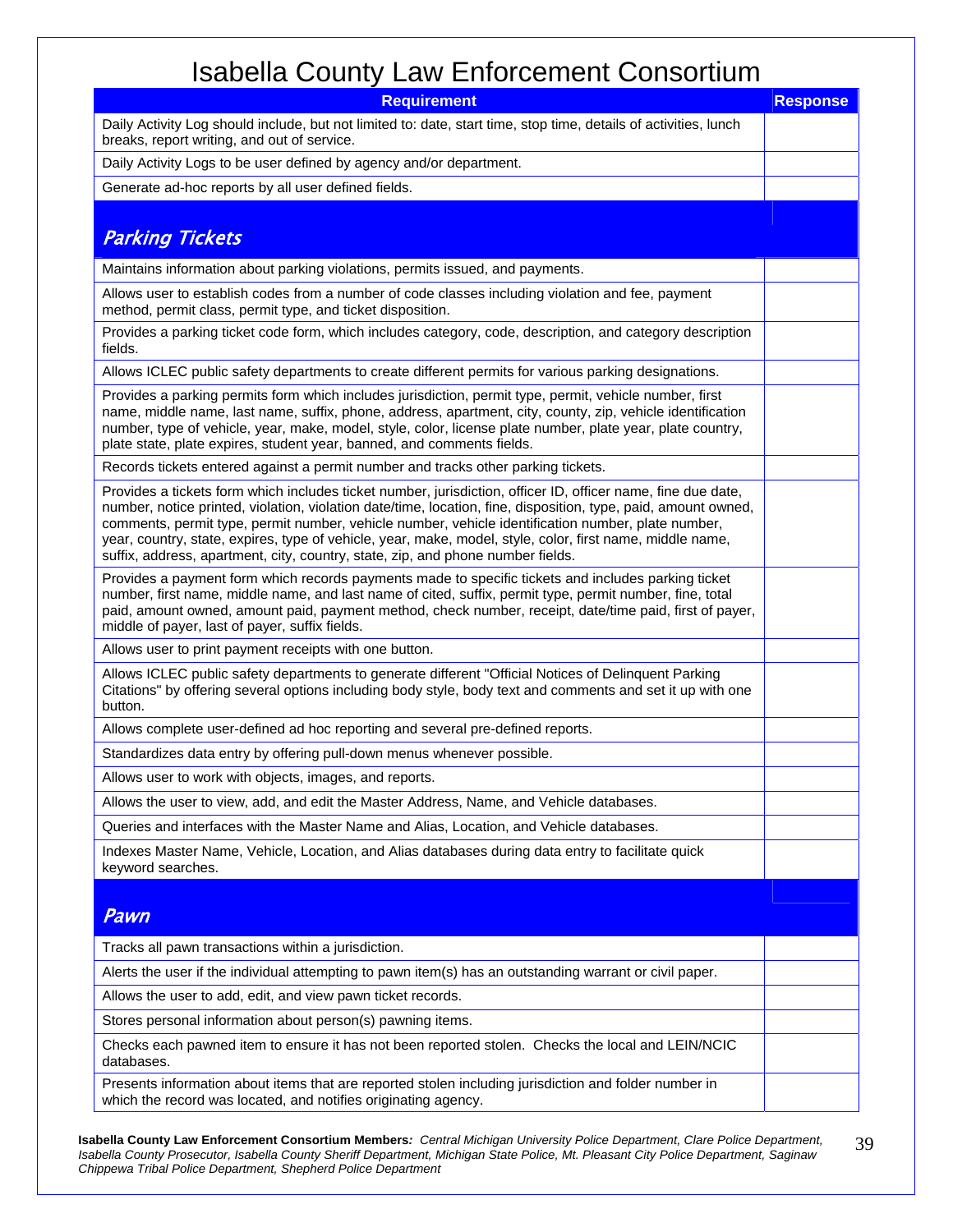| <b>Requirement</b>                                                                                                                                                                                                                                                                                                                                                                                                                                                                                                                                                                | <b>Response</b> |
|-----------------------------------------------------------------------------------------------------------------------------------------------------------------------------------------------------------------------------------------------------------------------------------------------------------------------------------------------------------------------------------------------------------------------------------------------------------------------------------------------------------------------------------------------------------------------------------|-----------------|
| Allows unlimited pawnshops and/or items.                                                                                                                                                                                                                                                                                                                                                                                                                                                                                                                                          |                 |
| Provides a pawnbroker form, which includes jurisdiction, entry type, contact first name, middle name, last<br>name, suffix, (or business name), broker code, broker name, name address, apartment, PO box, city,<br>state, zip, and contact phone 1 & 2.                                                                                                                                                                                                                                                                                                                          |                 |
| Provides a pawn ticket form, which includes jurisdiction, ticket number, date pawn, broker code,<br>employee in, employee out, first name, middle name, last name, suffix, moniker, address, apartment, PO<br>box, city, state, zip, county, country, home phone, work phone, SSN, license, license state,<br>miscellaneous ID type, miscellaneous ID number, miscellaneous ID state, date of birth, age, race, sex,<br>resident, ethnicity, eye color, hair color, skin type, height, weight, thumb print, and scars/marks/tattoos<br>may be indicated on a body figure diagram. |                 |
| Provides a pawn property form, which includes category, property code, description, property description,<br>property location, make, model, serial, color, quantity, value, and date of release fields.                                                                                                                                                                                                                                                                                                                                                                          |                 |
| Provides reports, which list all pawned items, based on property type, brand, model, individual who<br>pawned the property, and pawnshop.                                                                                                                                                                                                                                                                                                                                                                                                                                         |                 |
| Allows complete user-defined ad hoc reporting and pre-formatted pawn data reports.                                                                                                                                                                                                                                                                                                                                                                                                                                                                                                |                 |
| Queries and interfaces with Master Name and Alias, Location, Property, and LEIN/NCIC databases.                                                                                                                                                                                                                                                                                                                                                                                                                                                                                   |                 |
| <b>Personnel Administration</b>                                                                                                                                                                                                                                                                                                                                                                                                                                                                                                                                                   |                 |
| Personnel Administration consists of classifications, courses, time codes, equipment information, shift<br>information, personnel information, and tracking of personnel equipment, training and days off.                                                                                                                                                                                                                                                                                                                                                                        |                 |
| Individual departments should have read and write access to their own department's information, and<br>should not have access to other departments. The exception is view only into current schedules for all<br>departments.                                                                                                                                                                                                                                                                                                                                                     |                 |
| Classifications option allows the user to manage ICLEC public safety department's equipment and<br>training needs by setting up classifications based on the different job descriptions within ICLEC. Once<br>he/she sets up the classifications, he/she may select those classifications when adding personnel,<br>equipment items, and training courses. Each person has one classification, but equipment items and<br>training courses can have multiple classifications such that the user may assign them to more than one<br>type of employee.                             |                 |
| Courses option allows the user to maintain information about the various training courses available to<br>ICLEC public safety department's employees.                                                                                                                                                                                                                                                                                                                                                                                                                             |                 |
| Time codes option allows the user to better keep track of days that employee's take off by establishing<br>codes for the different reasons they might miss work.                                                                                                                                                                                                                                                                                                                                                                                                                  |                 |
| Equipment option allows the user to add inventory records of the different kinds of equipment used at the<br>ICLEC public safety departments.                                                                                                                                                                                                                                                                                                                                                                                                                                     |                 |
| Serial numbers for equipment option allows the user to enter a list of serial number records using the<br>Serial Numbers forms.                                                                                                                                                                                                                                                                                                                                                                                                                                                   |                 |
| Shifts option allows the user to set up complex work schedules for employees encompassing multiple<br>shifts as well as define a different shift for each time period that people work.                                                                                                                                                                                                                                                                                                                                                                                           |                 |
| Shift mix function allows the user to set up how many employees should be assigned to each day of the<br>week.                                                                                                                                                                                                                                                                                                                                                                                                                                                                    |                 |
| Schedule shifts option allows the user to schedule shifts using the shift and shift mix information<br>previously set up.                                                                                                                                                                                                                                                                                                                                                                                                                                                         |                 |
| Personnel option allows the user to maintain personnel records for each employee including personal<br>information, equipment, hours, and training needs.                                                                                                                                                                                                                                                                                                                                                                                                                         |                 |
| Equipment tracking function allows the user to easily assign a specific equipment item to a specific<br>employee.                                                                                                                                                                                                                                                                                                                                                                                                                                                                 |                 |
| Employee training function allows the user to track of the courses completed by each employee                                                                                                                                                                                                                                                                                                                                                                                                                                                                                     |                 |
| Days off function allows the user to keep track of the day's employees request off and the reason for<br>each day off.                                                                                                                                                                                                                                                                                                                                                                                                                                                            |                 |
| Classifications form includes the following fields: jurisdiction, code, name, and description.                                                                                                                                                                                                                                                                                                                                                                                                                                                                                    |                 |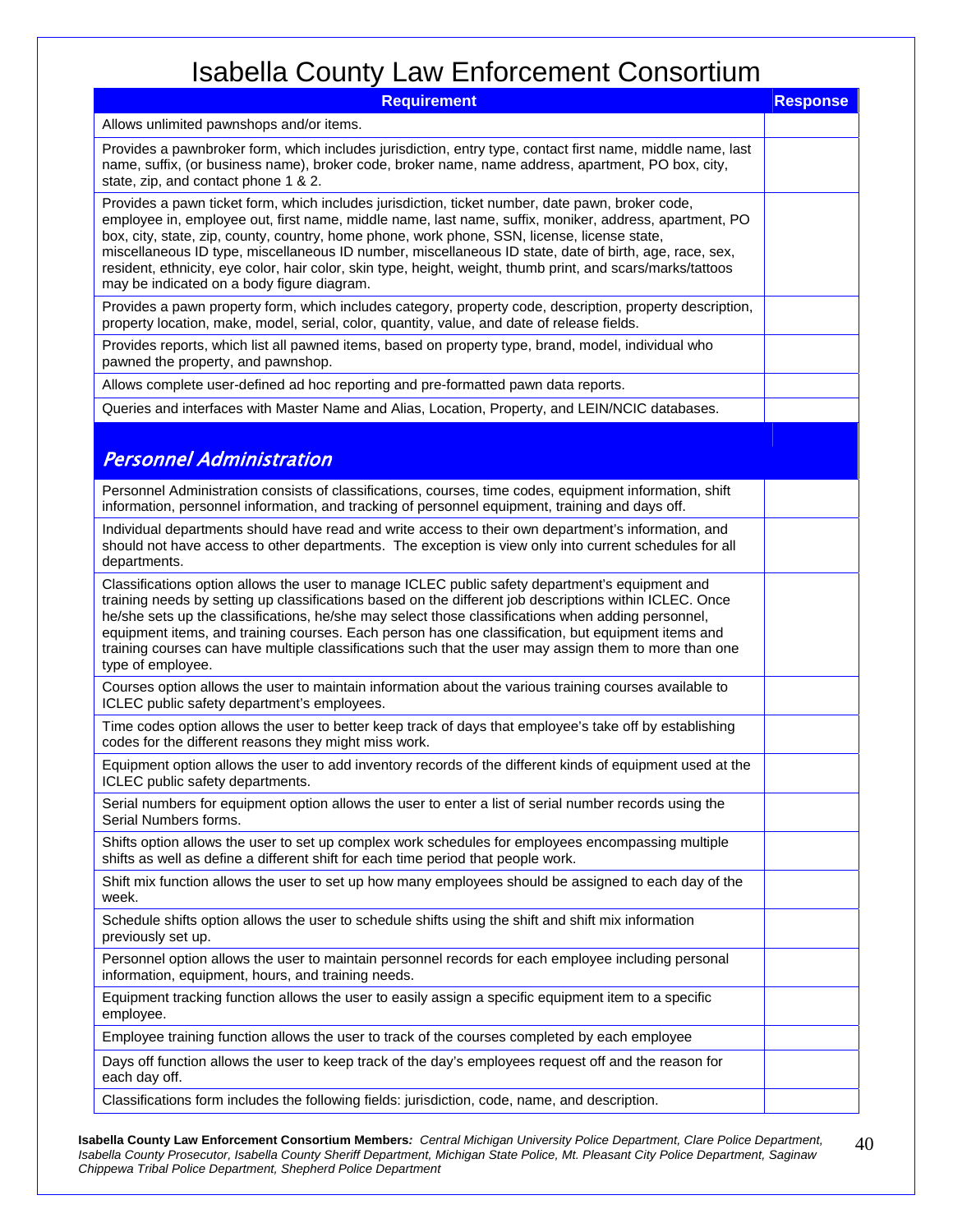| <b>Requirement</b>                                                                                                                                                                                                                                                                                                                                                                                                                                                                                                                                                                                      | <b>Response</b> |
|---------------------------------------------------------------------------------------------------------------------------------------------------------------------------------------------------------------------------------------------------------------------------------------------------------------------------------------------------------------------------------------------------------------------------------------------------------------------------------------------------------------------------------------------------------------------------------------------------------|-----------------|
| Course form consists of the following fields: jurisdiction, code, category, description, class 1, class 2,<br>class 3, class 4, class 5, duration, required, and take only once.                                                                                                                                                                                                                                                                                                                                                                                                                        |                 |
| Time codes form consist of the following fields: jurisdiction, code, description, default work time, paid, and<br>default off time                                                                                                                                                                                                                                                                                                                                                                                                                                                                      |                 |
| Serial codes equipment form captures serial number, bar code, and when issued.                                                                                                                                                                                                                                                                                                                                                                                                                                                                                                                          |                 |
| Shifts form captures the jurisdiction, code, name, shift beginning time, and shift ending time.                                                                                                                                                                                                                                                                                                                                                                                                                                                                                                         |                 |
| Personnel main form provides the following fields: jurisdiction, bar code, social security, name, suffix,<br>address, city, state, zip, home phone, work phone, third phone, birth date, married, hair, height, weight,<br>sex, race, ethnic, blood type, certificate, classification, shift, preference, days working, language 1, officer<br>ID, hired, terminated, region, division, section, dept, team, crew, language 2, weapon, serial number, SS<br>shirt, LS Shirt, pants, shoes, coat, hat, language 3, Next of Kin (NOK), NOK name, NOK address, NOK<br>city, state, NOK zip, and NOK phone. |                 |
| Administration module allows the user to update classification and course record pull-down lists on<br>personnel, equipment, and course forms.                                                                                                                                                                                                                                                                                                                                                                                                                                                          |                 |
| Administration module provides the ability to generate reports detailing training activity by officers<br>including total accumulated hours.                                                                                                                                                                                                                                                                                                                                                                                                                                                            |                 |
| Administration module allows the user to flag training files to identify personnel in need of training.                                                                                                                                                                                                                                                                                                                                                                                                                                                                                                 |                 |
| Administration module provides the ability to query the system for personnel having special skills.                                                                                                                                                                                                                                                                                                                                                                                                                                                                                                     |                 |
| Administration module allows authorized users to view an individual's previous reviews, time taken off,<br>number of years with the department, training completed, and overtime worked.                                                                                                                                                                                                                                                                                                                                                                                                                |                 |
| Administration module tracks vacation and sick time taken and remaining.                                                                                                                                                                                                                                                                                                                                                                                                                                                                                                                                |                 |
| Administration module alerts the system administrator when an employee exceeds the allotted time off.                                                                                                                                                                                                                                                                                                                                                                                                                                                                                                   |                 |
| Administration module provides a shift scheduler that allows the user to establish work schedules up to a<br>year in advance.                                                                                                                                                                                                                                                                                                                                                                                                                                                                           |                 |
| Administration module provides a shift scheduler flexible enough to allow the change of specific<br>personnel and/or specific hours worked within a given period.                                                                                                                                                                                                                                                                                                                                                                                                                                       |                 |
| Allows the user to generate reports specific to the administration module as well as Ad hoc reports on<br>any field or combination of fields within the system.                                                                                                                                                                                                                                                                                                                                                                                                                                         |                 |
| Allows for export of hours worked and import into payroll system using any field or combination of fields<br>within the system.                                                                                                                                                                                                                                                                                                                                                                                                                                                                         |                 |
| Administration module allows unlimited personnel files to be entered from single or multiple departments.                                                                                                                                                                                                                                                                                                                                                                                                                                                                                               |                 |
| Administration module allows classification of personnel by department, section, rank, and training and<br>equipment requirements.                                                                                                                                                                                                                                                                                                                                                                                                                                                                      |                 |
| Administration module includes specially formatted screens for personnel data, hours worked, equipment<br>issued, department inventory, and training records.                                                                                                                                                                                                                                                                                                                                                                                                                                           |                 |
| Administration module tracks course information including: course code, description, requirements,<br>frequency required, length, next date given, location, comments, and official course title.                                                                                                                                                                                                                                                                                                                                                                                                       |                 |
| Administration module allows the administrator to code training courses to indicate whether it is required<br>for a specific classification of personnel.                                                                                                                                                                                                                                                                                                                                                                                                                                               |                 |
| Administration module produces training schedules by requirement code and frequency required.                                                                                                                                                                                                                                                                                                                                                                                                                                                                                                           |                 |
| Administration module tracks courses completed by employees including course, date of completion, and<br>score in the employee's personal file.                                                                                                                                                                                                                                                                                                                                                                                                                                                         |                 |
| Administration module allows the user to retrieve course, date of completion and score by any one or any<br>combination of the following: date range, employee's name, social security number, ID Number, and<br>course name/code.                                                                                                                                                                                                                                                                                                                                                                      |                 |
| Administration module generates training completion reports for employees based on time frame and<br>type of course.                                                                                                                                                                                                                                                                                                                                                                                                                                                                                    |                 |
| Administration module allows training schedules to be produced by any date range and sorted by:<br>department, name, course code, due date, or any combination thereof.                                                                                                                                                                                                                                                                                                                                                                                                                                 |                 |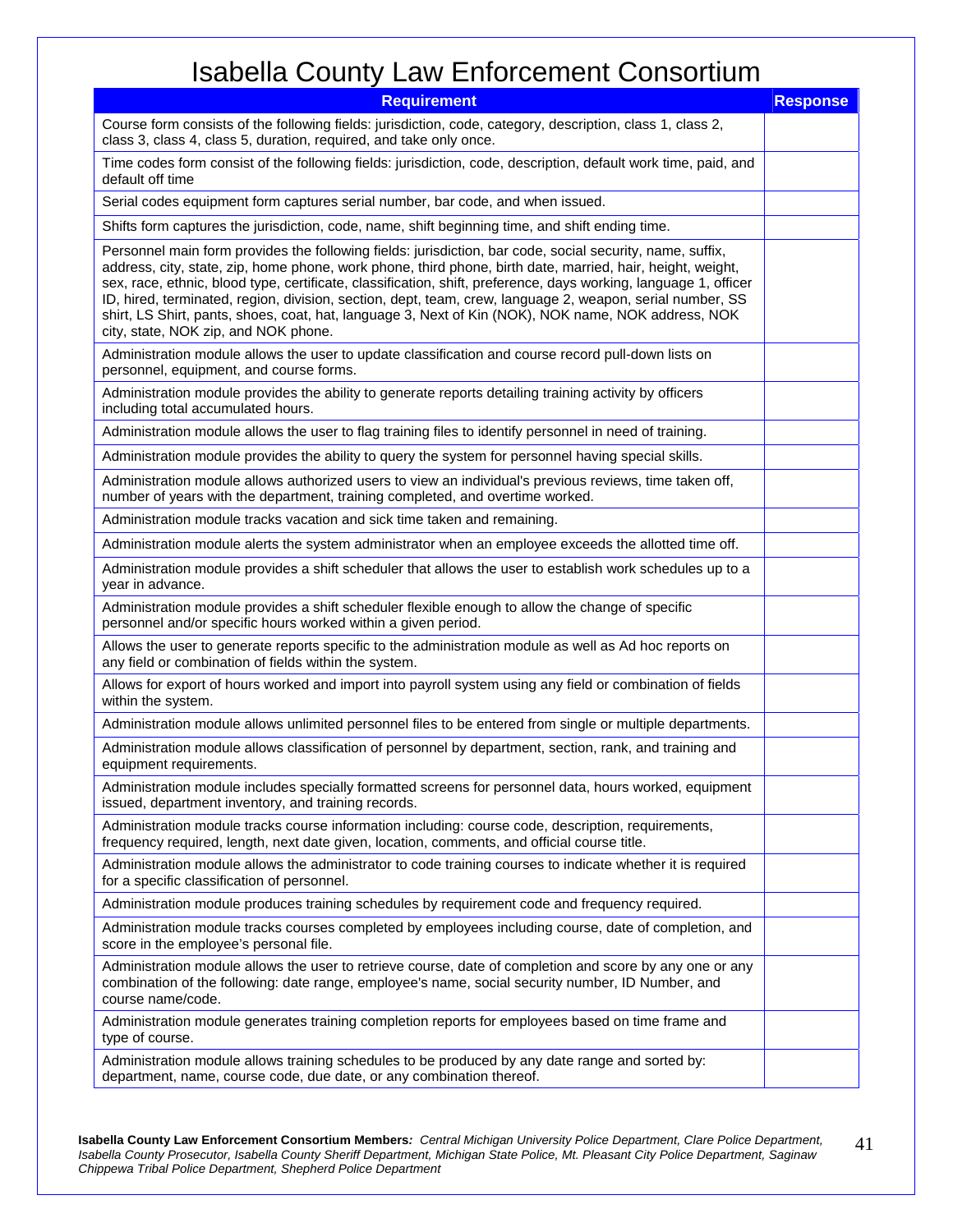| <b>Requirement</b>                                                                                                                                                                                                                                                                                                                                                                                                                                                                                                                            | <b>Response</b> |
|-----------------------------------------------------------------------------------------------------------------------------------------------------------------------------------------------------------------------------------------------------------------------------------------------------------------------------------------------------------------------------------------------------------------------------------------------------------------------------------------------------------------------------------------------|-----------------|
| Administration module provides the ability to display all personnel due by a specific date for training or<br>activities such as certification for first aid and medical exams.                                                                                                                                                                                                                                                                                                                                                               |                 |
| Administration module provides the ability to generate employee rosters showing those employees<br>meeting selected criteria. List may be generated by name, rank, time in service, identification number,<br>skill set, or other user defined criteria.                                                                                                                                                                                                                                                                                      |                 |
| Administration module provides for maintenance of personnel information including: employee name,<br>address, phone, employee date of birth, emergency contact phones, assigned agency and division,<br>hiring/termination dates, spouse's name, history of training completed, certification and learned skills,<br>scheduled training courses employee must attend, and blood type.                                                                                                                                                         |                 |
| Administration module equipment function allows the user to easily assign a specific equipment item to a<br>specific employee                                                                                                                                                                                                                                                                                                                                                                                                                 |                 |
| Administration module records each piece of equipment issued to an employee and subtracts the number<br>issued of that item from inventory.                                                                                                                                                                                                                                                                                                                                                                                                   |                 |
|                                                                                                                                                                                                                                                                                                                                                                                                                                                                                                                                               |                 |
| <b>State and Federal Reporting</b>                                                                                                                                                                                                                                                                                                                                                                                                                                                                                                            |                 |
| Including, but not limited to: MICR (separate guidelines document), JPIS (jail specific), and Social<br>Security.                                                                                                                                                                                                                                                                                                                                                                                                                             |                 |
| Ability to view changes to incident report at any time by selecting Audit Trail from the menu.                                                                                                                                                                                                                                                                                                                                                                                                                                                |                 |
| Federally mandating reporting of Clery Act Offenses to the Department of Education (CMU Only).<br>Ability to populate statistical data, satisfying federal reporting requirements of the Student<br>Right-to-Know and Campus Security Act of 1992 (a.k.a. Clery Act).                                                                                                                                                                                                                                                                         |                 |
| General incident information includes ORI number, incident number, and report type, status of incident,<br>exceptional clear code, and exceptional clearance date.                                                                                                                                                                                                                                                                                                                                                                            |                 |
| Offense information includes the following fields: UCR offense code; start date and time of incident; end<br>date and time of incident; offense fields; bias motivation (offense one); bias motivation (offense two and<br>three); offense status (offense one, two, and three); offender(s) used (drugs, alcohol, or computer);<br>number of premises entered (burglary only); method of entry (burglary only); location of offense one;<br>location of offense two and three; type of criminal activity; and type of weapon/force involved. |                 |
| Ability to select up to three criminal activity types to describe the type of criminal activity from the pull-<br>down selection menu.                                                                                                                                                                                                                                                                                                                                                                                                        |                 |
| Ability to select up to three codes to describe the type of weapon from a pull-down menu.                                                                                                                                                                                                                                                                                                                                                                                                                                                     |                 |
| Ability to select whether or not a weapon is an automatic from the pull-down selection menu.                                                                                                                                                                                                                                                                                                                                                                                                                                                  |                 |
| Victim information form includes: victim name; victim phone; victim address; type of victim; race; sex; age;<br>DOB; number of victims; resident status; ethnicity; aggravated assault/homicide circumstances; injury<br>type; victim connected to offense above; and relationship of victim to offender.                                                                                                                                                                                                                                     |                 |
| Searches Master Name/Alias database after entering victim name. Ability to select closest match and<br>populate all information or add the new name to the database.                                                                                                                                                                                                                                                                                                                                                                          |                 |
| Ability to select victim's address from Master Address database or geo-validate a new address.                                                                                                                                                                                                                                                                                                                                                                                                                                                |                 |
| Age field will calculate automatically if date of birth is known.                                                                                                                                                                                                                                                                                                                                                                                                                                                                             |                 |
| Capacity to select up to five injury types.                                                                                                                                                                                                                                                                                                                                                                                                                                                                                                   |                 |
| Allows user to select up to ten offenses per incident.                                                                                                                                                                                                                                                                                                                                                                                                                                                                                        |                 |
| Ability to hit on Master Property when entering property information.                                                                                                                                                                                                                                                                                                                                                                                                                                                                         |                 |
| Property information includes: type of property loss; classification code of each piece of property;<br>quantity; property description including make, model, size, type, serial number, and color; value; and date<br>recovered.                                                                                                                                                                                                                                                                                                             |                 |
| Offender information includes: number of offenders; first, middle, and last name; street; city; state; zip;<br>age; sex; race; height; weight; eyes; hair; and clothing.                                                                                                                                                                                                                                                                                                                                                                      |                 |
| Searches Master Name/Alias database after entering offender name. Ability to select closest match and<br>populate all information or add the new name to the database.                                                                                                                                                                                                                                                                                                                                                                        |                 |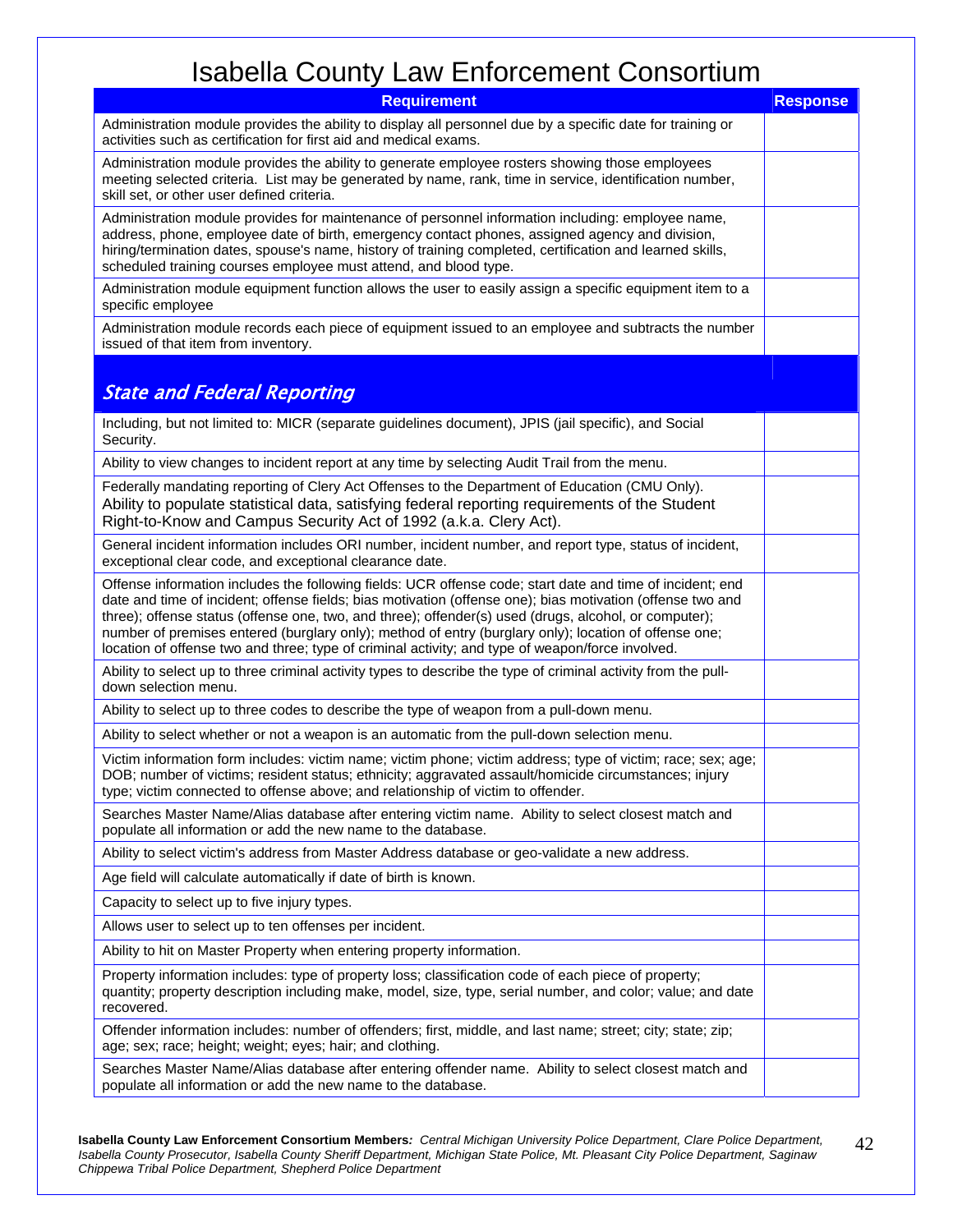| <b>Requirement</b>                                                                                                                                                                                                                                                                                                                                                                                                                                                                                                                                                                                                                                                                                                                                                                                                                                         | <b>Response</b> |
|------------------------------------------------------------------------------------------------------------------------------------------------------------------------------------------------------------------------------------------------------------------------------------------------------------------------------------------------------------------------------------------------------------------------------------------------------------------------------------------------------------------------------------------------------------------------------------------------------------------------------------------------------------------------------------------------------------------------------------------------------------------------------------------------------------------------------------------------------------|-----------------|
| Ability to select offender's address from Master Address database or geo-validate a new address.                                                                                                                                                                                                                                                                                                                                                                                                                                                                                                                                                                                                                                                                                                                                                           |                 |
| Arrestee information includes: number of arrestees; multiple clearance indicator (associated with more<br>than one incident); arrestee first, middle and last name; age; sex; race; DOB; arrestee ethnicity; resident<br>status; arrestee was armed with; type of arrest; disposition of arrestee under 18; height; weight; eyes;<br>hair; arrest number; arrest date; and UCR arrest offense code.                                                                                                                                                                                                                                                                                                                                                                                                                                                        |                 |
| Ability to select appropriate weapon code from a pull-down selection and indicate whether the weapon<br>was automatic or not.                                                                                                                                                                                                                                                                                                                                                                                                                                                                                                                                                                                                                                                                                                                              |                 |
| Automatically generates arrest number according to the number mask set in system administration.                                                                                                                                                                                                                                                                                                                                                                                                                                                                                                                                                                                                                                                                                                                                                           |                 |
| Witness information includes: first, middle and last name; street; city; state; zip; residential phone; and<br>business phone.                                                                                                                                                                                                                                                                                                                                                                                                                                                                                                                                                                                                                                                                                                                             |                 |
| Searches Master Name/Alias database after entering witness name. Ability to select closest match and<br>populate all information or add the new name to the database.                                                                                                                                                                                                                                                                                                                                                                                                                                                                                                                                                                                                                                                                                      |                 |
| Ability to select witnesses' address from Master Address database or geo-validate a new address.                                                                                                                                                                                                                                                                                                                                                                                                                                                                                                                                                                                                                                                                                                                                                           |                 |
| Ability to attach narratives any record.                                                                                                                                                                                                                                                                                                                                                                                                                                                                                                                                                                                                                                                                                                                                                                                                                   |                 |
| Vehicle                                                                                                                                                                                                                                                                                                                                                                                                                                                                                                                                                                                                                                                                                                                                                                                                                                                    |                 |
| Vehicle incident form includes a page for detailed information on the vehicle and detailed information on<br>the owner.                                                                                                                                                                                                                                                                                                                                                                                                                                                                                                                                                                                                                                                                                                                                    |                 |
| Searches Master Vehicle database after entering vehicle identification number. If a match is made<br>vehicle record will automatically be populated.                                                                                                                                                                                                                                                                                                                                                                                                                                                                                                                                                                                                                                                                                                       |                 |
| Vehicle information page includes the following fields: vehicle type, year, make, model, style, color,<br>license plate, year of plate, state of plate, license plate expiration, VIN, hull number, serial number,<br>registration year, registration expires, transmission type, transmission speeds, inventory file, inventory by,<br>inventory date, insured by, type of loss, status, secured, date left, stored at, release to other, related to,<br>and comments.                                                                                                                                                                                                                                                                                                                                                                                    |                 |
| Vehicle owner information page includes the following fields: first name, middle name, last name, suffix,<br>address, apartment, city, state, zip, and phone.                                                                                                                                                                                                                                                                                                                                                                                                                                                                                                                                                                                                                                                                                              |                 |
| Searches Master Name/Alias database after entering vehicle owner. If a match is made owner record<br>will automatically be populated.                                                                                                                                                                                                                                                                                                                                                                                                                                                                                                                                                                                                                                                                                                                      |                 |
|                                                                                                                                                                                                                                                                                                                                                                                                                                                                                                                                                                                                                                                                                                                                                                                                                                                            |                 |
| <b>System Administration</b>                                                                                                                                                                                                                                                                                                                                                                                                                                                                                                                                                                                                                                                                                                                                                                                                                               |                 |
| Includes forms for the following: central configuration, which allows for defining access rights for each<br>jurisdiction in a multi-jurisdictional environment; number controls, which allows for creating masks for<br>generating case and record numbers; officer information, which allows for information to be displayed in<br>all officer ID and name pull-down menus; code tables, which displays information found in selection<br>menus throughout the system; system defaults, which defines the default information for each jurisdiction;<br>synopsis setup, which defines how different parts of a record will be displayed; user rights, which<br>determines the rights of each of the ICLEC public safety department's users; and keyword list, which<br>defines the capability to search user defined key fields for specified key words. |                 |
| Allow for system administration rights to individual departmental specific data. There are multiple<br>departments in law enforcement that require read and write access to their data, but not to other<br>department data.                                                                                                                                                                                                                                                                                                                                                                                                                                                                                                                                                                                                                               |                 |
| Allows the system administrator to assign rights to other jurisdictions and/or individuals for purposes of<br>sharing information using a "central configuration" form.                                                                                                                                                                                                                                                                                                                                                                                                                                                                                                                                                                                                                                                                                    |                 |
| Central configuration form contains an owner jurisdiction field that denotes the jurisdiction and/or<br>individual with information to share, an authorized jurisdiction field that denotes which jurisdictions are<br>authorized to access the owner jurisdiction's information, a module name field that denotes which module<br>is providing the information, a table name field that denotes the table providing the source information,<br>and an access permissions field that utilizes "selection boxes" to denote types of access permissions<br>being granted.                                                                                                                                                                                                                                                                                    |                 |
| Code table records contain the information presented in selection menus found throughout the system.                                                                                                                                                                                                                                                                                                                                                                                                                                                                                                                                                                                                                                                                                                                                                       |                 |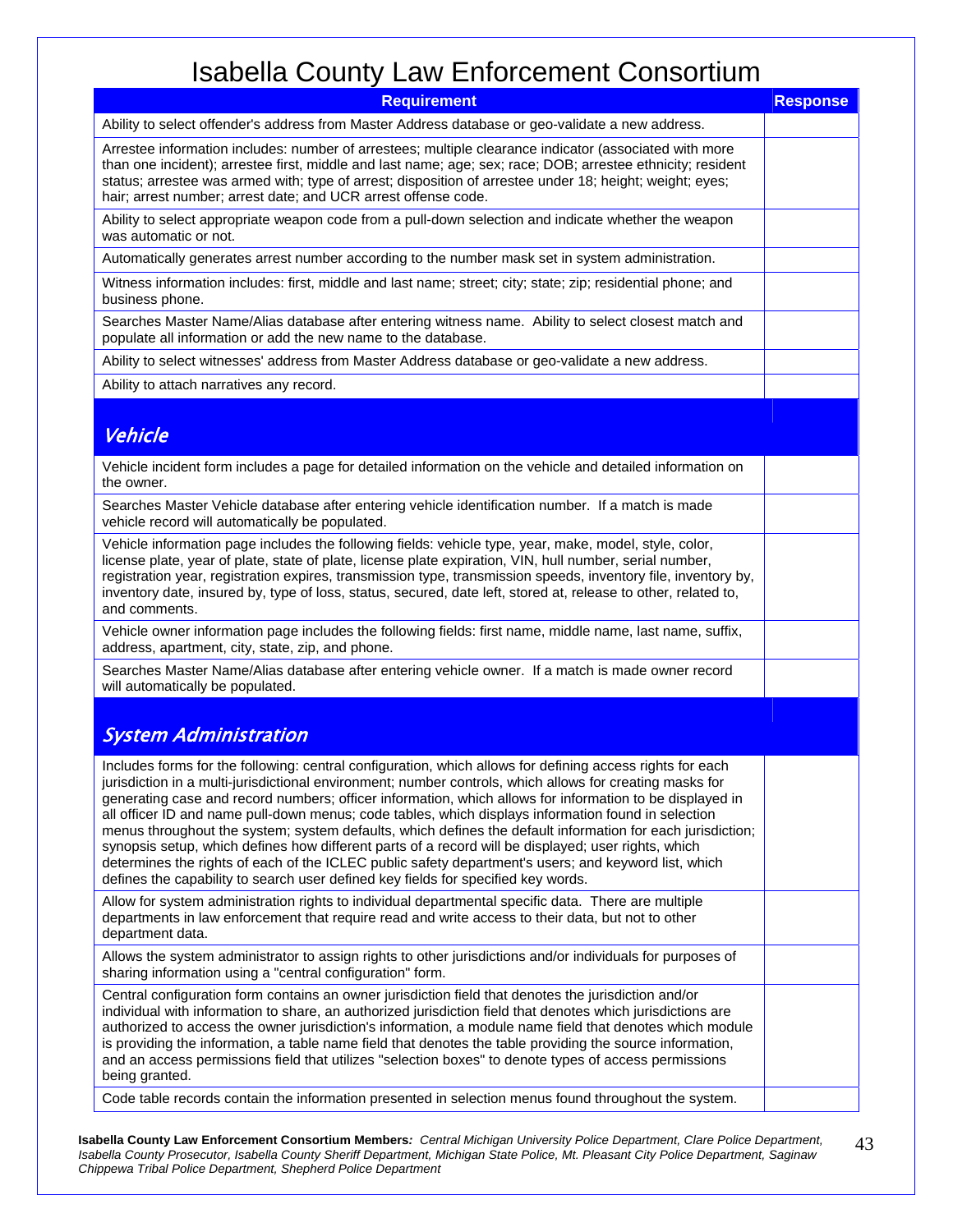| <b>Requirement</b>                                                                                                                                                                                                                                                                                                                              | <b>Response</b> |
|-------------------------------------------------------------------------------------------------------------------------------------------------------------------------------------------------------------------------------------------------------------------------------------------------------------------------------------------------|-----------------|
| Includes fields in the code table record for code table name, category, code, and description.                                                                                                                                                                                                                                                  |                 |
| Allows setting up user rights and privileges, multi-jurisdictional settings, defaults, key words, passwords,<br>pawn brokers, code tables, number masks, form input orders, solvability codes and synopsis criteria.                                                                                                                            |                 |
| Allows the system administrator to modify any existing system default records.                                                                                                                                                                                                                                                                  |                 |
| Allows system administrator to define how validation should be handled for a system from the system<br>defaults form.                                                                                                                                                                                                                           |                 |
| Allows controlling table-level access rights on the Structured Query Language (SQL) server.                                                                                                                                                                                                                                                     |                 |
| Allows a system administrator to enable or disable fields.                                                                                                                                                                                                                                                                                      |                 |
| Disabled fields still readable to users.                                                                                                                                                                                                                                                                                                        |                 |
| Confirmation required before allowing the system administrator to disable a field.                                                                                                                                                                                                                                                              |                 |
| Form input order option allows the system administrator to select the order in which forms appear<br>(incident, drugs, names, property, vehicle, offenses) automatically. The incident form is the only form that<br>appears automatically by default. The rest can be selected to show automatically or not, depending on<br>ICLEC preference. |                 |
| Officer information form provides fields for: assigned jurisdiction; social security number; first, middle and<br>last names; officer ID; employee ID; position; shift; section; squad; whether or not can approve; approving<br>officer one; approving officer two; any approving officer; and whether or not a supervisor.                    |                 |
| "User names" form includes: user ID; password; officer ID; title; social security number; first, middle, and<br>last name; shift; section; squad; whether or not in training; and training jurisdiction.                                                                                                                                        |                 |
| "User rights" form includes fields for: name; user ID; module name; table name; and permission check<br>box fields which designate the ability to view, add, edit, delete, or print.                                                                                                                                                            |                 |
| Allows generating system defaults for multiple jurisdictions.                                                                                                                                                                                                                                                                                   |                 |
| Alerts user if system defaults already exist for a given jurisdiction.                                                                                                                                                                                                                                                                          |                 |
| Allows system administrator to assign or restrict the following permissions: view records, add records,<br>edit records, print records, and delete records.                                                                                                                                                                                     |                 |
| Information entered in the officer information form will be displayed in all officer ID and officer name pull-<br>down selection menus.                                                                                                                                                                                                         |                 |
| Number control allows the user to design a different numbering system for each jurisdiction and each<br>type of record.                                                                                                                                                                                                                         |                 |
| Number control allows system administrator to create a numbering template for each of the tables within<br>the RMS module that includes placeholders for the year, month, day, sequential number, and a wildcard.<br>These placeholders can be used in any order and combination.                                                               |                 |
| The number control form includes fields for: jurisdiction, module, mask, sample number, and last number.                                                                                                                                                                                                                                        |                 |
| Ability to create number masks for four digit year, two digit year, two digit month, two digit day, three digit<br>Julian year, incrementing number, or a wildcard.                                                                                                                                                                             |                 |
| Synopsis setup defines how different parts of a record, along with a brief description of each part will be<br>displayed.                                                                                                                                                                                                                       |                 |
| Synopsis Setup Form provides six fields for description and six fields for the literal text that will be<br>displayed before the data.                                                                                                                                                                                                          |                 |
| Key word search locates records when a specific piece of information is already entered into the record.                                                                                                                                                                                                                                        |                 |
| Key word list defines the capability to search user defined key fields for key words that are specified.                                                                                                                                                                                                                                        |                 |
| Key Word List form includes the following fields: table name, which will be the table used to define a key<br>field; key field, which data will be saved to the key word search file for later searching; and field names,<br>which display values which should help identify where the match was found when a search is executed.              |                 |
| UCR code records define the State of Michigan mandated codes, descriptions, and offense types for<br>Uniform Crime Reporting and the availability of these codes to incident records, arrest records, and<br>summary reports.                                                                                                                   |                 |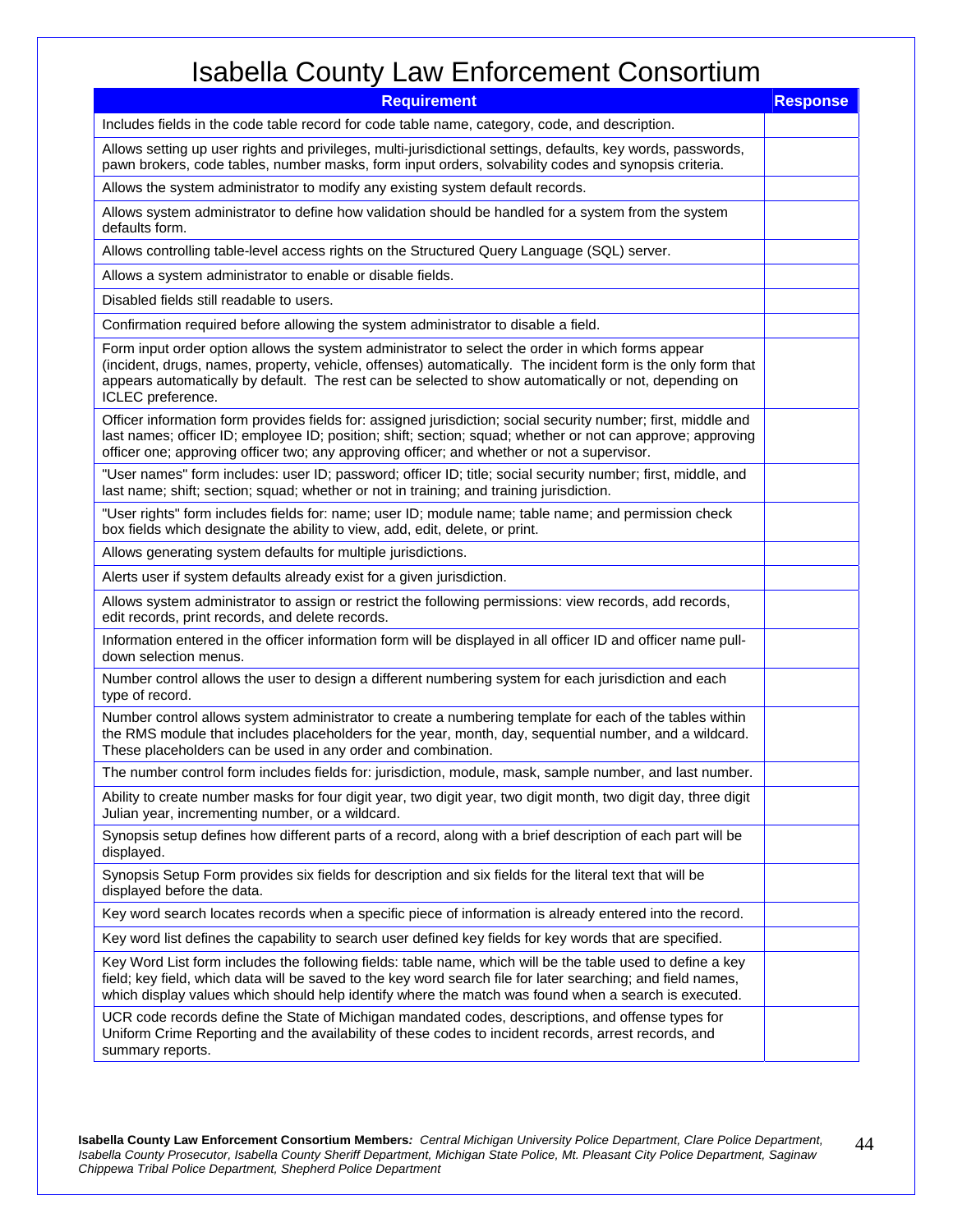| <b>Requirement</b>                                                                                                                                                                                                                                                                                                                                                                                                                                                        | <b>Response</b> |
|---------------------------------------------------------------------------------------------------------------------------------------------------------------------------------------------------------------------------------------------------------------------------------------------------------------------------------------------------------------------------------------------------------------------------------------------------------------------------|-----------------|
| UCR Codes form includes the following fields: UCR Code, which is mandated by the State of Michigan;<br>description, which is a description of the UCR Code; OK Incident, which is selected if included in Incident<br>Form; OK Arrest, which is selected if included in Arrest Form; In Summary, which is selected if included in<br>Summaries; and Off Group, which is a read only field for grouping FBI mandated UCR codes.                                            |                 |
| Ability to add any user definable UCR codes and group separately.                                                                                                                                                                                                                                                                                                                                                                                                         |                 |
| Allows setting up a solvability code file in order to weigh the probability factors in solving a given crime<br>through the Case Management module.                                                                                                                                                                                                                                                                                                                       |                 |
| The Solvability Codes form includes fields for: solvability factor, which is the name of the solvability factor;<br>weight, which is the numeric value of the weight; and description, which is the description of the<br>solvability factor.                                                                                                                                                                                                                             |                 |
| ICLEC system defaults include: activity date, agency address, agency city, agency county, agency name,<br>agency phone, agency state, agency zip, first budget month, date IBASE reporting, and complaint<br>number (Michigan specific).                                                                                                                                                                                                                                  |                 |
| Other system defaults include: all upper case, enable auto tab, allow individual users to change browse<br>settings, allow users to add/edit/change user defined fields on forms, automatically e-mail new case<br>assignments, automatically e-mail overdue case assignments to supervisors, check for outstanding<br>warrants or civil papers, check stolen property records, civil paper disposition, civil paper how received,<br>civil paper type, and civil source. |                 |
| Fingerprinting defaults include: enable fingerprinting system interface, fingerprinting system identifier,<br>path to fingerprint live scan system managing directory, and path to fingerprint live scan system requester<br>directory.                                                                                                                                                                                                                                   |                 |
| More specific defaults include: validate address information using GEO tables, maximum age of juveniles<br>for juvenile cases, maximum records to return from a query, validate miscellaneous cases, validate<br>reportable cases, and update keywords.                                                                                                                                                                                                                   |                 |
| Log defaults include: automatically fill log call class, automatically fill log complaint type, log how<br>received, log ten code, and automatically generate case numbers for log call.                                                                                                                                                                                                                                                                                  |                 |
| <b>User Defined Forms</b>                                                                                                                                                                                                                                                                                                                                                                                                                                                 |                 |
| Provides an equivalent "user defined" tab for every form, such that user defined field(s) may be defined<br>by the user.                                                                                                                                                                                                                                                                                                                                                  |                 |
| Provides a "properties" button allowing the user to adjust the size, move, or change field labels.                                                                                                                                                                                                                                                                                                                                                                        |                 |
| Allows for creation of user defined form(s) or report(s) by accessing and using any field or combination of<br>fields within the system. This MUST be a GUI interface or have "Ease of Use" consideration.                                                                                                                                                                                                                                                                |                 |
| Provides the user with the option of hiding a user-defined field and recalling it at a later date.                                                                                                                                                                                                                                                                                                                                                                        |                 |
| Allows the ICLEC Public Safety Departments to disable the ability to let every user create user-defined<br>fields.                                                                                                                                                                                                                                                                                                                                                        |                 |
| <b>Bar Coding</b>                                                                                                                                                                                                                                                                                                                                                                                                                                                         |                 |
| Provides a "bar code" function that allows the user to search and print barcode labels, which have<br>already been saved within the software.                                                                                                                                                                                                                                                                                                                             |                 |
| Allows the scanning of bar code data or manual entry.                                                                                                                                                                                                                                                                                                                                                                                                                     |                 |
| Accepts multiple bar code formats including, but not limited to: EAN-13, Interleaved 2 of 5, Postnet, and<br>UPC version A and converts them to Symbol 39.                                                                                                                                                                                                                                                                                                                |                 |
| Stores Bar code data in both numeric and alphanumeric formats.                                                                                                                                                                                                                                                                                                                                                                                                            |                 |
| Allows the user to search the database with a scanned bar code through seek and find functions.                                                                                                                                                                                                                                                                                                                                                                           |                 |
| Allows user to print a bar code with or without the label of the field and in predetermined heights of 1/4",<br>1/2", 3/4", and 1" or allows customization of size by selecting "auto".                                                                                                                                                                                                                                                                                   |                 |
| Allows user to either print a bar code label or search for a bar code from the bar code function located on<br>the tool bar.                                                                                                                                                                                                                                                                                                                                              |                 |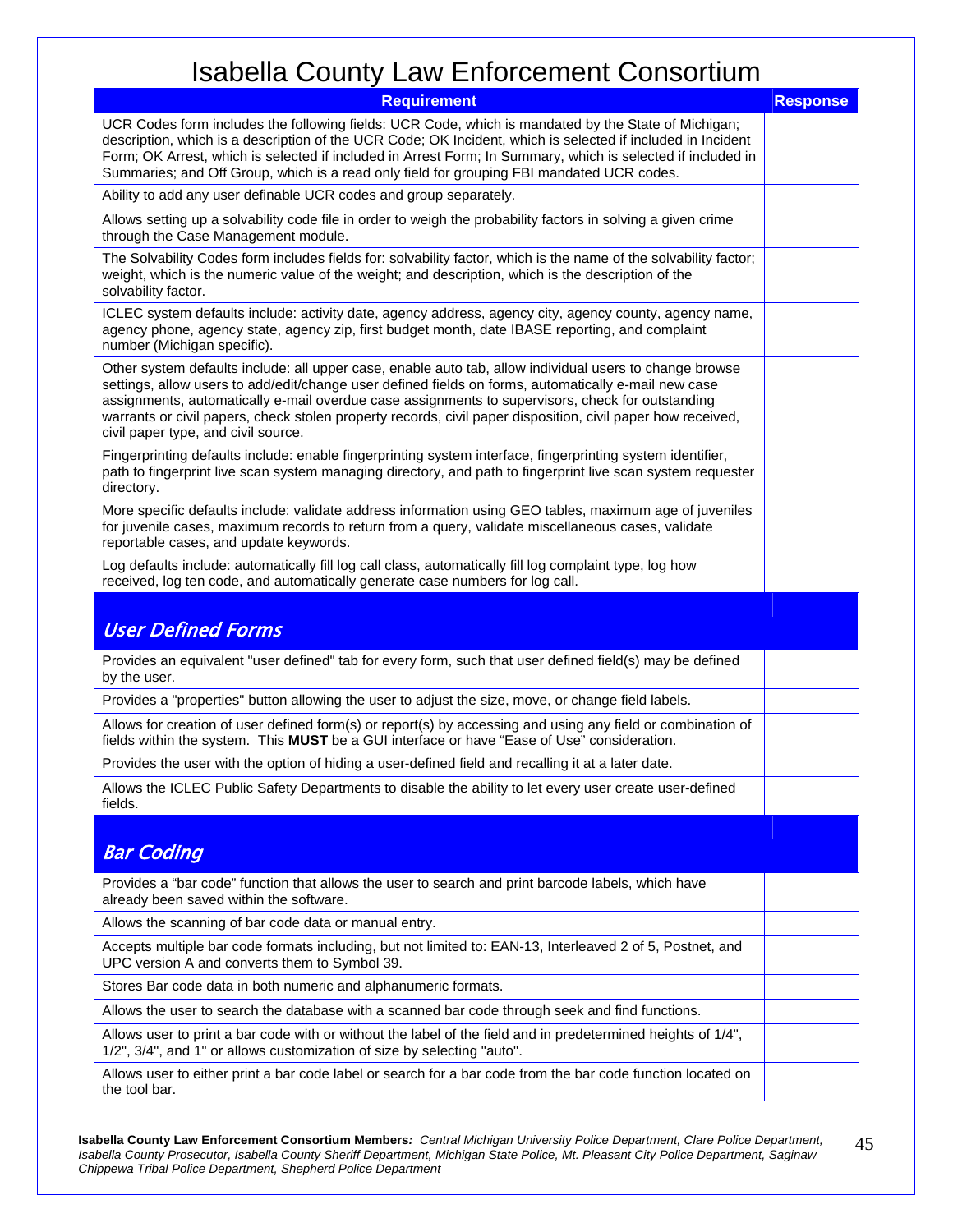| <b>Requirement</b>                                                                                                                                                                                                                         | <b>Response</b> |
|--------------------------------------------------------------------------------------------------------------------------------------------------------------------------------------------------------------------------------------------|-----------------|
| Allows the use of bar coding within the evidence, equipment maintenance, and personnel administration.                                                                                                                                     |                 |
| Is used to track inventory, tag numbers, serial numbers, and other items that may be bar coded.                                                                                                                                            |                 |
|                                                                                                                                                                                                                                            |                 |
| <b>Narratives</b>                                                                                                                                                                                                                          |                 |
| Provides a "narrative" function that allows the user to add unlimited narratives to a record.                                                                                                                                              |                 |
| Allows the user to add, edit or delete unlimited narratives in any part of a record.                                                                                                                                                       |                 |
| Enables the user to title narratives and display them in a browse list.                                                                                                                                                                    |                 |
| Allows anyone who has access to a record the ability to view the narrative.                                                                                                                                                                |                 |
| Allows rich text formatting for narrative text: font, size, bullets, align left, align right, align center,<br>underline, bold, and italic.                                                                                                |                 |
| Allows cut, copy, paste, and undo function within the narrative text.                                                                                                                                                                      |                 |
| Allow standard spell-checking ability for the narrative text.                                                                                                                                                                              |                 |
| Allow a quick print option for the narrative.                                                                                                                                                                                              |                 |
| Display a visual indicator informing the user that a narrative(s) is attached to the selected record.                                                                                                                                      |                 |
|                                                                                                                                                                                                                                            |                 |
| <b>Objects</b>                                                                                                                                                                                                                             |                 |
| Provides an "objects" function that allows the user to attach a variety of file types to a record.                                                                                                                                         |                 |
| Allow attachment of spreadsheets, sketches, documents, animations, images, video clips, audio clips,<br>document, scanned document, and more to a record.                                                                                  |                 |
| Allows the addition, modification, and deletion of object files from any record or module.                                                                                                                                                 |                 |
| Allows the user to update an object's description, after an object is attached to a record.                                                                                                                                                |                 |
| Allows the user to export (save as) an attached object from the records system.                                                                                                                                                            |                 |
| Display a visual indicator informing the user that an object(s) is attached to the selected record.                                                                                                                                        |                 |
|                                                                                                                                                                                                                                            |                 |
| Imaging/Mugshots/Video                                                                                                                                                                                                                     |                 |
| Provides an "imaging" function that displays a menu that allows the user to produce line ups, preview<br>mug shots, view images and/or video attached to records, attach images/video to records, and select a<br>method of image capture. |                 |
| Allows attaching mug shots, video, accident scenes, and sketches.                                                                                                                                                                          |                 |
| Enables the ICLEC public safety departments to capture and view high-quality color photographs, video,<br>or digital images.                                                                                                               |                 |
| Attach images of a person to specific records.                                                                                                                                                                                             |                 |
| Allows accessing image files of people and displaying them in a line-up.                                                                                                                                                                   |                 |
| Provides the ability to present a "secure" line-up by limiting access to the suspects' information; user<br>must enter a sequence of keys to access the Master Name database.                                                              |                 |
| Compares mug shot images produced in a search using certain criteria (e.g. comparing the location<br>and/or design of a tattoo, mark or scar).                                                                                             |                 |
| Alerts the user when a suspect appears in the database several times, allowing the user to choose the<br>most appropriate picture.                                                                                                         |                 |
| Perform a search for images by a name.                                                                                                                                                                                                     |                 |
| Search and print computerized images from records screens.                                                                                                                                                                                 |                 |
| Use images individually for mugshots, crime scenes, or collectively (e.g. line-up).                                                                                                                                                        |                 |
| Perform a search for images of people who match the known physical description of a suspect.                                                                                                                                               |                 |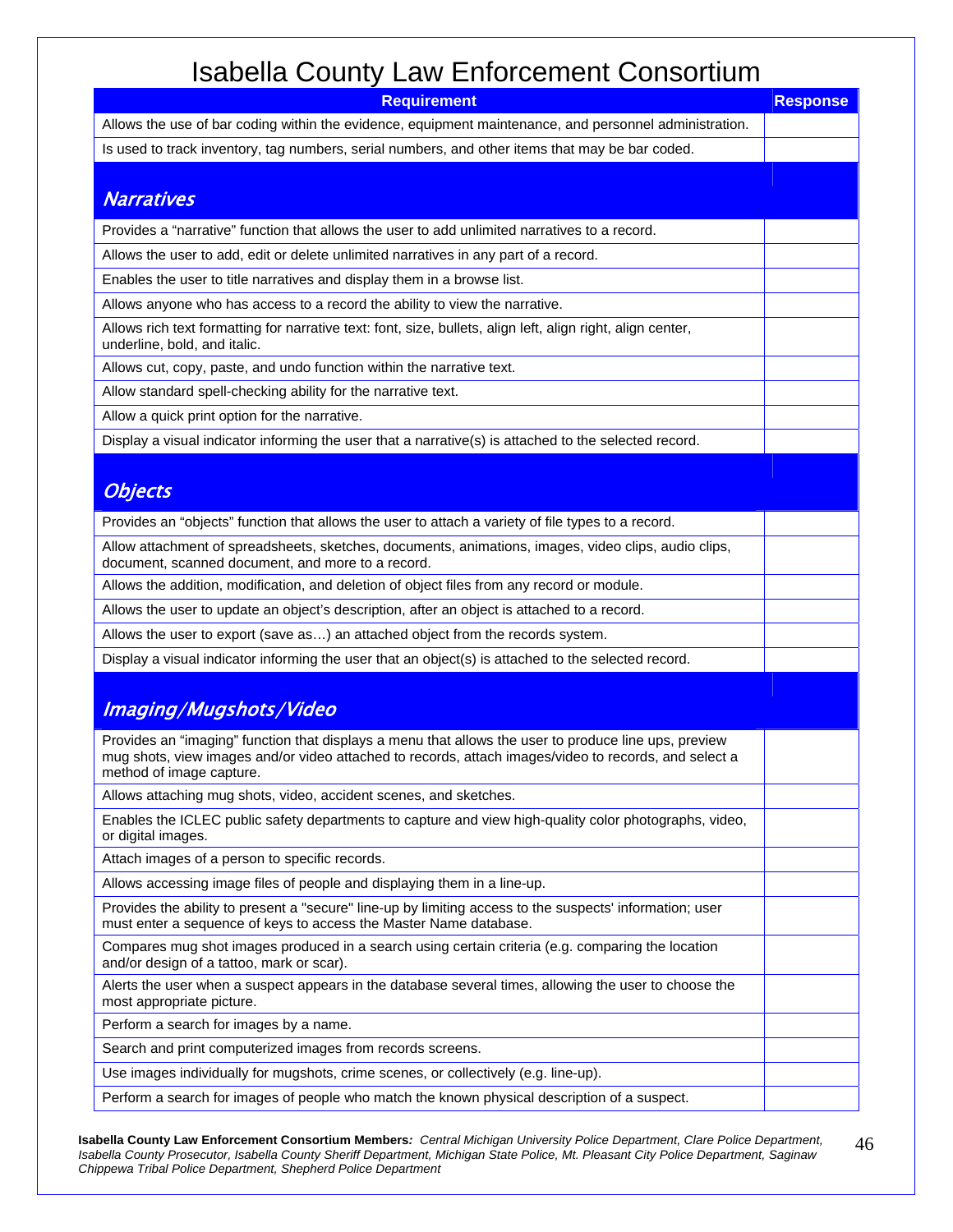| <b>Requirement</b>                                                                                                                                                                                                                                                                                                                                                                                                                                                                                                                                                                                                                                                                                                                      | <b>Response</b> |
|-----------------------------------------------------------------------------------------------------------------------------------------------------------------------------------------------------------------------------------------------------------------------------------------------------------------------------------------------------------------------------------------------------------------------------------------------------------------------------------------------------------------------------------------------------------------------------------------------------------------------------------------------------------------------------------------------------------------------------------------|-----------------|
| Produce a lineup from the images in the system using any combination of specified criteria including:<br>height, which must also allow the user to define additional qualifiers (plus or minus inches), weight, which<br>must also allow the user to define additional qualifiers (plus or minus pounds), age, which must also allow<br>the user to define additional qualifiers (plus or minus years), build, social security number, date of birth,<br>eye color, hair color, hair style, hair length, facial hair, skin, sex, race, and glasses worn.                                                                                                                                                                                |                 |
| Use secondary search fields for user discretion in defining suspect search criteria (for example search for<br>brown and blue eyes).                                                                                                                                                                                                                                                                                                                                                                                                                                                                                                                                                                                                    |                 |
| View all images within the records management system on a single screen; select browse all from the<br>images button located on the Master menu.                                                                                                                                                                                                                                                                                                                                                                                                                                                                                                                                                                                        |                 |
| Interface records software with a LaserJet printer.                                                                                                                                                                                                                                                                                                                                                                                                                                                                                                                                                                                                                                                                                     |                 |
| Apply additional software applications to provide imaging with the capabilities of capturing, storing and<br>retrieving 24-bit digital color images for purposes such as mug shots, alert bulletins, lineups, and ID<br>cards.                                                                                                                                                                                                                                                                                                                                                                                                                                                                                                          |                 |
| Allows user to select an image of a suspect then retrieve his/her name and pertinent information by a<br>single keystroke.                                                                                                                                                                                                                                                                                                                                                                                                                                                                                                                                                                                                              |                 |
| Allows witnesses to view images with new reordering for positive identification.                                                                                                                                                                                                                                                                                                                                                                                                                                                                                                                                                                                                                                                        |                 |
| "Browse all' feature includes information regarding the folder number, case number, jurisdiction,<br>description, first name, middle name, last name, and social security number associated with that image.                                                                                                                                                                                                                                                                                                                                                                                                                                                                                                                            |                 |
| Display a visual indicator informing the user that an image(s) is attached to the selected record.                                                                                                                                                                                                                                                                                                                                                                                                                                                                                                                                                                                                                                      |                 |
| <b>Searches</b>                                                                                                                                                                                                                                                                                                                                                                                                                                                                                                                                                                                                                                                                                                                         |                 |
| Allows users to search any data field or any combination of data fields from any database, table, or index.                                                                                                                                                                                                                                                                                                                                                                                                                                                                                                                                                                                                                             |                 |
| Allows approximation when conducting text searches.                                                                                                                                                                                                                                                                                                                                                                                                                                                                                                                                                                                                                                                                                     |                 |
| Allows searches or queries to be conducted for exact matches of specific data, or data meeting a range<br>of parameters including greater than, less than, between, sounds like, and contains.                                                                                                                                                                                                                                                                                                                                                                                                                                                                                                                                          |                 |
| Allows the user to search text, date, and numeric fields using the search descriptors and Boolean<br>operators =, >, <, >=, <=, ?, #, and/or $*$ .                                                                                                                                                                                                                                                                                                                                                                                                                                                                                                                                                                                      |                 |
| Offers a "find" option allowing the user to search for record(s) based on the information in one field.                                                                                                                                                                                                                                                                                                                                                                                                                                                                                                                                                                                                                                 |                 |
| Provides a "key word" function that allows the user to search on keywords through predetermined fields<br>set up in a key word list.                                                                                                                                                                                                                                                                                                                                                                                                                                                                                                                                                                                                    |                 |
| Displays a browse list of all records meeting the users search criteria.                                                                                                                                                                                                                                                                                                                                                                                                                                                                                                                                                                                                                                                                |                 |
| Offers a "seek" option allowing the user to filter the records displayed in a browse list.                                                                                                                                                                                                                                                                                                                                                                                                                                                                                                                                                                                                                                              |                 |
| Provides a "seek" function that allows the user to search for items using multiple criteria.                                                                                                                                                                                                                                                                                                                                                                                                                                                                                                                                                                                                                                            |                 |
| Provides a "seek" function which features a pull down selection menu of search methods, including<br>finding values greater than or equal to the value entered by the user; finding values less than or equal to<br>the value entered by the user; finding values that equal the value entered by the user; finding values that<br>are greater than the value entered by the user; finding values that are less than the value entered by the<br>user; finding values that are not equal to the value entered by the user; finding values that are between<br>the values entered by the user; finding values that are like the value entered by the user; and finding<br>values that match any of a list of values entered by the user. |                 |
| Enables the user to identify any "match" found in a search by file number and access a browse screen for<br>a complete synopsis of the record.                                                                                                                                                                                                                                                                                                                                                                                                                                                                                                                                                                                          |                 |
| Offers a "View Manager" function allowing the user to choose fields, define their sort order, and apply<br>filters for records displayed in a browse list.                                                                                                                                                                                                                                                                                                                                                                                                                                                                                                                                                                              |                 |
| Allows the display of data entered about specific vehicles.                                                                                                                                                                                                                                                                                                                                                                                                                                                                                                                                                                                                                                                                             |                 |
| Provides several ways to search for help, including search for specific words, help topics, and the<br>contents of the Help file itself.                                                                                                                                                                                                                                                                                                                                                                                                                                                                                                                                                                                                |                 |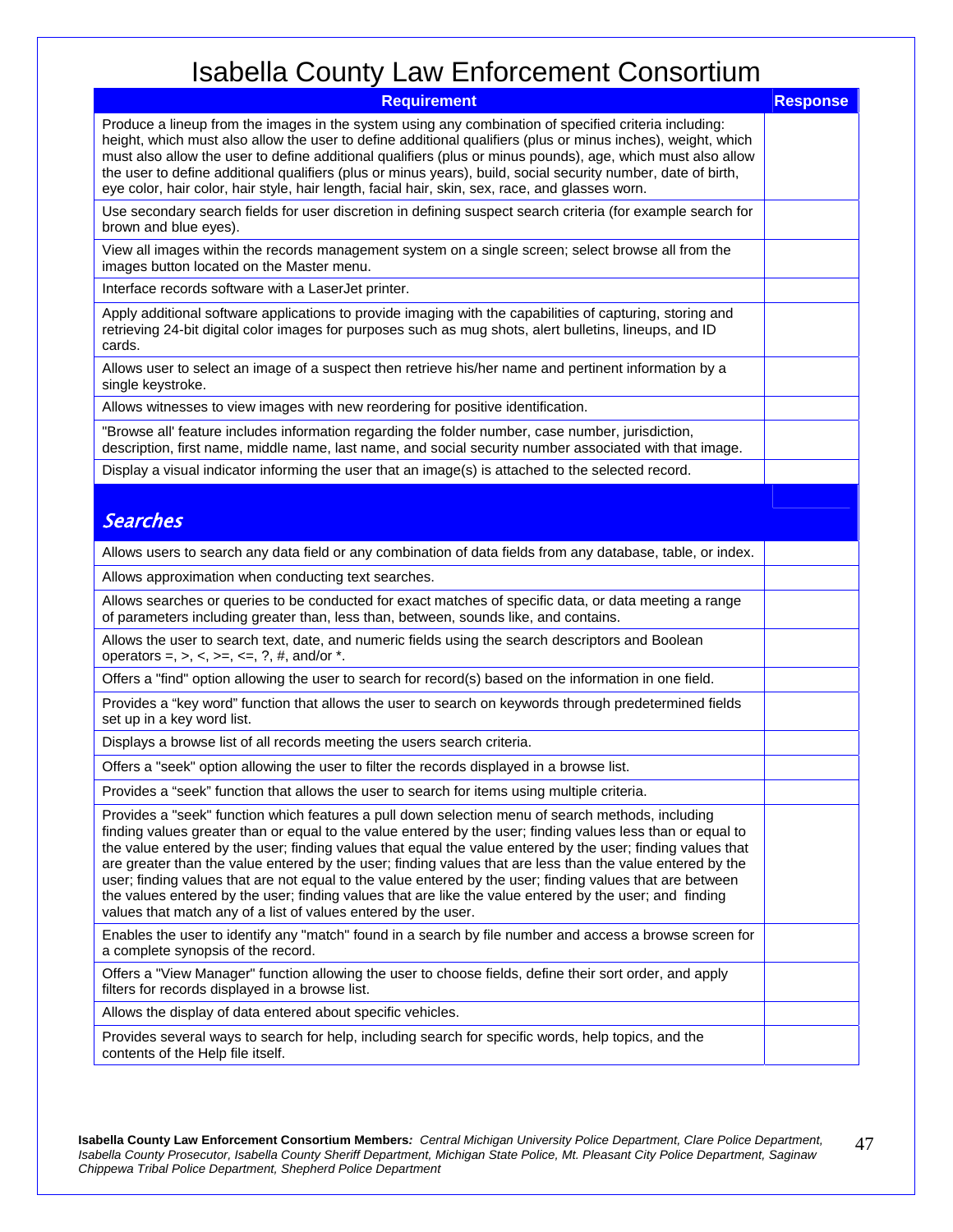| nouvonu ovuniy<br>$  -$<br>$\blacksquare$<br><b>Requirement</b>                                                                                                                                 | <b>Response</b> |
|-------------------------------------------------------------------------------------------------------------------------------------------------------------------------------------------------|-----------------|
|                                                                                                                                                                                                 |                 |
| <b>Reports</b>                                                                                                                                                                                  |                 |
| Provides a "reports" function that allows the user to view various predefined statistical/field reports or<br>design a report using all information from any database within the system.        |                 |
| Allows for creation of user defined report(s) by accessing and using any field or combination of fields<br>within the system. This MUST be a GUI interface or have "Ease of Use" consideration. |                 |
| Allows users to preview, print, and export any report or graph.                                                                                                                                 |                 |
| Provides an "export" option on the report menu allowing the user to export field values to mail merge<br>documents in Microsoft Word.                                                           |                 |
| Allows the user to fax a report.                                                                                                                                                                |                 |
| Allows the user to send a report to a file so that the data can be imported to a text-based or word<br>processing application.                                                                  |                 |
| Allows the creation of synopsis reports, which provide statistics on the total number of closed incidents<br>and average number of days to clear cases.                                         |                 |
| Provides a report preview window that displays what a printed report will look like including scrolling,<br>printing, exporting, and zooming options.                                           |                 |
| Allows reports to be exported to HTML, a Microsoft Exchange folder, a Lotus Notes database, and e-mail.                                                                                         |                 |
| Allows the user to send a report to a file so that the data in the report can be imported into other<br>programs like Microsoft Word or Microsoft Excel.                                        |                 |
| Provides an ad hoc reporting function allowing the user to create and customize reports using information<br>from the database.                                                                 |                 |
| Prompts the user to name and save the ad hoc report so that it may be accessible for future retrieval via<br>a "browse list."                                                                   |                 |
| Allows the user to add a table, link tables, select fields, edit field properties, format the report, preview the<br>report, save, and print the report when creating ad hoc reports.           |                 |
| Enables users to create reports and graphs using data from ICLEC's records.                                                                                                                     |                 |
| Includes, but not limited to the following pre-defined, or "canned" reports:                                                                                                                    |                 |
| <b>Arrest Report</b>                                                                                                                                                                            |                 |
| <b>Arrest Summary Report</b>                                                                                                                                                                    |                 |
| Case Management Activity Summary Report                                                                                                                                                         |                 |
| Case Management Status Report                                                                                                                                                                   |                 |
| Case Management Monthly Report                                                                                                                                                                  |                 |
| Civil Cover Letter                                                                                                                                                                              |                 |
| Civil Papers Report                                                                                                                                                                             |                 |
| <b>Electronic Briefing Report</b>                                                                                                                                                               |                 |
| <b>Evidence Inventory Report</b>                                                                                                                                                                |                 |
| <b>Evidence Report</b>                                                                                                                                                                          |                 |
| Incident Open Cases By Officer Report                                                                                                                                                           |                 |
| Incident Officer Case Analysis Report                                                                                                                                                           |                 |
| <b>Parking Tickets</b>                                                                                                                                                                          |                 |
| Liquor Inspections                                                                                                                                                                              |                 |
| Pawn Report                                                                                                                                                                                     |                 |
| RMS Monthly Report                                                                                                                                                                              |                 |
| RMS Person History Report                                                                                                                                                                       |                 |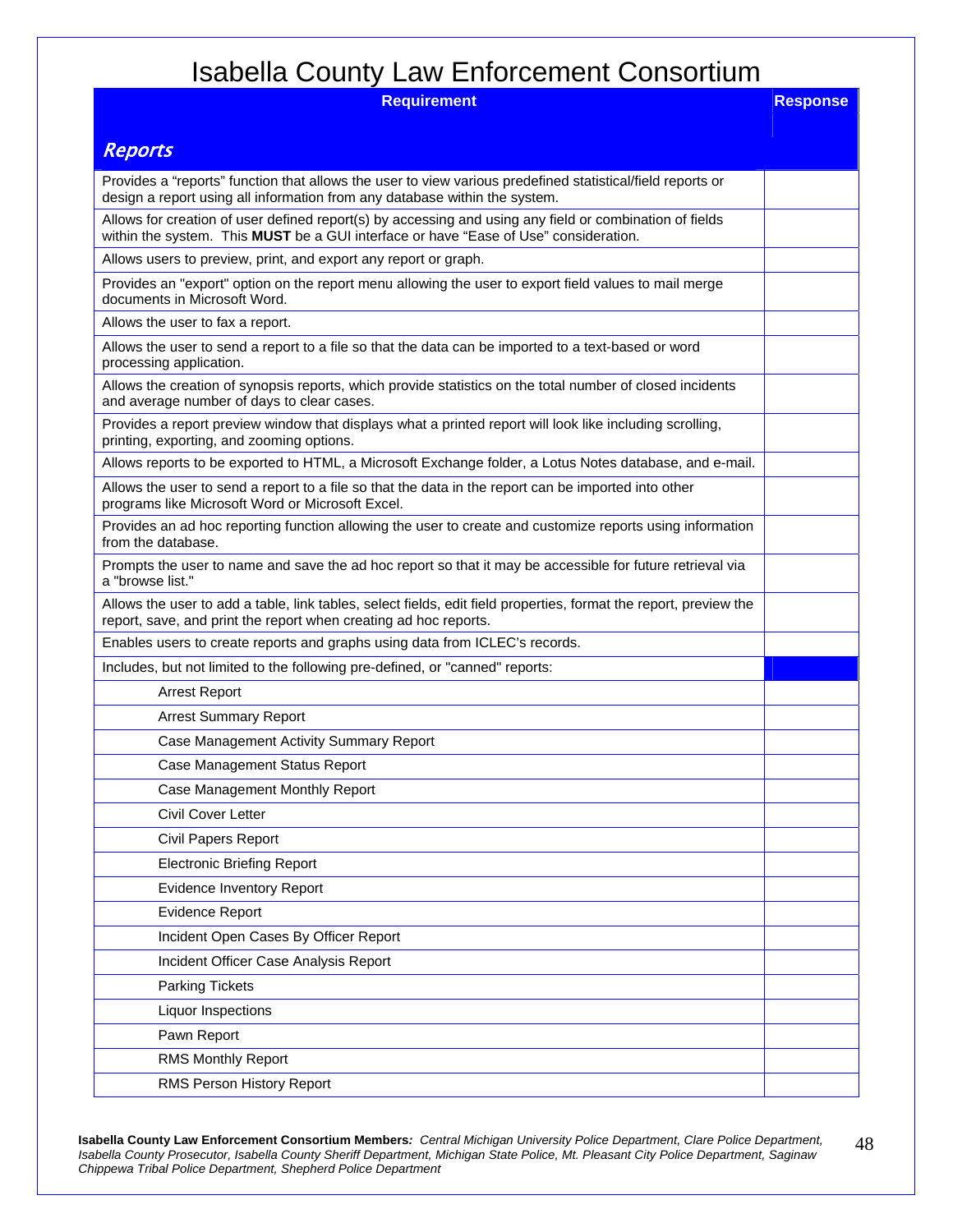| <b>Requirement</b>                                                                                                                                                                                                                                                                                                                                                       | <b>Response</b> |
|--------------------------------------------------------------------------------------------------------------------------------------------------------------------------------------------------------------------------------------------------------------------------------------------------------------------------------------------------------------------------|-----------------|
| <b>Traffic Tickets</b>                                                                                                                                                                                                                                                                                                                                                   |                 |
| UCR Report - Part 1 crimes                                                                                                                                                                                                                                                                                                                                               |                 |
| UCR Report - Part 2 crimes                                                                                                                                                                                                                                                                                                                                               |                 |
| The above pre-defined or canned reports can be generated by the following criteria: agency, individual<br>officer, department, shift, date, time, location, time of day, day of week, event, type of arrest<br>(misdemeanor or felony), etc.                                                                                                                             |                 |
| Allow for ranking of and sorting of pre-defined or canned reports based upon user defined criteria.                                                                                                                                                                                                                                                                      |                 |
| Help                                                                                                                                                                                                                                                                                                                                                                     |                 |
| Includes a help menu for all screens and forms, which is accessible via the mouse or a keyboard<br>command.                                                                                                                                                                                                                                                              |                 |
| Features online help documentation on how to use the software.                                                                                                                                                                                                                                                                                                           |                 |
| Features examples, reference information about using the software, and links to other related help topics.                                                                                                                                                                                                                                                               |                 |
| Includes a "Contents" category grouped under general overview headings.                                                                                                                                                                                                                                                                                                  |                 |
| Includes an "Index" category (containing a comprehensive on-line help index).                                                                                                                                                                                                                                                                                            |                 |
| Includes a "Find" category (that will allow the user to search for particular words and phrases in help<br>topics instead of searching for information by category).                                                                                                                                                                                                     |                 |
| Provides a help "tool" menu, which gives the ability to shortcut to any other helpful program to start from<br>within the module.                                                                                                                                                                                                                                        |                 |
| <b>GIS/Mapping</b>                                                                                                                                                                                                                                                                                                                                                       |                 |
| GIS Statistical Pin Mapping/Incident Analysis                                                                                                                                                                                                                                                                                                                            |                 |
| Include an incident analysis system that provides statistical information on records stored in a<br>variety of tabular databases such as CAD/RMS systems. Provide summary reports in graph and<br>pie chart format and can also locate selected incidents on a GIS map.                                                                                                  |                 |
| Allows the display of GIS map data symbols.                                                                                                                                                                                                                                                                                                                              |                 |
| Allows standard and custom incident symbols.                                                                                                                                                                                                                                                                                                                             |                 |
| Provides standard and custom queries.                                                                                                                                                                                                                                                                                                                                    |                 |
| Includes 3-D graphs.                                                                                                                                                                                                                                                                                                                                                     |                 |
| Allows creation of report schedules.                                                                                                                                                                                                                                                                                                                                     |                 |
| Includes customized data breakdown.                                                                                                                                                                                                                                                                                                                                      |                 |
| Includes searchable database by geographic specifications.                                                                                                                                                                                                                                                                                                               |                 |
| Provides graphing that imports multiple data formats, accepts GIS incident data, allows<br>composite reporting, allows database breakdown processed across multiple classifications,<br>enables customized data display, and includes 3-D moving graphics.                                                                                                               |                 |
| Provides reporting that enables customized reports to display standard classifications, displays<br>current classification based on categories defined by active database, displays reflection of<br>graph data in tabular form, provides report development utilizing custom queries, allows<br>automatic generation of reports, and provides crime analysis reporting. |                 |
| Provides mapping that graphically pinpoints incidents within a geographic area, allows multiple<br>search capabilities, enables customized map layouts, and provides cartographic quality map<br>displays.                                                                                                                                                               |                 |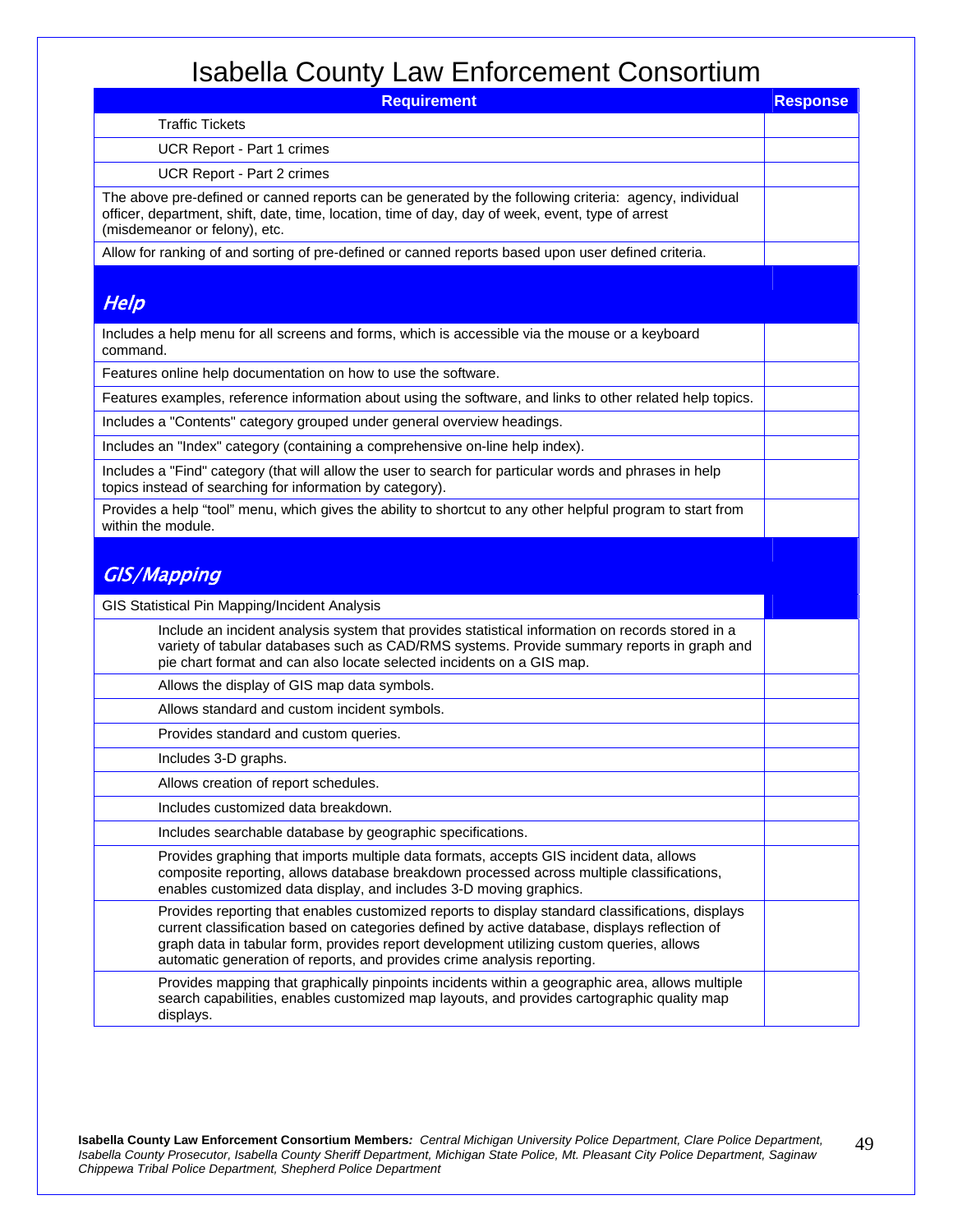## Isabella County Law Enforcement Consortium Computer Aided Dispatch (CAD) Software Specifications

| <b>Requirement</b>                                                                                                                                                                                                                                                                                                         | <b>Response</b> |
|----------------------------------------------------------------------------------------------------------------------------------------------------------------------------------------------------------------------------------------------------------------------------------------------------------------------------|-----------------|
|                                                                                                                                                                                                                                                                                                                            |                 |
| <b>General</b>                                                                                                                                                                                                                                                                                                             |                 |
| Includes online help for step-by-step instructions on how to use CAD.                                                                                                                                                                                                                                                      |                 |
| Allows for CAD to CAD integration with OSSI CAD software.                                                                                                                                                                                                                                                                  |                 |
| The CAD system provides a paging interface, which allows a dispatcher/telecommunicator to send select<br>information associated with a dispatch incident to an alphanumeric pager, or group of alphanumeric<br>pagers.                                                                                                     |                 |
| CAD must provide command line functionality, or GUI equivalent, which allows the user to enter unit<br>status information and perform many other routine tasks accessible at any time.                                                                                                                                     |                 |
| Provides for the use of multiple applications/systems at dispatcher console work stations with a single<br>mouse and keyboard.                                                                                                                                                                                             |                 |
| Provides ability to support CAD functions for multiple police and fire agencies.                                                                                                                                                                                                                                           |                 |
| Allows user to add notes to all associated (cloned) calls simultaneously.                                                                                                                                                                                                                                                  |                 |
| Users can color code the unit display base on category or department. Colors are user-defined.                                                                                                                                                                                                                             |                 |
| Allows user to print information according to user-defined report formats.                                                                                                                                                                                                                                                 |                 |
| Allows for automatic location identifier (ALI) and automatic number identifier (ANI) to populate the<br>appropriate fields.                                                                                                                                                                                                |                 |
| Allows front-end security option to restrict unauthorized users from running reports.                                                                                                                                                                                                                                      |                 |
| Includes an internal automatic location identifier (ALI) to be set up for searches on name, address, or<br>phone.                                                                                                                                                                                                          |                 |
| Allows the user to "drag and drop" units onto call assignments.                                                                                                                                                                                                                                                            |                 |
| Allows the user to click and drag any window across screens when using two or more monitors.                                                                                                                                                                                                                               |                 |
| Allows user the following options when viewing CAD: to save the position of most pop-up windows with a<br>one button option, save the size and position of the windows to a specific login that can be recalled later,<br>and to restore the windows to a defined size and position named and saved for different layouts. |                 |
| Allows the creation of user data tables that can be used to lookup easily accessible, commonly used<br>information.                                                                                                                                                                                                        |                 |
| Provides terminology that is consistent throughout CAD.                                                                                                                                                                                                                                                                    |                 |
| Provides use without a mouse for any common user activity.                                                                                                                                                                                                                                                                 |                 |
| Uses global or local settings controlling parameters for custom CAD configurations.                                                                                                                                                                                                                                        |                 |
| Allows multiple department dispatching.                                                                                                                                                                                                                                                                                    |                 |
| Allows interfacing with a mapping program to identify the location of incoming calls on the map.                                                                                                                                                                                                                           |                 |
| Provides monitor-only module for remote locations, such as in a watch commander's office.                                                                                                                                                                                                                                  |                 |
| Allows user to view previously associated tag information when entering a traffic stop.                                                                                                                                                                                                                                    |                 |
| Allows entry of unlimited persons, vehicles, dispositions, and narratives to a call.                                                                                                                                                                                                                                       |                 |
| Provides specific reports in a variety of graphical formats such as Gantt charts and bar graphs.                                                                                                                                                                                                                           |                 |
| Provides edit function for all related data unless restricted.                                                                                                                                                                                                                                                             |                 |
| Operates on a network with simultaneous users and is multi-user compatible.                                                                                                                                                                                                                                                |                 |
| Provides a fax interface for the automatic transmission of call data with optional choices to also send<br>HAZMAT information, medical alerts, hospitals, or any other remote locations with a fax.                                                                                                                        |                 |
| Allows user to view multiple screens without windows overlapping.                                                                                                                                                                                                                                                          |                 |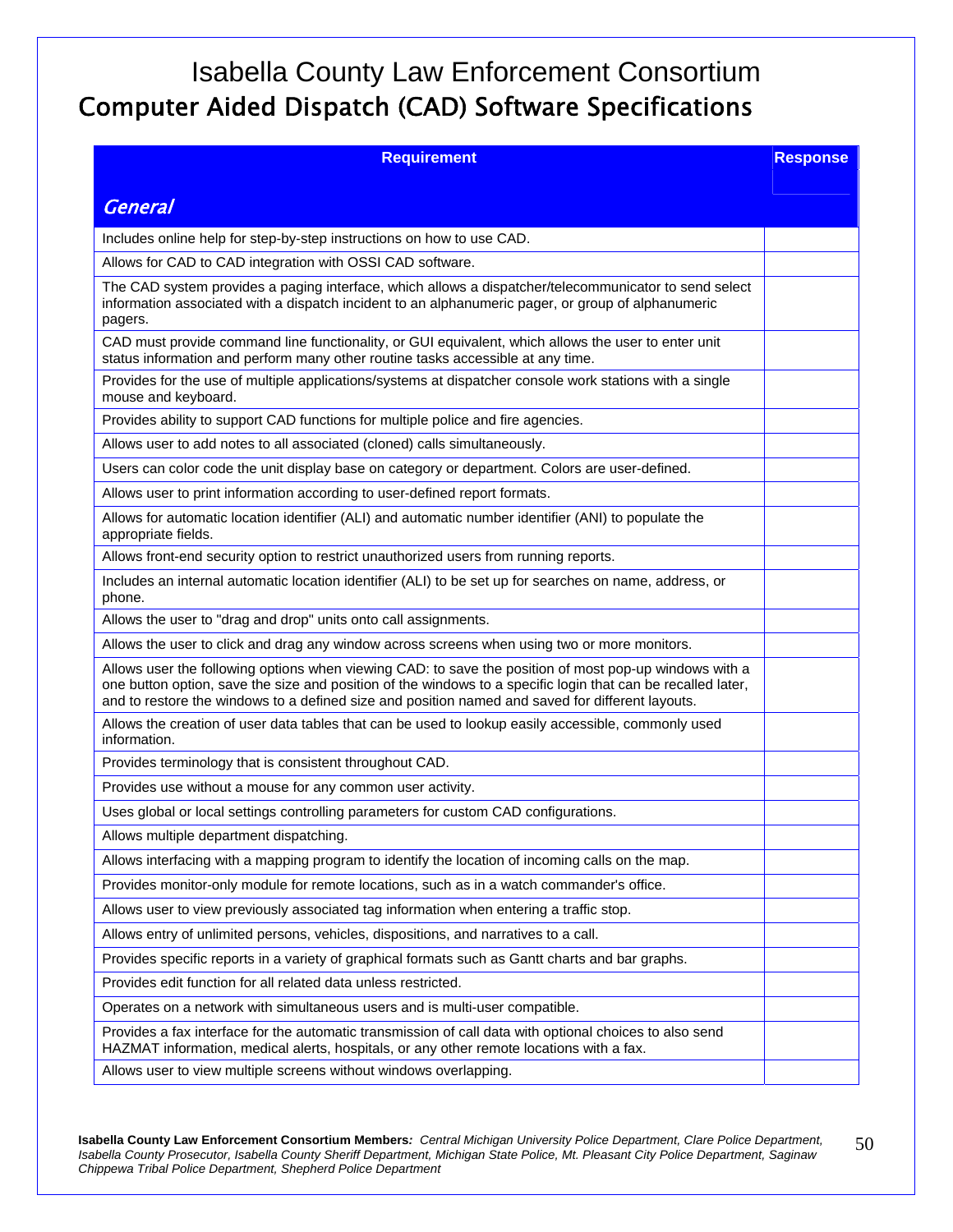| <b>Requirement</b>                                                                                                                                                                                                                                                                                                                                                                                                                                                                                                                                                                                                                                                                                                                                                                                                                                                                            | <b>Response</b> |
|-----------------------------------------------------------------------------------------------------------------------------------------------------------------------------------------------------------------------------------------------------------------------------------------------------------------------------------------------------------------------------------------------------------------------------------------------------------------------------------------------------------------------------------------------------------------------------------------------------------------------------------------------------------------------------------------------------------------------------------------------------------------------------------------------------------------------------------------------------------------------------------------------|-----------------|
| Provides a dispatcher/telecommunicator access to special conditions including contacts, medical alerts<br>and hazards through internal ALI.                                                                                                                                                                                                                                                                                                                                                                                                                                                                                                                                                                                                                                                                                                                                                   |                 |
| Allows user to enter calls using landmarks instead of addresses and validates them against a list of valid<br>landmarks inclusive of noting freeway direction and mile markers.                                                                                                                                                                                                                                                                                                                                                                                                                                                                                                                                                                                                                                                                                                               |                 |
| Allows user to enter calls substituting intersections for street addresses and validates them against a list<br>of valid intersections.                                                                                                                                                                                                                                                                                                                                                                                                                                                                                                                                                                                                                                                                                                                                                       |                 |
| Takes advantage of GEO-validation, which ensures all street addresses, intersections, and landmarks<br>are legitimate.                                                                                                                                                                                                                                                                                                                                                                                                                                                                                                                                                                                                                                                                                                                                                                        |                 |
| Provides GEO select screen that displays information that may be helpful in finding an address and offers<br>several options including select, all streets, landmarks, abort, locate, and incremental search.                                                                                                                                                                                                                                                                                                                                                                                                                                                                                                                                                                                                                                                                                 |                 |
| Automatically displays cross streets for addresses validated in the new call window.                                                                                                                                                                                                                                                                                                                                                                                                                                                                                                                                                                                                                                                                                                                                                                                                          |                 |
| Standardizes data entry by providing pull-down selection menus whenever possible.                                                                                                                                                                                                                                                                                                                                                                                                                                                                                                                                                                                                                                                                                                                                                                                                             |                 |
| Provides various hot keys, key combinations, function keys, control key combinations, and alt key<br>combinations to provide quick ways to access options, functions, and areas of the screen.                                                                                                                                                                                                                                                                                                                                                                                                                                                                                                                                                                                                                                                                                                |                 |
| Automatically displays main windows from which users enter and dispatch calls: edit call, units assigned,<br>all calls, and all available units. Window design is based on users' individual login or generic for all users.                                                                                                                                                                                                                                                                                                                                                                                                                                                                                                                                                                                                                                                                  |                 |
| Automatically changes the order of browse columns when the title is clicked.                                                                                                                                                                                                                                                                                                                                                                                                                                                                                                                                                                                                                                                                                                                                                                                                                  |                 |
| Provides the ability to enter information without use of a mouse by command line entry.                                                                                                                                                                                                                                                                                                                                                                                                                                                                                                                                                                                                                                                                                                                                                                                                       |                 |
| Windows can be sized and moved by user then saved with one button.                                                                                                                                                                                                                                                                                                                                                                                                                                                                                                                                                                                                                                                                                                                                                                                                                            |                 |
| Allows user to view historical calls in detail including injury, complaint, in progress (IP), incident report<br>required(IR), priority, call owner, , class, jurisdiction, IRA, tract, incident location, inc apt, inc flr., city, bad<br>data, time out, unit, caller name, , telephone, how received, weapons, categories, alarm code, alarm type,<br>caller location, caller apt, caller floor, caller city, alternate phone number, landmark, wrecker area, call<br>number, call taker, position, ESN, alerts for BOLO, warrant, medical, , images, RMS, RMS alerts,<br>contacts, hazards and previous calls. Warn no dispatch, times shipped, received, call, transmit,<br>dispatched, enroute, on scene, left scene, arrived destination and completed. Location comment, X and Y<br>coordinates, Telco ID, Tower ID and incident narrative, press release information and directions. |                 |
| Allows use of ICLEC GIS address point data that will provide the dispatcher and responders exact<br>locations. This is more accurate than the road centerline data, which GIS also captures.                                                                                                                                                                                                                                                                                                                                                                                                                                                                                                                                                                                                                                                                                                  |                 |
| Access to vehicles, subjects, call log, assigned OCAs, call references, dept numbers, times for each unit,<br>changed complaint types, dispositions and EMD information (if interfaced to Pro Q&A) associated to the<br>call.                                                                                                                                                                                                                                                                                                                                                                                                                                                                                                                                                                                                                                                                 |                 |
| Allows the user to change the column order back to the default order with one button.                                                                                                                                                                                                                                                                                                                                                                                                                                                                                                                                                                                                                                                                                                                                                                                                         |                 |
| Allows user to assign one or more OCA numbers to a call.                                                                                                                                                                                                                                                                                                                                                                                                                                                                                                                                                                                                                                                                                                                                                                                                                                      |                 |
| Allows user to place calls on hold and retrieve them for completion.                                                                                                                                                                                                                                                                                                                                                                                                                                                                                                                                                                                                                                                                                                                                                                                                                          |                 |
| Automatically reminds user of overdue calls (calls not dispatched, based on user defined parameters).                                                                                                                                                                                                                                                                                                                                                                                                                                                                                                                                                                                                                                                                                                                                                                                         |                 |
| Allows user to refresh data with one button.                                                                                                                                                                                                                                                                                                                                                                                                                                                                                                                                                                                                                                                                                                                                                                                                                                                  |                 |
| Provides ability to designate that an incident report is required based on any complaint type and transfer<br>the call automatically to RMS and create an OCA number from either or both systems.                                                                                                                                                                                                                                                                                                                                                                                                                                                                                                                                                                                                                                                                                             |                 |
| Provides unit recommendations for dispatch customizable by time of day and day of week.                                                                                                                                                                                                                                                                                                                                                                                                                                                                                                                                                                                                                                                                                                                                                                                                       |                 |
| Provides pop-up window warning user before a call can be cleared.                                                                                                                                                                                                                                                                                                                                                                                                                                                                                                                                                                                                                                                                                                                                                                                                                             |                 |
| <b>Security</b>                                                                                                                                                                                                                                                                                                                                                                                                                                                                                                                                                                                                                                                                                                                                                                                                                                                                               |                 |
| Front end security provides a secure method of allowing authorized users access to CAD applications<br>while allowing CAD call takers and dispatchers/telecommunicators to quickly login and out without exiting<br>the application.                                                                                                                                                                                                                                                                                                                                                                                                                                                                                                                                                                                                                                                          |                 |
| During the startup of CAD, the user is required to login (using their front-end id). CAD inquires the user id<br>table and verifies the correct password. The user has a total of three chances to enter a valid id/password<br>combination. After three tries, CAD closes.                                                                                                                                                                                                                                                                                                                                                                                                                                                                                                                                                                                                                   |                 |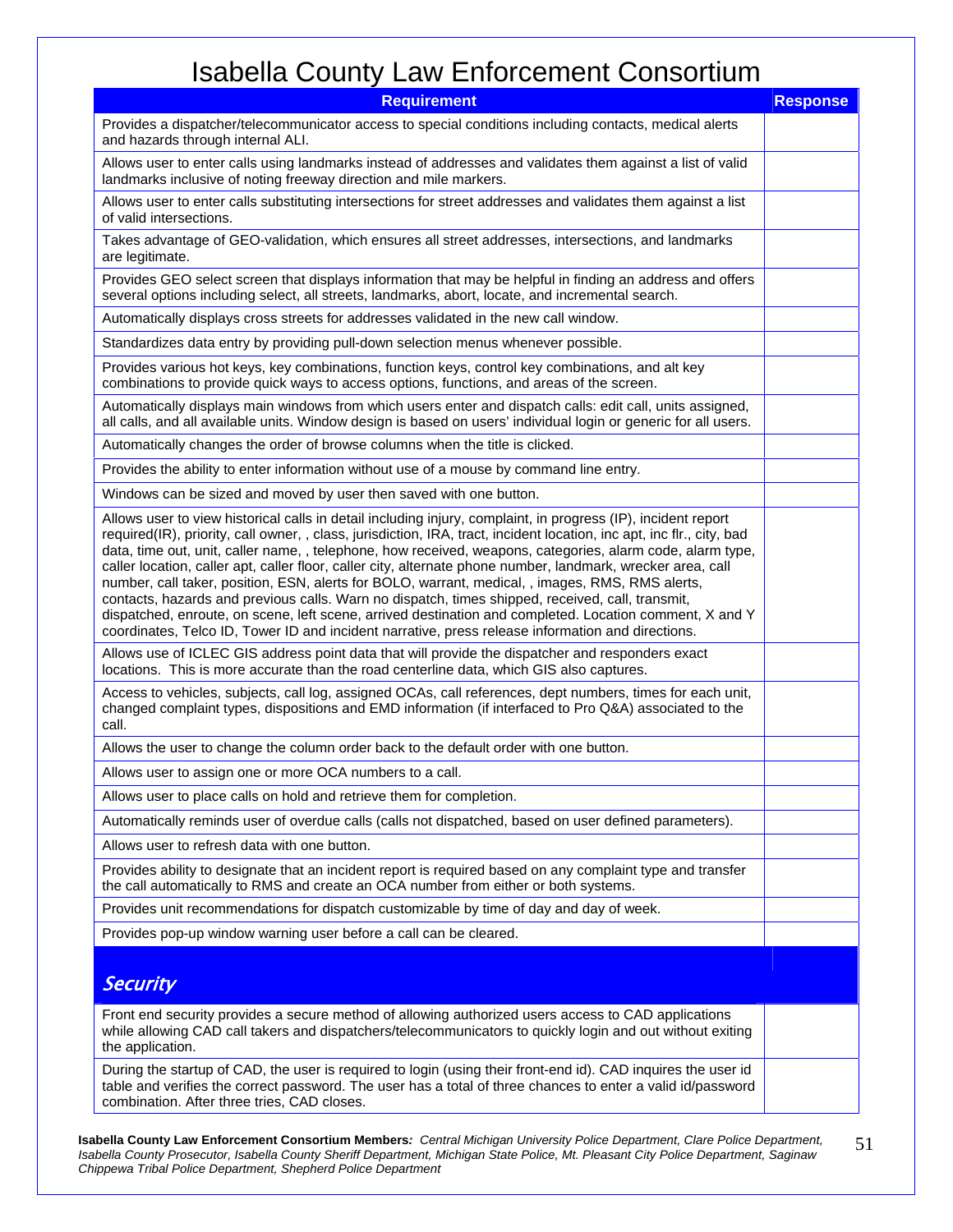| <b>Requirement</b>                                                                                                                                                                                                                                                                                                                                                                                                                            | <b>Response</b> |
|-----------------------------------------------------------------------------------------------------------------------------------------------------------------------------------------------------------------------------------------------------------------------------------------------------------------------------------------------------------------------------------------------------------------------------------------------|-----------------|
| Allows only the system administrator to: view existing user profiles, add new users, modify user profiles,<br>delete user profiles and print a listing of user logins.                                                                                                                                                                                                                                                                        |                 |
| Prevents unauthorized users from accessing data on the 'front-end' by using code within the programs. In<br>addition to the user name and password required to log into Windows, a front-end user name and<br>password are required to run the CAD application.                                                                                                                                                                               |                 |
| Provides final user rights by combining the rights granted by the operating system and front-end security.                                                                                                                                                                                                                                                                                                                                    |                 |
| Utilizes a combination of Windows, SQL Server and "front-end" security to provide users a secure<br>method of accessing CAD applications.                                                                                                                                                                                                                                                                                                     |                 |
|                                                                                                                                                                                                                                                                                                                                                                                                                                               |                 |
| <b>Common Functions</b>                                                                                                                                                                                                                                                                                                                                                                                                                       |                 |
| Provides a "finished" function that allows the user to exit the current screen and return to the previous<br>screen.                                                                                                                                                                                                                                                                                                                          |                 |
| Provides a "save" function that allows the user to save information added or modified to the current<br>screen.                                                                                                                                                                                                                                                                                                                               |                 |
| Provides an "add" function that allows the user to add a new record.                                                                                                                                                                                                                                                                                                                                                                          |                 |
| Provides an "audit trail" function that allows the user to view a detailed record of all changes that have<br>been made to a record including the date and time of the change, who made the change, and the<br>"before" and "after" values of the changed field.                                                                                                                                                                              |                 |
| Provides an "edit browse window" function that allows the user to determine how the records in the<br>browse windows will be displayed.                                                                                                                                                                                                                                                                                                       |                 |
| Provides a "calendar" function that allows the user to display a calendar pop-up window with starting and<br>ending dates that calculate the number of days, the ability to add a specific number of days to the current<br>date to calculate an upcoming date or then ability to convert a DOB to an age.                                                                                                                                    |                 |
| Provides a "delete" function that allows the user to delete a record from a database.                                                                                                                                                                                                                                                                                                                                                         |                 |
| Provides an "imaging" function that displays a menu allowing the user to view images attached to<br>records, attach images to records and select a method of image capture.                                                                                                                                                                                                                                                                   |                 |
| Provides a "mapping" function that allows the user to pinpoint an address on a map providing the user<br>has installed the proper mapping software and map files.                                                                                                                                                                                                                                                                             |                 |
| Provides a "narrative" function that allows the user to add an unlimited narrative to a record.                                                                                                                                                                                                                                                                                                                                               |                 |
| Provides a "reports" function that allows the user to view various predefined statistical/field reports or<br>design and save an ad hoc report using the information from the databases.                                                                                                                                                                                                                                                      |                 |
| Provides a "find" function that allows the user to search for data in a field.                                                                                                                                                                                                                                                                                                                                                                |                 |
| Provides an "undo" function that allows the user to undo any information entered into a screen prior to<br>being saved.                                                                                                                                                                                                                                                                                                                       |                 |
| Provides a "set colors" function that allows the users to change the colors displayed on the user interface.                                                                                                                                                                                                                                                                                                                                  |                 |
| Provides a "change password" function that allows the user to change his/her login password without<br>having to go to the system administrator for assistance.                                                                                                                                                                                                                                                                               |                 |
| Provides a "historical lookup" function that allows the user to search for call information on closed calls.                                                                                                                                                                                                                                                                                                                                  |                 |
| Provides system administrator with ability to assign or terminate text messaging rights by individual user.                                                                                                                                                                                                                                                                                                                                   |                 |
| Allows user to convert a traffic stop into a call.                                                                                                                                                                                                                                                                                                                                                                                            |                 |
|                                                                                                                                                                                                                                                                                                                                                                                                                                               |                 |
| <b>Menu</b>                                                                                                                                                                                                                                                                                                                                                                                                                                   |                 |
| Provides menu bar items including units, call, file, edit, view, window, moveups, wrecker, ALI, and help.<br>Each item offers numerous options.                                                                                                                                                                                                                                                                                               |                 |
| Provides "units menu" which offers options for working with units including: bringing units on duty,<br>checking units that are overdue for radio communication, locating a unit id or the call a specific unit is<br>assigned to, initiating a roll call, initiating a mass patrol area change, performing a shift change, taking<br>units off duty, defining unit responsibilities, viewing a unit log, and setting the units color scheme. |                 |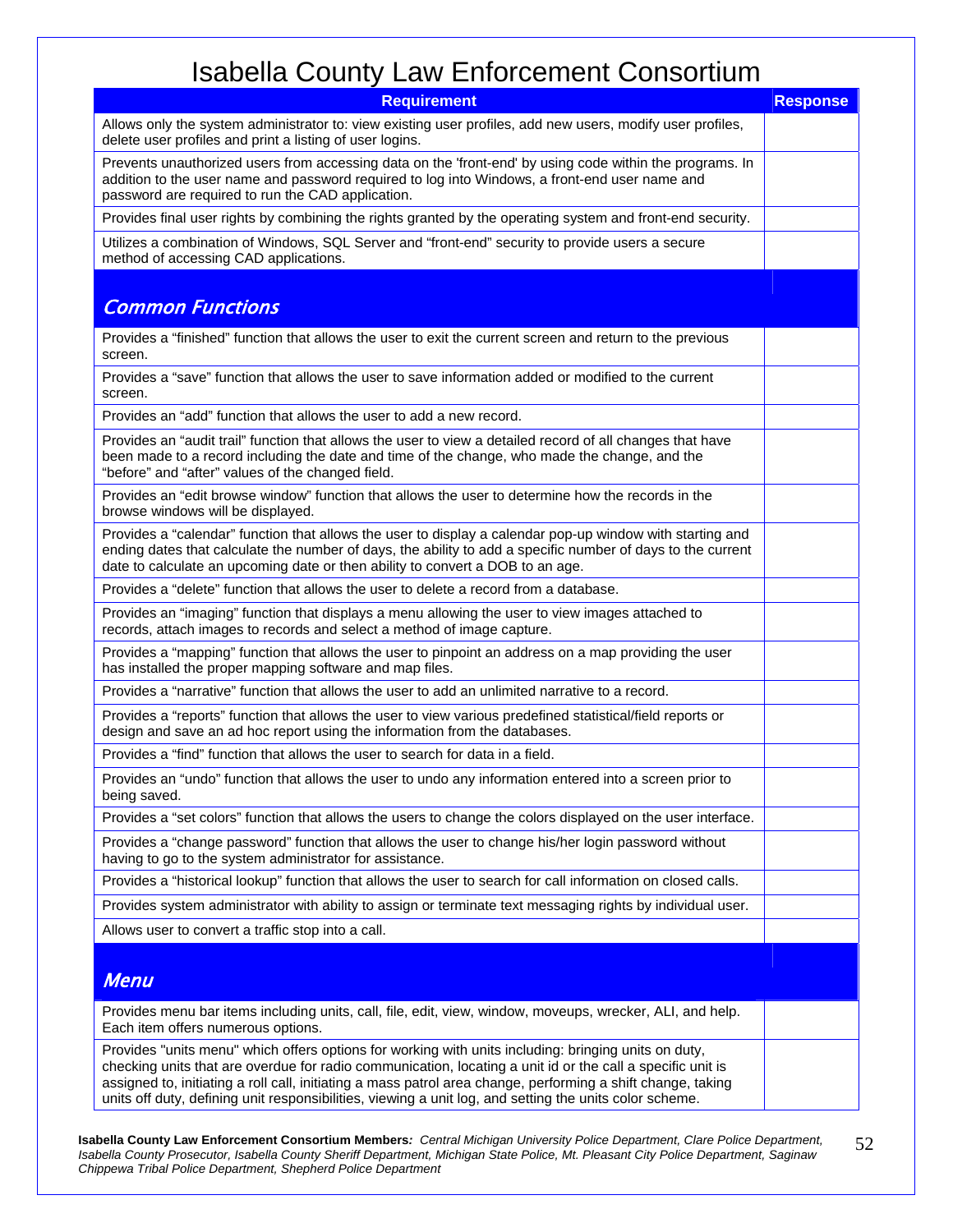| <b>Requirement</b>                                                                                                                                                                                                                                                                                                                                                                                                                                                                                                                                                                                                                                                                                                                                                                                                                                                                                                                                                                                                                                                                                                                                                                                                                                                                                                                                                | <b>Response</b> |
|-------------------------------------------------------------------------------------------------------------------------------------------------------------------------------------------------------------------------------------------------------------------------------------------------------------------------------------------------------------------------------------------------------------------------------------------------------------------------------------------------------------------------------------------------------------------------------------------------------------------------------------------------------------------------------------------------------------------------------------------------------------------------------------------------------------------------------------------------------------------------------------------------------------------------------------------------------------------------------------------------------------------------------------------------------------------------------------------------------------------------------------------------------------------------------------------------------------------------------------------------------------------------------------------------------------------------------------------------------------------|-----------------|
| Provides "call menu" which accesses functions specifically related to calls including: adding a new call,<br>adding a miscellaneous call, adding a traffic stop, adding a time-stamped comment, ability to turn on/off a<br>warning when other users make edits to a call, call number sequence, call responsibilities, directions, call<br>references, fax, full edit, map operations, open traffic window, overdue calls, overdue complaints, call<br>color scheme, preview operations report, print operations report, view complaint type changes and view<br>warrant when RMS is also available.                                                                                                                                                                                                                                                                                                                                                                                                                                                                                                                                                                                                                                                                                                                                                             |                 |
| Allows user to add a miscellaneous (unit initiated) call and provides the appropriate form including units,<br>incident type, location, apartment, floor, city, vehicle state, vehicle tag, tag year, type, vehicle year, make,<br>model, color, VIN, name, DOB, OLN and state, age range, race, sex, height, weight, subject description,<br>role, vehicle owner, narrative, weapons description, directions, IRA, tract, ESN, , , cross streets; ,<br>hazards, images, medical, previous call, BOLO, RMS and RMS alerts.                                                                                                                                                                                                                                                                                                                                                                                                                                                                                                                                                                                                                                                                                                                                                                                                                                        |                 |
| Allows ICLEC to define the calls for which a CAD position is responsible, from a pull-down selection<br>menu, established by the system administrator. Choices include by: s, categories, ESNs, IRA, cities, s,<br>tracts, all calls, categories & zone, categories & IRA, categories & cities, and categories & tracts.                                                                                                                                                                                                                                                                                                                                                                                                                                                                                                                                                                                                                                                                                                                                                                                                                                                                                                                                                                                                                                          |                 |
| Allows user to delete unused ALI data when an incoming 9-1-1 call is not needed to initiate a call for<br>service.                                                                                                                                                                                                                                                                                                                                                                                                                                                                                                                                                                                                                                                                                                                                                                                                                                                                                                                                                                                                                                                                                                                                                                                                                                                |                 |
| Provides user with a "full edit" window which includes: number of injuries, incident type, in progress (IP)<br>indicator, incident report (IR) indicator, subject required (SR) indicator, priority, call owner, , class, ,<br>jurisdiction, IRA, tract, incident and caller location, apartment/suite, floor/building, city, landmark, bad data<br>indicator, time-out, unit, caller name, , telephone, alternate telephone, how received, weapons,<br>categories, alarm code, alarm type, call number, taker, position, ESN; BOLO, traffic, previous, medical, ,<br>image and hazard alerts; warn no dispatch; times shipped, ALI, received, transmit, dispatched, enroute,<br>on scene, left scene, arrived destination and completed; location comment, tower id, narrative, press and<br>directions fields. One button access to subject, vehicle, call log, location changes, print, OCA, call<br>references, GEO validation, department numbers, unit times, ability to add additional comments,<br>complaint type changes, audit trail, fax, disposition and calendar.                                                                                                                                                                                                                                                                                    |                 |
| Provides a user-initiated way to report a bad address needing correction in the GEO file and/or ALI data.                                                                                                                                                                                                                                                                                                                                                                                                                                                                                                                                                                                                                                                                                                                                                                                                                                                                                                                                                                                                                                                                                                                                                                                                                                                         |                 |
| Allows user to access mapping (where installed), use the mapping function, and view details on a map.<br>Map operations include: address, all calls, area, boundary, call zoom, fax map, hydrants, pan, point, reset<br>maps, units and zoom.                                                                                                                                                                                                                                                                                                                                                                                                                                                                                                                                                                                                                                                                                                                                                                                                                                                                                                                                                                                                                                                                                                                     |                 |
| Allows user to preview or print an operations report consisting of all the data entered for a call. It is<br>divided into the following topics: call detail information, call vehicles, wrecker tows, call locations, call log,<br>call times, units assigned, call persons, call subject statistics, OCA numbers, department numbers, call<br>dispositions, and call locations.                                                                                                                                                                                                                                                                                                                                                                                                                                                                                                                                                                                                                                                                                                                                                                                                                                                                                                                                                                                  |                 |
| Keeps a record of any changes made to a call complaint type and allows the user to view this<br>information. Each entry is stamped with time/date and user that made the change.                                                                                                                                                                                                                                                                                                                                                                                                                                                                                                                                                                                                                                                                                                                                                                                                                                                                                                                                                                                                                                                                                                                                                                                  |                 |
| Provides "file menu" which allows user to select default printer, print, print setup, refresh tables<br>maintained on the local hard drive, send message to another dispatcher/telecommunicator, view status<br>and text messages sent from mobile units, logout, reset CAD windows, and exit the application.                                                                                                                                                                                                                                                                                                                                                                                                                                                                                                                                                                                                                                                                                                                                                                                                                                                                                                                                                                                                                                                    |                 |
| Provides "edit menu" which provides a number of options for working with records including: add a<br>backlog call, browse forms, check spelling, local configuration access, edit historical, change password<br>and configure paging.                                                                                                                                                                                                                                                                                                                                                                                                                                                                                                                                                                                                                                                                                                                                                                                                                                                                                                                                                                                                                                                                                                                            |                 |
| Allows user to access historical calls and to edit the call information for the following fields: start date, end<br>date, injuries, complaint, in progress (IP) indicator, incident report (IR) indicator, subject statistics required<br>(SR) indicator, ten code, priority, call owner, , class, , IRA, tract; incident location, apartment/suite,<br>floor/building and city; grid, bad data, time-out, unit, caller name, , telephone, how received, weapons,<br>categories, alarm code, alarm type; caller location, apt, floor and city; alternate phone number, landmark,<br>wrecker area, call number, call taker, position, ESN; BOLO, warrant, previous, medical, images, RMS,<br>contacts, traffic, , hazards and RMS alerts; warning no dispatch; time shipped, ALI, received, transmit,<br>dispatched, enroute, on scene, left scene, arrived destination and completed; narrative, press release<br>information and directions. Ability to perform an OCA, department number, unit, officer id, reference or<br>user defined search. One button access to subject, vehicle, call log, location changes, print, OCA,<br>reactivate, call references, GEO validation, department numbers, unit times, ability to add additional<br>comments, complaint type changes, audit trail, fax, disposition, calendar, clear filers, dispositions and<br>EMD. |                 |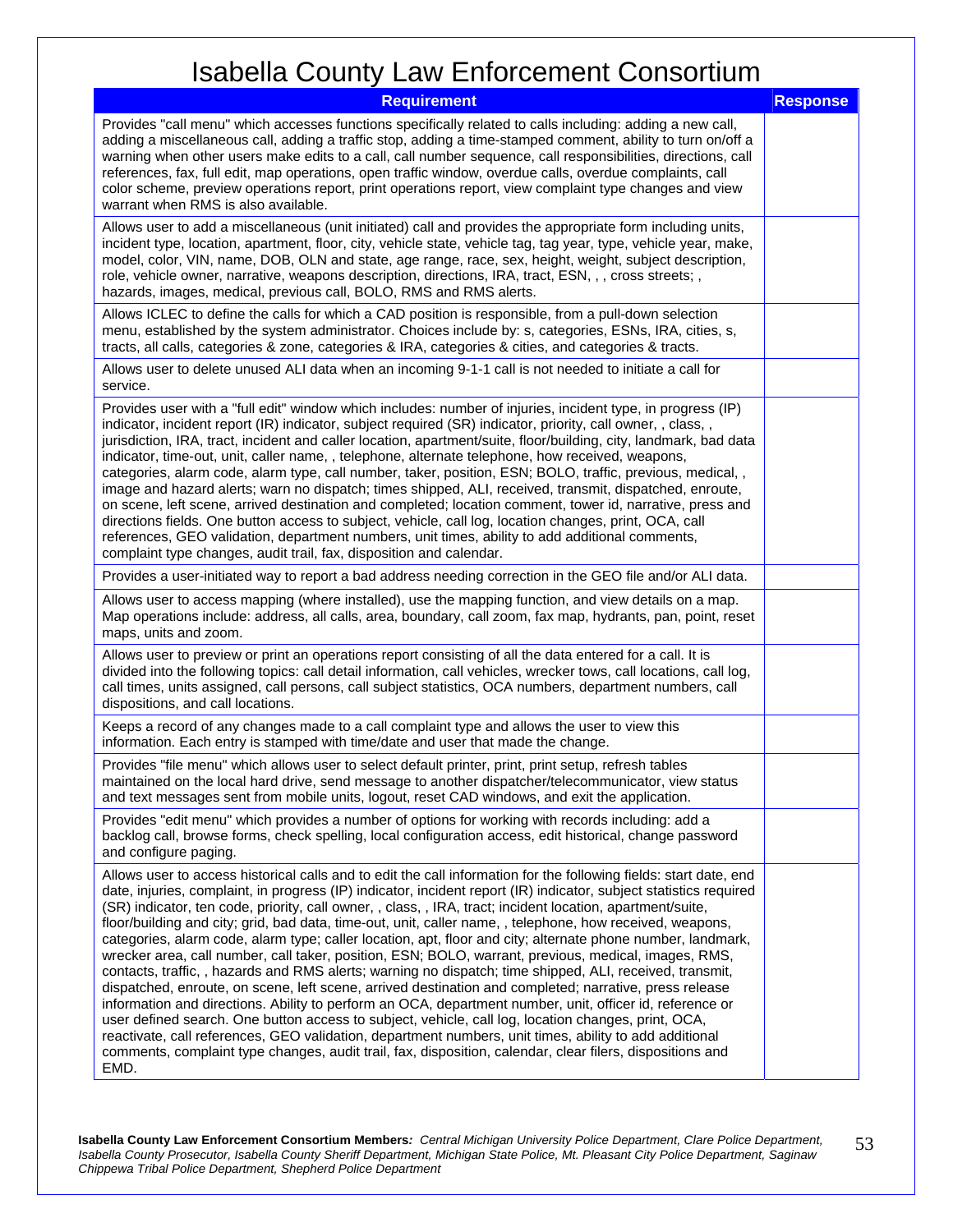| <b>Requirement</b>                                                                                                                                                                                                                                                                                                                                                                                                                                                                                                                                                                                                                                                                                                                                                             | <b>Response</b> |
|--------------------------------------------------------------------------------------------------------------------------------------------------------------------------------------------------------------------------------------------------------------------------------------------------------------------------------------------------------------------------------------------------------------------------------------------------------------------------------------------------------------------------------------------------------------------------------------------------------------------------------------------------------------------------------------------------------------------------------------------------------------------------------|-----------------|
| Provides "view menu" which allows access to the following options: CAD users, calendar, CAD notes,<br>view memo, hazmat, lookup menu, refresh all windows, RMS search, street type conversions, TC log,<br>and to turn tool tips on/off.                                                                                                                                                                                                                                                                                                                                                                                                                                                                                                                                       |                 |
| Displays window which user can look up and view information from the Hazardous Materials Response<br>Guide. Three ways to look up information include: selecting a material ID, selecting a material name, and<br>selecting a guide number.                                                                                                                                                                                                                                                                                                                                                                                                                                                                                                                                    |                 |
| Allows user to view street type conversion table including various street type entries (such as St., Dr. Ct,<br>Rd. or abbreviated street name) and the corresponding interpretation recognized by CAD.                                                                                                                                                                                                                                                                                                                                                                                                                                                                                                                                                                        |                 |
| Allows user to view a log of actions performed by a user for a specific time period. Fields include position<br>ID, date/time, action, operator id and comments.                                                                                                                                                                                                                                                                                                                                                                                                                                                                                                                                                                                                               |                 |
| Provides a "windows menu" which displays the main four windows that are currently open within CAD<br>and allows user to toggle between them.                                                                                                                                                                                                                                                                                                                                                                                                                                                                                                                                                                                                                                   |                 |
| Provides "ALI menu" which allows user to remove unused ALI data from the system.                                                                                                                                                                                                                                                                                                                                                                                                                                                                                                                                                                                                                                                                                               |                 |
| Provides "help menu" which contains the CAD application release and copyright information as well as<br>access point to CAD help.                                                                                                                                                                                                                                                                                                                                                                                                                                                                                                                                                                                                                                              |                 |
| <b>Home Screen Toolbar</b>                                                                                                                                                                                                                                                                                                                                                                                                                                                                                                                                                                                                                                                                                                                                                     |                 |
|                                                                                                                                                                                                                                                                                                                                                                                                                                                                                                                                                                                                                                                                                                                                                                                |                 |
| Allows the user to quickly access numerous CAD functions including spell-check, find, new call,<br>miscellaneous call, traffic stop, displaying assigned departments, saving pop-up window settings, naming<br>window settings, restoring window settings, working with held calls, changing a patrol area assignment,<br>handling shift changes, bringing units on duty, taking units off duty, changing the appearance of browse<br>windows, displaying a separate browse window for traffic stops, refresh and communicating with mobile<br>units and performing queries.                                                                                                                                                                                                   |                 |
| Provides spell-check user selectable option which checks the spelling of a section of text and offers<br>suggestions for misspelled words, allowing the user to ignore the word, ignore the word every time,<br>replace it with a suggestion or replace it every time.                                                                                                                                                                                                                                                                                                                                                                                                                                                                                                         |                 |
| Allows user to find a record by searching on a field value.                                                                                                                                                                                                                                                                                                                                                                                                                                                                                                                                                                                                                                                                                                                    |                 |
| Allows user to add new calls and provides appropriate form including incident location, apartment, floor,<br>city, caller name, phone number, complaint, if the call is in progress (IP), how many injuries, owner, , how<br>received, weapons, units, status; caller location, apartment, floor and city; alternate phone number,<br>narrative, directions, , , timeout for not dispatched, categories, cross streets, grid, safety & security ride-<br>bys (SSR), alarm, alarm type, internal response area (IRA), class, time-out (T.O.), tower id, tract, telco id,<br>priority; X, Y and Z coordinates; emergency services area number (ESN), wireless designator, bad data;<br>BOLO, warrant, medical, , hazards, images, contacts, RMS alerts, RMS and previous alerts. |                 |
| Allows user to add miscellaneous calls and provides appropriate form including units, status, complaint,<br>location, apartment, floor, city; vehicle state, tag, tag year, type, make, model color, owner and VIN;<br>subject name (last, first and middle), suffix, DOB, OLN, age range, race, sex, height, weight, description<br>and role; narrative, weapons description, directions, IRA, tract, ESN, , ; BOLO, warrant, medical, ,<br>hazards, images, contacts, RMS alerts, RMS and previous alerts; cross streets and grid.                                                                                                                                                                                                                                           |                 |
| Allows user to view all of the departments assigned to a particular call and the associated department<br>and OCA (if assigned) numbers.                                                                                                                                                                                                                                                                                                                                                                                                                                                                                                                                                                                                                                       |                 |
| Allows user to temporarily save the position and size of windows within the main CAD window with one<br>button.                                                                                                                                                                                                                                                                                                                                                                                                                                                                                                                                                                                                                                                                |                 |
| Provides a save name form which allows the user to permanently save the size and position of the<br>windows to a specific named set that can be recalled later.                                                                                                                                                                                                                                                                                                                                                                                                                                                                                                                                                                                                                |                 |
| Provides a restore settings option which allows the user to restore the windows to a defined size and<br>position named and saved with the save name option.                                                                                                                                                                                                                                                                                                                                                                                                                                                                                                                                                                                                                   |                 |
| Allows user to view and work with held calls.                                                                                                                                                                                                                                                                                                                                                                                                                                                                                                                                                                                                                                                                                                                                  |                 |
| Allows users to change the patrol area, zone, officer name, officer id, odometer, portable radio id, shift,<br>and/or car radio id of a unit.                                                                                                                                                                                                                                                                                                                                                                                                                                                                                                                                                                                                                                  |                 |
| Provides "on" button that allows user to bring units on-duty and includes unit, patrol area, zone, shift,<br>vehicle id, officer name, officer IDs, car radio id, portable radio id, and odometer fields.                                                                                                                                                                                                                                                                                                                                                                                                                                                                                                                                                                      |                 |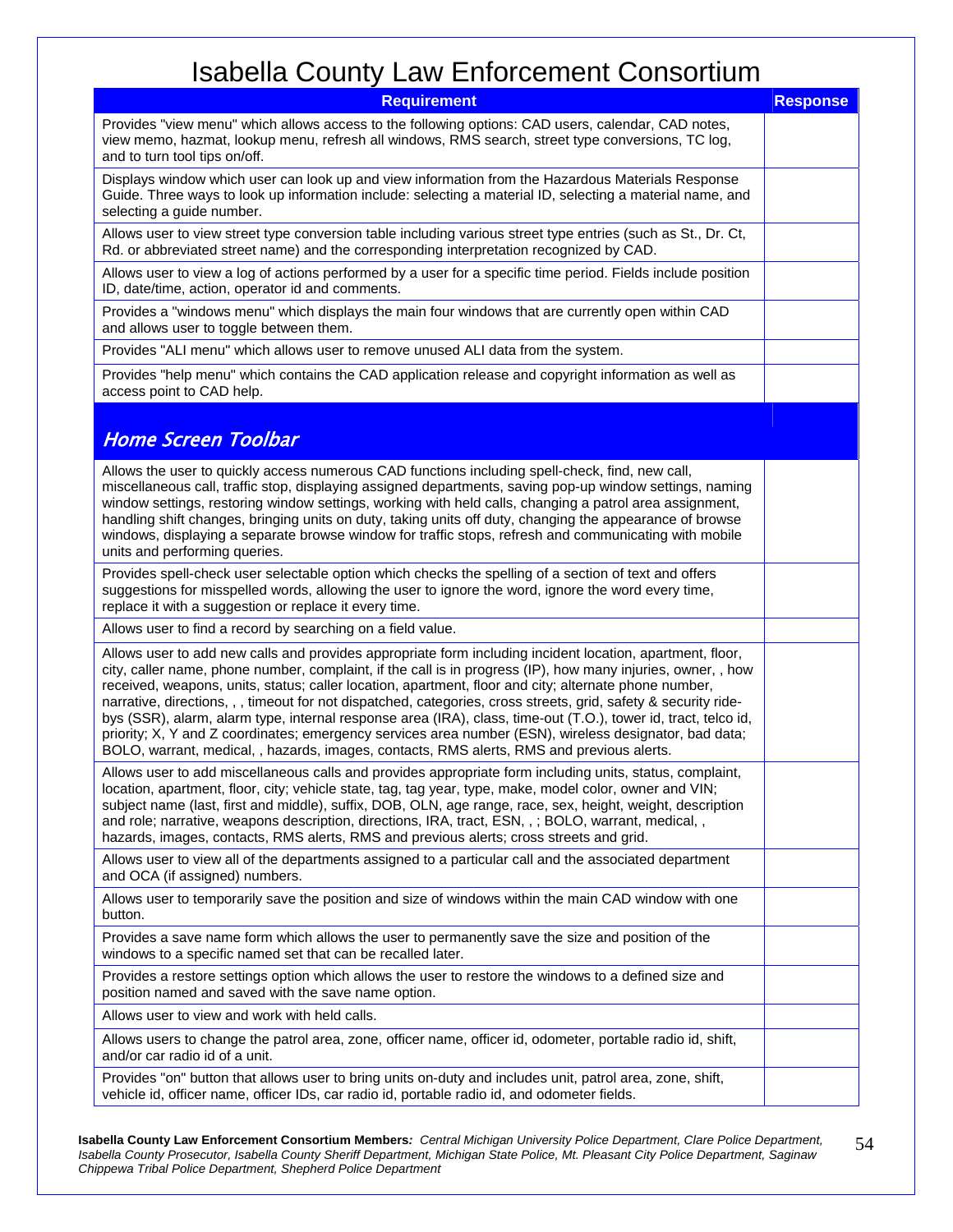| <b>Requirement</b>                                                                                                                                                                                                                                                                                                                                                                                                                                                    | <b>Response</b> |
|-----------------------------------------------------------------------------------------------------------------------------------------------------------------------------------------------------------------------------------------------------------------------------------------------------------------------------------------------------------------------------------------------------------------------------------------------------------------------|-----------------|
| Provides "off" button, which allows the user to take units off-duty and includes unit and odometer fields.                                                                                                                                                                                                                                                                                                                                                            |                 |
| Allows user to initiate a shift change.                                                                                                                                                                                                                                                                                                                                                                                                                               |                 |
| Provides an edit browse window which allows the user to change and save the way the form, labels, and<br>text appear in a browse window as well as the font, color, position of data, and the order in which fields<br>display in a window.                                                                                                                                                                                                                           |                 |
| Allows users to manually refresh the screen.                                                                                                                                                                                                                                                                                                                                                                                                                          |                 |
| Provides MCT button, which allows the user to view messages sent from mobile units or other CAD<br>users, send text messages to mobile units, or query and view NCIC/State returns.                                                                                                                                                                                                                                                                                   |                 |
| <b>All Units</b>                                                                                                                                                                                                                                                                                                                                                                                                                                                      |                 |
| Displays which units are assigned and which ones are available for a call.                                                                                                                                                                                                                                                                                                                                                                                            |                 |
| Allows user to dispatch units and update their statuses.                                                                                                                                                                                                                                                                                                                                                                                                              |                 |
| Displays information about the units, their responsibilities, and status. Typical fields include unit ID,<br>special type, indicator, overdue units, incident code, incident description, call street, call number, priority,<br>last log entry, warning time-out, call city, station, kind, and department.                                                                                                                                                          |                 |
| Allows user to use Windows "drag and drop" method when dispatching a unit to a call.                                                                                                                                                                                                                                                                                                                                                                                  |                 |
| Allows user to control which types of units are displayed: all units within user's ICLEC responsibilities,<br>only fire units, only rescue units, only first responder units, only units defined as "other" category,<br>available units in selected category, assigned units in selected category, and/or all units in selected<br>categories.                                                                                                                       |                 |
| Provides "clone" option in a unit's window to create a new instance of the window with its own set of<br>display criteria.                                                                                                                                                                                                                                                                                                                                            |                 |
| Allows user to locate a unit ID or officer ID with one button.                                                                                                                                                                                                                                                                                                                                                                                                        |                 |
| Allows user to check for overdue units.                                                                                                                                                                                                                                                                                                                                                                                                                               |                 |
| Automatically updates unit status with the appropriate picture icon when a unit is assigned to a call.                                                                                                                                                                                                                                                                                                                                                                |                 |
| Provides a number of buttons which access available options within the overdue units window including<br>finished, reset, complaint type, unit, call details, refresh, reset all, and clear the warning fields.                                                                                                                                                                                                                                                       |                 |
| Allows unit display to be filtered based on any combination of unit, patrol, action, and/or department.                                                                                                                                                                                                                                                                                                                                                               |                 |
| Displays overdue units in a pop-up window that appears according to the time specified for it.                                                                                                                                                                                                                                                                                                                                                                        |                 |
| Asks for verification when user tries to assign a busy unit to another call and gives the option of queuing<br>a unit back on the original call.                                                                                                                                                                                                                                                                                                                      |                 |
| User defined display of additional unit information including unit ID, category, department, shift, division,<br>description, available unit on duty, always, fire unit, special type, call number, user status, last<br>communication, last log entry, overdue, call city, call street, complaint, priority, time, warn time, odometer<br>start, odometer end, when, comments, call waiting, station, home street, home city, home phone, kind,<br>and queued calls. |                 |
| Allows user to work with warning times by adding time to current warning time, setting warning to X<br>minutes from now, setting warning to a specific time, and clearing the current warning time-out.                                                                                                                                                                                                                                                               |                 |
| Displays additional department information including code, group, department name, description, phone,<br>fax, jurisdiction, next call, call format, formatted call, next OCA sequence, OCA format, and formatted<br>OCA.                                                                                                                                                                                                                                             |                 |
| <b>CAD Codes</b>                                                                                                                                                                                                                                                                                                                                                                                                                                                      |                 |
| CAD codes database allows the user to define code choices for many pull-down selection menus within<br>the CAD system.                                                                                                                                                                                                                                                                                                                                                |                 |
| CAD codes database allows the user to define codes for the priorities assigned to calls. The priority of<br>incident types is used to determine the display order of calls.                                                                                                                                                                                                                                                                                           |                 |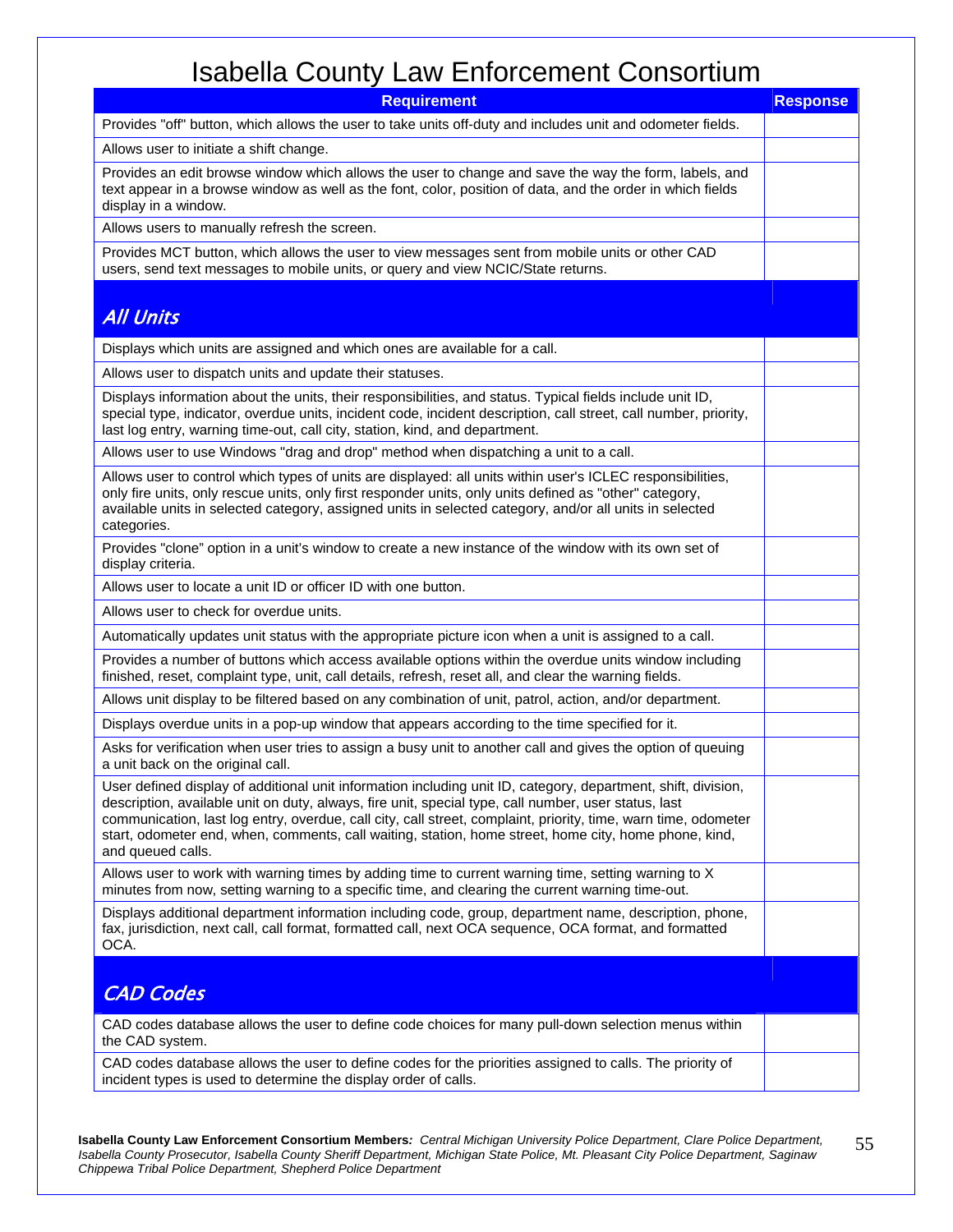| <b>Requirement</b>                                                                                                                                                                                                                                                                                                                                                              | <b>Response</b> |
|---------------------------------------------------------------------------------------------------------------------------------------------------------------------------------------------------------------------------------------------------------------------------------------------------------------------------------------------------------------------------------|-----------------|
| CAD codes database provides the option of defining alarm grade codes used to indicate the severity of a<br>fire.                                                                                                                                                                                                                                                                |                 |
| CAD codes database allows agencies to define city and state codes. All valid state codes can be used in<br>any address or location fields.                                                                                                                                                                                                                                      |                 |
| CAD codes database allows the user to define codes for all call classifications such as general, escort,<br>emergency, fire, etc., display it when a complaint type is selected and to use as a filter with reports.                                                                                                                                                            |                 |
| CAD codes database allows the user to define codes for each valid call disposition to be used when<br>clearing a call.                                                                                                                                                                                                                                                          |                 |
| CAD codes database provides all NCIC 2-character state codes for US and Canada used in vehicle data<br>and NCIC queries.                                                                                                                                                                                                                                                        |                 |
| CAD codes database allows the user to define codes for the methods by which ICLEC receives calls. For<br>example, 911, by phone, and walk-in.                                                                                                                                                                                                                                   |                 |
| CAD codes database allows the user to define codes for the valid classifications for internal ALI entries<br>such as business and residence.                                                                                                                                                                                                                                    |                 |
| CAD codes database allows the user to define person category codes for pull-down lists.                                                                                                                                                                                                                                                                                         |                 |
| CAD codes database allows the user to enter Offense Tracts used for statistics.                                                                                                                                                                                                                                                                                                 |                 |
| CAD codes database allows alarm grades to be 1-10 characters.                                                                                                                                                                                                                                                                                                                   |                 |
| CAD codes database allows the user to define alarm types to be used in Internal ALI.                                                                                                                                                                                                                                                                                            |                 |
| CAD codes database allows the user to define Ethnic, Race, Sex, Eye Color, Hair Color, Hair Length and<br>Hair Style to use in Person information fields.                                                                                                                                                                                                                       |                 |
| CAD codes database allows the user to define Vehicle Color, Make, Model, Style, Tag Type used in<br>Vehicle information fields.                                                                                                                                                                                                                                                 |                 |
| CAD codes database allows the user to define abbreviated City codes received on a 9-1-1 call and<br>convert it to the matching full City name in the geodatabase.                                                                                                                                                                                                               |                 |
| CAD codes database allows the user to define additional status codes.                                                                                                                                                                                                                                                                                                           |                 |
| CAD Codes database allows the user to define Wrecker Service Areas used in the rotation of tow trucks.                                                                                                                                                                                                                                                                          |                 |
| CAD codes database allows the user to define the shift codes the ICLEC public safety department's<br>assigns to its shifts.                                                                                                                                                                                                                                                     |                 |
|                                                                                                                                                                                                                                                                                                                                                                                 |                 |
| <b>Call Number</b>                                                                                                                                                                                                                                                                                                                                                              |                 |
| Call numbers database window provides the following fields: next CAD sequence number, format mask,<br>formatted CAD number, and description. The FORMAT MASK options include: number only, literal and<br>number, number and literal, year and number, year and month and number, and year and month and day<br>and number.                                                     |                 |
| Call numbers database allows the user to set the beginning sequence numbers for CAD call records and<br>the default format for the assigned numbers.                                                                                                                                                                                                                            |                 |
| Call numbers database displays the format mask being used to create call numbers.                                                                                                                                                                                                                                                                                               |                 |
| Call numbers database requires that CAD call numbers be displayed in the format indicated by the format<br>mask and the next CAD sequence.                                                                                                                                                                                                                                      |                 |
| Call numbers database provides an option for an automatic reset of sequence list to determine how<br>and/or when call sequence numbers are to be reset, including an option for manual reset of the number,<br>automatic reset each day at midnight, automatic reset on the first day of the month at midnight, or<br>automatic reset on the first day of the year at midnight. |                 |
| Call numbers database indicates the call number on all call and unit logs.                                                                                                                                                                                                                                                                                                      |                 |
| Call numbers database allows the user the option to use the call number as the OCA number.                                                                                                                                                                                                                                                                                      |                 |
| Call numbers database provides the following possible format masks: number only, 00000; literal and<br>number, "WPD"00000; number and literal, 00000"WPD"; year and Number, yy-00000; year and month<br>and number, yymm-00000; or year and month and day and number, yymmdd-0000.                                                                                              |                 |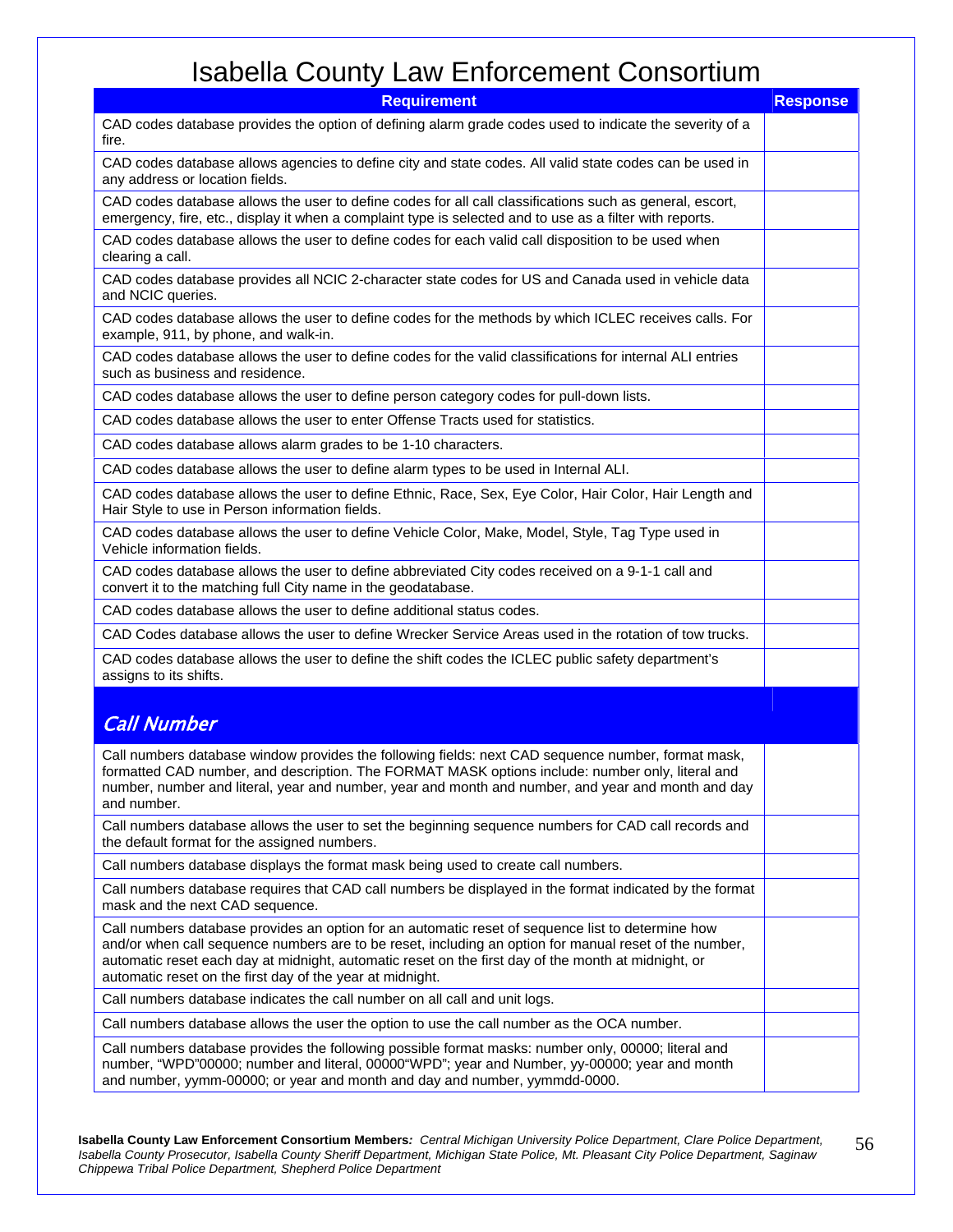| <b>Requirement</b>                                                                                                                                                                                                                                                                                                                                                                                                                                                                                                                                                                                                                                                                                                                         | <b>Response</b> |
|--------------------------------------------------------------------------------------------------------------------------------------------------------------------------------------------------------------------------------------------------------------------------------------------------------------------------------------------------------------------------------------------------------------------------------------------------------------------------------------------------------------------------------------------------------------------------------------------------------------------------------------------------------------------------------------------------------------------------------------------|-----------------|
| <b>Edit Calls</b>                                                                                                                                                                                                                                                                                                                                                                                                                                                                                                                                                                                                                                                                                                                          |                 |
| Displays details about the call currently selected in the browse calls window and can be added to or<br>changed as necessary in most fields provided which include injuries, complaint, in progress (IP), incident<br>report (IR), priority, call owner, , class, ; incident location, apartment, floor and city; caller location,<br>apartment, floor and city; internal response area (IRA), caller name, , telephone, alternate phone number,<br>call number, taker, position, emergency service number (ESN); medical, images, previous, , hazards,<br>RMS and RMS alerts; call, transmit, dispatch, enroute, on scene, left scene and arrived secondary<br>location times; primary unit assigned, narrative and press release fields. |                 |
| Allows user to display detailed information on the complaint type for a particular call for description, ten<br>code, warn not dispatch time, special units required, warn time, warn by complaint, priority, class,<br>instructions by department and the ability to print the instructions.                                                                                                                                                                                                                                                                                                                                                                                                                                              |                 |
| Provides a separate toolbar for editing calls which allows the user to save changes made to a call, undo<br>changes made to a call, enter or edit subject and vehicle information, enter or edit a narrative for a call,<br>change incident locations, view changes to call locations, view tows associated to the call, assign<br>dispositions to calls, acknowledge edits to calls, display suggested units for the call, add or edit a call<br>reference, view subject statistics and add comments to calls.                                                                                                                                                                                                                            |                 |
| Allows user to save changes with one button or hotkey.                                                                                                                                                                                                                                                                                                                                                                                                                                                                                                                                                                                                                                                                                     |                 |
| Allows user to undo unsaved changes made to a record with one button or hotkey.                                                                                                                                                                                                                                                                                                                                                                                                                                                                                                                                                                                                                                                            |                 |
| Allows user to add a call narrative to include additional details about the call situation with login and<br>date/time stamp for each entry.                                                                                                                                                                                                                                                                                                                                                                                                                                                                                                                                                                                               |                 |
| Allows user to edit and view changes in the incident location.                                                                                                                                                                                                                                                                                                                                                                                                                                                                                                                                                                                                                                                                             |                 |
| Allows user to enter an unlimited number of 1-4 character dispositions for each call.                                                                                                                                                                                                                                                                                                                                                                                                                                                                                                                                                                                                                                                      |                 |
| Allows user to view narrative in a separate window with the click of a button.                                                                                                                                                                                                                                                                                                                                                                                                                                                                                                                                                                                                                                                             |                 |
| When the color of a field or button changes, (indicating the call has been edited by another user), allows<br>acknowledgement and resets the call.                                                                                                                                                                                                                                                                                                                                                                                                                                                                                                                                                                                         |                 |
| Allows user to add continuous comments to a call.                                                                                                                                                                                                                                                                                                                                                                                                                                                                                                                                                                                                                                                                                          |                 |
| Allows user to enter information into a press release form that prints the information to a report for the<br>public or press.                                                                                                                                                                                                                                                                                                                                                                                                                                                                                                                                                                                                             |                 |
|                                                                                                                                                                                                                                                                                                                                                                                                                                                                                                                                                                                                                                                                                                                                            |                 |
| <b>General Edit</b>                                                                                                                                                                                                                                                                                                                                                                                                                                                                                                                                                                                                                                                                                                                        |                 |
| General Edit allows the user to enter information and records into the various databases that are the core<br>of the CAD system.                                                                                                                                                                                                                                                                                                                                                                                                                                                                                                                                                                                                           |                 |
| General Edit consists of multiple databases where the user may enter information specific to an agency,<br>the area an agency serves, and the other agencies assigned to serve the area.                                                                                                                                                                                                                                                                                                                                                                                                                                                                                                                                                   |                 |
| General Edit allows the user to select the database required to work with and the functions that need to<br>be performed. A scrollable list of the databases is provided so that the user may highlight a database<br>name, and select a function by clicking the corresponding button.                                                                                                                                                                                                                                                                                                                                                                                                                                                    |                 |
| General Edit main menu provides the following options: list of items, scroll-down list displaying all<br>databases available in General Edit; edit-opens the table and allows users to add, delete, or make<br>changes to records in a database; check- to verify valid entries in tables used by CAD; reports-view or<br>print reports of database records in the General Edit module; print setup- set up printing options; about-<br>view the CAD product information and build information; help- brings up system administration help field;<br>finished- closes main general edit module.                                                                                                                                            |                 |
| General edit databases include: alarm grade instructions, audit trail, CAD call numbers, CAD codes,<br>complaint type, complaint type instructions, contacts, departments, s, emergency phones, ESN,<br>evacuation routes, fax groups, GEO, hazards, landmarks, images, internal ALI, internal response area<br>(IRA), jurisdictions, medical warnings, planned calls, residence checks, street types, subject statistics<br>setup, units, user data and wreckers.                                                                                                                                                                                                                                                                         |                 |
| Each database in General Edit has function buttons at the top of the main window. These buttons provide<br>access to the basic functions used to work within the databases.                                                                                                                                                                                                                                                                                                                                                                                                                                                                                                                                                                |                 |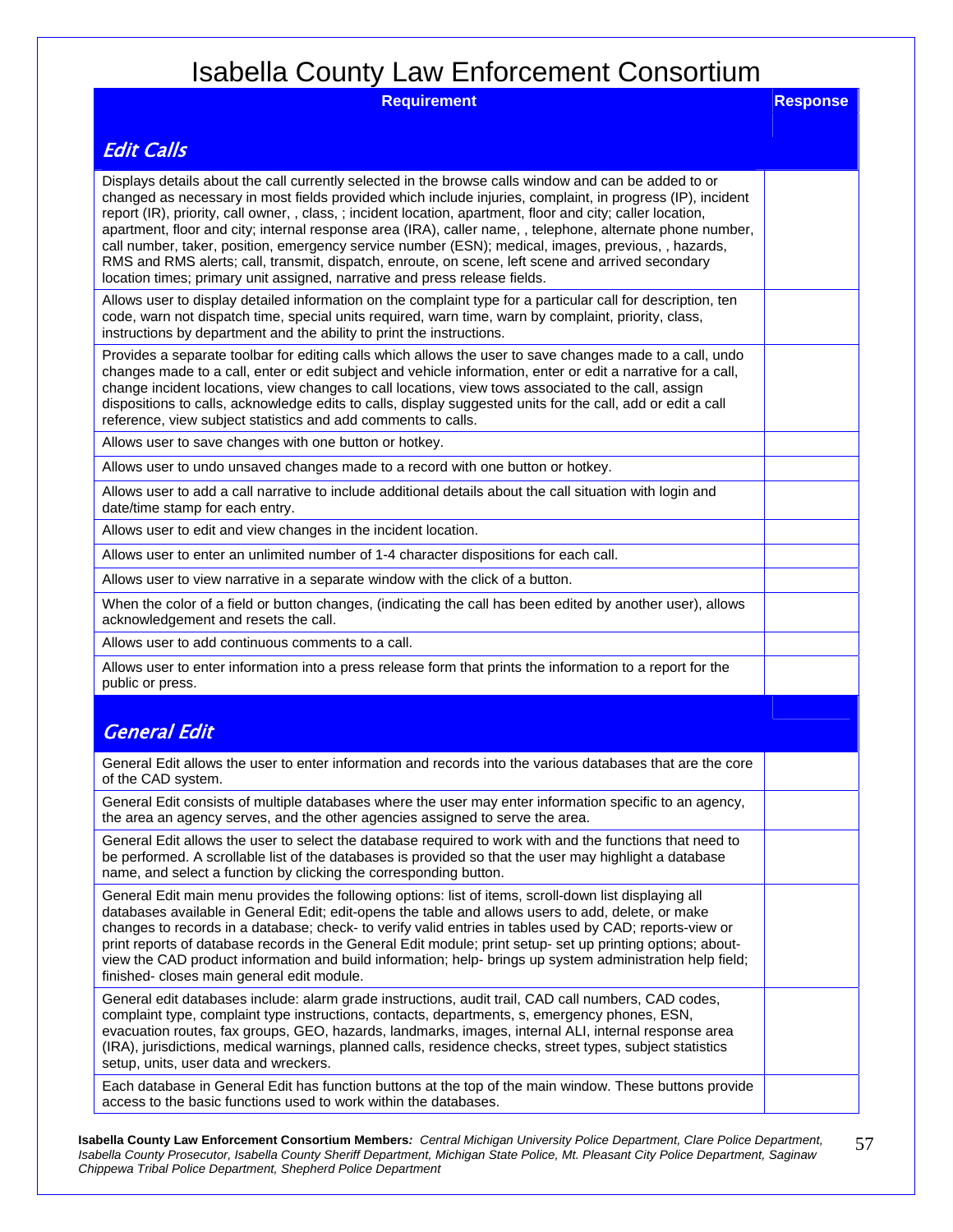| . <del>.</del> <i>.</i><br><b>Requirement</b>                                                                                                                                                                                                                                                                                                                                                                                                                                                                                                                                                                                                                                                                                                                                               | <b>Response</b> |
|---------------------------------------------------------------------------------------------------------------------------------------------------------------------------------------------------------------------------------------------------------------------------------------------------------------------------------------------------------------------------------------------------------------------------------------------------------------------------------------------------------------------------------------------------------------------------------------------------------------------------------------------------------------------------------------------------------------------------------------------------------------------------------------------|-----------------|
| Complaint Type database allows the user to set and re-set the default time for automatic communication<br>checks from within the database. Automatic checks keep track of the last time that units communicated<br>with the dispatcher/telecommunicator and, after a user defined time limit (according to the unit's status<br>and complaint type) displays an alert.                                                                                                                                                                                                                                                                                                                                                                                                                      |                 |
| Function buttons common to all databases within General Edit include the following: Finished- indicated<br>the user is done using the current database; Save-save an addition or change; Undo-revert any<br>unsaved changes to their previous values; Add- display a new empty record to which the user can add<br>new information; Copy- make a copy of an existing record which the user can then make changes to<br>create a new record; Delete- delete the currently selected record; Form- displays a formatted report of the<br>currently selected record; All Forms- displays a formatted report of each record in the record set; Audit<br>Record- display the audit trail for the currently displayed record and Audit Table- display the audit trail for<br>the current database. |                 |
| The Reports option will allow the user to preview, then print, export or email a report. If the user elects to<br>export the report a series of windows displays from which the user may select the format and destination<br>of the file.                                                                                                                                                                                                                                                                                                                                                                                                                                                                                                                                                  |                 |
| The Reports option in the General Edit main menu will allow the user to create two types of reports, Form<br>(divided by record with the data for the record listed following the heading) and Tabular (rows and<br>columns of records and data).                                                                                                                                                                                                                                                                                                                                                                                                                                                                                                                                           |                 |
| <b>Mandatory Databases</b>                                                                                                                                                                                                                                                                                                                                                                                                                                                                                                                                                                                                                                                                                                                                                                  |                 |
| Incident types may be user-defined such that each one has an associated description, priority and class.                                                                                                                                                                                                                                                                                                                                                                                                                                                                                                                                                                                                                                                                                    |                 |
| Incident type's database allows the user to indicate which groups and how many units from each group<br>should respond to each type of incident. This information is used to determine the list of suggested and<br>required units when a call is added.                                                                                                                                                                                                                                                                                                                                                                                                                                                                                                                                    |                 |
| Incident type's database allows the user to enter the maximum number of minutes CAD is to wait, if the<br>call is not dispatched, before it warns the dispatcher/telecommunicator that the call is still pending.                                                                                                                                                                                                                                                                                                                                                                                                                                                                                                                                                                           |                 |
| Incident type's database allows the user to enter the maximum number of minutes CAD is to wait for the<br>status of an assigned unit to change before warning the dispatcher/telecommunicator the unit is overdue<br>and needs to be checked on.                                                                                                                                                                                                                                                                                                                                                                                                                                                                                                                                            |                 |
| Incident type database allows the user to indicate what special units are required for a call as well as how<br>many units from each group should respond.                                                                                                                                                                                                                                                                                                                                                                                                                                                                                                                                                                                                                                  |                 |
| Incident type window includes the following fields: complaint, description, warn no dispatch, warn units<br>overdue, warn by complaint, default, default disposition, priority, class, group, units, special type,<br>function, number, report required and subject statistic are required.                                                                                                                                                                                                                                                                                                                                                                                                                                                                                                 |                 |
| Department's database contains all departments for which ICLEC is responsible. The system uses<br>unique four-character department codes when assigning calls and responsibilities.                                                                                                                                                                                                                                                                                                                                                                                                                                                                                                                                                                                                         |                 |
| Department's database maintains the department's voice and fax phone numbers.                                                                                                                                                                                                                                                                                                                                                                                                                                                                                                                                                                                                                                                                                                               |                 |
| Department's database provides a transfer option, which allows call data to be transferred to a records<br>management system when an OCA is assigned.                                                                                                                                                                                                                                                                                                                                                                                                                                                                                                                                                                                                                                       |                 |
| Department's database allows the user the ability to create an OCA number setup for each department.                                                                                                                                                                                                                                                                                                                                                                                                                                                                                                                                                                                                                                                                                        |                 |
| Department's database allows the user to specify whether or not an internal Originating Case Agency<br>(OCA) number must be used to assign a number to a call and which series of OCA numbers to use.                                                                                                                                                                                                                                                                                                                                                                                                                                                                                                                                                                                       |                 |
| Department's database maintains codes and call numbering for each department.                                                                                                                                                                                                                                                                                                                                                                                                                                                                                                                                                                                                                                                                                                               |                 |
| Department's database allows all the departments that ICLEC is responsible for to be entered into this<br>database and assigned unique abbreviations up to four characters in length.                                                                                                                                                                                                                                                                                                                                                                                                                                                                                                                                                                                                       |                 |
| Departments database consist of the following fields: department code, full name, description, category,<br>phone number, fax number, an OCA number setup and jurisdiction. The OCA number setup portion of<br>the window maintains the following fields: OCA destination, OCA number source, auto create option,<br>associated ORI, and an export file setup.                                                                                                                                                                                                                                                                                                                                                                                                                              |                 |
| Departments database format mask options include the following: number only, 00000; literal and<br>number, "WPD"00000; number and literal, 00000"WPD"; year and number, yy-00000; year and month<br>and number, yymm-00000; and year and month and day and number, yymmdd-0000.                                                                                                                                                                                                                                                                                                                                                                                                                                                                                                             |                 |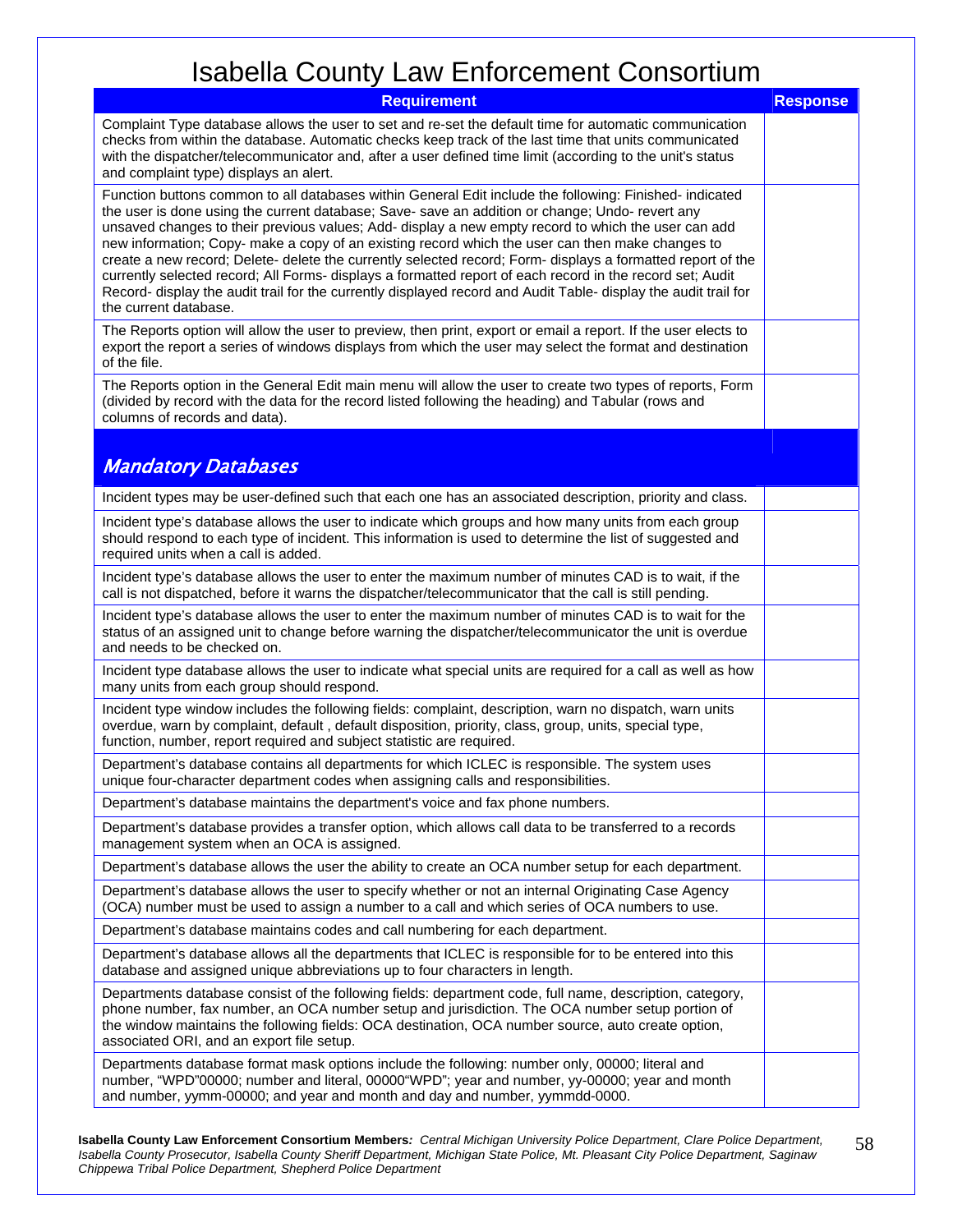| <b>Requirement</b>                                                                                                                                                                                                                                                                                                                | <b>Response</b> |
|-----------------------------------------------------------------------------------------------------------------------------------------------------------------------------------------------------------------------------------------------------------------------------------------------------------------------------------|-----------------|
| Departments database allows ICLEC to select an option from the Automatic Reset of Sequence list to<br>indicate how the department and OCA sequence numbers should be reset, options include: never, only<br>manual reset; each day at midnight, first day of month at midnight, and first day of year at midnight.                |                 |
| Department's database allows the system administrator to disable OCA number creation.                                                                                                                                                                                                                                             |                 |
| Unit's database is made up of all the units that ICLEC can dispatch. A unit might be one officer or a patrol<br>car.                                                                                                                                                                                                              |                 |
| Units database allows the user to enter a description of the unit as well as any special characteristics the<br>unit possesses, such as a being a K-9 or first responder.                                                                                                                                                         |                 |
| Unit's database indicates the ID, name, and phone number of the officer that comprises a unit. The<br>database also provides fields, which indicate whether the unit to be dispatched is available and if it is<br>currently on or off duty.                                                                                      |                 |
| Unit's database allows the user to enter the code that indicates when the unit is to respond to roll calls,<br>such as every half hour, every hour, both on the hour and on the half hour, or not expected to respond.                                                                                                            |                 |
| Unit's database displays the unit's home street address and city. The user may also enter any general,<br>helpful comments about the unit.                                                                                                                                                                                        |                 |
| Unit's database indicates the assigned shift of each unit.                                                                                                                                                                                                                                                                        |                 |
| Unit's database provides the ability to assign each unit a patrol area and sub patrol area.                                                                                                                                                                                                                                       |                 |
| Unit's database indicates the last status of a unit; either non-call or call related that is posted to the unit<br>status log.                                                                                                                                                                                                    |                 |
| Units database captures the following information about each unit: unit ID, category, department, shift,<br>sub patrol, patrol area, , description, special type, fire unit, station, kind of unit, communicate when,<br>comments, suggestible, functions, station or replacement unit, jurisdiction and last on scene date/time. |                 |
| <b>Additional Databases</b>                                                                                                                                                                                                                                                                                                       |                 |
| Alarm grade instructions database allows agencies to enter and provide dispatchers/telecommunicators<br>with specific sets of instructions for fires of different grades or levels, and make unit recommendations.                                                                                                                |                 |
| Alarm grade instructions database provides the ability to select department to which the instructions<br>apply.                                                                                                                                                                                                                   |                 |
| Alarm grade instructions database may only be edited by the system administrator or authorized user.                                                                                                                                                                                                                              |                 |
| Alarm grade database allows the user to enter the department, alarm grade, and instructions.                                                                                                                                                                                                                                      |                 |
| Audit trail database allows the user to view all audit records for all databases in the general edit table.                                                                                                                                                                                                                       |                 |
| Audit trail function provides a log id for each record.                                                                                                                                                                                                                                                                           |                 |
| Audit trail database provides a date and time stamp that shows the exact date and time that a change<br>was made.                                                                                                                                                                                                                 |                 |
| Audit trail database shows, which databases and fields were changed, what change was made (changes,<br>additions, and deletions), which user login made the change and when they made it.                                                                                                                                         |                 |
| Audit trail database indicates the jurisdiction for which the record was defined.                                                                                                                                                                                                                                                 |                 |
| Audit trail database provides a table name that indicates in which database a specific change was made.                                                                                                                                                                                                                           |                 |
| Audit trail database provides a before value, which shows what the field value was before the change<br>occurred, and an after value, showing what the field value was after the change occurred.                                                                                                                                 |                 |
| Audit trail database allows the user to view audit records for all databases or filter down to a specific<br>value in just one field.                                                                                                                                                                                             |                 |
| Contacts database allows the user to edit information for contacts.                                                                                                                                                                                                                                                               |                 |
| Contacts database allows the user to enter comments and information about the contact, reasons for<br>contacting this person, or any additional useful details.                                                                                                                                                                   |                 |
| Contacts database allows the user to view, modify, or delete location contacts (people who should be<br>notified of incidents at the associated location).                                                                                                                                                                        |                 |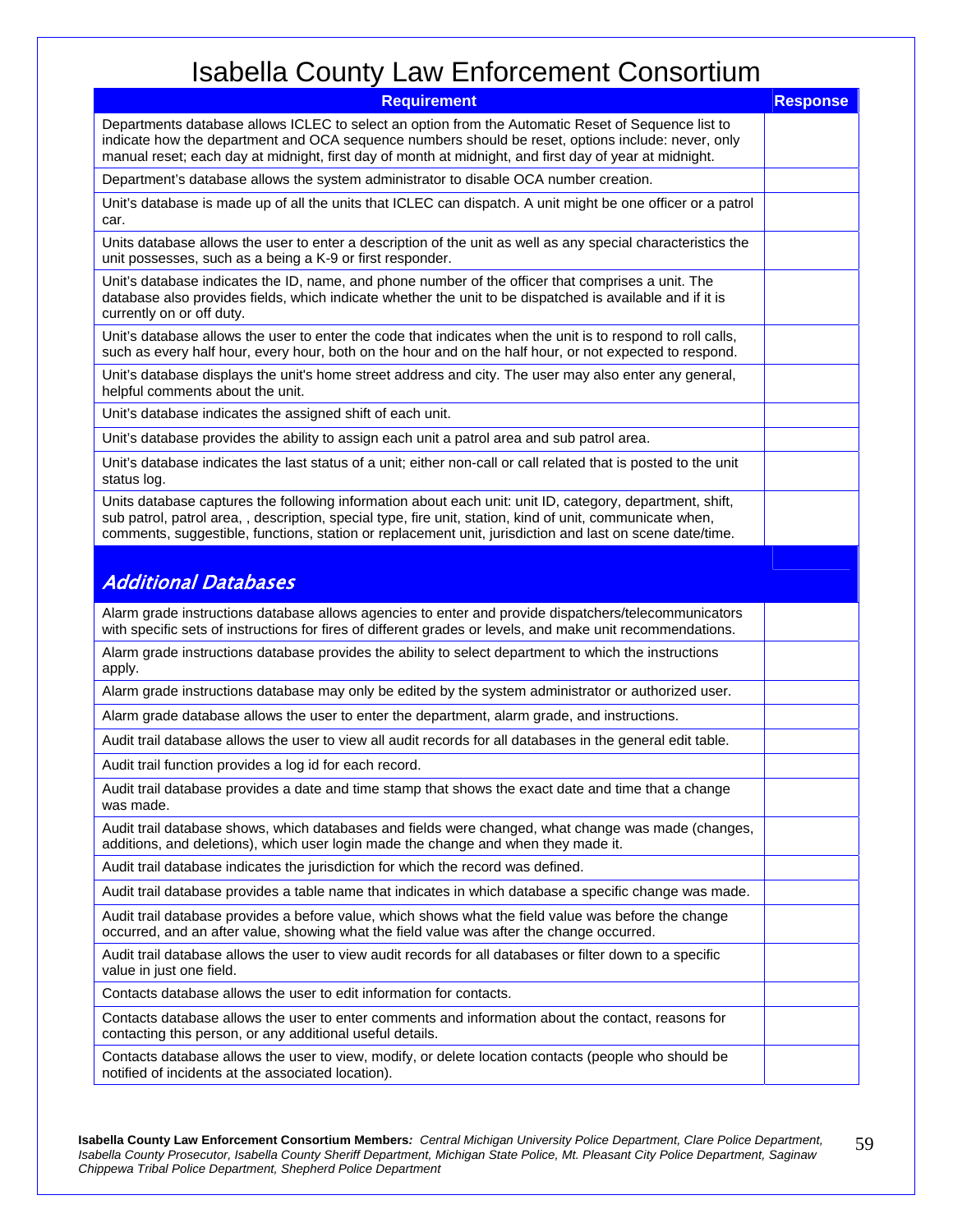| <b>Requirement</b>                                                                                                                                                                                                                            | <b>Response</b> |
|-----------------------------------------------------------------------------------------------------------------------------------------------------------------------------------------------------------------------------------------------|-----------------|
| Contacts database captures the following information about location contacts: relation, prefix, first name,<br>middle name, last name, suffix, phone 1, phone 2, location, city, state, and comments.                                         |                 |
| Contacts are initially entered through the Internal ALI database (Contacts option). The contacts database<br>contains all contact data entered through the Internal ALI database.                                                             |                 |
| Emergency phones database maintains telephone and fax numbers that the user wishes to quickly<br>reference.                                                                                                                                   |                 |
| Emergency phones database captures the following information: description, category, department,<br>phone, and fax number.                                                                                                                    |                 |
| Emergency Service area Numbers database allows the user to set up ESNs, in conjunction with the<br>telephone company, to identify different responses within ICLEC's service area.                                                            |                 |
| ESN database utilizes the ESN associated with the calling 9-1-1 number, to determine which department<br>should respond to the call. The user may attach response scenarios to ESNs through the Internal<br>Response Area (IRA) database.     |                 |
| ESN database maintains the following information: ESN, jurisdiction, and Internal Response Area (the<br>user may select the link to the associated IRA that defines the response scenario for this area from a pull-<br>down selection menu). |                 |
| Evacuation routes database allows the user to define evacuation routes for specific geographic areas that<br>can be looked up when needed.                                                                                                    |                 |
| Evacuation routes database provides dispatchers/telecommunicators instructions to give citizens, the<br>quickest route to evacuate an area, in case of an emergency.                                                                          |                 |
| Evacuation routes database maintains evacuation routes, jurisdiction, and evacuation route instructions.                                                                                                                                      |                 |
| Fax groups database allows the user to categorize departments into logical groups so that a group of<br>agencies can be specified as the recipient of a fax.                                                                                  |                 |
| Fax groups database maintains the following information: fax group, department and description.                                                                                                                                               |                 |
| Geodatabase includes an intersection feature that uses streets and cross streets to populate valid<br>addresses for an intersection or validate the intersection.                                                                             |                 |
| Geodatabase provides fields that display the name of the city, street, quadrant and house number prefix<br>(if used) associated with each particular record.                                                                                  |                 |
| Geodatabase allows the user to define the beginning and end of a valid address range being entered.                                                                                                                                           |                 |
| Geodatabase allows the user to enter O for odd, E for even, or B for both; this information is used when<br>the centerline of a street is the separator between responding agencies.                                                          |                 |
| Geodatabase allows the user to enter the grid and state road number if applicable for each address.                                                                                                                                           |                 |
| Geodatabase displays the Internal Response Area (IRA) code, which defines a response scenario for the<br>applicable area.                                                                                                                     |                 |
| Geodatabase allows the user to enter the ESN (Emergency Service Area Number) associated with a<br>geographic area that determines which department should respond to the call.                                                                |                 |
| Geodatabase provides a Sub Patrol field to be used as a flag for temporary mass patrol changes to a<br>particular GEO table.                                                                                                                  |                 |
| Geodatabase allows the user to select an evacuation route code and provide special instructions about<br>anything unique or unusual about an area or its activities.                                                                          |                 |
| Geodatabase provides fields indicating the name of the water, gas, electric, and phone companies that<br>service the particular geographic areas.                                                                                             |                 |
| Geodatabase allows the user to enter the directions to an indicated geographic area from a user-<br>established point of reference.                                                                                                           |                 |
| Geodatabase provides a field for the user to enter any landmarks associated with the area indicated.                                                                                                                                          |                 |
| Geodatabase includes neighborhood names.                                                                                                                                                                                                      |                 |
| Geodatabase logs all locations that fail GEO validation to a GEO Fail report.                                                                                                                                                                 |                 |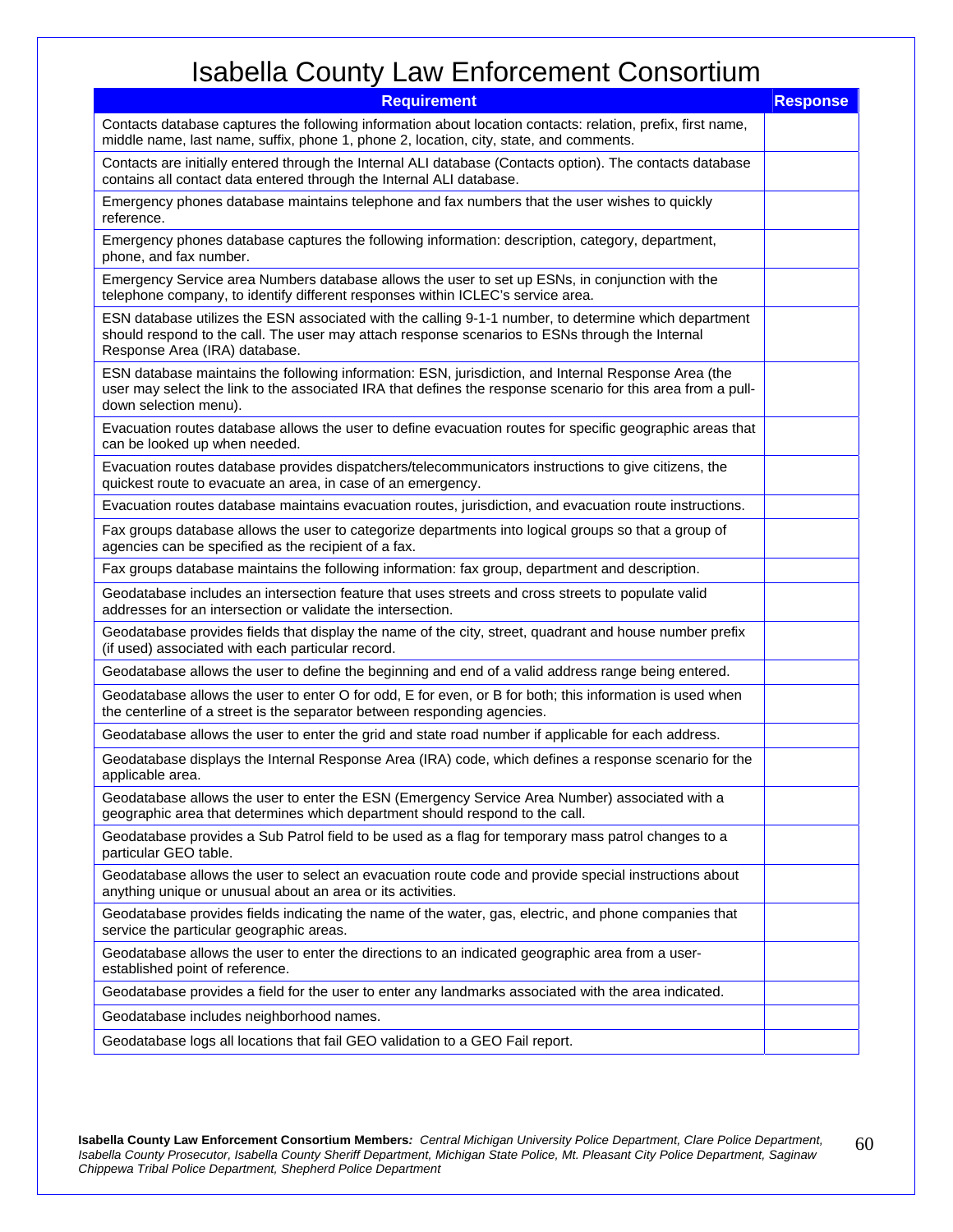| <b>Requirement</b>                                                                                                                                                                                                                                                                                                                                                                                                                                                                                                                                                                                        | <b>Response</b> |
|-----------------------------------------------------------------------------------------------------------------------------------------------------------------------------------------------------------------------------------------------------------------------------------------------------------------------------------------------------------------------------------------------------------------------------------------------------------------------------------------------------------------------------------------------------------------------------------------------------------|-----------------|
| Geodatabase captures the following information regarding locations: city, quad, street, house # prefix,<br>low/high (Enter the beginning and end of the address number range being added), O-E (odd, even, both),<br>grid, IRA, ESN, , evacuation route, wrecker area, special instructions, water co., gas co., electric co.,<br>phone co., police, sheriff or ignore (to indicate if the street segment is in ICLEC or needs both to respond)<br>directions from (the point of reference from which the directions are given) and directions, landmarks,<br>cross streets, state road and neighborhood. |                 |
| Hazards database contains detailed information about hazardous conditions that exist at a specific<br>location such as chemicals, explosives, gases, hostile persons, animals, or other hazards associated with<br>the location and any comments that are applicable. An owner's name and phone number are also<br>displayed.                                                                                                                                                                                                                                                                             |                 |
| Hazards database information is initially entered through the internal ALI database (Hazards option) and<br>contains all hazards entered into the internal ALI database.                                                                                                                                                                                                                                                                                                                                                                                                                                  |                 |
| Images database allows the user to view, modify, or delete images.                                                                                                                                                                                                                                                                                                                                                                                                                                                                                                                                        |                 |
| Images database contains images associated with internal ALI records and can include any images<br>pertinent to a record.                                                                                                                                                                                                                                                                                                                                                                                                                                                                                 |                 |
| Images database information is initially entered through the internal ALI database (Image option) and the<br>images database contains all images entered in the internal ALI database.                                                                                                                                                                                                                                                                                                                                                                                                                    |                 |
| Images database image window provides the following options: hide- close this image viewing window<br>and return to the image database window; load- load a new image to replace the current image stored;<br>paste- paste an image from the clipboard to replace the current image stored; save- save the image and<br>attach; refresh- updates the image to the correct image, if image and title do not match; normal, size to<br>form and zoom in/out- use these options to adjust the view of the image.                                                                                             |                 |
| Internal ALI database allows the user to enter and store details about locations and any special<br>conditions that might exist at the location associated with a call.                                                                                                                                                                                                                                                                                                                                                                                                                                   |                 |
| Internal ALI database window displays the first, middle, and last name of the individual associated with a<br>location.                                                                                                                                                                                                                                                                                                                                                                                                                                                                                   |                 |
| Internal ALI database will allow the user to enter s for a location using the s function. Information<br>maintained includes: sprinkler indicator, description, type, sprinkler other; gas shutoff indicator, gas<br>shutoff location, electric shutoff location, alarm indicator, alarm description, alarm company, alarm phone,<br>contact name, contact phone, instructions, fax names 1, 2, 3, fax phones 1, 2, 3, special comments, and<br>fax group.                                                                                                                                                |                 |
| Internal ALI database records indicate what type of user-defined classification is assigned to the record<br>(whether a location is a residence, business, etc.).                                                                                                                                                                                                                                                                                                                                                                                                                                         |                 |
| Internal ALI window allows the user to associate the number of occupants at a specified location.                                                                                                                                                                                                                                                                                                                                                                                                                                                                                                         |                 |
| Internal ALI database provides the complete address of a specified location including apartment #/suite,<br>bldg/floor, city, state, and zip code. A secondary location, city, state and zip may be entered to indicate a<br>different mailing address from the physical location.                                                                                                                                                                                                                                                                                                                        |                 |
| Internal ALI window indicates which electric company/meter number; water and gas companies cover a<br>specific address.                                                                                                                                                                                                                                                                                                                                                                                                                                                                                   |                 |
| Internal ALI window displays the business name and tax id number if the location is classified as a<br>business.                                                                                                                                                                                                                                                                                                                                                                                                                                                                                          |                 |
| Internal ALI database provides directions to the specified location including the reference point from<br>which the directions are provided.                                                                                                                                                                                                                                                                                                                                                                                                                                                              |                 |
| Internal ALI database allows the user to enter the alarm code, type, name, and phone number of the<br>alarm company that services the location.                                                                                                                                                                                                                                                                                                                                                                                                                                                           |                 |
| Internal ALI database displays the CAD jurisdiction and Internal Response Area (IRA).                                                                                                                                                                                                                                                                                                                                                                                                                                                                                                                     |                 |
| Internal ALI database provides the X and Y coordinates for the location.                                                                                                                                                                                                                                                                                                                                                                                                                                                                                                                                  |                 |
| Internal ALI window allows the user to enter special comments about a location.                                                                                                                                                                                                                                                                                                                                                                                                                                                                                                                           |                 |
| Internal ALI medical database provides the name and phone number of an individual's doctor and phone<br>number; check boxes to indicate specific medical concerns such as blind, deaf, physically impaired,<br>diabetic, suicidal, hostile, aged or other; next of kin name and phone number (2).                                                                                                                                                                                                                                                                                                         |                 |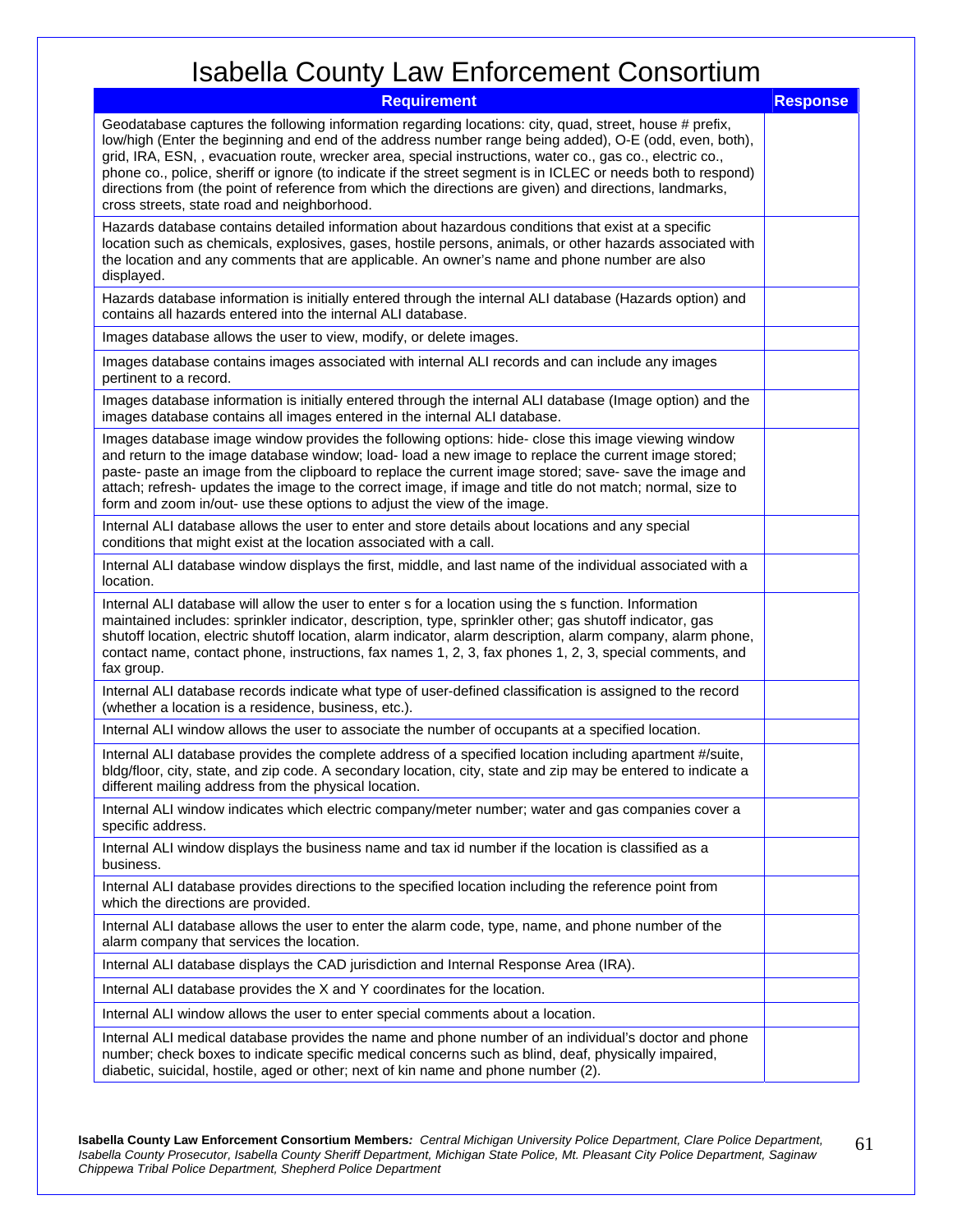| <b>Requirement</b>                                                                                                                                                                                                                                                                                                                                                                                              | <b>Response</b> |
|-----------------------------------------------------------------------------------------------------------------------------------------------------------------------------------------------------------------------------------------------------------------------------------------------------------------------------------------------------------------------------------------------------------------|-----------------|
| Internal ALI database prohibits the user from entering the same phone number twice with the exception<br>of a blank one.                                                                                                                                                                                                                                                                                        |                 |
| Internal ALI hazards windows captures the following fields: owner's name, owner's phone, comments,<br>check boxes to designate the hazard as a chemical, explosive, animal, if hostile, and a field to indicate<br>other type hazard.                                                                                                                                                                           |                 |
| Internal ALI images window captures image description, address, record the image is associated with,<br>and link code.                                                                                                                                                                                                                                                                                          |                 |
| Internal ALI database provides links to other databases including: contacts, medical, response, hazards,<br>residence, and images.                                                                                                                                                                                                                                                                              |                 |
| Internal ALI database captures the following fields: phone number, first name, middle name, last name,<br>class, , number of occupants, location, floor, apt, city, state, zip, special comments, electric co., meter #,<br>water co., gas co., directions from reference, PSAP alarm co., Co. phone, alarm type, alarm code,<br>directions, jurisdiction, IRA, X and Y coordinates, business name, and tax ID. |                 |
| Internal ALI database allows the user to add contact names for an address by using the contact function.<br>Fields provided include: relation, prefix, first, middle and last name, suffix, phone 1, phone 2, location,<br>city, state, and comments.                                                                                                                                                           |                 |
| Internal ALI database window displays the relevant internal response area database (IRA) information for<br>a record. The user may select the response function to view response scenarios closer from this window.                                                                                                                                                                                             |                 |
| Internal ALI provides the user with a response scenario that displays a window containing the following<br>fields: IRA, description, tract, wrecker area, and a browse list containing category, department, patrol<br>area and order.                                                                                                                                                                          |                 |
| Internal ALI database allows the user to enter hazard information about a selected location in the internal<br>ALI hazard and chemical window. Fields provided include: check boxes for hazards that apply<br>(chemicals, explosives, gases, hostile, animal), comments, owner name, owner phone, other hazards, ID<br>number, material name, and comment.                                                      |                 |
| Internal ALI database will allow personnel checking a residence/business to tell the<br>dispatcher/telecommunicator the reference code, such that they can enter the code number on the new<br>call screen and the address and other information about the residence/business automatically displays.                                                                                                           |                 |
| Internal ALI provides an image database, which allows agencies to associate images with a location<br>record.                                                                                                                                                                                                                                                                                                   |                 |
| Internal ALI database allows agencies to define multiple aliases or alternate names to a single location<br>for rapid event location entry.                                                                                                                                                                                                                                                                     |                 |
| Internal ALI residence checks window captures the following information: SSR code, start date, end date,<br>and comment.                                                                                                                                                                                                                                                                                        |                 |
| IRA database provides a field for the user to select the tract, which applies to the record.                                                                                                                                                                                                                                                                                                                    |                 |
| IRA database provides an optional box for descriptive information.                                                                                                                                                                                                                                                                                                                                              |                 |
| IRA database allows the user to select the department and group that applies to each scenario as well as<br>the order to assign to the group (1 for primary, 2 for secondary, etc.).                                                                                                                                                                                                                            |                 |
| Internal response areas (IRAs) database allows the user to define response scenarios for specific areas.<br>Response scenarios indicate which categories or types of agencies (Police, Sheriff, Fire) should respond<br>to calls in a specific area and which departments should send responding units.                                                                                                         |                 |
| Internal response areas database allows for multiple scenarios to be defined for an area, the user may<br>elect to provide for a primary scenario and as many backups as required.                                                                                                                                                                                                                              |                 |
| Internal response area window consist of the following fields: IRA, tract, X and Y coordinates, and<br>description. Upon completion of these fields the response scenario may be added. Users may define the<br>response scenario to associate with this IRA code and include the fields: category, order, department and<br>patrol area.                                                                       |                 |
| Internal response area database allows the user to limit the entries that display at any time by selecting<br>one of the buttons at the bottom of the response scenario window (all, police, sheriff, fire, rescue, first<br>responder and other). For example, the user can click on FIR to display only fire entries. ALL displays all<br>entries.                                                            |                 |
| IRA database initiates response scenarios, which indicate what types of units, should respond to calls<br>and tract associated with a particular IRA code.                                                                                                                                                                                                                                                      |                 |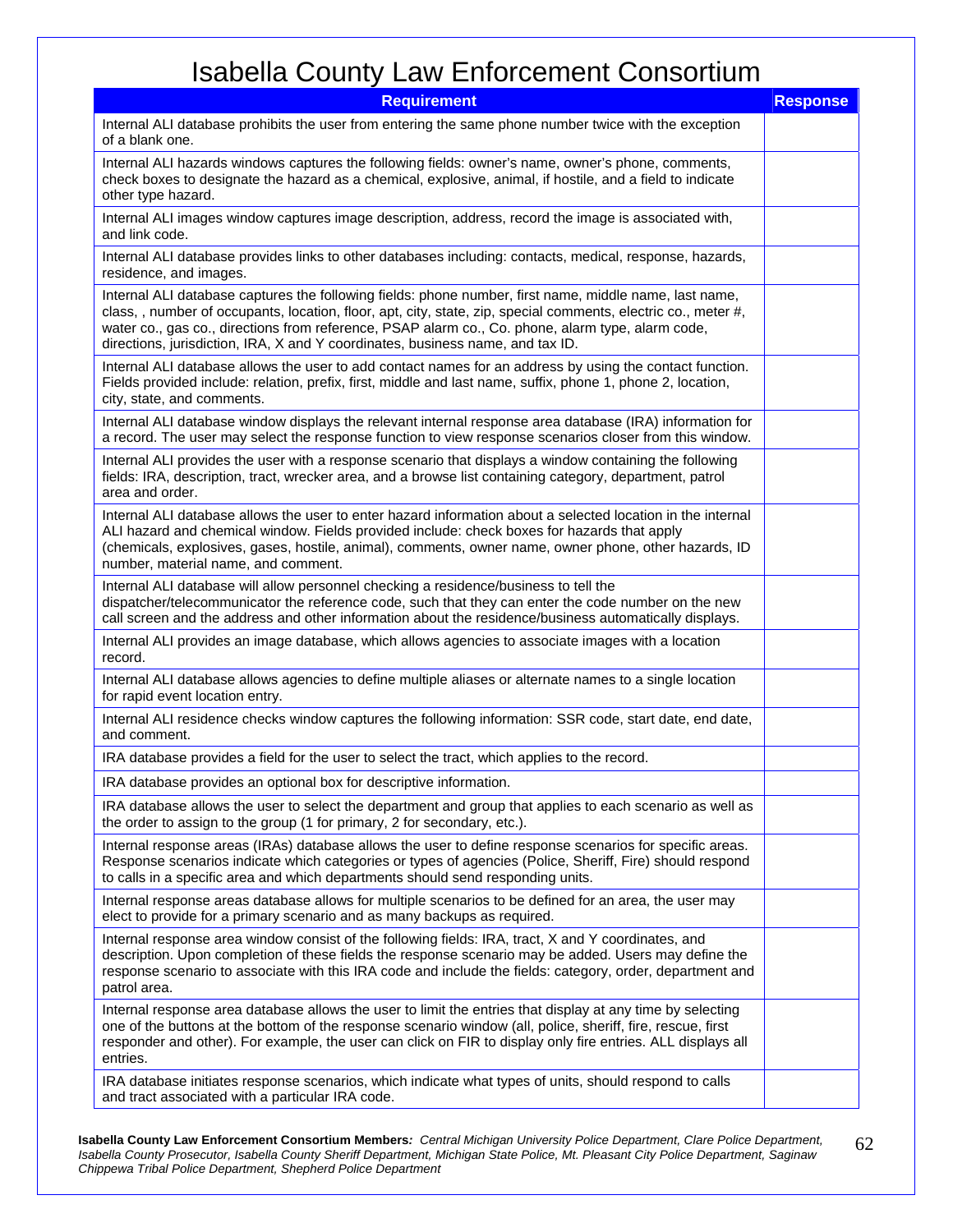| <b>Requirement</b>                                                                                                                                                                                                                                                                                                                                                                                                         | <b>Response</b> |
|----------------------------------------------------------------------------------------------------------------------------------------------------------------------------------------------------------------------------------------------------------------------------------------------------------------------------------------------------------------------------------------------------------------------------|-----------------|
| Jurisdictions database displays an established CAD jurisdiction and the ability to define a training<br>jurisdiction so that data is kept separate from jurisdiction to jurisdiction.                                                                                                                                                                                                                                      |                 |
| Medical warnings database allows the user to view and modify medical information about individuals at a<br>specific location in the database. These warnings are entered in the database so that<br>dispatchers/telecommunicators and emergency personnel can be made aware of medical conditions that<br>exist when responding to a call.                                                                                 |                 |
| Medical warnings database provides check boxes to indicate conditions such as blind, deaf, aged,<br>hostile, physical, diabetic and suicidal. Other fields captured include: prefix, first, middle, and last name,<br>suffix, comments, other (condition), Next of Kin (NOK) 1 name, NOK 1 phone, NOK 2 name, NOK 2<br>phone, doctors name, doctors phone and associated internal ALI record the data is linked to.        |                 |
| Planned calls database captures the following information: location, floor, apartment, city, ESN, ,<br>jurisdiction, name, phone, complaint, ten code, priority, class, dispatcher, popup when choices (one time,<br>daily, week days or day of week) planned date and time, day of week, expire date, internal response area<br>(IRA), response scenario, screen name, comments, date entered, entered by and last popup. |                 |
| Planned call database will not display calls in the browse active call window until the pre-determined time,<br>so it will not clutter the screen until the call needs to be handled.                                                                                                                                                                                                                                      |                 |
| Planned calls database offers users the option of entering an address and validating it against the<br>geodatabase and using the internal ALI database as a source for the planned call address, phone, name<br>and other pertinent information.                                                                                                                                                                           |                 |
| Planned calls database allows the user to select the frequency a planned call should pop up including:<br>one time- will only be added as call once; daily- should pop up each day for the specified time period;<br>week days- should pop up at the same time each day Monday through Friday and day of week- should<br>pop up at the same time on the same day of the week (for example every Tuesday at 10:00 am).      |                 |
| Street type's conversion database maintains consistent and identical call location data. For example, a<br>user may type "St.", one user may type "Street" and another user may type "ST". Using this conversion<br>list, CAD can translate any entry into one consistent abbreviation for a street name or suffix to be properly<br>geo-validated.                                                                        |                 |
| Street type conversions database consist of two fields, convert from and convert to.                                                                                                                                                                                                                                                                                                                                       |                 |
| User data database is used by the CAD system as an agency/department reference and can include<br>officer and employee phone number lists, reference phone number lists not kept in the emergency<br>numbers list, memos, non-call-related instruction sheets and references, pager and cellular phone<br>numbers and unit on call lists.                                                                                  |                 |
| User data database fields include: code, jurisdiction, description and narrative.                                                                                                                                                                                                                                                                                                                                          |                 |
| <b>Units Assigned</b>                                                                                                                                                                                                                                                                                                                                                                                                      |                 |
| Allows user to update a unit's status.                                                                                                                                                                                                                                                                                                                                                                                     |                 |
| Automatically updates, when a new unit is assigned, to display all units that are assigned to a call.                                                                                                                                                                                                                                                                                                                      |                 |
| Provides unit status indicators which display picture icons including dispatched, enroute, on scene, left for<br>a secondary location, arrived at a secondary location, busy on a call but can be reassigned, removed<br>from call, out of service, in service and queued for another call.                                                                                                                                |                 |
| Provides buttons to limit the assigned units view by Category (POL, SHE, FIR, etc).                                                                                                                                                                                                                                                                                                                                        |                 |
| Provides function buttons, for easier use, including one for adding or viewing notes for the selected unit,<br>one for viewing the unit log, one to locate a unit id and one to refresh the window with the most current<br>information.                                                                                                                                                                                   |                 |
| Allows user to add, edit, or view notes for the selected unit                                                                                                                                                                                                                                                                                                                                                              |                 |
| Allows user to view the activity log for a specific unit including date/time the action was logged,<br>department, comments associated with the action, officer id, officer name, operator who logged the<br>action, patrol area and all user-defined (non-call) and call-related statuses.                                                                                                                                |                 |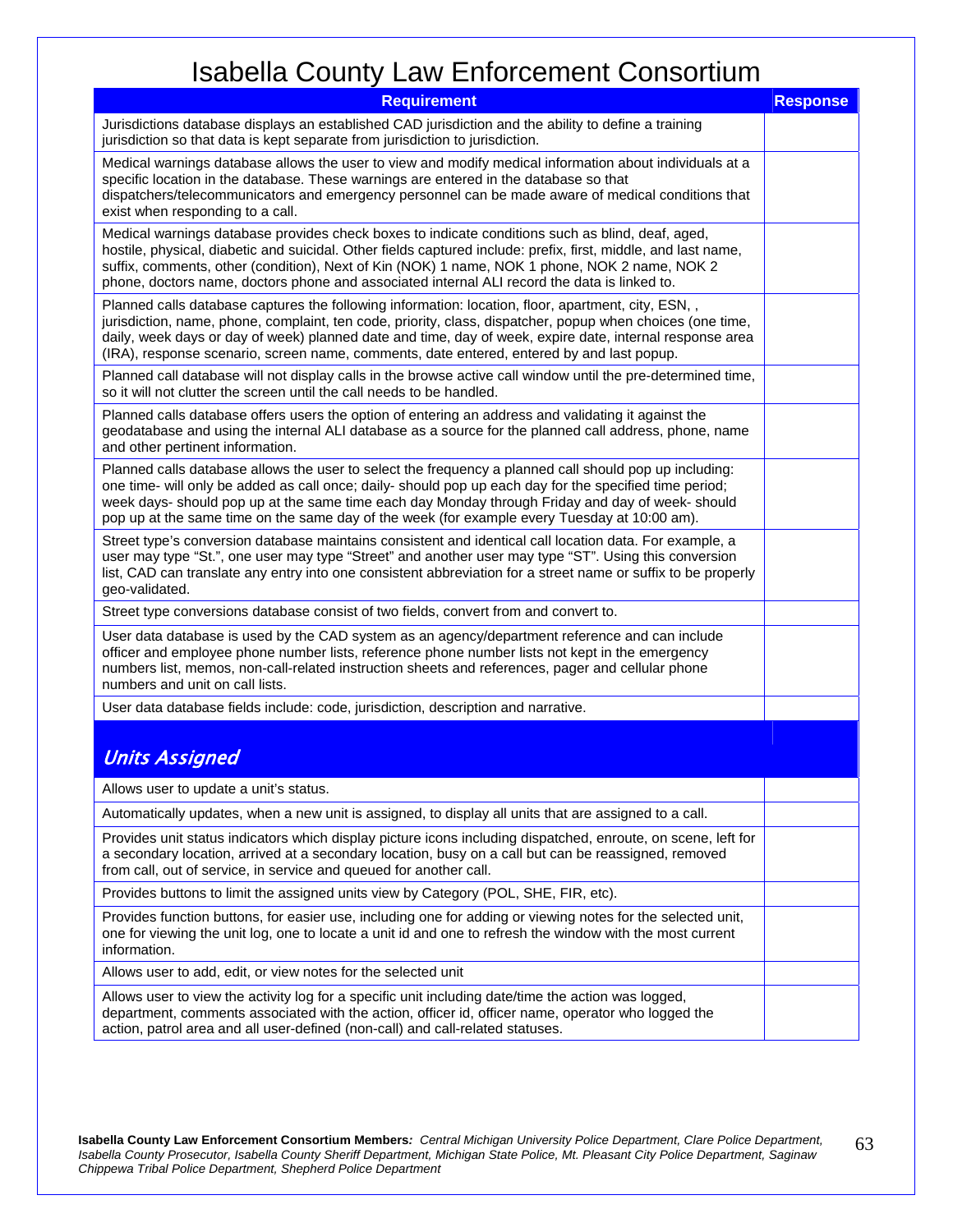| ivuvviiu vvuity<br>11919011911                                                                                                                                                                                                                            |                 |
|-----------------------------------------------------------------------------------------------------------------------------------------------------------------------------------------------------------------------------------------------------------|-----------------|
| <b>Requirement</b>                                                                                                                                                                                                                                        | <b>Response</b> |
| <i><b>Imaging</b></i>                                                                                                                                                                                                                                     |                 |
| Allows user to view normal, size to form, or zoom in or out by any percentage to adjust the view of image<br>when viewing in the image window.                                                                                                            |                 |
| Allows user to hide an image, load new image, paste image from clipboard, save image and attach via<br>internal ALI, and refresh an image to update.                                                                                                      |                 |
| Allows user to locate specific images record.                                                                                                                                                                                                             |                 |
| Maintains information on the image description, linked internal ALI record and record number.                                                                                                                                                             |                 |
| Allows images to be captured from a variety of sources, including camcorders, still video cameras, and<br>scanners.                                                                                                                                       |                 |
| Alerts user to associated images when a call is received at a specific location.                                                                                                                                                                          |                 |
| Allows user to view the file and image directly from the dispatch screen.                                                                                                                                                                                 |                 |
| Allows user to view associated images when viewing a file.                                                                                                                                                                                                |                 |
| Allows user to view, modify, or delete images associated with the internal ALI records.                                                                                                                                                                   |                 |
| Internal ALI window has a field to allow user to associate electronic images and objects such as flow<br>charts, diagrams, video objects, or any other OLE compatible images/objects, with the record.                                                    |                 |
|                                                                                                                                                                                                                                                           |                 |
| <b>Reports</b>                                                                                                                                                                                                                                            |                 |
| The Reports option will allow the user to preview, print or export a report to another format or email. If the<br>user elects to export the report, a series of windows displays, from which he/she may select the format<br>and destination of the file. |                 |
| Allows user to preview reports before printing.                                                                                                                                                                                                           |                 |
| Allows user-defined ad hoc reporting for unlimited report designing.                                                                                                                                                                                      |                 |
| Pre-defines the following reports for easy creation and printing: department activity, number of calls, unit<br>activity, block activity, response time, call log, bad address, man power, press release, wrecker, GEO fail<br>and false alarm.           |                 |
| Allows user to specify if report is to include data from active calls, historic calls or both.                                                                                                                                                            |                 |
| Allows user to create reports from a number of databases and choose which data will appear in the<br>report.                                                                                                                                              |                 |
| Allows user to select jurisdiction from a list of established jurisdictions.                                                                                                                                                                              |                 |
| Provides unit activity reports which show the activities of one unit, selected units or all units, for a specific<br>date and time period.                                                                                                                |                 |
| Provides unit activity reports, which can be customized to include a specific period of time or time frame<br>(same time period for multiple days) and display by unit id, officer id or department.                                                      |                 |
| Provides department activity reports, which give a synopsis of calls for one or more departments for a<br>specific date and time period.                                                                                                                  |                 |
| Allows user to select, sort and search on any field in every CAD database for ad hoc reporting.                                                                                                                                                           |                 |
| Allows query information to be printed according to user-defined report formats.                                                                                                                                                                          |                 |
| Provides block activity reports which sort call activity by city, block, street name and number of calls, for a<br>specific date and time period.                                                                                                         |                 |
| Users can create either summary reports or detail reports for the following pre-defined areas: block<br>activity, response time and manpower.                                                                                                             |                 |
| Creates tabular style reports which show the number of calls handled during a specific time period sorted<br>by complaint type, department, unit, or a number of other options provided in a pull-down selection menu.                                    |                 |
| Presents data that involves time, such as number of calls per hour, in bar chart or graph form.                                                                                                                                                           |                 |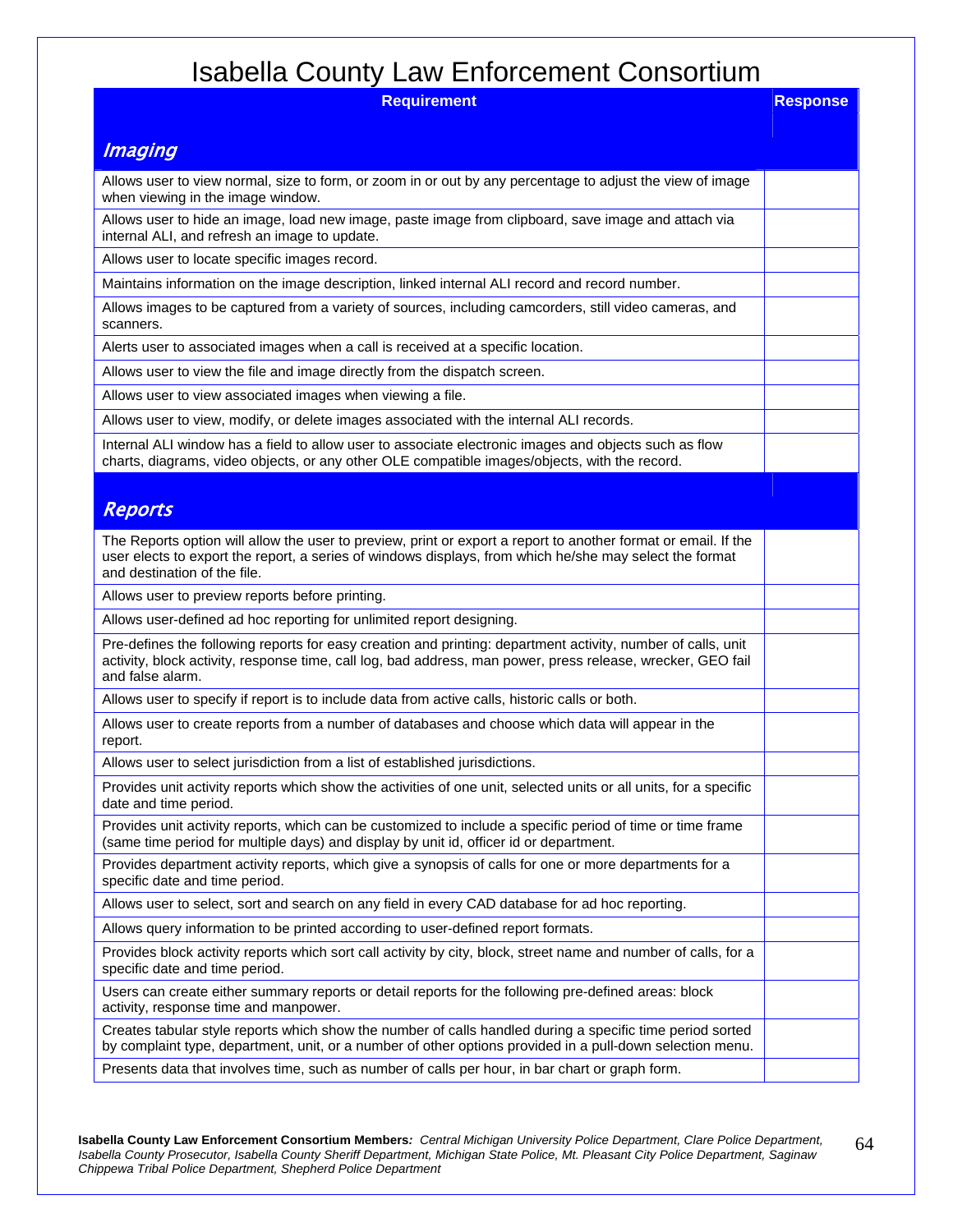| <b>Requirement</b>                                                                                                                                                                                                                                                                             | <b>Response</b> |
|------------------------------------------------------------------------------------------------------------------------------------------------------------------------------------------------------------------------------------------------------------------------------------------------|-----------------|
| Provides call log report, in a number of pre-defined formats that allow the user to choose the data-sorting<br>criteria from a pull-down selection menu.                                                                                                                                       |                 |
| Provides response time reports that calculate and display the response times for the following categories:<br>units, departments, shifts, complaint, priority, calls and dispatcher for a specific date and time period.                                                                       |                 |
| Provides bad address reports which show information about calls for which the incoming Automatic<br>Location Identifier (ALI) was incorrect for a specific 9-1-1 call.                                                                                                                         |                 |
| Provides man power reports which include information about unit work hours for a specific date and time<br>period.                                                                                                                                                                             |                 |
| Provides reports, which list all of the false alarms responded to, for a specific date and time period. The<br>report may also designate a complaint type with a specific disposition.                                                                                                         |                 |
| Provides reports, which list all incident locations that failed GEO-validation, when the calls were entered.                                                                                                                                                                                   |                 |
| Provides press release reports.                                                                                                                                                                                                                                                                |                 |
| Help                                                                                                                                                                                                                                                                                           |                 |
| Includes a help menu for all screens and forms, which is accessible via the mouse or a keyboard<br>command.                                                                                                                                                                                    |                 |
| Features online help documentation on how to use the software.                                                                                                                                                                                                                                 |                 |
| Features examples, reference information about using CAD commands, and links to other related help<br>topics.                                                                                                                                                                                  |                 |
| Includes a "Contents" category grouped under general overview headings.                                                                                                                                                                                                                        |                 |
| Includes an "Index" category (containing a comprehensive on-line help index).                                                                                                                                                                                                                  |                 |
| Includes a "Find" category (that will allow the user to search for particular words and phrases in help<br>topics instead of searching for information by category).                                                                                                                           |                 |
| Allows the user to bookmark a help topic for quick future access.                                                                                                                                                                                                                              |                 |
| Permits a user to make comments, notes or suggestions regarding a Help tip or Help procedure through<br>the adding of an annotation.                                                                                                                                                           |                 |
| <b>Optional Interfaces</b>                                                                                                                                                                                                                                                                     |                 |
| Provides a fax server to send calls to remote locations with a fax.                                                                                                                                                                                                                            |                 |
| Provides a Push To Talk (PTT) radio to CAD interface that displays the last unit id that transmitted and<br>flashes the unit id red if an emergency button is depressed on the radio.                                                                                                          |                 |
| Provides a TDD interface to CAD.                                                                                                                                                                                                                                                               |                 |
| Provides a Pro QA EMD, police and fire interface to CAD.                                                                                                                                                                                                                                       |                 |
| Provides the ability to initiate a call, recommend the closest units based on AVL data and update the<br>unit's status from the map (if mapping and AVL are available).                                                                                                                        |                 |
| <b>GIS/Mapping</b>                                                                                                                                                                                                                                                                             |                 |
| <b>GIS Dispatch Mapping</b>                                                                                                                                                                                                                                                                    |                 |
| The application and mapping software should be able to operate on a stand-alone workstation.                                                                                                                                                                                                   |                 |
| For multiple position systems the workstations should be able to be connected to a network for<br>simultaneous display of 9-1-1 ANI/ALI data.                                                                                                                                                  |                 |
| The system software should be configurable and customizable in the field by the system administrator.                                                                                                                                                                                          |                 |
| Allows system administrator to set default display settings individually for each loaded GIS text, point, line<br>or polygon layer. These settings include the zoom level at which the layer appears and its cartographic<br>representation (color, line, width, fill, font and symbol, etc.). |                 |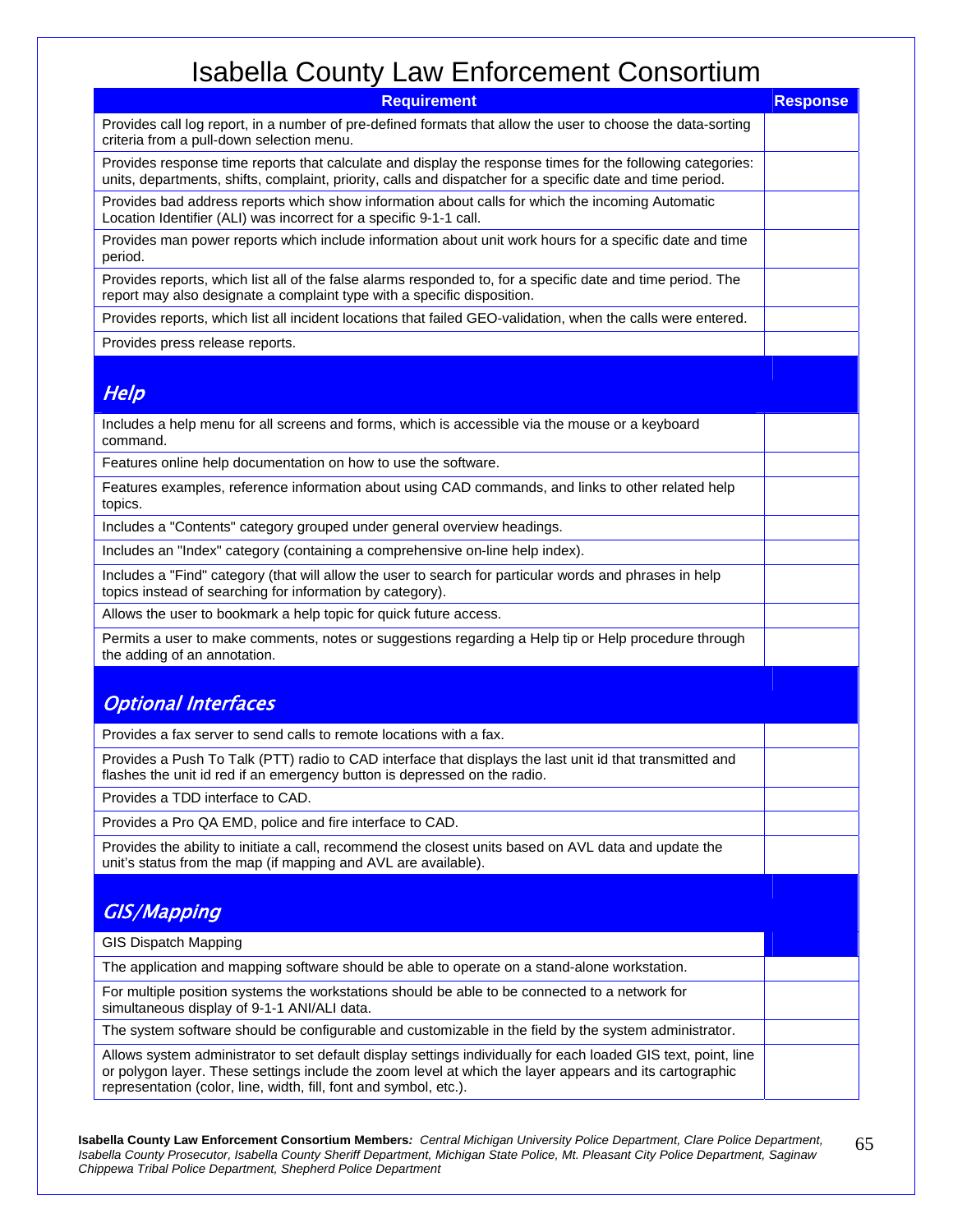| <b>Requirement</b>                                                                                                                                                                                                                                                                                                                                                                                                                                                                                                                                                                                                                                                                                   | <b>Response</b> |
|------------------------------------------------------------------------------------------------------------------------------------------------------------------------------------------------------------------------------------------------------------------------------------------------------------------------------------------------------------------------------------------------------------------------------------------------------------------------------------------------------------------------------------------------------------------------------------------------------------------------------------------------------------------------------------------------------|-----------------|
| The system should include the ability to customize toolbars.                                                                                                                                                                                                                                                                                                                                                                                                                                                                                                                                                                                                                                         |                 |
| The system should include the ability to customize icons.                                                                                                                                                                                                                                                                                                                                                                                                                                                                                                                                                                                                                                            |                 |
| Ability to display the error tolerance of a wireless call with a buffered circle centered.                                                                                                                                                                                                                                                                                                                                                                                                                                                                                                                                                                                                           |                 |
| Show evacuation areas and routes.                                                                                                                                                                                                                                                                                                                                                                                                                                                                                                                                                                                                                                                                    |                 |
| The system should be scalable to allow for the easy addition of users, additional workstations and<br>software functionality.                                                                                                                                                                                                                                                                                                                                                                                                                                                                                                                                                                        |                 |
| For multiple workstation systems the software must allow for the display of all active 9-1-1 calls at all<br>answering positions. The administrator must be able to configure the system to display calls differently for<br>positions that answer the call than for positions that did not answer the call.                                                                                                                                                                                                                                                                                                                                                                                         |                 |
| The system should be capable of adding additional software modules (i.e.: AVL, map maintenance,<br>statistic mapping and reporting, routing and network analysis).                                                                                                                                                                                                                                                                                                                                                                                                                                                                                                                                   |                 |
| The system should have an open architecture and API for easy interface to other systems (i.e.: CAD).                                                                                                                                                                                                                                                                                                                                                                                                                                                                                                                                                                                                 |                 |
| The system should be compatible with ESRI Standard Data Formats (i.e.: Shape files, etc.), AUTOCAD<br>DWG's & DXF's to provide flexibility for possible future change. ICLEC GIS saves our data in ArcSDE<br>SQLserver database.                                                                                                                                                                                                                                                                                                                                                                                                                                                                     |                 |
| Allow Aerial Photo Integration.                                                                                                                                                                                                                                                                                                                                                                                                                                                                                                                                                                                                                                                                      |                 |
| The system must be Wireless Phase I & Phase II mapping compliant.                                                                                                                                                                                                                                                                                                                                                                                                                                                                                                                                                                                                                                    |                 |
| For Phase I wireless, the system must display polygon cell sector coverage depiction.                                                                                                                                                                                                                                                                                                                                                                                                                                                                                                                                                                                                                |                 |
| For Phase I wireless, the system must automatically compute geographic map contents including ESNs,<br>communities and address ranged street centerlines for the sector.                                                                                                                                                                                                                                                                                                                                                                                                                                                                                                                             |                 |
| For a Phase I call, have the ability to display both tower location and cell sector.                                                                                                                                                                                                                                                                                                                                                                                                                                                                                                                                                                                                                 |                 |
| For Phase II wireless, the system must display location and list x, y coordinates used to determine the<br>callers' position.                                                                                                                                                                                                                                                                                                                                                                                                                                                                                                                                                                        |                 |
| For Phase II wireless, the system must be able to calculate and display appropriate responders from the<br>x, y coordinates.                                                                                                                                                                                                                                                                                                                                                                                                                                                                                                                                                                         |                 |
| If the system does not receive the x, y coordinates for a Phase II wireless call; the system should<br>automatically display the Phase I sector and information.                                                                                                                                                                                                                                                                                                                                                                                                                                                                                                                                     |                 |
| For a Phase II call, have the ability to display latitude/longitude coordinates.                                                                                                                                                                                                                                                                                                                                                                                                                                                                                                                                                                                                                     |                 |
| Map maintenance should be accomplished with the use of a separate map maintenance tool on a PC or<br>laptop separate from those utilized for call plotting in the communications center. A method must then be<br>available for propagating the map updates to the user workstations.                                                                                                                                                                                                                                                                                                                                                                                                                |                 |
| The system must support commonly used printers and fax machines                                                                                                                                                                                                                                                                                                                                                                                                                                                                                                                                                                                                                                      |                 |
| The system must have Administrator, Group and Individual User access levels. The administrator must<br>have the ability to set different user rights and privileges for each individual user and/or group of users<br>and create passwords for user log on. The administrator should also be able to establish rights and<br>privileges for a default group which can bypass the need for individual and/or group user logon.                                                                                                                                                                                                                                                                        |                 |
| Main Application Window must include the following:                                                                                                                                                                                                                                                                                                                                                                                                                                                                                                                                                                                                                                                  |                 |
| An overview map of the entire service area.                                                                                                                                                                                                                                                                                                                                                                                                                                                                                                                                                                                                                                                          |                 |
| A single view Main Map Window capable of displaying multiple maps. The main map window<br>should be configurable by the administrator to display multiple map views for either common or<br>different map layers. The administrator should be able to set different preset zoom levels for<br>each map displayed when an E9-1-1 call is received or an address is manually located. The<br>administrator should have the capability to configure a different main map window for each<br>individual user or group of users. The user should be able to easily resize maps in the main map<br>window preferably using the mouse to point, click and drag the map to the desired size and<br>position. |                 |
| The user must be able to select map views with mouse point and click functionality on the<br>overview map. The location selected on the overview map should be centered when displayed<br>on the maps in the main map window.                                                                                                                                                                                                                                                                                                                                                                                                                                                                        |                 |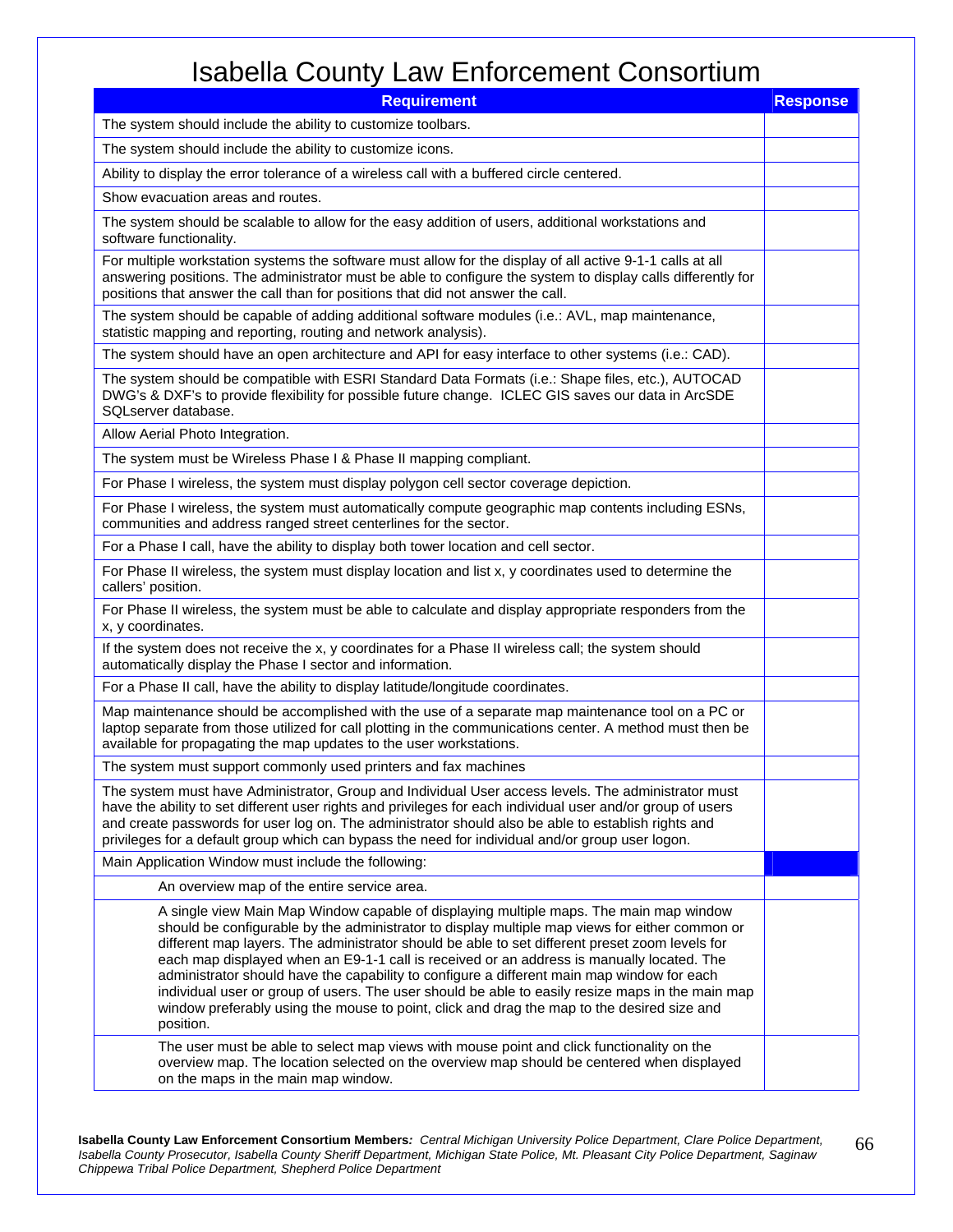| <b>Requirement</b>                                                                                                                                                                                                                                                                                                                                                                                                                                                                           | <b>Response</b> |
|----------------------------------------------------------------------------------------------------------------------------------------------------------------------------------------------------------------------------------------------------------------------------------------------------------------------------------------------------------------------------------------------------------------------------------------------------------------------------------------------|-----------------|
| The system must include a set of standard user tools accessible either via a tool bar with large<br>buttons to facilitate use of touch screen technology or via a right mouse click.                                                                                                                                                                                                                                                                                                         |                 |
| The tools must include at minimum:                                                                                                                                                                                                                                                                                                                                                                                                                                                           |                 |
| The ability to show a view from closer to the ground (i.e.: zoom in).                                                                                                                                                                                                                                                                                                                                                                                                                        |                 |
| The ability to show a view from high in the air (i.e.: zoom out).                                                                                                                                                                                                                                                                                                                                                                                                                            |                 |
| The ability to click and drag the desired map in any direction (i.e.: pan).                                                                                                                                                                                                                                                                                                                                                                                                                  |                 |
| The ability to center the map on new location by point and click of the mouse.                                                                                                                                                                                                                                                                                                                                                                                                               |                 |
| The ability for the user to make temporary map features in the individual map window without<br>administrator intervention. The annotation may be a point, a line, a polygon, text or a symbol.<br>The feature should be accessible by user, by workstation, by group or by all connected PSAP<br>workstations.                                                                                                                                                                              |                 |
| The ability to allow the user to print the active screen to a connected printer or plotter.                                                                                                                                                                                                                                                                                                                                                                                                  |                 |
| The ability to measure the distance from point A to point B. Additionally to calculate the<br>cumulative distance from point to point to point and beyond. Distances should be able to be<br>displayed in multiple formats (i.e.: feet, miles, and meters).                                                                                                                                                                                                                                  |                 |
| The ability to allow the user to drill down through map layers and display the information<br>contained in the multiple layers. The administrator must have the capability to configure what<br>layers or attributes are visible to an individual user or a group of users.                                                                                                                                                                                                                  |                 |
| The ability to populate a fax sheet that displays an overview map, detailed map, the X, Y<br>coordinates in multiple formats (i.e.: Decimal Degrees and Degrees Minutes Seconds),<br>Responder list, ALI information, phone number (if configured by administrator to be displayed), a<br>place for user (dispatcher) typed comments, North direction indicator and an information window<br>that displays Date and Time and any other pertinent information as configured by administrator. |                 |
| The ability to fax should allow for manual dialing and/or preprogrammed speed dialing. It should<br>have the ability to display at least eight preprogrammed phone numbers per ESN. User must be<br>able to select the number of copies to be sent to associated phone number. The Fax feature<br>shall manage/gate the sending of multiple faxes, provide an activity log and be compatible with<br>any class 1, 2 or 2.0 Fax modem and multi-modem card.                                   |                 |
| The ability to allow the user to perform a query of map layers.                                                                                                                                                                                                                                                                                                                                                                                                                              |                 |
| The ability to allow the user to clear all address location symbols and text call and any wireless<br>coverage sectors.                                                                                                                                                                                                                                                                                                                                                                      |                 |
| Highly desirable tools would include:                                                                                                                                                                                                                                                                                                                                                                                                                                                        |                 |
| An administrator customizable list of preset map views that can be accessed by the user.                                                                                                                                                                                                                                                                                                                                                                                                     |                 |
| A call log that can be configured by the administrator as to the number of calls to display before<br>the oldest calls are deleted. The user should be able to select a number from the display list and<br>have the map display the location of the call.                                                                                                                                                                                                                                   |                 |
| A movable magnification tool the user can use to temporarily enlarge a section.                                                                                                                                                                                                                                                                                                                                                                                                              |                 |
| A map tip window that displays attributes from map data when the mouse is hovering over a<br>map feature. The map tip should allow for multiple lines of information from multiple map layers.<br>The administrator should be able to configure the information to be displayed and the labels for<br>the information, including the ability to display the Jurisdiction of the current mouse position.                                                                                      |                 |
| A tool to allow the user the ability to turn map layers off and on. The list of allowable layers the<br>users can control must be configurable by the administrator and be assignable by individual or<br>group.                                                                                                                                                                                                                                                                             |                 |
| An administrator configurable hotlink map layer of a single image per location that can easily be<br>accessed by the user with the point and click of the mouse.                                                                                                                                                                                                                                                                                                                             |                 |
| A tool that allows the user to search map layers to find closest features to a location (i.e.: fire<br>hydrants, fire departments, driveways etc.).                                                                                                                                                                                                                                                                                                                                          |                 |
| A tool that allows the user to enter two street names and have the map displays the intersection<br>of the streets. If no intersection is found, an error message should appear.                                                                                                                                                                                                                                                                                                             |                 |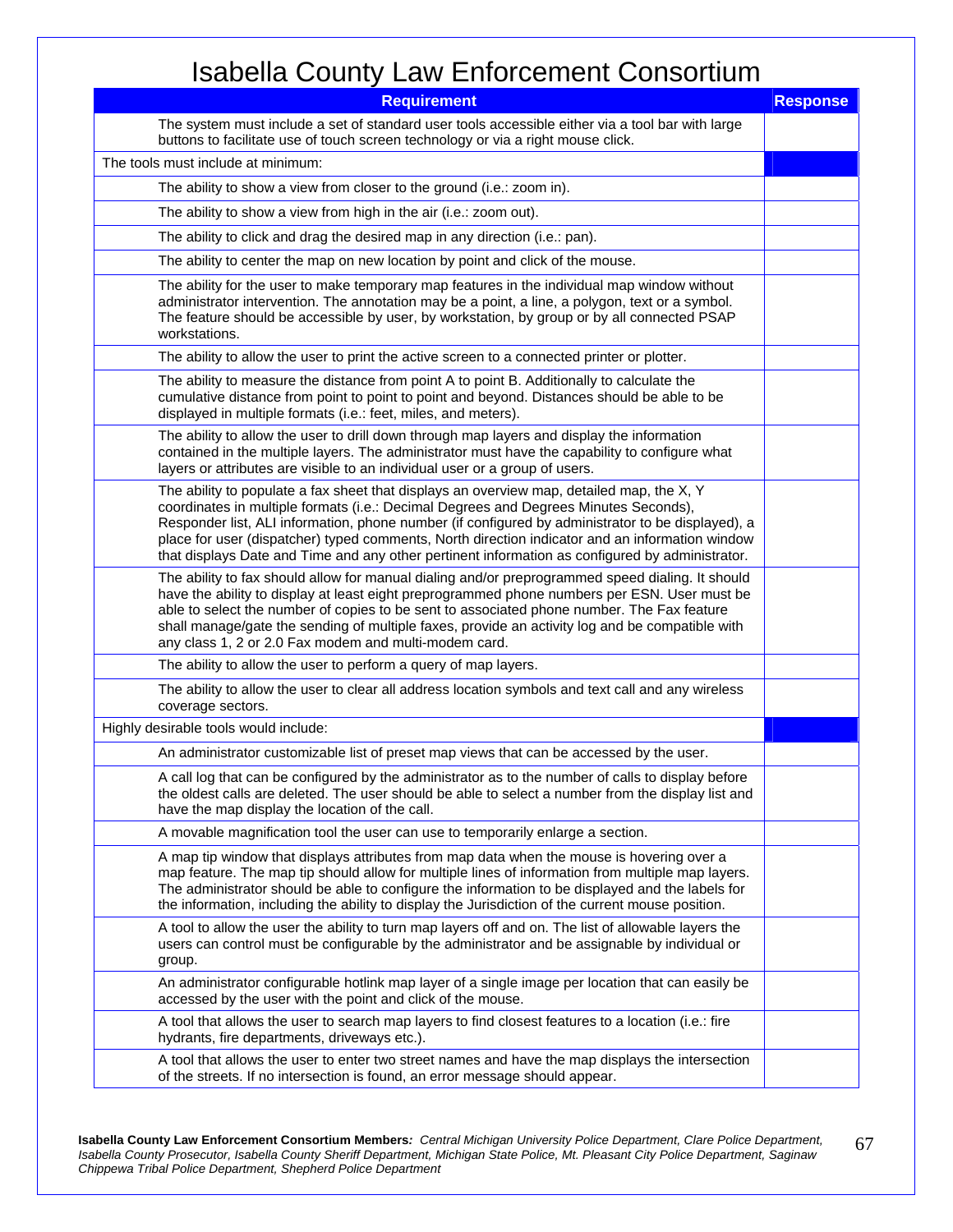| <b>Requirement</b>                                                                                                                                                                                                                                                                                                                                                                                                                                                                                                                                                                                                                                                                                                                 | <b>Response</b> |
|------------------------------------------------------------------------------------------------------------------------------------------------------------------------------------------------------------------------------------------------------------------------------------------------------------------------------------------------------------------------------------------------------------------------------------------------------------------------------------------------------------------------------------------------------------------------------------------------------------------------------------------------------------------------------------------------------------------------------------|-----------------|
| A spatial search tool. Spatial searches e.g. point in polygon, and the computation, tabulation and<br>mapping of summary statistics. The subsequent extracted information should be exportable to a<br>file. An example of a spatial search is all phone numbers within a $\frac{1}{2}$ mile radius of a particular<br>address with the information to be used for reverse 9-1-1 dialing systems.                                                                                                                                                                                                                                                                                                                                  |                 |
| A tool that allows the user to enter an error report for errors in either the ANI/ALI or GIS<br>databases. The ANI/ALI errors the form should have the ability to be auto populated with the<br>received E9-1-1 call info and have fields for the user to list the correct information. For GIS<br>errors the user should be able to populate the form with a map view and have a field to enter<br>text discussing the error. The user should have the ability to e-mail, fax, save and/or print the<br>report.                                                                                                                                                                                                                   |                 |
| The Main Application Window must contain a status bar, which displays information about the<br>current mouse pointer location. The Status Bar must be administrator configurable for up to<br>eight panels. Information to be displayed can include current zoom level (width of the map in<br>miles), calculated street address (reverse GeoCode address display), Emergency Service Zone<br>Number, coordinates in decimal degrees, coordinates in degrees/minutes/seconds, coordinates<br>in degrees/decimal/minutes, township or city name and date/time.                                                                                                                                                                      |                 |
| The windows must be configurable by the administrator as to the information displayed and the<br>windows that open upon receipt of an E9-1-1 call. The vendor's response must provide a list of<br>the available windows, the information that can be displayed in each window and any additional<br>functionality contained in the windows.                                                                                                                                                                                                                                                                                                                                                                                       |                 |
| The Main Application Window must allow the user easy access to additional information.<br>Besides the Main Dispatch Map screen the software should include easy access to a minimum<br>the following information.                                                                                                                                                                                                                                                                                                                                                                                                                                                                                                                  |                 |
| Image Database - The system must allow for the storage and retrieval of multiple<br>raster images (i.e.: blueprints, Digital property images, CAD drawings) that are linked to<br>a geographical location or address. The database should be built and maintained by<br>the administrator and viewable by the users. The system should automatically search<br>for images when a 9-1-1 call is received or a manual address search is initiated. If<br>images are found, there should be a message displayed on the main dispatch screen.<br>The user should also be able to Zoom In, Zoom Out, change the contrast of the in view<br>image and print the images. The user should also be able to search for images by<br>address. |                 |
| Tabular Database Access - The system should accommodate access to both internal<br>and external databases that may be created and maintained by the administrator.<br>Supplemental databases holding information helpful to emergency responders are an<br>example (i.e.: hazardous materials, medical conditions such as aids, diabetes, asthma<br>or handicaps). The user should have the ability to search the database by many fields<br>like name, street, city, etc.                                                                                                                                                                                                                                                         |                 |
| Allow searches by address, street name, landmark, 100 block of street, intersection,<br>interstate and mile marker and/or ramp, phone number, coordinate, and layer.                                                                                                                                                                                                                                                                                                                                                                                                                                                                                                                                                               |                 |
| An interface module that can receive and plot data from a CAD system.                                                                                                                                                                                                                                                                                                                                                                                                                                                                                                                                                                                                                                                              |                 |
| Vehicles are displayed as unique icons for ease of identification.                                                                                                                                                                                                                                                                                                                                                                                                                                                                                                                                                                                                                                                                 |                 |
| Call taker can tie text to a specific address for later reference.                                                                                                                                                                                                                                                                                                                                                                                                                                                                                                                                                                                                                                                                 |                 |
| AVL based unit recommendations.                                                                                                                                                                                                                                                                                                                                                                                                                                                                                                                                                                                                                                                                                                    |                 |
| Allow Drag and Drop dispatching.                                                                                                                                                                                                                                                                                                                                                                                                                                                                                                                                                                                                                                                                                                   |                 |
| Allow Incident initiation from the map.                                                                                                                                                                                                                                                                                                                                                                                                                                                                                                                                                                                                                                                                                            |                 |
| Allow Unit update from the map.                                                                                                                                                                                                                                                                                                                                                                                                                                                                                                                                                                                                                                                                                                    |                 |
| Ability to display map for previous calls from call-history.                                                                                                                                                                                                                                                                                                                                                                                                                                                                                                                                                                                                                                                                       |                 |
| Recall of previous calls.                                                                                                                                                                                                                                                                                                                                                                                                                                                                                                                                                                                                                                                                                                          |                 |
| Internet/Intranet - The system should allow the administrator to configure "restricted"<br>access" web browser. Examples of possible sites or information are news sites,<br>weather data, or HTML pages stored on a local workstation or LAN (such as contact<br>lists or emergency plans).                                                                                                                                                                                                                                                                                                                                                                                                                                       |                 |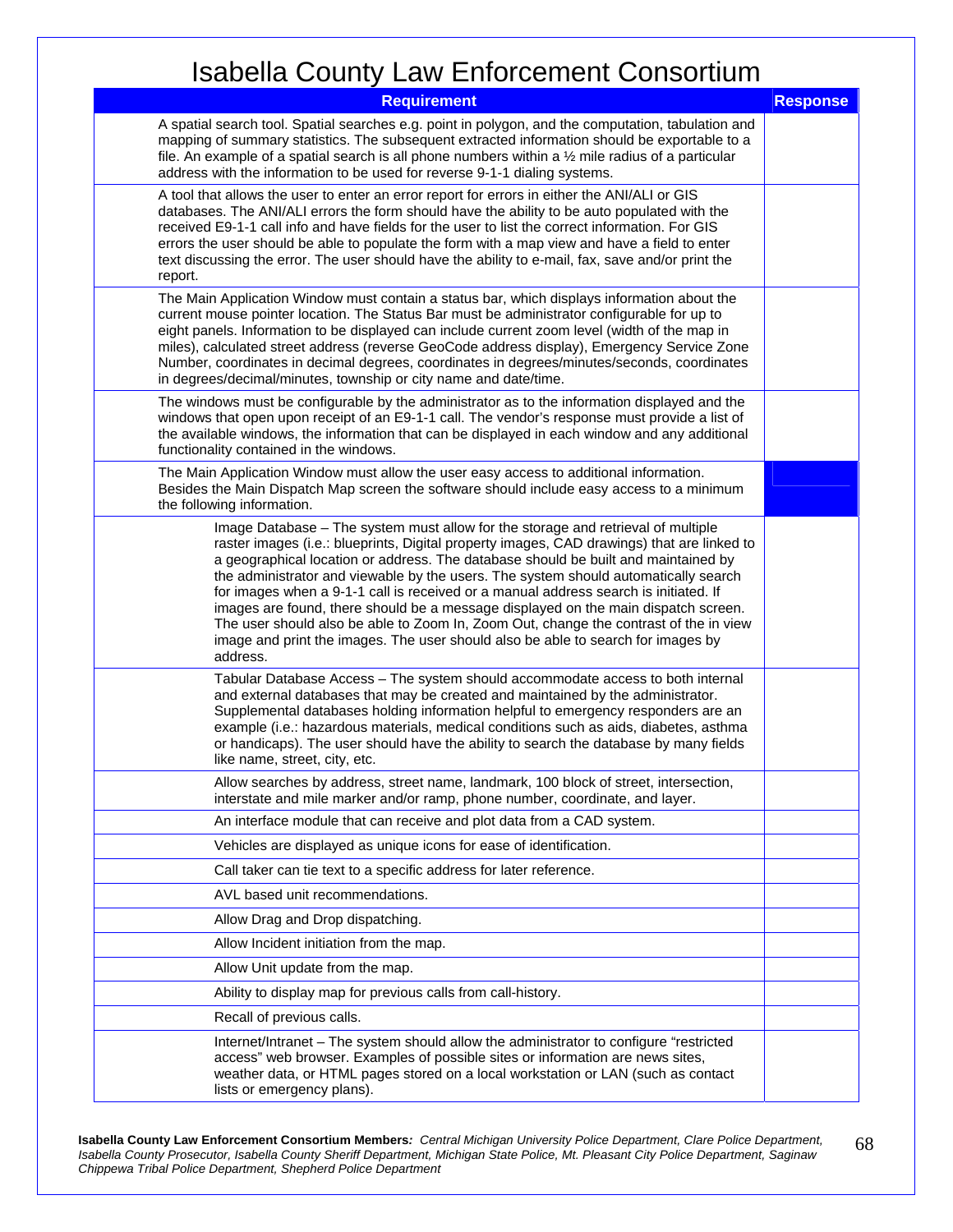| <b>Requirement</b>                                                                                                                                                                                                                                                                                                                                                                                                                                                     | <b>Response</b> |
|------------------------------------------------------------------------------------------------------------------------------------------------------------------------------------------------------------------------------------------------------------------------------------------------------------------------------------------------------------------------------------------------------------------------------------------------------------------------|-----------------|
| The vendor should provide detailed explanations, which include screen shots to show<br>how this information is accessed.                                                                                                                                                                                                                                                                                                                                               |                 |
| GIS Map Data Synchronization                                                                                                                                                                                                                                                                                                                                                                                                                                           |                 |
| Provide map data file synchronization between a centralized server location or locations and<br>networked client workstations.                                                                                                                                                                                                                                                                                                                                         |                 |
| This tool should provide for automatically distributing GIS data, software configuration and<br>application updates to each workstation. This can be driven manually or can be scheduled to<br>occur automatically.                                                                                                                                                                                                                                                    |                 |
| System administrators can quickly and easily send one or more updated files to one network<br>workstation or all network workstations. Updates can be driven manually or can be scheduled to<br>occur automatically.                                                                                                                                                                                                                                                   |                 |
| Update files can be compressed and encrypted for efficient and secure transmission through the<br>network.                                                                                                                                                                                                                                                                                                                                                             |                 |
| GIS Statistical Pin Mapping/Incident Analysis                                                                                                                                                                                                                                                                                                                                                                                                                          |                 |
| Include an Incident analysis system that provides statistical information on records stored in a<br>variety of tabular databases such as CAD/RMS systems. Provide summary reports in graph and<br>pie chart format and can also locate selected incidents on a GIS map.                                                                                                                                                                                                |                 |
| Allows the display of GIS map data symbols.                                                                                                                                                                                                                                                                                                                                                                                                                            |                 |
| Allows standard and custom incident symbols.                                                                                                                                                                                                                                                                                                                                                                                                                           |                 |
| Provides standard and custom queries.                                                                                                                                                                                                                                                                                                                                                                                                                                  |                 |
| Includes 3-D graphs.                                                                                                                                                                                                                                                                                                                                                                                                                                                   |                 |
| Allows creation of report schedules.                                                                                                                                                                                                                                                                                                                                                                                                                                   |                 |
| Includes customized data breakdown.                                                                                                                                                                                                                                                                                                                                                                                                                                    |                 |
| Includes searchable database by geographic specifications.                                                                                                                                                                                                                                                                                                                                                                                                             |                 |
| Provides graphing that imports multiple data formats, accepts CAD and GIS incident data,<br>allows composite reporting, allows database breakdown processed across multiple<br>classifications, enables customized data display, and includes 3-D moving graphics.                                                                                                                                                                                                     |                 |
| Provides reporting that imports data from CAD and dispatch mapping vendors using Oracle,<br>SQL Server, Access, etc., enables customized reports to display standard classifications,<br>displays current classification based on categories defined by active database, displays<br>reflection of graph data in tabular form, provides report development utilizing custom queries,<br>allows automatic generation of reports, and provides crime analysis reporting. |                 |
| Provides mapping that graphically pinpoints incidents within a geographic area, allows multiple<br>search capabilities, enables customized map layouts, and provides cartographic quality map<br>displays.                                                                                                                                                                                                                                                             |                 |

#### MOBILE Software Specifications

| <b>Requirement</b>                                                                                                                                                        | <b>Response</b> |
|---------------------------------------------------------------------------------------------------------------------------------------------------------------------------|-----------------|
| <b>Message Switch</b>                                                                                                                                                     |                 |
| Utilizes open system architecture allowing for easy enhancement of system features.                                                                                       |                 |
| Application server technology allows tasks to be off loaded from the message switch onto other<br>computers or processors allowing speed performance as the system grows. |                 |
| Includes the unique technique of message interleaving, which allows messages to go to various users<br>simultaneously.                                                    |                 |
| Utilizes message interleaving, which prevents a single user from dominating the channel at any time.                                                                      |                 |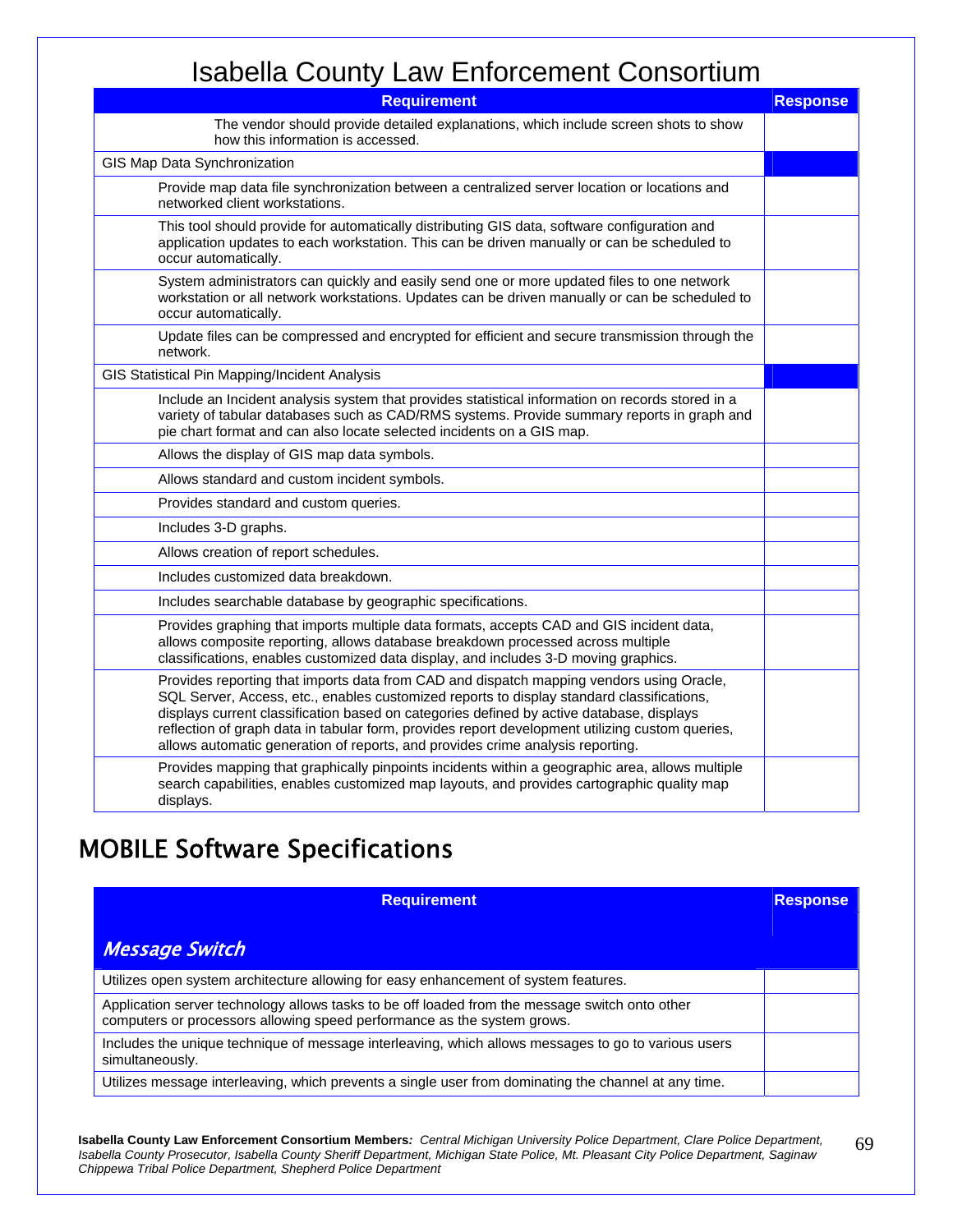| <b>Requirement</b>                                                                                                                                                                                                                                                                                                                                                             | <b>Response</b> |
|--------------------------------------------------------------------------------------------------------------------------------------------------------------------------------------------------------------------------------------------------------------------------------------------------------------------------------------------------------------------------------|-----------------|
| Allows users to get priority messages first regardless of what other information is queued.                                                                                                                                                                                                                                                                                    |                 |
| Ability to send a priority message while user is receiving another message.                                                                                                                                                                                                                                                                                                    |                 |
| Capable of integrating with proposer's computer aided dispatch and record management systems.                                                                                                                                                                                                                                                                                  |                 |
| Currently supports: RNC/VRM (Motorola); DMP (Dataradio); TCP/IP; CDPD (Cellular). Future Plans To<br>Support: E-DAC (GE /Ericson); RAM (Ram Mobile Data); Michigan's Public Safety Communications<br>System Integrated Voice and Data or proposer's recommended wireless infrastructure.                                                                                       |                 |
| Allows MDS features to be available regardless of transport medium (Dataradio, E-DAC, CDPD, etc.).                                                                                                                                                                                                                                                                             |                 |
| Capable of multi-protocol support, where up to 10 different communications technologies can be<br>supported at one time, and all protocols can be combined into a seamless network.                                                                                                                                                                                            |                 |
| Utilizes the best general compression algorithm to date, Lempel-Ziv-Welch (LZW) Data Compression.                                                                                                                                                                                                                                                                              |                 |
| Utilizes LZW Data Compression, which gives on average 35% compression on plain text with some data<br>patterns being compressed up to 90%.                                                                                                                                                                                                                                     |                 |
| Secures the MDS by encrypting data using the Data Encryption Standard (DES) algorithm.                                                                                                                                                                                                                                                                                         |                 |
| Generates an acknowledgment of all transmissions from the receiving end.                                                                                                                                                                                                                                                                                                       |                 |
| Works in tandem with a Global Positioning System (GPS) providing the following elements: latitude,<br>longitude, speed, and direction.                                                                                                                                                                                                                                         |                 |
| Supports Automatic Vehicle Location (AVL) through the system's GPS capabilities.                                                                                                                                                                                                                                                                                               |                 |
| Allows watch commanders and dispatchers to locate all units while in the field.                                                                                                                                                                                                                                                                                                |                 |
| Allows vehicles to update their location as a part of every transaction in addition to user determined time<br>intervals.                                                                                                                                                                                                                                                      |                 |
| Allows users to lead units to the scene and to track the movement of other units through GPS.                                                                                                                                                                                                                                                                                  |                 |
| Allows LEIN/NCIC queries to automatically expand into additional queries, which is a significant feature<br>known as telescoping queries (This feature is not allowed in some states).                                                                                                                                                                                         |                 |
| Allows a tag query to invoke a license query without user interaction through telescoping queries (This<br>feature is not allowed in some states).                                                                                                                                                                                                                             |                 |
| <b>Mobile Client</b>                                                                                                                                                                                                                                                                                                                                                           |                 |
| Allows the addition of numerous third party hardware and software components through its open<br>architecture.                                                                                                                                                                                                                                                                 |                 |
| Provides for optional dynamic updating such that the system configuration can be downloaded at startup,<br>and signing on will update units with the latest information.                                                                                                                                                                                                       |                 |
| Provides keyboard (quick-key combinations), mouse, and touch screen activation for data access.                                                                                                                                                                                                                                                                                |                 |
| Prohibits the user from getting more than two levels deep in the system.                                                                                                                                                                                                                                                                                                       |                 |
| Capable of integrating with proposer's computer aided dispatch and record management systems.                                                                                                                                                                                                                                                                                  |                 |
| Provides the following capabilities when integrated with a CAD system: automatic voiceless transfer of<br>new call data from telecommunicator to selected vehicle(s); officer sign-on and sign-off without<br>telecommunicator intervention such that CAD is automatically updated; and officer initiated status<br>changes such that the status automatically changes in CAD. |                 |
| Provides the following capabilities when integrated with RMS: allows the officer to perform master file<br>searches from his car including Master Name, Address, Property, and Vehicle databases.                                                                                                                                                                              |                 |
| Enables the officer to query and interface with the Master Name and Alias, Location, Vehicle, and<br>Property databases from the vehicle.                                                                                                                                                                                                                                      |                 |
| Allows users immediate access to status, dispatch, mail, reporting, map, field stop, and query (in NCIC<br>and RMS) functions on the system's right-hand side toolbar, which is visible at all times.                                                                                                                                                                          |                 |
| Allows the main form status button to always be available by touch, mouse click or by pressing the F1<br>key.                                                                                                                                                                                                                                                                  |                 |
| Provides the following main screen functions/information: status, dispatch, mail, reports, map, field stop,<br>and query.                                                                                                                                                                                                                                                      |                 |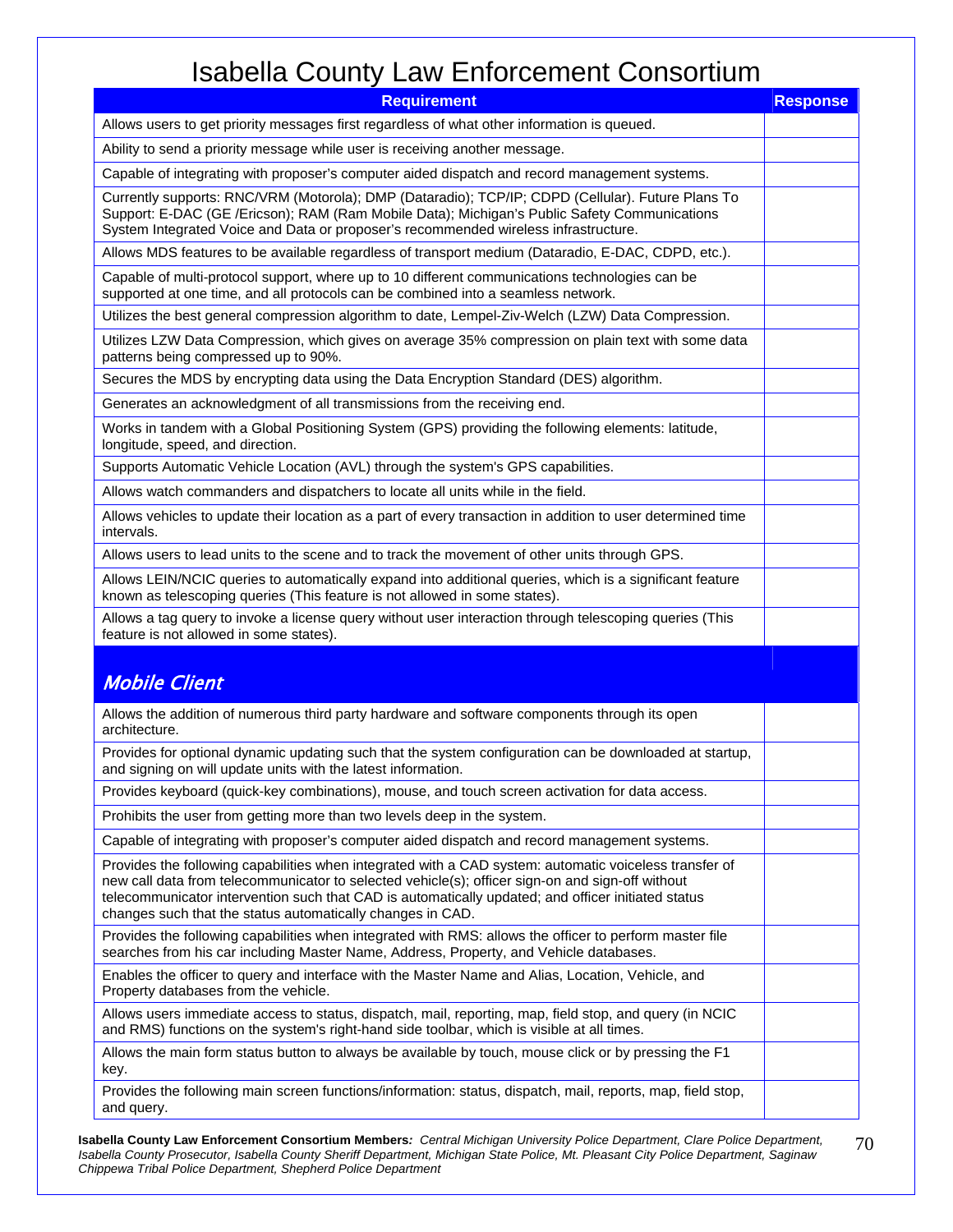| <b>Requirement</b>                                                                                                                                                                                                                                                                                                                                                                                                                                                                                                                                                                                                                                         | <b>Response</b> |
|------------------------------------------------------------------------------------------------------------------------------------------------------------------------------------------------------------------------------------------------------------------------------------------------------------------------------------------------------------------------------------------------------------------------------------------------------------------------------------------------------------------------------------------------------------------------------------------------------------------------------------------------------------|-----------------|
| Provides the following options for status: arrived second, left for second, remove, on scene, en route,<br>emergency, black screen, off duty, out of service, busy, in service, view status, and narrative field.                                                                                                                                                                                                                                                                                                                                                                                                                                          |                 |
| Displays a status screen, which indicates the current location, call type, and status of all units presently<br>assigned to a call.                                                                                                                                                                                                                                                                                                                                                                                                                                                                                                                        |                 |
| Allows the status function button to provide the following options from the main screen: send status text<br>and messages to dispatch, set the user's status to arriving at second location, indicate the user left<br>second location, set user's status as on scene, set user's status as en route, indicate officer emergency<br>(e.g. officer down) which can only be deactivated with a password, darken screen when user may be in a<br>surveillance mode, illustrate status of all units, indicate user's status as out of service, indicate user's<br>status as in service, indicate user's status as off duty, indicate user's status as on duty. |                 |
| Provides the following fields for dispatch: call number, call type, location, city, apartment, floor, phone<br>number, injuries, caller, cross street, weapons, officer comments                                                                                                                                                                                                                                                                                                                                                                                                                                                                           |                 |
| Provides the following options upon receipt of dispatch: displays basic call information about the suspect,<br>vehicle, or person making the complaint; displays narratives from the telecommunicator; displays written<br>directions to a location; and submits a priority message.                                                                                                                                                                                                                                                                                                                                                                       |                 |
| Allows a current list of active and pending calls as viewed from the dispatch screen.                                                                                                                                                                                                                                                                                                                                                                                                                                                                                                                                                                      |                 |
| Indicates a dispatch either visually on screen or by audible alert.                                                                                                                                                                                                                                                                                                                                                                                                                                                                                                                                                                                        |                 |
| Displays call information automatically after the user acknowledges the telecommunicator's call by<br>clicking the dispatch button.                                                                                                                                                                                                                                                                                                                                                                                                                                                                                                                        |                 |
| Provides the following options for mail per user at discretion of system administrator: chat and email.                                                                                                                                                                                                                                                                                                                                                                                                                                                                                                                                                    |                 |
| Provides e-mail capability including update, new, reply, forward, and delete mail, and going up and down<br>in viewing messages.                                                                                                                                                                                                                                                                                                                                                                                                                                                                                                                           |                 |
| Using e-mail, the user can send electronic mail from car to car or car to LAN (local area network) per user<br>at the discretion of the system administrator.                                                                                                                                                                                                                                                                                                                                                                                                                                                                                              |                 |
| Provides on-screen display of time stamping for received and sent messages.                                                                                                                                                                                                                                                                                                                                                                                                                                                                                                                                                                                |                 |
| Partitions messages that are larger than an MCT display into smaller pages, and provides page<br>numbering and scrolling for ease of use.                                                                                                                                                                                                                                                                                                                                                                                                                                                                                                                  |                 |
| Allows the officers to re-address messages received and forward them to other MCT units or to the CAD<br>system.                                                                                                                                                                                                                                                                                                                                                                                                                                                                                                                                           |                 |
| Provides communication interactively between any number of officers in an AOL style chat room, via<br>direct messages to a particular user, group of users, or all users.                                                                                                                                                                                                                                                                                                                                                                                                                                                                                  |                 |
| Allows user to view first message, up one message, join room, transmit, clear all, down one message,<br>and view last message in the chat room.                                                                                                                                                                                                                                                                                                                                                                                                                                                                                                            |                 |
| Allows user to view the messages from all users, view who's here, view existing rooms, and create<br>rooms.                                                                                                                                                                                                                                                                                                                                                                                                                                                                                                                                                |                 |
| Allows message relay between field units as well as between units and stationary workstations.                                                                                                                                                                                                                                                                                                                                                                                                                                                                                                                                                             |                 |
| Provides the following options for map: zoom 1, zoom 2, zoom 3, zoom 4, track, address, and all units.                                                                                                                                                                                                                                                                                                                                                                                                                                                                                                                                                     |                 |
| Provides a map screen illustrating a view of an area, which may be defined in the system's setup.                                                                                                                                                                                                                                                                                                                                                                                                                                                                                                                                                          |                 |
| Provides a map function allowing the users to locate buildings, streets and other points of interest on their<br>map.                                                                                                                                                                                                                                                                                                                                                                                                                                                                                                                                      |                 |
| Allows each unit to utilize preset zoom locations, track its own location, look up specific addresses on the<br>map, and calculate the distance between two points.                                                                                                                                                                                                                                                                                                                                                                                                                                                                                        |                 |
| Displays separate buttons for miscellaneous officer initiated stops and traffic                                                                                                                                                                                                                                                                                                                                                                                                                                                                                                                                                                            |                 |
| Provides the following options for field stop: add traffic, officer initiated, narrative, disposition, incident<br>report, DMV report, create call number, reset, and update CAD.                                                                                                                                                                                                                                                                                                                                                                                                                                                                          |                 |
| Maintains the following traffic stop information: call number, make (drop down box), model (drop down<br>box), vehicle identification number, color (drop down box), name, age (drop down box), OLS (drop down<br>box listing states), OLN, date of birth, height, weight, sex (drop down box), race (drop down box), and<br>ethnic (drop down box).                                                                                                                                                                                                                                                                                                       |                 |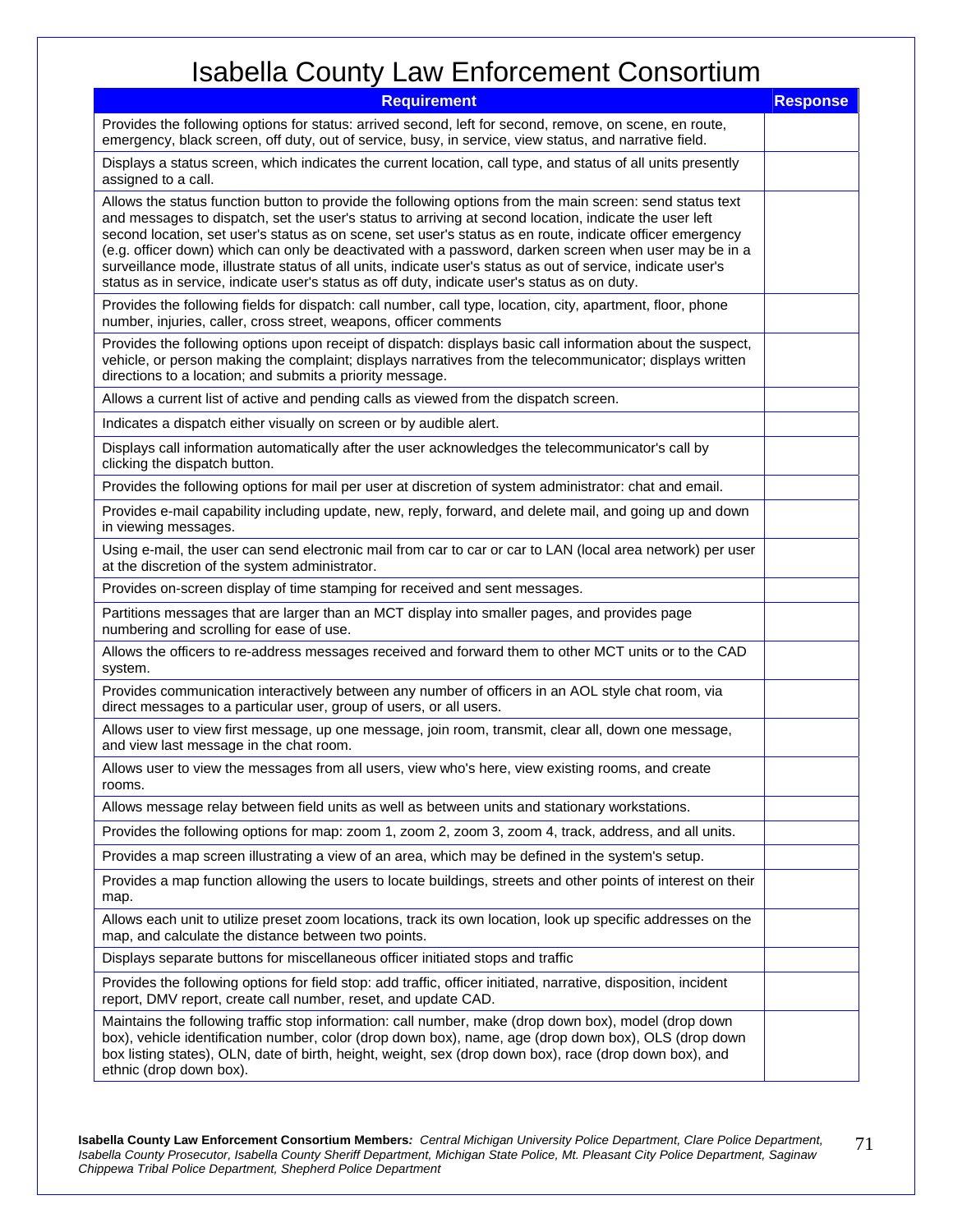| <b>Requirement</b>                                                                                                                                                                                                                                                                                                   | <b>Response</b> |
|----------------------------------------------------------------------------------------------------------------------------------------------------------------------------------------------------------------------------------------------------------------------------------------------------------------------|-----------------|
| Maintains the following officer initiated stop information: call number, floor, apartment, weapons, name,<br>date of birth, race (drop down box), sex (drop down box), age, height, weight, make (drop down box),<br>model (drop down box), color (drop down box), vehicle identification number, and vehicle owner. |                 |
| Allows the officer the option of dispatching him/herself when pulling someone over or witnessing an<br>action using the field stop button.                                                                                                                                                                           |                 |
| Allows the officers to press a designated key on their MCT, place themselves on a traffic stop, and have<br>the vehicle inquiry data format messages automatically displayed for tag and state entry.                                                                                                                |                 |
| Provides the following options through the query button: vehicle query, persons query, address query,<br>property query, incident report, traffic stop, and clear all.                                                                                                                                               |                 |
| Provides the following information on vehicle license tag query: license number, license state (drop down<br>box), license type (drop down box), license year, vehicle identification number, vehicle make, vehicle<br>year, and vehicle model.                                                                      |                 |
| Provides the following information on person query: OLN, OLS (drop down box listing states), first name,<br>middle name, last name, date of birth, sex (drop down box), and social security number.                                                                                                                  |                 |
| Provides the following information on address query: apartment, street name, city, and state (drop down<br>box).                                                                                                                                                                                                     |                 |
| Provides the following information on property query: owner, model, serial number, and make.                                                                                                                                                                                                                         |                 |
| Provides the following options when performing a query: match on LEIN/NCIC, match on RMS (summary<br>information), RMS list (browse view), and view results.                                                                                                                                                         |                 |
| Provides a query button, which allows the officer access to a screen where information on suspect,<br>property and/or vehicle may be viewed.                                                                                                                                                                         |                 |
| Provides the following options when a query is implemented: query LEIN/NCIC for a match; query RMS<br>for a match or image; or display past query hits and their return information.                                                                                                                                 |                 |
| Notifies the user of potential problems when a query detects a hit (via LEIN/NCIC or a Records<br>Management system).                                                                                                                                                                                                |                 |
| Provides the following options when performing a query: match on LEIN/NCIC, match on RMS (summary<br>information), RMS list (browse view), and view results.                                                                                                                                                         |                 |
| Provides a query button, which allows the officer access to a screen where information on suspect,<br>property and/or vehicle may be viewed.                                                                                                                                                                         |                 |
| Provides the following options when a query is implemented: query LEIN/NCIC for a match; query RMS<br>for a match or image; or display past query hits and their return information.                                                                                                                                 |                 |
| Notifies the user of potential problems when a query detects a hit (via LEIN/NCIC or a Records<br>Management System).                                                                                                                                                                                                |                 |
| Allows automatic printing of all LEIN/NCIC responses or printing of hits only.                                                                                                                                                                                                                                       |                 |
| Provides automatic printing of all undeliverable LEIN/NCIC responses.                                                                                                                                                                                                                                                |                 |
| Allows the officers to press a designated function key and place themselves on other miscellaneous self<br>initiated activity.                                                                                                                                                                                       |                 |
| Allows officers to add one or more dispositions per incident.                                                                                                                                                                                                                                                        |                 |
| Provides multimedia support such that new information is indicated by color changes and, where<br>hardware-enabled, by audible notification of events such as new dispatches and LEIN/NCIC hits.                                                                                                                     |                 |
| Provides AVL/GPS technology such that mobile units may be visually tracked when a chase situation<br>occurs.                                                                                                                                                                                                         |                 |
| Stores a minimum of 30-days of AVL a data in a server for recall and review.                                                                                                                                                                                                                                         |                 |
| Displays premise alerts including narrative, directions, fire/medical, hazard, medical, BOLO, previous<br>calls, call information, warrants, disposition, and call list. These alerts are available through wireless from<br>CAD.                                                                                    |                 |
| Allows the mobile unit officer to view a photo image, sketch, map, or other object from his/her remote<br>unit. Size of file and bandwidth may restrict utilization of sketches, images, or other objects.                                                                                                           |                 |
| Allows the MDS client to take advantage of touch screen technology.                                                                                                                                                                                                                                                  |                 |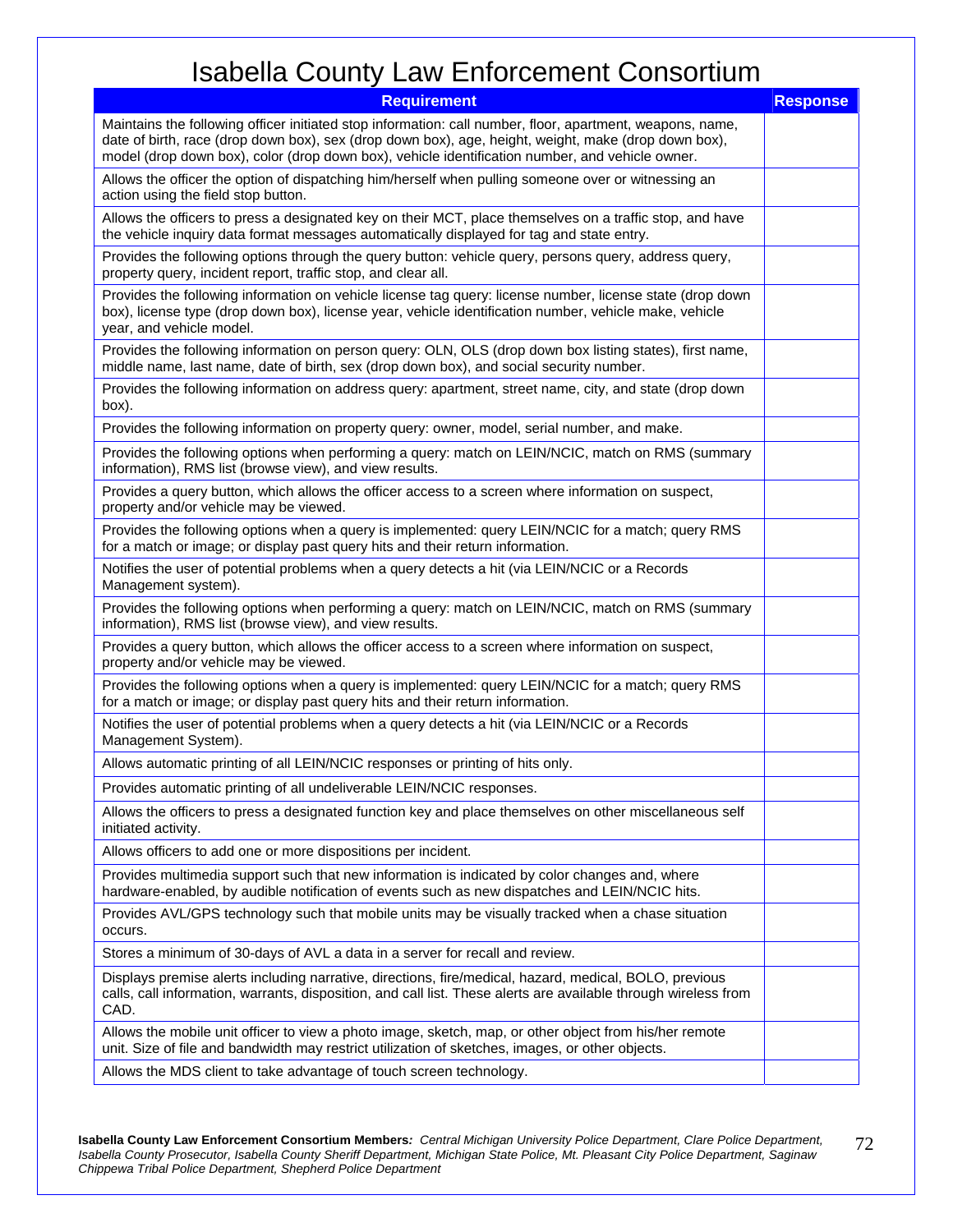| <b>Requirement</b>                                                                                                                                                                                                  | <b>Response</b> |
|---------------------------------------------------------------------------------------------------------------------------------------------------------------------------------------------------------------------|-----------------|
| Signals the officer when additional information is available by changing the background color of the<br>particular field, thus helping the officer to decide whether or not to view the information at that moment. |                 |
| Allows the officer to black out his screen. This is primarily used for nighttime surveillance situations where<br>the officer wants the interior of the vehicle as dark as possible.                                |                 |
| Utilizes a GUI expressly designed with large buttons and fonts for good readability and ease of use.                                                                                                                |                 |
| <b>GIS/Mapping</b>                                                                                                                                                                                                  |                 |
| <b>GIS Mobile Mapping</b>                                                                                                                                                                                           |                 |
| Include an in-vehicle mapping solution.                                                                                                                                                                             |                 |
| Possesses the same multiple map view capabilities as the GIS Dispatch Mapping software. Up to four<br>main map views and one overview map view.                                                                     |                 |
| Allow users access to image databases stored locally on their laptop. (i.e. blueprints, property images,<br>$etc.$ )                                                                                                |                 |
| Provides a screen display that uses icons to represent the GPS derived location of a vehicle. Location<br>can be updated at a rate of once per second.                                                              |                 |
| Provide several map centering modes that are optimized for "hands free" operation, requiring no user<br>interaction while navigating to a scene.                                                                    |                 |
| Provides spatial context from officer location to the incident location.                                                                                                                                            |                 |
| Provides additional icons on the map to represent all other vehicles on the AVL network. (i.e. police<br>vehicles, fire trucks, etc.)                                                                               |                 |
| Allow users to type in any address to find its exact location on the map.                                                                                                                                           |                 |
| Allow drivers to hit a "mark" button to quickly mark a spot on the map in the event that they need to return<br>to a specific location.                                                                             |                 |
| Provides dispatcher to vehicle, and vehicle to vehicle text messages to be sent in times of "radio silence"<br>the system administrator may grant on a user-to-user basis.                                          |                 |

### Field Based Reporting (FBR) Software Specifications

| <b>Requirement</b>                                                                                                                                                                                            | <b>Response</b> |
|---------------------------------------------------------------------------------------------------------------------------------------------------------------------------------------------------------------|-----------------|
| <b>General</b>                                                                                                                                                                                                |                 |
| Provide a paperless, field reporting solution that allows officers to enter reports while in the field or in the<br>station, using ordinary laptop computers.                                                 |                 |
| The system shall provide the logon and password security through the web interface.                                                                                                                           |                 |
| Provide a web application that inherits the session timeout features of Internet Information Services (IIS).                                                                                                  |                 |
| Leverage the existing Microsoft Internet Explorer toolbar to provide basic navigational functions such<br>back, forward and refresh.                                                                          |                 |
| Provide a web browser based paperless, field reporting solution that allows officers in the field to<br>complete reports that look like the paper reports they are already accustomed to filling out by hand. |                 |
| Field Based Reporting from within the field must look the same as the reporting done in the agency on<br>the desktop.                                                                                         |                 |
| Provides the ability to electronically capture Incident data from the field.                                                                                                                                  |                 |
| Provides the ability to electronically capture Arrest data from the field.                                                                                                                                    |                 |
| Provides the ability to electronically capture Juvenile Custody data from the field.                                                                                                                          |                 |
| Provides the ability to electronically capture Citation data from the field.                                                                                                                                  |                 |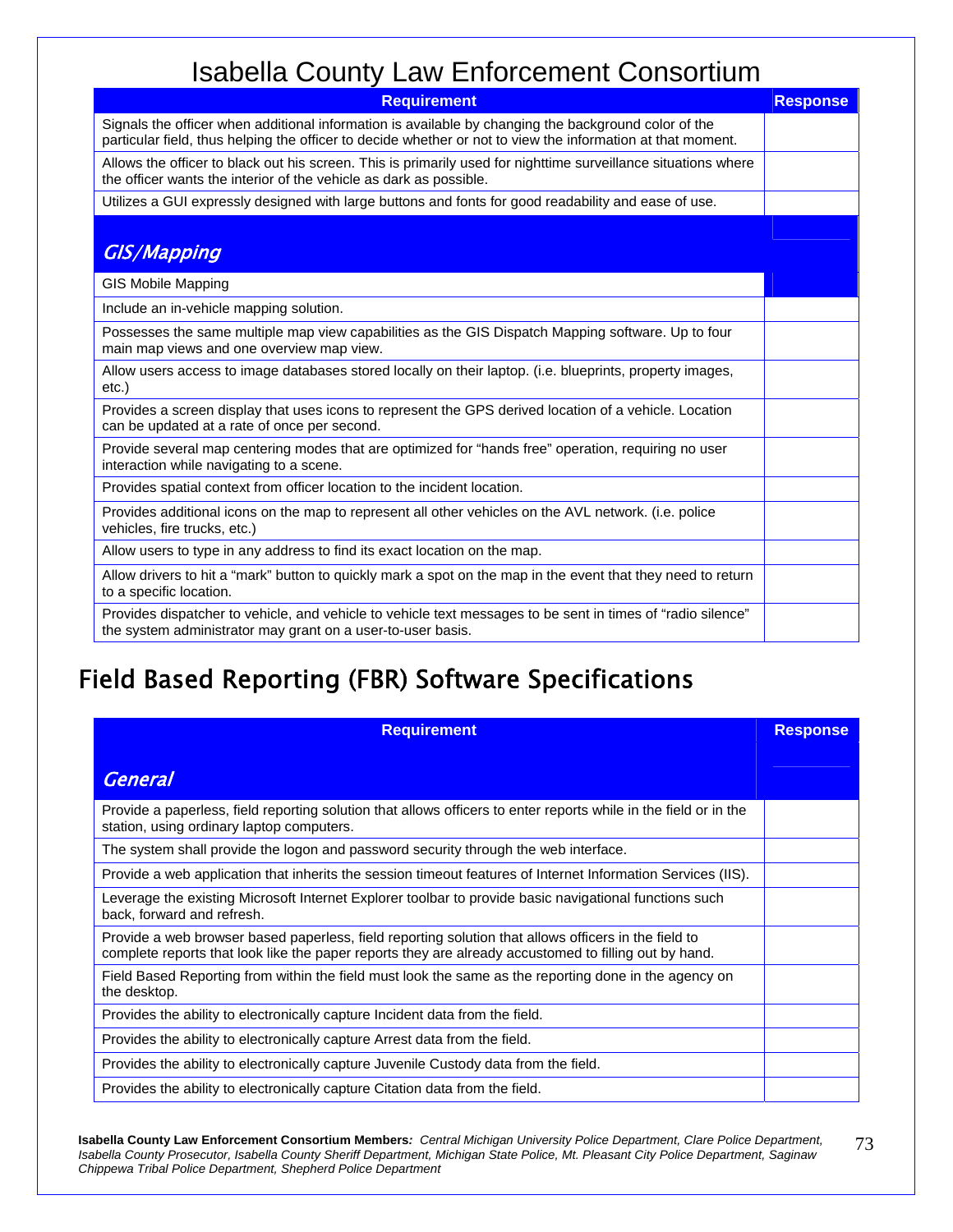| <b>Requirement</b>                                                                                                                                                                                                                                                                                                                                                                                                                                                                                                                                              | <b>Response</b> |
|-----------------------------------------------------------------------------------------------------------------------------------------------------------------------------------------------------------------------------------------------------------------------------------------------------------------------------------------------------------------------------------------------------------------------------------------------------------------------------------------------------------------------------------------------------------------|-----------------|
| Provides the ability to electronically capture DMV/Accident data from the field.                                                                                                                                                                                                                                                                                                                                                                                                                                                                                |                 |
| Provides the ability to electronically capture Field Interview data from the field.                                                                                                                                                                                                                                                                                                                                                                                                                                                                             |                 |
| Allows users to complete and print citations and forms in vehicle.                                                                                                                                                                                                                                                                                                                                                                                                                                                                                              |                 |
| Provides these forms as "add-ons" that may be deleted or added to the system. (Not as a hard-coded<br>part of the system.)                                                                                                                                                                                                                                                                                                                                                                                                                                      |                 |
| Provides for automatic updates of the field reporting forms without having to reinstall.                                                                                                                                                                                                                                                                                                                                                                                                                                                                        |                 |
| Allows users to start a report/form capture and finish at another time and/or location.                                                                                                                                                                                                                                                                                                                                                                                                                                                                         |                 |
| Incorporates drop-down code lists and required fields in the field reporting module.                                                                                                                                                                                                                                                                                                                                                                                                                                                                            |                 |
| Allows officers in the field to submit reports directly from their vehicles.                                                                                                                                                                                                                                                                                                                                                                                                                                                                                    |                 |
| These electronic reports can then be submitted directly into a records management system for validation<br>against master indices and state reporting rules.                                                                                                                                                                                                                                                                                                                                                                                                    |                 |
| Allow for users to complete the pre-booking form electronically and submit directly to Intake at the jail.                                                                                                                                                                                                                                                                                                                                                                                                                                                      |                 |
| The pre-booking form information should also populate the arrest incident/case report.                                                                                                                                                                                                                                                                                                                                                                                                                                                                          |                 |
| <b>Workflow</b>                                                                                                                                                                                                                                                                                                                                                                                                                                                                                                                                                 |                 |
| Allows field report data to be routed an unlimited number of times for review/approval such as car to car<br>send and approval.                                                                                                                                                                                                                                                                                                                                                                                                                                 |                 |
| Allows a routing process that is flexible and adaptable to changing work flows.                                                                                                                                                                                                                                                                                                                                                                                                                                                                                 |                 |
| Automatically routes field reports that are required for follow up from the officers in the fields to their direct<br>supervising officer and then to the next supervising, and so on, as determined by the workflow hierarchy<br>that have been established in the system. (This process works both ways with the only difference in that<br>the officer below in the workflow hierarchy does not have approval rights.) Final approval is made by the<br>supervisor who is directly in the hierarchy on the level just before the report goes to the Archive. |                 |
| <b>FBR Server and Administration</b>                                                                                                                                                                                                                                                                                                                                                                                                                                                                                                                            |                 |
| Provides a separate function to perform system administrative functions, such as setting up user<br>accessibility and roles, defaults used by the field reporting system, computers allowed to use the FBR<br>system, and records management system (RMS) integration information.                                                                                                                                                                                                                                                                              |                 |
| This system administrator tool should also install client and form updates, receive reports from the client<br>and transmit them to a records management system.                                                                                                                                                                                                                                                                                                                                                                                                |                 |
| The FBR server should organize the information flow between the field reporting client, server and RMS<br>systems.                                                                                                                                                                                                                                                                                                                                                                                                                                              |                 |
| Use hyperlinks throughout the system to assist users in identifying records where additional information is<br>available.                                                                                                                                                                                                                                                                                                                                                                                                                                       |                 |
| Provides a "roles" function to create and grant rights to roles, which can then be assigned to multiple<br>users.                                                                                                                                                                                                                                                                                                                                                                                                                                               |                 |
| When a "role" is modified all users assigned to that role should reflect the changes.                                                                                                                                                                                                                                                                                                                                                                                                                                                                           |                 |
| Provides a "users" function to set up the logins, assign roles, and enter additional information about the<br>officers allowed to use the field based reporting system.                                                                                                                                                                                                                                                                                                                                                                                         |                 |
| Provides a "defaults" feature to define default information used by the FBR client application.                                                                                                                                                                                                                                                                                                                                                                                                                                                                 |                 |
| Provides an "updates" page to add a new version or update to the application.                                                                                                                                                                                                                                                                                                                                                                                                                                                                                   |                 |
| Provides a "forms" page to set form specific properties, including zoom level, number masks, and select<br>how empty fields display and print for the selected report type.                                                                                                                                                                                                                                                                                                                                                                                     |                 |
| Provides a "computers" option to add the list of computers allowed access to the field reporting<br>application, including interval settings for the system to check for configuration file updates, version<br>updates, as well as the type of reports that should be available for each computer.                                                                                                                                                                                                                                                             |                 |
| Provides a "jurisdictions" page to quickly add jurisdictions.                                                                                                                                                                                                                                                                                                                                                                                                                                                                                                   |                 |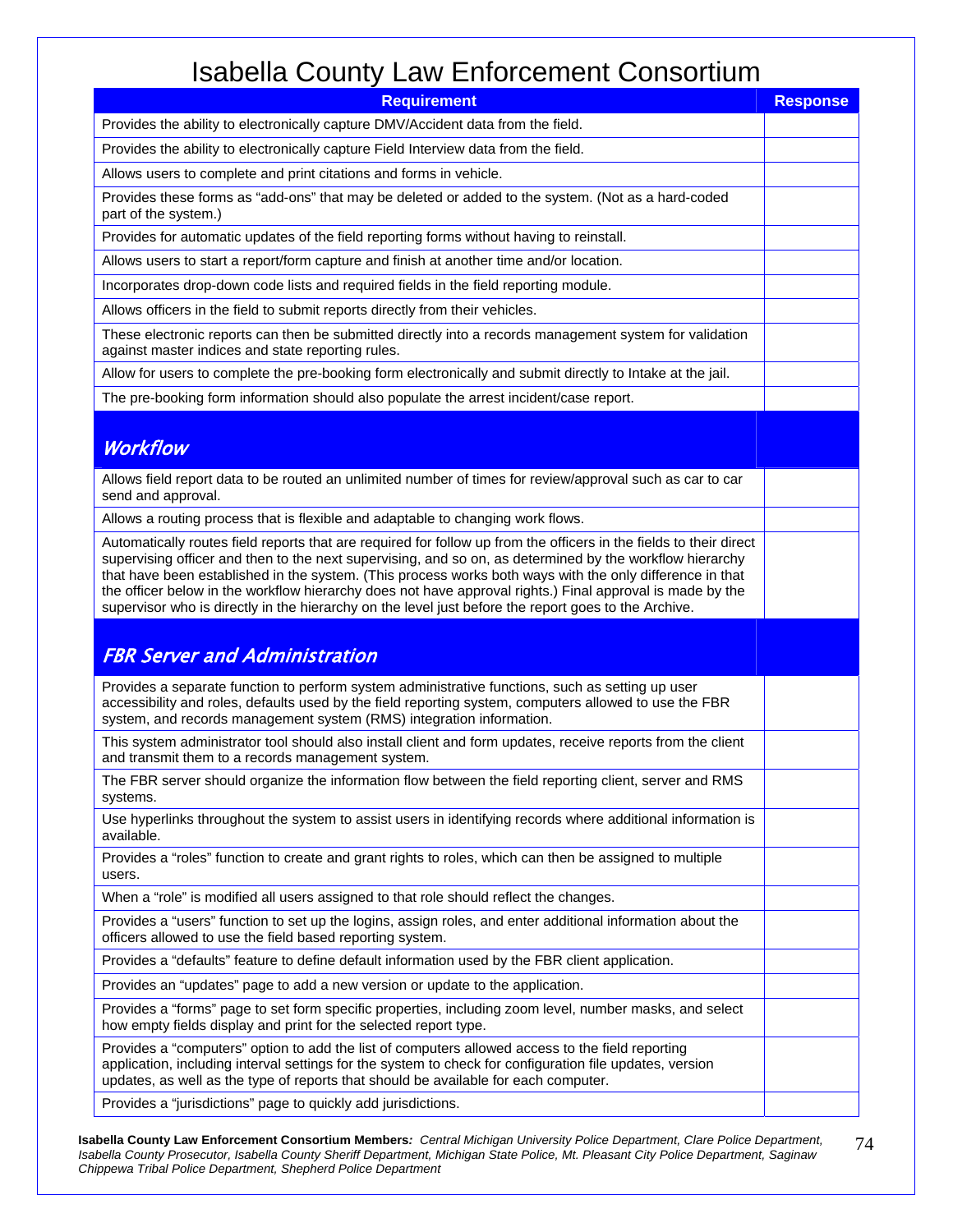| <b>Requirement</b>                                                                                                                                                                                                        | <b>Response</b> |
|---------------------------------------------------------------------------------------------------------------------------------------------------------------------------------------------------------------------------|-----------------|
| Provides a "bulk update" function to quickly add updates or new versions to all, multiple, or individual<br>computers.                                                                                                    |                 |
|                                                                                                                                                                                                                           |                 |
| <b>FBR Client Window</b>                                                                                                                                                                                                  |                 |
| Provides an area that displays the user's incomplete reports. ("Incomplete reports" are those that have<br>been saved in the FBR client, but not sent to the FBR server.)                                                 |                 |
| This "incomplete reports" list should display an indicator if a report has an attached file(s) or comment(s).                                                                                                             |                 |
| Allows sorting of the "incomplete reports" area by ID, Date, or Form Name by clicking the column header.                                                                                                                  |                 |
| Allows the "incomplete reports" area minimized or maximized.                                                                                                                                                              |                 |
| Provides an "inbox" area that holds all incoming and returned reports.                                                                                                                                                    |                 |
| This "inbox" list should display the status of the current condition of each document. For example, the<br>user will be informed when the report has been returned, approved, etc.                                        |                 |
| This "inbox" should display an indicator if a report has an attached file(s) or comment(s).                                                                                                                               |                 |
| Allows sorting of the "inbox" area by ID, Date, Name, or Status by clicking the column header.                                                                                                                            |                 |
| Allows the "inbox" area to be minimized or maximized.                                                                                                                                                                     |                 |
| Provides a "sent" area that holds all reports that have been sent to the FBR server, for viewing purposes<br>only.                                                                                                        |                 |
| A report should remain available from the "sent" box until it is transferred to the records management<br>system.                                                                                                         |                 |
| This "sent" box should display the status of whether or not the document was sent successfully or "false"<br>if a failure occurred during delivery to the field based reporting server.                                   |                 |
| This "sent" list should display the status of the current condition of each document. For example, the user<br>will be informed when the report has been returned, approved, etc.                                         |                 |
| This "sent" box should display an indicator if a report has an attached file(s) or comment(s).                                                                                                                            |                 |
| Allows sorting of the "sent" area by ID, Date, Form Name, or Status by clicking the column header.                                                                                                                        |                 |
| Allows the "sent" area to be minimized or maximized.                                                                                                                                                                      |                 |
| Provides a "system information" area that holds the system information that is set on the FBR server such<br>as the version number that is currently set on the computer, core and update number.                         |                 |
| This "system information" area should display the connection status (Offline or Online).                                                                                                                                  |                 |
| This "system information" area should display if an error occurred during the document processing.                                                                                                                        |                 |
| Provides buttons to create new or open existing reports.                                                                                                                                                                  |                 |
| Provides alternate functionality to access an existing report by double-clicking on the listed report.                                                                                                                    |                 |
| Provides an easy access toolbar that allows the user to perform common functions.                                                                                                                                         |                 |
| Provides a "save all to server" function that saves all incomplete reports to a central FBR server. Once<br>saved these reports may be accessed from the FBR client of other workstations.                                |                 |
| Provides a "duplicate" function that creates a copy of the selected incomplete report.                                                                                                                                    |                 |
| Provides a "delete" function that deletes the selected incomplete report.                                                                                                                                                 |                 |
| Provides a "save as" function to save the selected incomplete report locally as a file, rather than directly<br>to the FBR server.                                                                                        |                 |
| Provides a "load" function that loads a locally saved field report file into the FBR system.                                                                                                                              |                 |
| Provides a "preferences" options that displays client settings for color, remember login, window<br>appearance, printing, file transport, and more.                                                                       |                 |
| Provides a "hot key list" option that displays a reference list of the various keys and key combinations that<br>provide quick ways to access options and functions in addition to or as an alternative to using a mouse. |                 |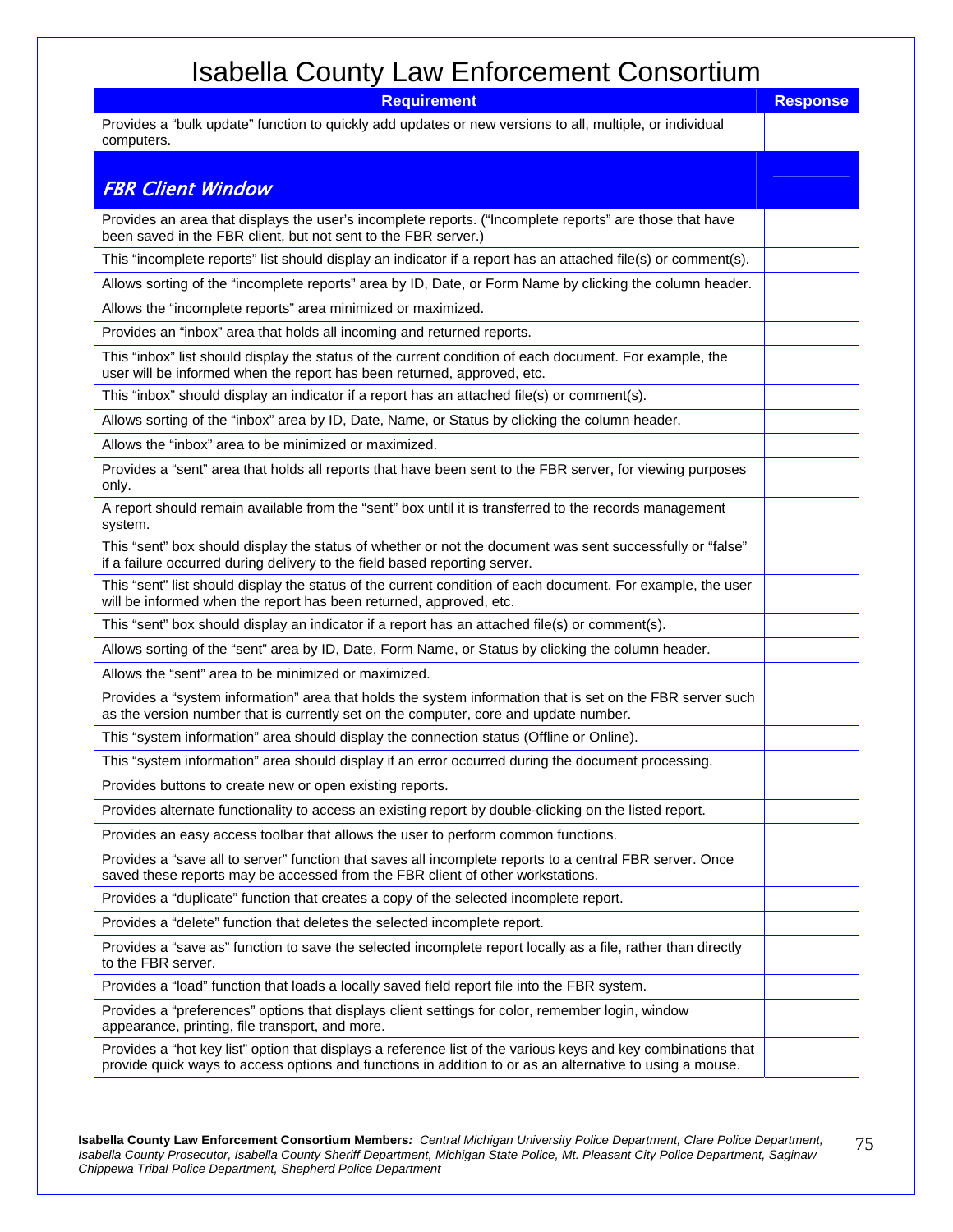**Requirement** Response

#### FBR Form Editor

| When creating a new report or opening an existing report a separate window for working with the report<br>should display.                                                                                                                                                                                                                                                   |  |
|-----------------------------------------------------------------------------------------------------------------------------------------------------------------------------------------------------------------------------------------------------------------------------------------------------------------------------------------------------------------------------|--|
| Provides a data entry area that emulates the equivalent paper report.                                                                                                                                                                                                                                                                                                       |  |
| Provides appropriately formatted field types for more accurate and efficient data entry, such as date<br>fields, free text fields, pull-down selections menus, checkboxes and radio buttons.                                                                                                                                                                                |  |
| Provides for required fields that are easily recognizable as such.                                                                                                                                                                                                                                                                                                          |  |
| Optionally, allows Microsoft Word to be used as the narrative text editor.                                                                                                                                                                                                                                                                                                  |  |
| Provides the ability to interface with Visio 2002 or 2003 in order to help create more accurate<br>DMV/Accident diagrams and sketches.                                                                                                                                                                                                                                      |  |
| Provides a panel of selectable icons and/or text that represent sections of the report. Clicking an icon/text<br>displays the relevant area of the opened report.                                                                                                                                                                                                           |  |
| Provides a "save without validation" option, which saves the user's work without performing the validation.                                                                                                                                                                                                                                                                 |  |
| Provides a "save" option, which saves the user's work and performs a validation check.                                                                                                                                                                                                                                                                                      |  |
| Provides a "submit" option, which saves the user's work, sends it directly to the FBR server.                                                                                                                                                                                                                                                                               |  |
| Provides a "cancel" option, which closes the report without saving.                                                                                                                                                                                                                                                                                                         |  |
| For supervisors only, provides an "approve" option to approve the current report.                                                                                                                                                                                                                                                                                           |  |
| For supervisors only, provides a "return" option to return a report.                                                                                                                                                                                                                                                                                                        |  |
| Provides an easy access toolbar that allows the user to perform common form editing functions.                                                                                                                                                                                                                                                                              |  |
| Provides a "smart copy" function that allows copying of the whole report, sections of the report the<br>content of the selected field, or an entire group of sections.                                                                                                                                                                                                      |  |
| Provides a "paste section" function.                                                                                                                                                                                                                                                                                                                                        |  |
| Provides a "delete section" function.                                                                                                                                                                                                                                                                                                                                       |  |
| Provides a "delete page" function to delete an entire additional page of a report.                                                                                                                                                                                                                                                                                          |  |
| Provides a "comments" feature, similar to adding "post-it" notes to the user's hard copy reports.                                                                                                                                                                                                                                                                           |  |
| Provides an "attachments" feature, to view or attach files to the report.                                                                                                                                                                                                                                                                                                   |  |
| After submission of a field report to the records management system, these file attachments should<br>transfer as attached objects.                                                                                                                                                                                                                                         |  |
| Provides a "search" function to locate text within the document.                                                                                                                                                                                                                                                                                                            |  |
| Allows the user to view a print preview of the completed form.                                                                                                                                                                                                                                                                                                              |  |
| Allows the user to print the hardcopy of the completed form.                                                                                                                                                                                                                                                                                                                |  |
| Allows the user to print a text only version of the report (for pre-printed forms).                                                                                                                                                                                                                                                                                         |  |
| Allows the user to choose to remove certain pages (or sections of a page) from printing (for non-<br>releasable information).                                                                                                                                                                                                                                               |  |
| Allows you to export the report data to XML (ideal for passing the report to a third party system).                                                                                                                                                                                                                                                                         |  |
| Provides a spell check for the entire report's data.                                                                                                                                                                                                                                                                                                                        |  |
| Provides the ability to check name, address, property, and vehicle information against the records<br>management system's master indices if working online on the local network or if using an IP addressable<br>network. If either of these options is not available allow the use of a mobile message switch to access the<br>records management system's master indices. |  |
| Provides "zoom" capabilities for viewing the report.                                                                                                                                                                                                                                                                                                                        |  |
| Provides a "hot key list" option that displays a reference list of the various keys and key combinations that<br>provide quick ways to access options and functions in addition to or as an alternative to using a mouse.                                                                                                                                                   |  |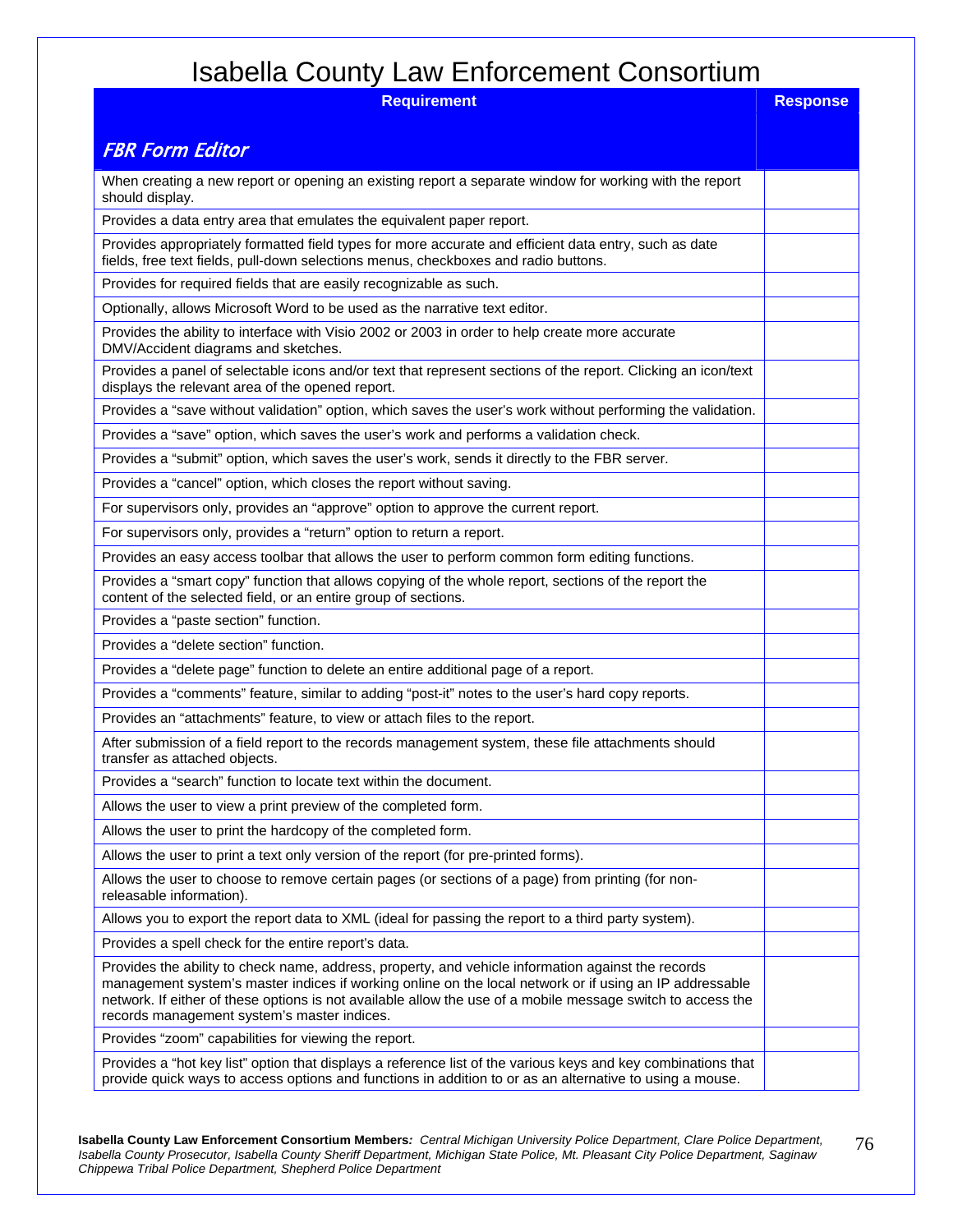| <b>Requirement</b>                                                                                                                                                                                           | <b>Response</b> |
|--------------------------------------------------------------------------------------------------------------------------------------------------------------------------------------------------------------|-----------------|
| <b>Records Management System Integration</b>                                                                                                                                                                 |                 |
| Provides a "viewer" page to set up the forms accessible from the records management system.                                                                                                                  |                 |
| Provides an "integration" option to import users and code tables from the records management system,<br>and enter the records management system settings.                                                    |                 |
| Provides a function to transfer field reports to the records management system.                                                                                                                              |                 |
| Provides a preview field report option from within the records management system.                                                                                                                            |                 |
| Provides for field report archive from within the records management system, which allows the user to<br>view the report as it was during the time it was transferred from the field based reporting system. |                 |
| <b>Mobile Integration</b>                                                                                                                                                                                    |                 |
| The system should automatically populate some Call Information into the FBR module from the mobile<br>application, thus reducing data entry time and duplicate effort.                                       |                 |
| Provides the option to submit field reports to the FBR server wirelessly from a laptop using the mobile<br>message switch.                                                                                   |                 |
| Help                                                                                                                                                                                                         |                 |
| Includes a help menu for all screens and forms, which is accessible via the mouse or a keyboard<br>command.                                                                                                  |                 |
| Features online help documentation on how to use the software.                                                                                                                                               |                 |
| Features examples, reference information about using the software, and links to other related help topics.                                                                                                   |                 |
| Includes a "Contents" category grouped under general overview headings.                                                                                                                                      |                 |
| Includes an "Index" category (containing a comprehensive on-line help index).                                                                                                                                |                 |
| Includes a "Find" category (that will allow the user to search for particular words and phrases in help<br>topics instead of searching for information by category).                                         |                 |

# Inmate Management/Jail Software Specifications

| <b>Requirement</b>                                                                                                                  | <b>Response</b> |
|-------------------------------------------------------------------------------------------------------------------------------------|-----------------|
| <b>General</b>                                                                                                                      |                 |
| Allows the use of relational databases in conjunction with Microsoft SQL server.                                                    |                 |
| Provides a normalized relational database, which eliminates data redundancy and allows the sharing of<br>master record information. |                 |
| Provides JXDD based interfaces as required                                                                                          |                 |
| Provides integration with Securus Phone System.                                                                                     |                 |
| Provides field-to-field data entry, with each field identified on the screen.                                                       |                 |
| Supports the use of color monitors and makes extensive use of color-coding for easily identifiable text<br>and fields.              |                 |
| Allows different users, agency information, and configurations for each                                                             |                 |
| Allows open-file back up of data, so as not to interfere with normal operation of the ICLEC Department.                             |                 |
| Produces a code table containing the information presented in selection menus throughout the system.                                |                 |
| Allows each user to elect his/her preferred mechanism for accessing system functions, including use of a                            |                 |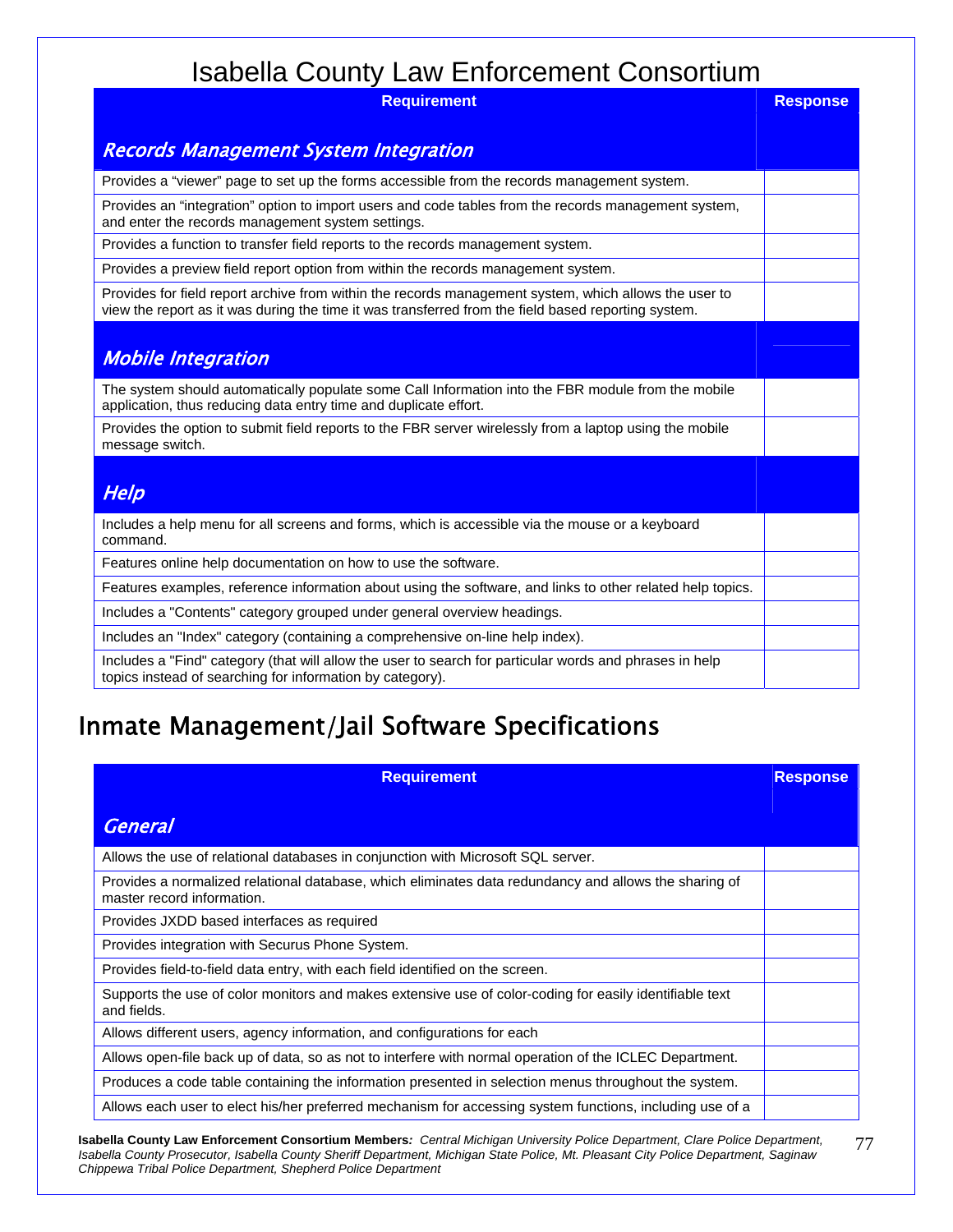| <b>Requirement</b>                                                                                                                                                                                                                                                                                                                                                                                                         | <b>Response</b> |
|----------------------------------------------------------------------------------------------------------------------------------------------------------------------------------------------------------------------------------------------------------------------------------------------------------------------------------------------------------------------------------------------------------------------------|-----------------|
| mouse or pointing device, or "quick key" combinations.                                                                                                                                                                                                                                                                                                                                                                     |                 |
| Allows for the provision of remote diagnostics via modem.                                                                                                                                                                                                                                                                                                                                                                  |                 |
| Allows simultaneous access to the records database by a virtually unlimited number of users, to the<br>extent provided by the ICLEC hardware.                                                                                                                                                                                                                                                                              |                 |
| Provides "permission based" use of system, allowing the designation of definable user groups.                                                                                                                                                                                                                                                                                                                              |                 |
| Allows the storage of records tracked by the system to the full extent permitted by the size of the storage<br>device.                                                                                                                                                                                                                                                                                                     |                 |
| Records and permanently stores all data entered into the system.                                                                                                                                                                                                                                                                                                                                                           |                 |
| Supports laser printing in portrait and landscape modes and allows print jobs to be directed to various<br>network or local printers.                                                                                                                                                                                                                                                                                      |                 |
| Requires little or no computer experience in order to use the system.                                                                                                                                                                                                                                                                                                                                                      |                 |
| Provides helpful functions, including pop-up menus, on-line help, validation warnings, automatic checks<br>to prevent users from exiting a data entry screen without saving the record, the transfer of data between<br>databases eliminating redundant or inaccurate data entry, coded entries to be validated against user-<br>defined code tables thus ensuring accurate data entry, and back up and edit of any field. |                 |
| Permits the display of general directory permission, as well as file access permission within the directory.                                                                                                                                                                                                                                                                                                               |                 |
| Allows 9 digit length zip codes.                                                                                                                                                                                                                                                                                                                                                                                           |                 |
| Supports the record-keeping requirements of multiple agencies.                                                                                                                                                                                                                                                                                                                                                             |                 |
| Incorporates the use of pull-down menus listing the valid values for a particular field.                                                                                                                                                                                                                                                                                                                                   |                 |
| Allows the user to scroll forward one record at a time or move to the last record on the list through the<br>use of scroll bars, arrow keys, and on-screen buttons.                                                                                                                                                                                                                                                        |                 |
| Uses scroll bars to further display or narrow view of information contained within a particular window.                                                                                                                                                                                                                                                                                                                    |                 |
| Common menu items available on all screens and forms allowing the user to perform common functions,<br>such as print, save, copy, paste, and find specific records.                                                                                                                                                                                                                                                        |                 |
| Provides common menu options to control window positioning and toggling.                                                                                                                                                                                                                                                                                                                                                   |                 |
| Provides an easy access toolbar that allows the user perform common functions, such as exit the current<br>window, save the current record, add a new report, view an audit trail, modify or delete the current record,<br>or find a record.                                                                                                                                                                               |                 |
| Issues a warning when the user attempts to close a form without saving it.                                                                                                                                                                                                                                                                                                                                                 |                 |
| Provides a "close" function that allows the user to exit the current screen and return to the previous<br>screen.                                                                                                                                                                                                                                                                                                          |                 |
| Provides a "save" function that allows the user to save information added or modified to the current<br>screen.                                                                                                                                                                                                                                                                                                            |                 |
| Provides an "add" function that allows the user to add a new record.                                                                                                                                                                                                                                                                                                                                                       |                 |
| Provides a "modify" function that allows the user to make changes to records that have been previously<br>saved.                                                                                                                                                                                                                                                                                                           |                 |
| Provides a "delete" function that allows the user to delete a record from a form screen.                                                                                                                                                                                                                                                                                                                                   |                 |
| Provides a "synopsis" function that allows the user to view information related to a record in outline form<br>by applying one touch of a button.                                                                                                                                                                                                                                                                          |                 |
| Provides an "undo" function that allows the user to undo any information entered into a form prior to being<br>saved.                                                                                                                                                                                                                                                                                                      |                 |
| Provides an "up one level" function that allows the user to navigate easily to the parent record.                                                                                                                                                                                                                                                                                                                          |                 |
| Provides a "set browse, font, colors" function that allows the users to change the field, order, and colors<br>displayed on the user interface.                                                                                                                                                                                                                                                                            |                 |
| Provides a "change password" function that allows the user to change his/her login password without<br>having to go to the system administrator for assistance.                                                                                                                                                                                                                                                            |                 |
| Provides a "main menu" function that allows the user to exit the current screen, without closing it, and go<br>straight to the main menu screen.                                                                                                                                                                                                                                                                           |                 |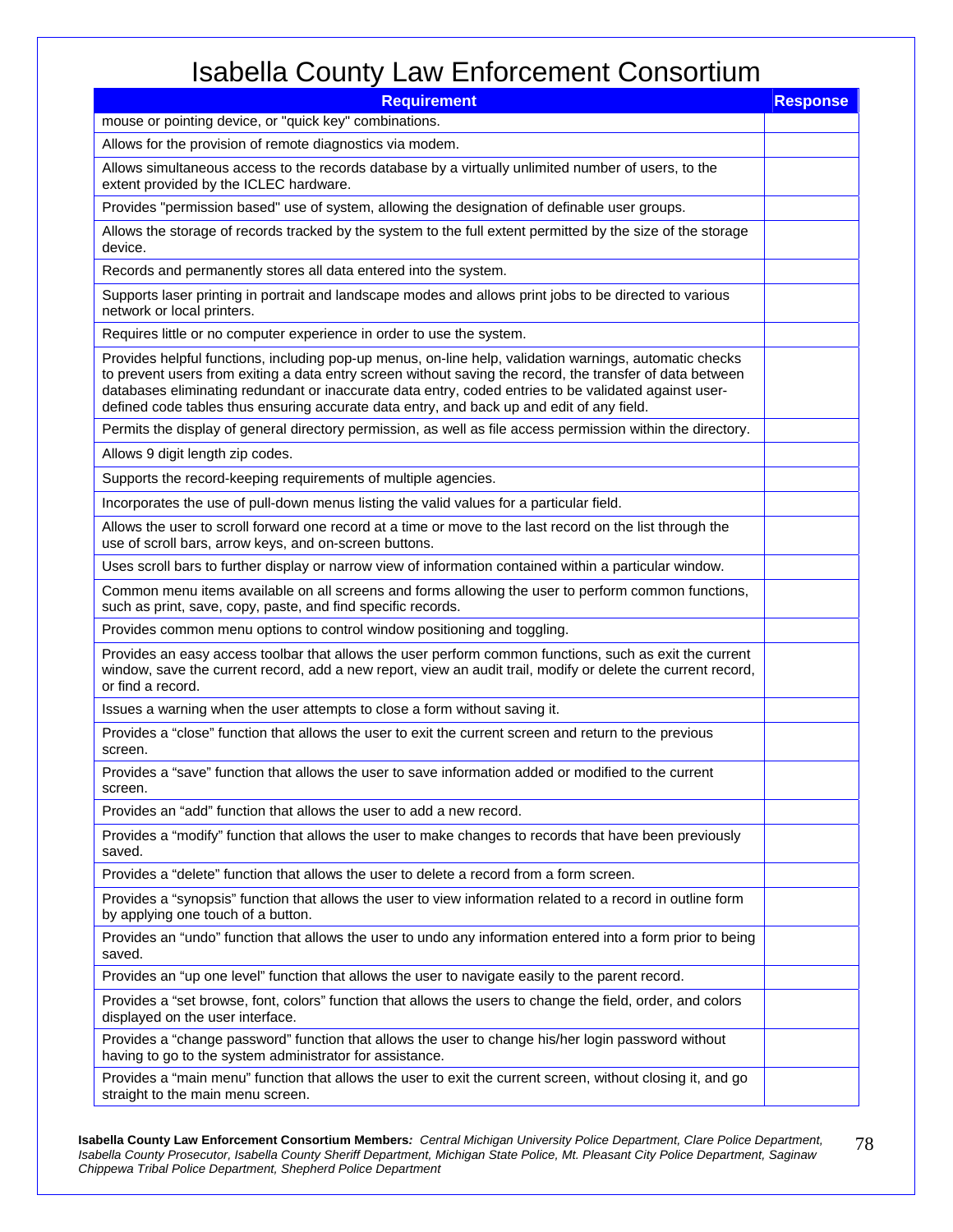| <b>Requirement</b>                                                                                                                                                                                                                                                                                                                                                                                                                                                                                                                                                                                                                                                           | <b>Response</b> |
|------------------------------------------------------------------------------------------------------------------------------------------------------------------------------------------------------------------------------------------------------------------------------------------------------------------------------------------------------------------------------------------------------------------------------------------------------------------------------------------------------------------------------------------------------------------------------------------------------------------------------------------------------------------------------|-----------------|
| Provides a "historical data" function that allows the user to cut and paste name information from historical<br>data into the software product.                                                                                                                                                                                                                                                                                                                                                                                                                                                                                                                              |                 |
| Provides a "calendar" function that allows the user to display a calendar pop-up window to add or verify<br>dates when editing or adding a record.                                                                                                                                                                                                                                                                                                                                                                                                                                                                                                                           |                 |
| Permits the automatic entry of current date and/or time by clicking a mouse, entering a limited number of<br>keystrokes, or use of hot keys.                                                                                                                                                                                                                                                                                                                                                                                                                                                                                                                                 |                 |
| Provides an "audit trail" function that allows the user to view a detailed record of all changes that have<br>been made to a record including the date and time of the change, who made the change, and the<br>"before" and "after" values of the changed field.                                                                                                                                                                                                                                                                                                                                                                                                             |                 |
| Provides a Record History option allowing the user to view when a record was entered, from where on<br>the network it was entered, when a record was edited, and from where on the network the editing<br>occurred.                                                                                                                                                                                                                                                                                                                                                                                                                                                          |                 |
| Alerts the user to any unserved civil papers.                                                                                                                                                                                                                                                                                                                                                                                                                                                                                                                                                                                                                                |                 |
| Allows the user the option to either view or ignore the visual warning regarding unserved papers or<br>records.                                                                                                                                                                                                                                                                                                                                                                                                                                                                                                                                                              |                 |
| Jail records management system can be used independently or in conjunction with the main Case RMS.                                                                                                                                                                                                                                                                                                                                                                                                                                                                                                                                                                           |                 |
| Contains a Main Jail menu with the following sub menu options: set up, admit inmate, release inmate,<br>medical, bar coding, accounts, task access, visitation, commissary, movement, and cell check.                                                                                                                                                                                                                                                                                                                                                                                                                                                                        |                 |
| Allows the user to select inmate when using Jail in conjunction with the records management system.<br>Will automatically populate all records on inmate.                                                                                                                                                                                                                                                                                                                                                                                                                                                                                                                    |                 |
| <b>Security</b>                                                                                                                                                                                                                                                                                                                                                                                                                                                                                                                                                                                                                                                              |                 |
| Ensures content integrity by providing a "central configuration" module, which enables owning<br>jurisdictions to restrict file/information usage.                                                                                                                                                                                                                                                                                                                                                                                                                                                                                                                           |                 |
| Allows security at table level through SQL server insuring that no unauthorized person can view the data,<br>even when using third party software.                                                                                                                                                                                                                                                                                                                                                                                                                                                                                                                           |                 |
| Enables the system administrator to set up security based on jurisdiction.                                                                                                                                                                                                                                                                                                                                                                                                                                                                                                                                                                                                   |                 |
| Allows the system administrator to set up security based on user ID, case type, and such that each user<br>can only view, edit, add, print, and/or delete the types of records for which he/she is authorized.                                                                                                                                                                                                                                                                                                                                                                                                                                                               |                 |
| Provides password security, which allows for unique levels of protection in all areas of the program.                                                                                                                                                                                                                                                                                                                                                                                                                                                                                                                                                                        |                 |
| Provides a high level of operating system security including passwords that will permit designation of<br>access by user level or group.                                                                                                                                                                                                                                                                                                                                                                                                                                                                                                                                     |                 |
| Allows the user limited attempts at entering the correct password after which the program will shut down.                                                                                                                                                                                                                                                                                                                                                                                                                                                                                                                                                                    |                 |
| <b>Master Indices</b>                                                                                                                                                                                                                                                                                                                                                                                                                                                                                                                                                                                                                                                        |                 |
| Allows the user to query and interface with the master name index, the master address index, the master<br>property index, and the master vehicle index, subject to system rights granted by the administrator.                                                                                                                                                                                                                                                                                                                                                                                                                                                              |                 |
| Maintains lists of all the names, property, and addressees entered into ICLEC's records from any module.<br>Searches the database(s) for matches automatically whenever a new record is added. Alerts the user<br>whenever a match is found in any Master Index module.                                                                                                                                                                                                                                                                                                                                                                                                      |                 |
| The master name index contains the following fields for data entry: name type, first name, middle name,<br>last name, suffix, moniker, address, apartment, city, state, zip, country, county, place of birth, date of<br>birth, age, sex, race, ethnicity, resident, social security number, marital status, eye color, hair color, hair<br>style, hair length, facial hair, skin type, build, glasses, height, weight, body identification markings, home<br>phone, work phone, cell phone, license number, license state, miscellaneous ID, ID number, ID state,<br>occupation, attorney, employer name, employer address, city, state, zip, phone, and fingerprint codes. |                 |
| The master address index contains the following fields for data entry: address, apartment, city, state, and<br>zip.                                                                                                                                                                                                                                                                                                                                                                                                                                                                                                                                                          |                 |
| The master property index contains the following fields for data entry: description, make, model, quantity,                                                                                                                                                                                                                                                                                                                                                                                                                                                                                                                                                                  |                 |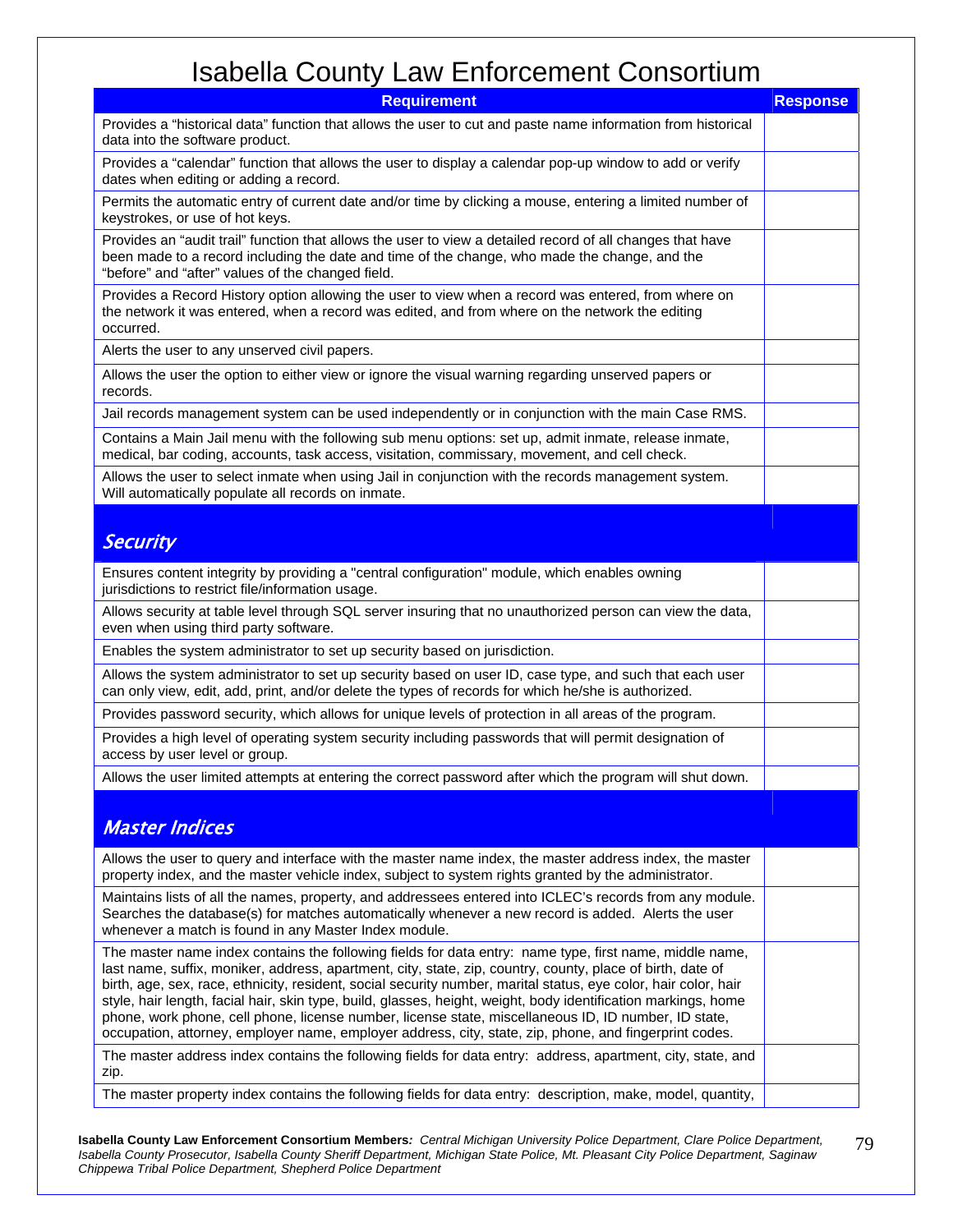| <b>Requirement</b>                                                                                                                                                                                                                                      | <b>Response</b> |
|---------------------------------------------------------------------------------------------------------------------------------------------------------------------------------------------------------------------------------------------------------|-----------------|
| serial number, value, location, status, and class.                                                                                                                                                                                                      |                 |
| All text entry fields are searchable, allowing for searches on single or multiple fields.                                                                                                                                                               |                 |
| If a match is found when entering any master index information, allows user to select the matching record<br>and fills in corresponding text entry fields automatically with the same information.                                                      |                 |
| Allows the user to add information to the Master Indices directly, independent of other records.                                                                                                                                                        |                 |
| Uses a Master Alias database that contains a separate record for every name (and every version of that<br>name) that has ever been added to the system.                                                                                                 |                 |
| Keeps track of both individual names and business names and distinguishes between the two types in<br>record searches.                                                                                                                                  |                 |
| Allows the linking of one Master Name record to numerous Master Alias records, such that whenever a<br>name search is performed it must actually search the Master Alias Database first.                                                                |                 |
| Allows the viewing of an image attached to any of the various name modules by associating the image<br>with the appropriate Master Name record.                                                                                                         |                 |
| Permits the user to view a list of aliases for any Master name.                                                                                                                                                                                         |                 |
| Links alias records that belong to the same Master Name record automatically.                                                                                                                                                                           |                 |
| Allows the user to manually link names having different Master Name records.                                                                                                                                                                            |                 |
| Allows the disassociation of manually linked Alias records.                                                                                                                                                                                             |                 |
| Allows a user with the appropriate user rights to remove Internal links of alias records to Master Name<br>records if they were established by the system.                                                                                              |                 |
| Allows the merger of master names records into a single record.                                                                                                                                                                                         |                 |
| Allows the user to view a synopsis of an individual's history throughout the records management system.                                                                                                                                                 |                 |
| Allows the user to add gang affiliations records to individual's in the Master Name database.                                                                                                                                                           |                 |
| Provides the ability to associate Alerts with name records, such that a user is alerted whenever he/she<br>accesses that record.                                                                                                                        |                 |
| Allows the user to add Known Associate records to individuals in the Master Name database.                                                                                                                                                              |                 |
| Provides the indication of scars, marks, tattoos, piercings, and other body identifiers through use of a<br>front and back body chart. Links body identifiers to Master Name records upon entering, updating, or<br>querying any associated name module |                 |
| Provides the ability to attach audio-visual information, photographs, audio clips, video clips, and other<br>multi-media information.                                                                                                                   |                 |
| Alerts the user automatically if a master name entry is the subject of an outstanding civil paper in any<br>jurisdiction.                                                                                                                               |                 |
| <b>Inmate Tracking</b>                                                                                                                                                                                                                                  |                 |
| Provides the user with the tracking of cell checks, which occur within the jail, and inmate movement<br>within the jail manually or by bar code reader.                                                                                                 |                 |
| Includes the categories of movement and cell check to view and manage inmates.                                                                                                                                                                          |                 |
| Within movement, select the correctional facility and floor to view. Display screen will show cells and<br>their associated inmate(s).                                                                                                                  |                 |
| Within movement, ability to track within the jail, outside of the jail to the courts, and/or outside of the jail<br>for writs.                                                                                                                          |                 |
| Allows for the flagging of co-defendants, inmate associates, and jail informants.                                                                                                                                                                       |                 |
| Select cell check to upload bar code information, print bar code time sheet, print cell check scan sheet,<br>and print officer ID bar code sheet.                                                                                                       |                 |
| Cell check scan sheet allows user to sort by annex, cellblock, floor, cell number, name, classification, or<br>select all.                                                                                                                              |                 |
| The weekender form contains fields or check boxes that include date in, admitted by, date released, and                                                                                                                                                 |                 |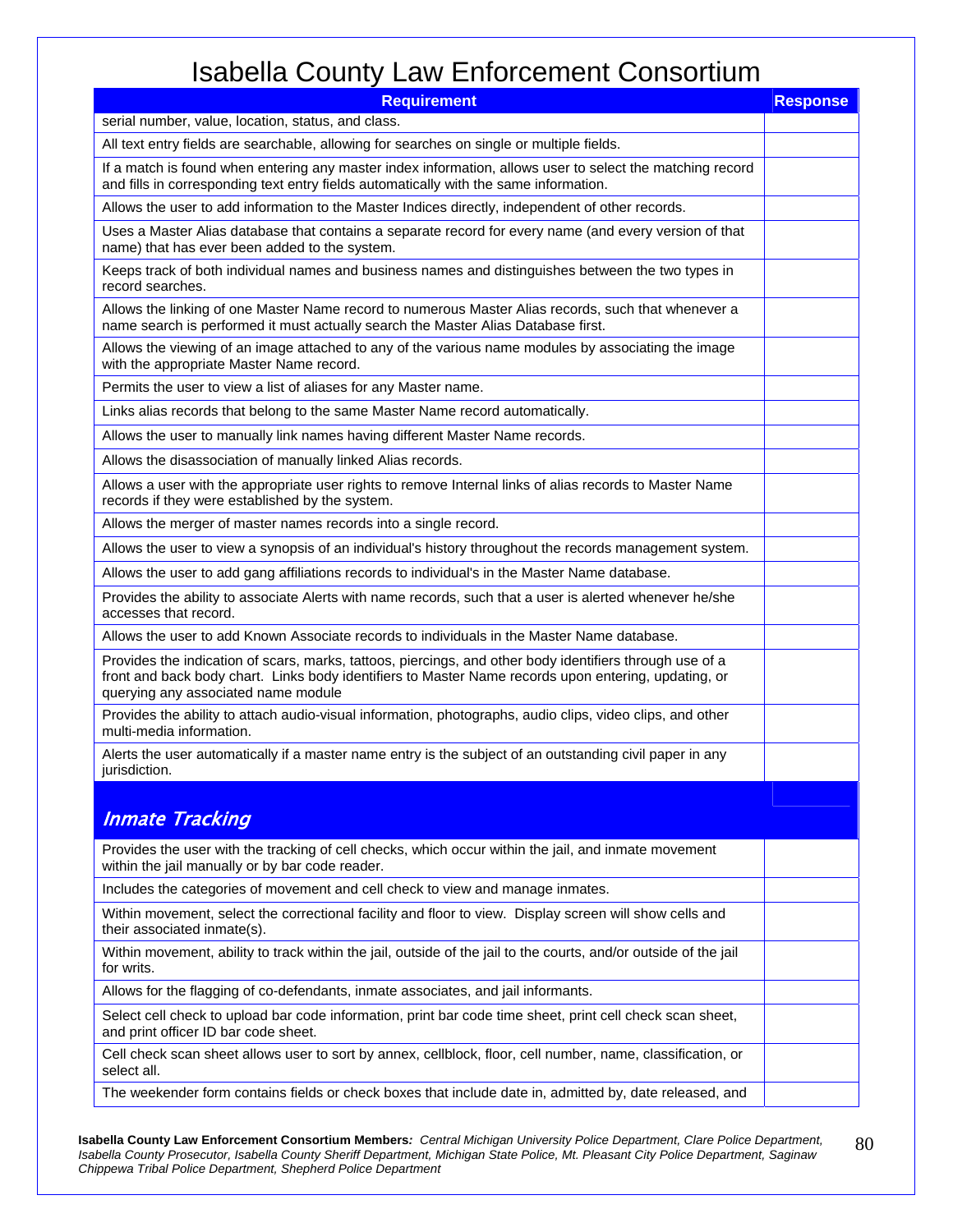| <b>Requirement</b>                                                                                                                                                                                                                                                                                                                                                                                                                                                                                                                                                                                                                                                                                                                                                                                                                                                                                                                    | <b>Response</b> |
|---------------------------------------------------------------------------------------------------------------------------------------------------------------------------------------------------------------------------------------------------------------------------------------------------------------------------------------------------------------------------------------------------------------------------------------------------------------------------------------------------------------------------------------------------------------------------------------------------------------------------------------------------------------------------------------------------------------------------------------------------------------------------------------------------------------------------------------------------------------------------------------------------------------------------------------|-----------------|
| released by.                                                                                                                                                                                                                                                                                                                                                                                                                                                                                                                                                                                                                                                                                                                                                                                                                                                                                                                          |                 |
| Provides a "population count" feature that displays the total number of males, females, and juveniles<br>currently in the facility.                                                                                                                                                                                                                                                                                                                                                                                                                                                                                                                                                                                                                                                                                                                                                                                                   |                 |
| Provides a "population report" option with user identified fields.                                                                                                                                                                                                                                                                                                                                                                                                                                                                                                                                                                                                                                                                                                                                                                                                                                                                    |                 |
|                                                                                                                                                                                                                                                                                                                                                                                                                                                                                                                                                                                                                                                                                                                                                                                                                                                                                                                                       |                 |
| Jail Booking                                                                                                                                                                                                                                                                                                                                                                                                                                                                                                                                                                                                                                                                                                                                                                                                                                                                                                                          |                 |
| Admit option includes tabs from which to add, edit, or view information: confinement, release, and<br>location.                                                                                                                                                                                                                                                                                                                                                                                                                                                                                                                                                                                                                                                                                                                                                                                                                       |                 |
| View inmate records, confinement records, approving visitors records, cash deposit records, charges,<br>medical records, property records, screening forms, weekender records, or add, edit and delete inmate<br>related records in "Admit Inmate".                                                                                                                                                                                                                                                                                                                                                                                                                                                                                                                                                                                                                                                                                   |                 |
| Allows the user to browse a list containing all confinement records or current confinement records<br>depending on the view selected.                                                                                                                                                                                                                                                                                                                                                                                                                                                                                                                                                                                                                                                                                                                                                                                                 |                 |
| The confinement form provides fields for the following person information: jurisdiction, first name, middle<br>name, last name, suffix, moniker, address, apartment, PO box, city, state, zip code, county, country,<br>phone, SSN, license number, state, date of birth, age, juvenile, marital status, place of birth, country of<br>birth, us citizen, education, height, weight, build, sex, ethnicity, race, eye color, hair color, skin, resident,<br>opus number, FBI number, currently isolated, inmate number, keep separate, charges, date taken in<br>custody, attorney, occupation code and description, employer name, employer phone, employer address,<br>PO box, city, state, zip code, misc. ID type, ID number, state, doctor name, doctor address, doctor phone,<br>nearest relative name, relationship, relative address, PO box, apartment, city, state, zip, relative phone,<br>and NCIC fingerprint codes 1-10 |                 |
| The confinement form provides fields for the following confinement information: date confined, charges,<br>inmate type, detention type, booking officer ID and name, security form, level, date assessed, fees,<br>assign bed, inebriate, inmate worker, work release, date searched, searching officer ID and name,<br>department, date fingerprinted, fingerprint officer ID and name, other number, detainer, hold for, booking<br>number, date of call, who called, LEIN/NCIC inquiry check, LEIN/NCIC inquiry, LEIN/NCIC result, refused<br>to sign, date, parole/probation officer type and name, phone, and in this facility                                                                                                                                                                                                                                                                                                   |                 |
| The confinement form provides information regarding release history: date released, release code &<br>description, released by officer ID and name, sign after receiving property, date received, confinement<br>charges disposition, transfer agency ID (ORI), and state. If applicable, final check bank account and final<br>check.                                                                                                                                                                                                                                                                                                                                                                                                                                                                                                                                                                                                |                 |
| The confinement form provides data display for the following current location information: annex name,<br>area type, cell block, cell number, and floor number.                                                                                                                                                                                                                                                                                                                                                                                                                                                                                                                                                                                                                                                                                                                                                                       |                 |
| Allows user to select the desired display view from the following options: all confinements screen, current<br>confinements screen, and view inmates screen.                                                                                                                                                                                                                                                                                                                                                                                                                                                                                                                                                                                                                                                                                                                                                                          |                 |
| Automatically assigns each inmate an inmate number or tracking number when first processed; adds<br>visitor(s) to an inmate's approved visitor list; adds information about an inmate's criminal charges, and<br>records property held for an inmate. The inmate should retain the same inmate number each time they<br>are lodged.                                                                                                                                                                                                                                                                                                                                                                                                                                                                                                                                                                                                   |                 |
| Allows user to create a charge form allowing the user to enter the offenses for which an inmate has been<br>charged.                                                                                                                                                                                                                                                                                                                                                                                                                                                                                                                                                                                                                                                                                                                                                                                                                  |                 |
| Record information regarding classification assessment and primary security level assignment with in<br>admit under the security form.                                                                                                                                                                                                                                                                                                                                                                                                                                                                                                                                                                                                                                                                                                                                                                                                |                 |
| Add, edit or view information on the classification assessment form. This form includes the following:<br>date assessed, officer ID/name, severity of current charges/convictions, serious offense history, escape<br>history, institutional disciplinary history, prior felony convictions, alcohol/drug abuse, and stability factors.<br>All of these are populated through a drop down box.                                                                                                                                                                                                                                                                                                                                                                                                                                                                                                                                        |                 |
| Add, edit or view information regarding scale summary and recommendations. This form is the second<br>tab located within classification assessment. Special management concerns are broken down to<br>protective custody, psychological impairment, mental deficiency, escape threat, serious violence threat,<br>known gang affiliation, substance abuse, known management problem, suspected of drug trafficking,<br>suicide risk, medical problem, or physical impairment.                                                                                                                                                                                                                                                                                                                                                                                                                                                         |                 |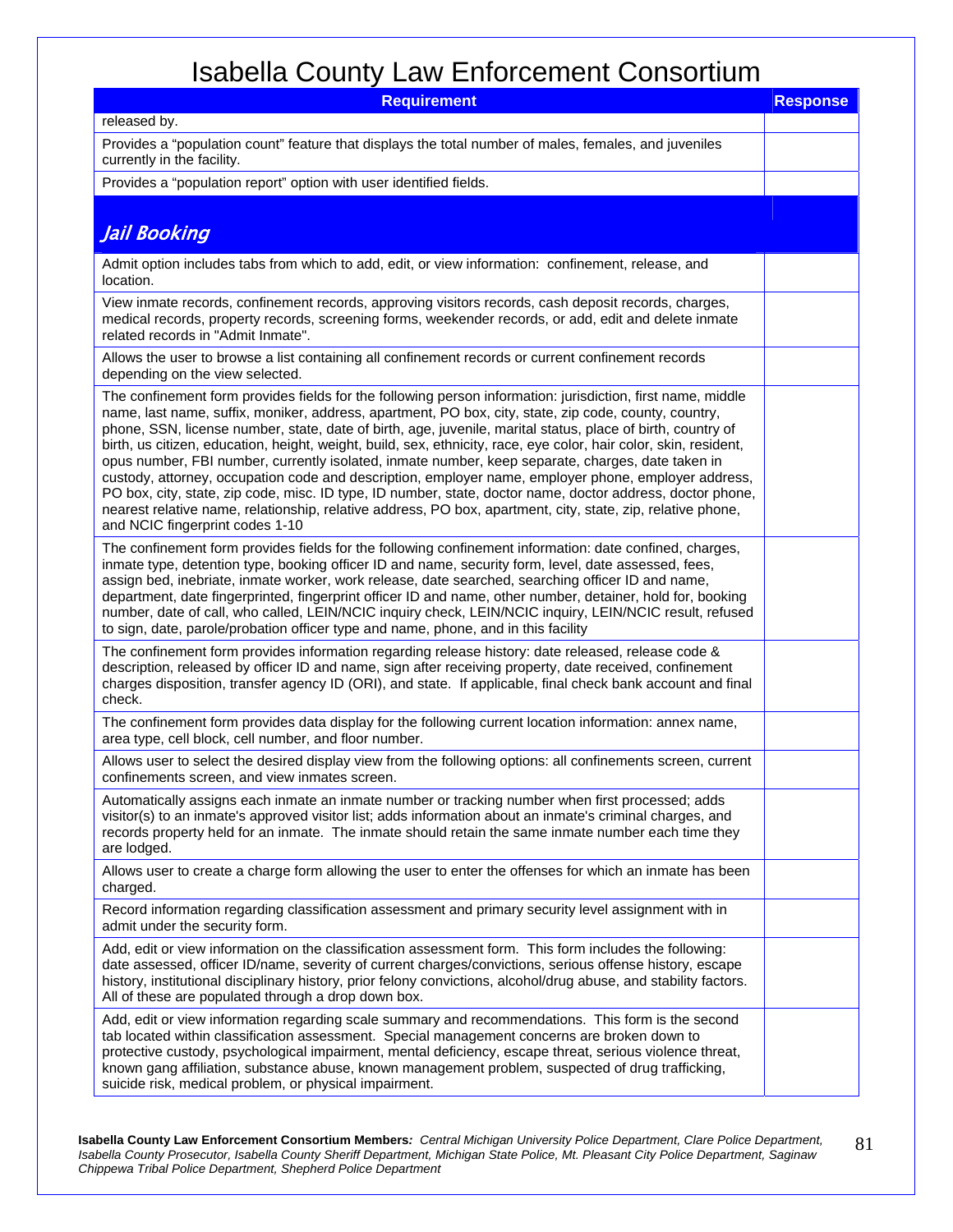| <b>Requirement</b>                                                                                                                                                                                                                                                                                                                                                                                                                                                                                                                                                                                    | <b>Response</b> |
|-------------------------------------------------------------------------------------------------------------------------------------------------------------------------------------------------------------------------------------------------------------------------------------------------------------------------------------------------------------------------------------------------------------------------------------------------------------------------------------------------------------------------------------------------------------------------------------------------------|-----------------|
| Add, edit or view information regarding the primary security level assessment located within the security<br>form. This form includes officer ID/name, date rated, date booked, current offense assaultive felony, prior<br>assaultive felony convictions, escape history, more prior felony convictions, detainer warrants or pending<br>charges, known past/present institutional behavioral problems, pre- or post sentence, current offense<br>felony or misdemeanor, family tree employment, risks, special conditions, and allows administrator to<br>override rating, and reason for override. |                 |
| Provides information regarding the vocational skills of an inmate and program recommendations in the<br>needs assessment form. This may be selected from the tool bar and includes date assessed, initial,<br>officer ID/name, health description, emotional stability, education, vocational skills, mental ability, and<br>other. Also includes program recommendations, priority of this program and any adjusting, which has<br>been made. All of these include quick entry by pull down population, check boxes, or auto fill except date<br>assessed and program recommended.                   |                 |
| Contains "medical" options, which includes: doctor visit, prescribed, given, and pharmacy.                                                                                                                                                                                                                                                                                                                                                                                                                                                                                                            |                 |
| Doctor visit form includes information for the date of visit, doctor name, reason, diagnosis, treatment,<br>cost, and target account.                                                                                                                                                                                                                                                                                                                                                                                                                                                                 |                 |
| Dentist visit form includes information for the date of visit, doctor name, reason, diagnosis, treatment,<br>cost, and target account.                                                                                                                                                                                                                                                                                                                                                                                                                                                                |                 |
| The prescribed form includes information for the prescription number, medicine prescribed, dose, times<br>per day, times to be given, cost per unit, doctor, and discontinued.                                                                                                                                                                                                                                                                                                                                                                                                                        |                 |
| The "given" form regards any medicine given to an inmate and includes the following fields: date given,<br>amount given, medicine given, units, cost, given by, refused, and target account.                                                                                                                                                                                                                                                                                                                                                                                                          |                 |
| Provide a "medicine dispersal report."                                                                                                                                                                                                                                                                                                                                                                                                                                                                                                                                                                |                 |
| The pharmacy form includes information regarding jurisdiction, medicine name, prescription, remaining,<br>units, date received, date expires, comment, cost per dose, and possible side effects.                                                                                                                                                                                                                                                                                                                                                                                                      |                 |
| Includes a "quickbook" function.                                                                                                                                                                                                                                                                                                                                                                                                                                                                                                                                                                      |                 |
| Includes a release inmate button to prompt the user to select the inmate from a display list.                                                                                                                                                                                                                                                                                                                                                                                                                                                                                                         |                 |
| Informs the user of the processes that are being performed to release an inmate.                                                                                                                                                                                                                                                                                                                                                                                                                                                                                                                      |                 |
| A check for any holds on an inmate before an inmate is released.                                                                                                                                                                                                                                                                                                                                                                                                                                                                                                                                      |                 |
| Performs the following when releasing an inmate: calculates the amount to write the final check, checks<br>for any property that needs to be released to the inmate, updates the inmate's charges, updates the<br>inmate's confinement record, and generates the inmate's final check.                                                                                                                                                                                                                                                                                                                |                 |
| Provides a "check for inmates to release" function that displays a list of inmates and their scheduled<br>release dates.                                                                                                                                                                                                                                                                                                                                                                                                                                                                              |                 |
| Provides a "temporary release" function to use when an inmate is leaving the facility on a temporary<br>basis, such as if an inmate is going to Court, is temporary leaving for Medical reasons, is a weekender<br>and is leaving for the weekend, is leaving for work release, or for other reasons.                                                                                                                                                                                                                                                                                                 |                 |
| Provides a "reconfinement after temporary release" function.                                                                                                                                                                                                                                                                                                                                                                                                                                                                                                                                          |                 |
| Provides a "view currently checked out inmates" function that displays a list of inmates who are currently<br>temporarily released, including inmates' names, the time checked out, the time due back, as well as the<br>inmates' destinations.                                                                                                                                                                                                                                                                                                                                                       |                 |
| Provides a "view checked out inmates by day" function that displays a list of inmates who were<br>temporarily released on the selected day, including inmates' names, the time checked out, the time due<br>back, as well as the inmates' destinations.                                                                                                                                                                                                                                                                                                                                               |                 |
| Allows user to print user defined reports such as inmate history, admission control, prisoner control<br>record, screen form, or medical screening form from the admit category.                                                                                                                                                                                                                                                                                                                                                                                                                      |                 |
| <b>Jail Commissary</b>                                                                                                                                                                                                                                                                                                                                                                                                                                                                                                                                                                                |                 |
| Maintains information in categories as inventory, purchase orders, vendors, sell items, and return Items.                                                                                                                                                                                                                                                                                                                                                                                                                                                                                             |                 |
| Records information about each item in stock, automatically updates quantities as items are sold or<br>shipments are received, creates purchase orders for ordering stock, tracks returned items, subtracts<br>returned items from inventory and credits the inmate's account, handles commissary purchases made by                                                                                                                                                                                                                                                                                   |                 |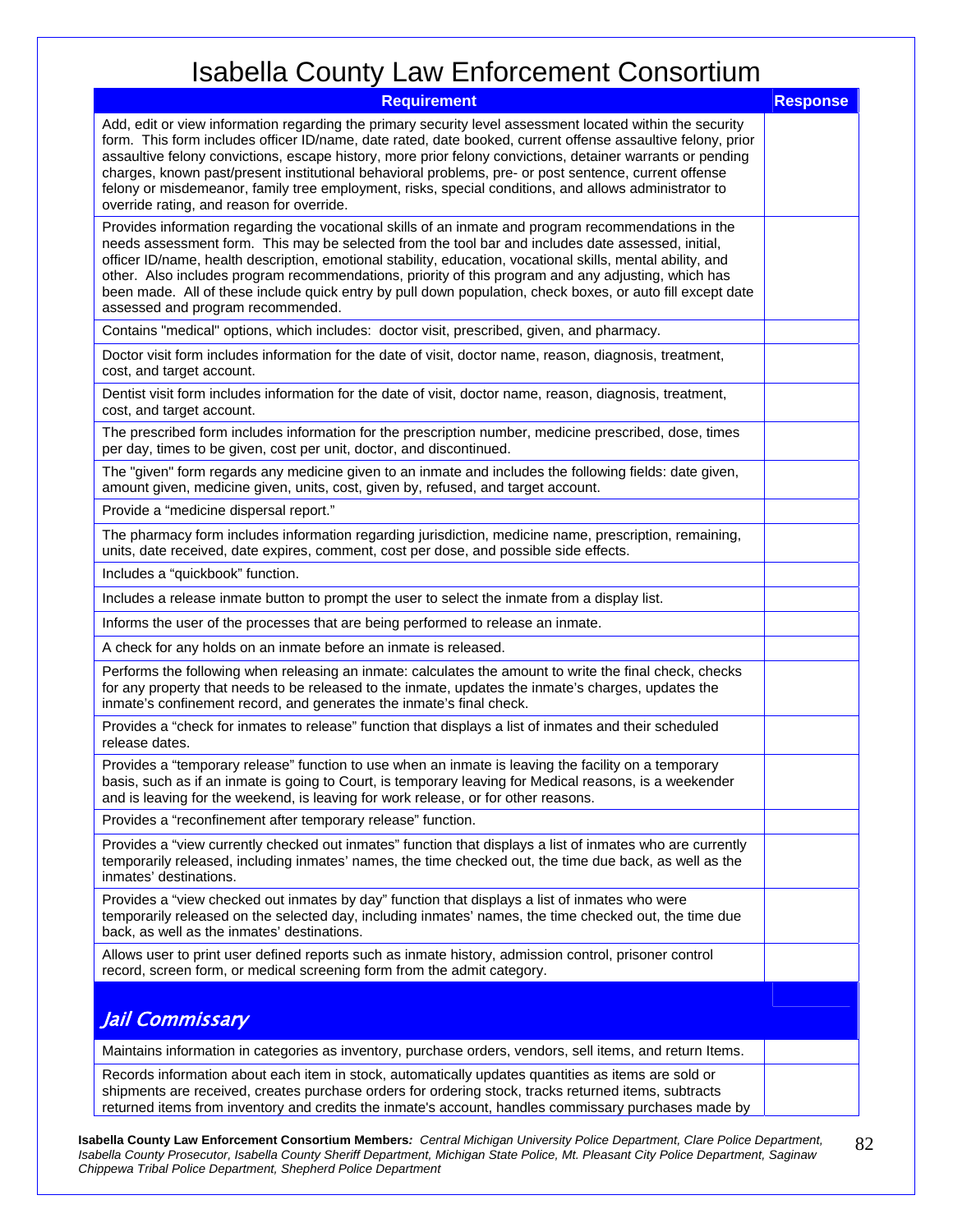| <b>Requirement</b>                                                                                                                                                                                                                                                                                                                                                                                                        |  |  |  |
|---------------------------------------------------------------------------------------------------------------------------------------------------------------------------------------------------------------------------------------------------------------------------------------------------------------------------------------------------------------------------------------------------------------------------|--|--|--|
| inmates, automatically subtracts purchased items from the inventory and the inmate's account and<br>records information about the jail's vendors.                                                                                                                                                                                                                                                                         |  |  |  |
| "Accounts menu" sub module contains a chart of accounts and checkbook records.                                                                                                                                                                                                                                                                                                                                            |  |  |  |
| Allows the user to enter deposits and withdrawal information including deposit, account number, targeted<br>account, amount, and comments in inmate cash form.                                                                                                                                                                                                                                                            |  |  |  |
| Allows the user to track an inmate's cash deposits, cash withdrawals, and jail commissary purchases as<br>well as automatically updates the balance of the inmate's account.                                                                                                                                                                                                                                              |  |  |  |
| Allows user to define items of commissary as available to only a male or female.                                                                                                                                                                                                                                                                                                                                          |  |  |  |
| Open cash register; return items, add/edit vendor information, and add/edit PO information from within<br>commissary.                                                                                                                                                                                                                                                                                                     |  |  |  |
| Open cash register contains a sell items form with the following fields: inventory control bar code number,<br>quantity, category, code, description, and cost. Select inmate this record is associated with by inmate<br>button. Add, void, or select sale done to calculate and print receipt.                                                                                                                          |  |  |  |
| Return items with or without a receipt with the search function.                                                                                                                                                                                                                                                                                                                                                          |  |  |  |
| Vendor information includes jurisdiction, vendor code, vendor name, address 1 address 2, city, state, zip,<br>contact, phone, and lead time (days).                                                                                                                                                                                                                                                                       |  |  |  |
| Record inventory information within the wholesale or retail forms.                                                                                                                                                                                                                                                                                                                                                        |  |  |  |
| Wholesale information regarding inventory includes jurisdiction, item category, item code, item<br>description, item manufacturer/inventory bar code number, type order unit, standard cost per unit,<br>standard number items per unit, standard number items per order, issues per order, per item cost, current<br>on hand, vendor code/name, size, color style, brand, model, sell to diabetic, and sell to indigent. |  |  |  |
| Retail information form includes item description for status, on hold, hold count minimum, maximum,<br>spoiled, single sex, maximum per sale, shelf location, mark-up percent, sell for, tax rate, tax how, shelf<br>life, shelf life type, and comments                                                                                                                                                                  |  |  |  |
| Ability to interface with contracted third party commissary vendor.                                                                                                                                                                                                                                                                                                                                                       |  |  |  |
| Provides integration of deposit Kiosk for inmate accounts that utilizes Keefe Commissary Software.                                                                                                                                                                                                                                                                                                                        |  |  |  |
| Allow for bar-coding to identify inmate orders and their commissary order.                                                                                                                                                                                                                                                                                                                                                |  |  |  |
| Jail Setup                                                                                                                                                                                                                                                                                                                                                                                                                |  |  |  |
| Provides a sub module to set up jail locations, medical screening forms, storage areas, reimbursement,<br>initial screening form, statutes, input order, bond company, work release destinations, work release<br>reason out codes, cash fees, optional accounts, cash payoff order, and check number ranges.                                                                                                             |  |  |  |
| Allows the user to set up the dimensions within a Jail and designate areas by icons.                                                                                                                                                                                                                                                                                                                                      |  |  |  |
| Allows the user to construct the layout by the following components: inmate cell, holding cell, common<br>area, and restricted area; along with the ability to override the maximum number of inmates in that<br>confined area.                                                                                                                                                                                           |  |  |  |
| Allows the user to specify the cell ID, block, number of beds, capacity, sex of inmate, security level, and<br>distinguishes juvenile inmates.                                                                                                                                                                                                                                                                            |  |  |  |
| Allows the user to distinguish empty cellblocks by displaying a blank cell on the display screen.                                                                                                                                                                                                                                                                                                                         |  |  |  |
| Allows the user to set up questions and their ordering to be included on the initial screening form for each<br>inmate.                                                                                                                                                                                                                                                                                                   |  |  |  |
| Allows an administrator to create questions on the screening form with the following defined fields:<br>jurisdiction, grouping order, question, answer type, and sex.                                                                                                                                                                                                                                                     |  |  |  |
| Provide option to add a disclaimer to the screening form.                                                                                                                                                                                                                                                                                                                                                                 |  |  |  |
| Allows an administrator to create questions on the medical screening form with the following defined<br>fields: jurisdiction, grouping order, question, answer type, and sex.                                                                                                                                                                                                                                             |  |  |  |
| Provides separate medical screening forms for female and male inmates.                                                                                                                                                                                                                                                                                                                                                    |  |  |  |
| User defined input order has forms available to approve visitors, cash, charge, property, and<br>confinement.                                                                                                                                                                                                                                                                                                             |  |  |  |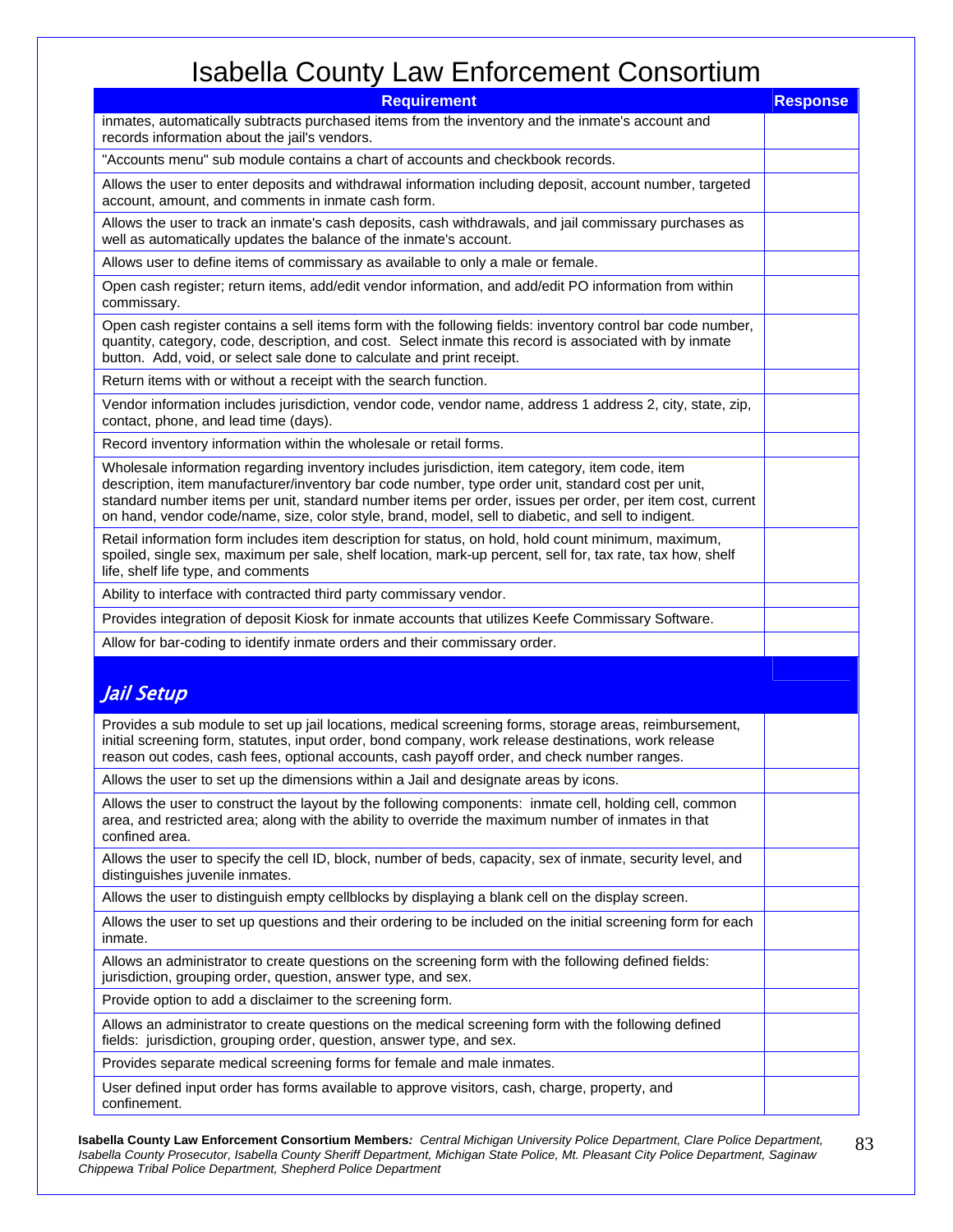| <b>Requirement</b>                                                                                                                                                                                                                                                                                                                                                                                                                                                                                                                                                                                                                                                                                                                                                                                                                                                                                                                                                                                                                                                                                                                                                                          | <b>Response</b> |  |
|---------------------------------------------------------------------------------------------------------------------------------------------------------------------------------------------------------------------------------------------------------------------------------------------------------------------------------------------------------------------------------------------------------------------------------------------------------------------------------------------------------------------------------------------------------------------------------------------------------------------------------------------------------------------------------------------------------------------------------------------------------------------------------------------------------------------------------------------------------------------------------------------------------------------------------------------------------------------------------------------------------------------------------------------------------------------------------------------------------------------------------------------------------------------------------------------|-----------------|--|
| Allows user to set up jail reimbursement form, which includes categories, definition, per day, delay day,<br>report header, doctor, nurse, waiting, serving, property damage by inmate, and weekender.                                                                                                                                                                                                                                                                                                                                                                                                                                                                                                                                                                                                                                                                                                                                                                                                                                                                                                                                                                                      |                 |  |
| Allows administrator to set up storage locations and type.                                                                                                                                                                                                                                                                                                                                                                                                                                                                                                                                                                                                                                                                                                                                                                                                                                                                                                                                                                                                                                                                                                                                  |                 |  |
| Ability to interface with medical/mental health screening third party vendor(s).                                                                                                                                                                                                                                                                                                                                                                                                                                                                                                                                                                                                                                                                                                                                                                                                                                                                                                                                                                                                                                                                                                            |                 |  |
| Allows an administrator to define statutes to include offense code, offense description, general statute<br>citation, type situation, level degree, UCR code, and NCIC code.                                                                                                                                                                                                                                                                                                                                                                                                                                                                                                                                                                                                                                                                                                                                                                                                                                                                                                                                                                                                                |                 |  |
| Allows user to set up bond company information, which includes company number, bond company name,<br>address, apartment, city, state, zip, phone, fax number, insurance company, and date filed.                                                                                                                                                                                                                                                                                                                                                                                                                                                                                                                                                                                                                                                                                                                                                                                                                                                                                                                                                                                            |                 |  |
| Allows user to set up bond agent information, which includes first name, middle name, last name, suffix,<br>address, apartment, city, state, zip, pager number, mobile number, max allowed bond, and expiration<br>date.                                                                                                                                                                                                                                                                                                                                                                                                                                                                                                                                                                                                                                                                                                                                                                                                                                                                                                                                                                    |                 |  |
| Provide a checkbook range setup that provides the capability of issuing and tracking check numbers from<br>multiple checking accounts.                                                                                                                                                                                                                                                                                                                                                                                                                                                                                                                                                                                                                                                                                                                                                                                                                                                                                                                                                                                                                                                      |                 |  |
| Within the checkbook range setup, provide a feature to deactivate ranges.                                                                                                                                                                                                                                                                                                                                                                                                                                                                                                                                                                                                                                                                                                                                                                                                                                                                                                                                                                                                                                                                                                                   |                 |  |
| Within the checkbook range setup, provide a feature to skip checks.                                                                                                                                                                                                                                                                                                                                                                                                                                                                                                                                                                                                                                                                                                                                                                                                                                                                                                                                                                                                                                                                                                                         |                 |  |
| <b>Miscellaneous</b>                                                                                                                                                                                                                                                                                                                                                                                                                                                                                                                                                                                                                                                                                                                                                                                                                                                                                                                                                                                                                                                                                                                                                                        |                 |  |
| Provide a tool to quickly search and select current or all confinements by inmate number, last name,<br>classification, gender, and juvenile.                                                                                                                                                                                                                                                                                                                                                                                                                                                                                                                                                                                                                                                                                                                                                                                                                                                                                                                                                                                                                                               |                 |  |
| "Task Access" option allows user to work with cash transactions, work with charges, record incidents that<br>occurred in jail, work with inmate property, record transports out of jail, access the quickbook function,<br>and access the work release form.                                                                                                                                                                                                                                                                                                                                                                                                                                                                                                                                                                                                                                                                                                                                                                                                                                                                                                                                |                 |  |
| Cash category of task access includes fields to add, edit, or review information regarding deposit, to and<br>from account numbers, amount, comments, officer, and person doing transaction, date transaction, and<br>transaction origination. It will also assign a transaction number.                                                                                                                                                                                                                                                                                                                                                                                                                                                                                                                                                                                                                                                                                                                                                                                                                                                                                                    |                 |  |
| Provides a print cash receipt option during or after the transaction has occurred.                                                                                                                                                                                                                                                                                                                                                                                                                                                                                                                                                                                                                                                                                                                                                                                                                                                                                                                                                                                                                                                                                                          |                 |  |
| Provides a "view history" function that displays the history of all transactions for an inmate.                                                                                                                                                                                                                                                                                                                                                                                                                                                                                                                                                                                                                                                                                                                                                                                                                                                                                                                                                                                                                                                                                             |                 |  |
| Charge category of task access allows the user to add, edit, or view information regarding confinement<br>date, count, statute/offense information (statute, type statute, statute description, NCIC code, UCR code,<br>offense code, F/M, degree), offense date, offense code, offense type, charge caused conviction,<br>conviction date, felony/misdemeanor, degree, first appearance, waiting, serving, weekender, confinement<br>disposition, bond type, amount, bond agency, warrant number, OCA/case number, charge type, charge<br>status, charge status date, date arrested, arresting officer id and name, arresting agency (ORI), arrest<br>location, arrest number, AFIS number, AFIS date, court date, court name, court type, court FIPS number,<br>court city, court county, court docket, local, state, federal, commitment authority, commitment date,<br>sentence, sentence effective, sentence length information (time sentenced, sentence type), days stayed,<br>days to be served, bad days, good days, calculate scheduled release button, scheduled release, release<br>date, days served, charge disposition, date, consecutive sentence, and concurrent sentence. |                 |  |
| Incidents that happen within a jail can be recorded or viewed within task access. This form includes<br>jurisdiction, officer ID, date, code, severity, description, a list of associated inmates, and dispositions.<br>There is also a button to view inmates related to the incident.                                                                                                                                                                                                                                                                                                                                                                                                                                                                                                                                                                                                                                                                                                                                                                                                                                                                                                     |                 |  |
| Locate, store and assign inmate property with the task access feature. This form includes the following<br>fields: quantity, description, make, model, serial, value, storage filter button (storage type, location),<br>property location, date returned, return to, and relationship.                                                                                                                                                                                                                                                                                                                                                                                                                                                                                                                                                                                                                                                                                                                                                                                                                                                                                                     |                 |  |
| Provides a "release property" function that allows the user to release property for an inmate, which places<br>the current date in the Date Returned field for all selected property.                                                                                                                                                                                                                                                                                                                                                                                                                                                                                                                                                                                                                                                                                                                                                                                                                                                                                                                                                                                                       |                 |  |
| Provides a warning when visitor is prohibited from visitation with inmate(s).                                                                                                                                                                                                                                                                                                                                                                                                                                                                                                                                                                                                                                                                                                                                                                                                                                                                                                                                                                                                                                                                                                               |                 |  |
| Record transports from the task access with the following fields: jurisdiction, date left, date returned,<br>destination, officer, reason, how, and a list of associated inmates. View inmate with the touch of a button<br>located on this form.                                                                                                                                                                                                                                                                                                                                                                                                                                                                                                                                                                                                                                                                                                                                                                                                                                                                                                                                           |                 |  |
| Add, edit or sort accounts through the jail aux menu. This includes accounts, deposits, withdrawals, a                                                                                                                                                                                                                                                                                                                                                                                                                                                                                                                                                                                                                                                                                                                                                                                                                                                                                                                                                                                                                                                                                      |                 |  |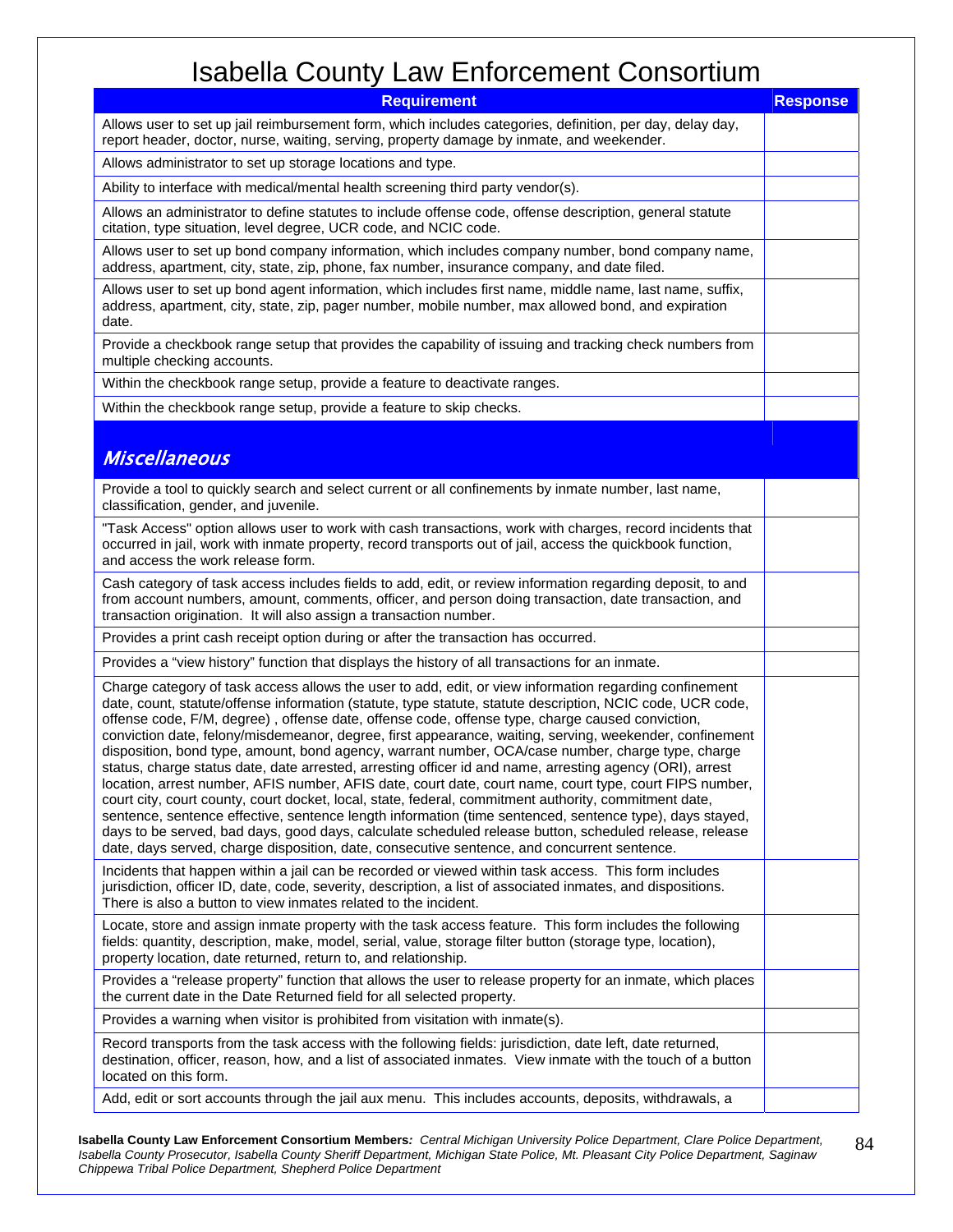| <b>Requirement</b>                                                                                                                                                                                                                                                                                                                                                                                                                                                                                                                                                                                                                                                                                                                                                                                                                                         |  |  |
|------------------------------------------------------------------------------------------------------------------------------------------------------------------------------------------------------------------------------------------------------------------------------------------------------------------------------------------------------------------------------------------------------------------------------------------------------------------------------------------------------------------------------------------------------------------------------------------------------------------------------------------------------------------------------------------------------------------------------------------------------------------------------------------------------------------------------------------------------------|--|--|
| register, and monthly totals. Monthly totals include beginning date, beginning balance, ending date, and<br>ending balance.                                                                                                                                                                                                                                                                                                                                                                                                                                                                                                                                                                                                                                                                                                                                |  |  |
| Allows the user to view inmate-approved records, inmate visitation records, and enter commercial<br>visitation records in "Visitation" category.                                                                                                                                                                                                                                                                                                                                                                                                                                                                                                                                                                                                                                                                                                           |  |  |
| Commercial visitation includes jurisdiction, approved business, first name, middle name, last name,<br>address, apartment, PO box, city, state, zip, and reason approved, business ID type, business ID<br>number, approved by, approved from, and approved to.                                                                                                                                                                                                                                                                                                                                                                                                                                                                                                                                                                                            |  |  |
| Approve visitor form records first name, middle name, last name, relationship, address, apartment, PO<br>box, city, state, zip code, phone, date born, sex, race, license number, state, SSN, type ID, approved ID<br>number, approved by, date approved, and date approved to.                                                                                                                                                                                                                                                                                                                                                                                                                                                                                                                                                                            |  |  |
| Provide a warning when the user adds an approved visitor that is already an approved visitor for another<br>inmate.                                                                                                                                                                                                                                                                                                                                                                                                                                                                                                                                                                                                                                                                                                                                        |  |  |
| Add, edit or view visit records by selecting visitors from visitation category. This form includes from date,<br>to date, visitor, and visitation status.                                                                                                                                                                                                                                                                                                                                                                                                                                                                                                                                                                                                                                                                                                  |  |  |
| Provide a "add and remove restriction" function to restrict an inmate from having visitors.                                                                                                                                                                                                                                                                                                                                                                                                                                                                                                                                                                                                                                                                                                                                                                |  |  |
| If two inmates have the same visitor approved on their Approved Visitor list, and then provides a warning<br>when the visit is recorded.                                                                                                                                                                                                                                                                                                                                                                                                                                                                                                                                                                                                                                                                                                                   |  |  |
| Provide an "overdue visitors" function that displays a list of the visitors whose time has expired.                                                                                                                                                                                                                                                                                                                                                                                                                                                                                                                                                                                                                                                                                                                                                        |  |  |
| <b>System Administration</b>                                                                                                                                                                                                                                                                                                                                                                                                                                                                                                                                                                                                                                                                                                                                                                                                                               |  |  |
| Includes forms for the following: central configuration, which allows for defining access rights for each<br>jurisdiction in a multi-jurisdictional environment; number controls, which allows for creating masks for<br>generating case and record numbers; officer information, which allows for information to be displayed in<br>all officer ID and name pull-down menus; code tables, which displays information found in selection<br>menus throughout the system; system defaults, which defines the default information for each jurisdiction;<br>synopsis setup, which defines how different parts of a record will be displayed; user rights, which<br>determines the rights of each of the ICLEC Public Safety Department's users; and keyword list, which<br>defines the capability to search user defined key fields for specified key words. |  |  |
| Allows the system administrator to assign rights to other jurisdictions for purposes of sharing information<br>using a "central configuration" form.                                                                                                                                                                                                                                                                                                                                                                                                                                                                                                                                                                                                                                                                                                       |  |  |
| Central configuration form contains an owner jurisdiction field that denotes the jurisdiction with<br>information to share, an authorized jurisdiction field that denotes which jurisdictions are authorized to<br>access the owner jurisdiction's information, a module name field that denotes which module is providing<br>the information, a table name field that denotes the table providing the source information, and an access<br>permissions field that utilizes "selection boxes" to denote types of access permissions being granted.                                                                                                                                                                                                                                                                                                         |  |  |
| Code table records contain the information presented in selection menus found throughout the system.                                                                                                                                                                                                                                                                                                                                                                                                                                                                                                                                                                                                                                                                                                                                                       |  |  |
| Includes fields in the code table record for code table name, category, code, and description.                                                                                                                                                                                                                                                                                                                                                                                                                                                                                                                                                                                                                                                                                                                                                             |  |  |
| Allows setting up user rights and privileges, multi-jurisdictional settings, defaults, key words, passwords,<br>code tables, number masks, form input orders, solvability codes and synopsis criteria.                                                                                                                                                                                                                                                                                                                                                                                                                                                                                                                                                                                                                                                     |  |  |
| Allows the system administrator to modify any existing system default records.                                                                                                                                                                                                                                                                                                                                                                                                                                                                                                                                                                                                                                                                                                                                                                             |  |  |
| Allows controlling table-level access rights on the Structured Query Language (SQL) server.                                                                                                                                                                                                                                                                                                                                                                                                                                                                                                                                                                                                                                                                                                                                                                |  |  |
| Allows a system administrator to enable or disable fields.                                                                                                                                                                                                                                                                                                                                                                                                                                                                                                                                                                                                                                                                                                                                                                                                 |  |  |
| Disabled fields still readable to users.                                                                                                                                                                                                                                                                                                                                                                                                                                                                                                                                                                                                                                                                                                                                                                                                                   |  |  |
| Confirmation required before allowing the system administrator to disable a field.                                                                                                                                                                                                                                                                                                                                                                                                                                                                                                                                                                                                                                                                                                                                                                         |  |  |
| Officer information form provides fields for: assigned jurisdiction; social security number; first, middle and<br>last names; officer ID; employee ID; position; shift; section; squad; whether or not can approve; approving<br>officer one; approving officer two; any approving officer; and whether or not a supervisor.                                                                                                                                                                                                                                                                                                                                                                                                                                                                                                                               |  |  |
| "User names" form includes: user ID; password; officer ID; title; social security number; first, middle, and<br>last name; shift; section; squad; whether or not in training; and training jurisdiction.                                                                                                                                                                                                                                                                                                                                                                                                                                                                                                                                                                                                                                                   |  |  |
| "User rights" form includes fields for: name; user ID; module name; table name; and permission check                                                                                                                                                                                                                                                                                                                                                                                                                                                                                                                                                                                                                                                                                                                                                       |  |  |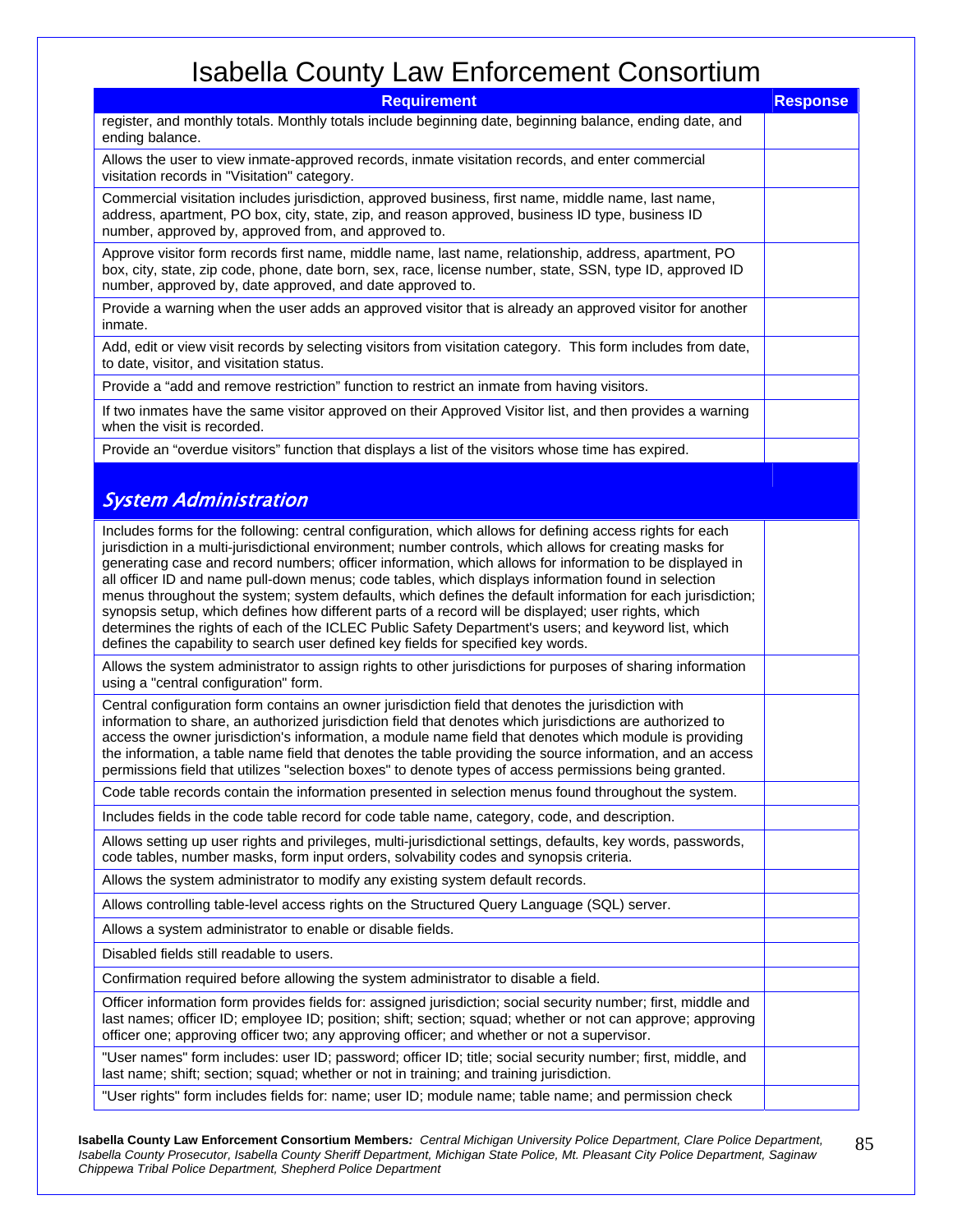| <b>Requirement</b>                                                                                                                                                                                                                                                                                                                                                                | <b>Response</b> |  |
|-----------------------------------------------------------------------------------------------------------------------------------------------------------------------------------------------------------------------------------------------------------------------------------------------------------------------------------------------------------------------------------|-----------------|--|
| box fields which designate the ability to view, add, edit, delete, or print.                                                                                                                                                                                                                                                                                                      |                 |  |
| Allows generating system defaults for multiple jurisdictions.                                                                                                                                                                                                                                                                                                                     |                 |  |
| Alerts user if system defaults already exist for a given jurisdiction.                                                                                                                                                                                                                                                                                                            |                 |  |
| Allows system administrator to assign or restrict the following permissions: view records, add records,<br>edit records, print records, and delete records.                                                                                                                                                                                                                       |                 |  |
| Information entered in the officer information form will be displayed in all officer ID and officer name pull-<br>down selection menus.                                                                                                                                                                                                                                           |                 |  |
| Number control allows the user to design a different numbering system for each jurisdiction and each<br>type of record.                                                                                                                                                                                                                                                           |                 |  |
| Number control allows system administrator to create a numbering template for each of the tables within<br>the Jail module that includes placeholders for the year, month, day, sequential number, and a wildcard.<br>These placeholders can be used in any order and combination.                                                                                                |                 |  |
| The number control form includes fields for: jurisdiction, module, mask, sample number, and last number.                                                                                                                                                                                                                                                                          |                 |  |
| Ability to create number masks for four digit year, two digit year, two digit month, two digit day, three digit<br>Julian year, incrementing number, or a wildcard.                                                                                                                                                                                                               |                 |  |
| Synopsis setup defines how different parts of a record, along with a brief description of each part will be<br>displayed.                                                                                                                                                                                                                                                         |                 |  |
| Synopsis Setup Form provides six fields for description and six fields for the literal text that will be<br>displayed before the data.                                                                                                                                                                                                                                            |                 |  |
| Key word search locates records when a specific piece of information is already entered into the record.                                                                                                                                                                                                                                                                          |                 |  |
| Key word list defines the capability to search user defined key fields for key words that are specified.                                                                                                                                                                                                                                                                          |                 |  |
| Key Word List form includes the following fields: table name, which will be the table used to define a key<br>field; key field, which data will be saved to the key word search file for later searching; and field names,<br>which display values which should help identify where the match was found when a search is executed.                                                |                 |  |
| UCR code records define the FBI mandated codes, descriptions, and offense types for Uniform Crime<br>Reporting and the availability of these codes to incident records, arrest records, and summary reports.                                                                                                                                                                      |                 |  |
| Required to comply with MICR.                                                                                                                                                                                                                                                                                                                                                     |                 |  |
| Ability to add any user definable UCR codes and group separately.                                                                                                                                                                                                                                                                                                                 |                 |  |
| ICLEC system defaults include: agency address, agency city, agency county, agency name, agency<br>phone, agency state, and agency zip.                                                                                                                                                                                                                                            |                 |  |
| Other system defaults include: all upper case, enable auto tab, allow individual users to change browse<br>settings, allow users to add/edit/change user defined fields on forms, check for outstanding warrants or<br>civil papers, and check stolen property records.                                                                                                           |                 |  |
| Fingerprinting defaults include: enable fingerprinting system interface, fingerprinting system identifier,<br>path to fingerprint live scan system managing directory, and path to fingerprint live scan system requester<br>directory.                                                                                                                                           |                 |  |
| More specific defaults include: validate address information using GEO tables, include local prisoners on<br>LCR reports, include weekenders on LCR reports, maximum age of juveniles for juvenile cases,<br>maximum records to return from a query, enable third party checks in jail module, enable inmate audit for<br>third party checks in jail module, and update keywords. |                 |  |
| <b>User Defined Forms</b>                                                                                                                                                                                                                                                                                                                                                         |                 |  |
| Provides an equivalent "user defined" tab for every form, such that user defined field(s) may be defined<br>by the user.                                                                                                                                                                                                                                                          |                 |  |
| Provides a "properties" button allowing the user to adjust the size, move, or change field labels.                                                                                                                                                                                                                                                                                |                 |  |
| Provides the user with the option of hiding a user-defined field and recalling it at a later date.                                                                                                                                                                                                                                                                                |                 |  |
| Allows the ICLEC Public Safety Departments to disable the ability to let every user create user-defined<br>fields.                                                                                                                                                                                                                                                                |                 |  |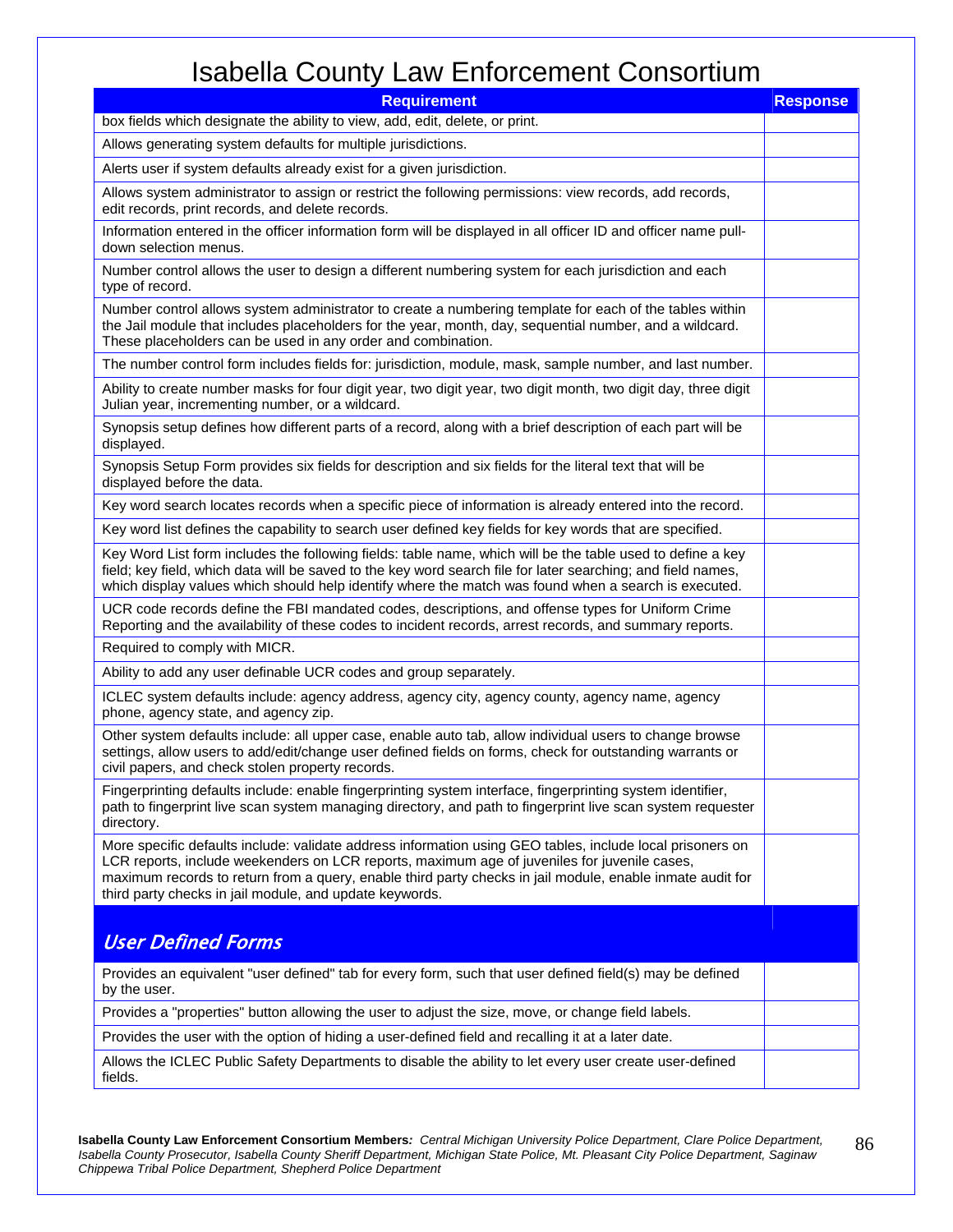| <b>BUDGEOUTH LAW LITURION CONSUMING</b>                                                                                                                                                 |                 |  |
|-----------------------------------------------------------------------------------------------------------------------------------------------------------------------------------------|-----------------|--|
| <b>Requirement</b>                                                                                                                                                                      | <b>Response</b> |  |
| <b>Bar Coding</b>                                                                                                                                                                       |                 |  |
| Provides a "bar code" function that allows the user to search and print barcode labels, which have<br>already been saved within the software.                                           |                 |  |
| Allows the scanning of bar code data or manual entry.                                                                                                                                   |                 |  |
| Accepts multiple bar code formats including, but not limited to: EAN-13, Interleaved 2 of 5, Postnet, and<br>UPC version A and converts them to Symbol 39.                              |                 |  |
| Stores Bar code data in both numeric and alphanumeric formats.                                                                                                                          |                 |  |
| Allows the users to search the database with a scanned bar code through seek and find functions.                                                                                        |                 |  |
| Allows user to print a bar code with or without the label of the field and in predetermined heights of 1/4",<br>1/2", 3/4", and 1" or allows customization of size by selecting "auto". |                 |  |
| Allows user to either print a bar code label or search for a bar code from the bar code function located on<br>the tool bar.                                                            |                 |  |
| Is used to track prisoner ID's from the Jail system.                                                                                                                                    |                 |  |
| Select bar code from the master menu to select an inmate and print his/her associated wristband.                                                                                        |                 |  |
| Provides bar codes for easy tracking of inmate's property.                                                                                                                              |                 |  |
| Allows the user to track items for commissary through attaching a bar code.                                                                                                             |                 |  |
| <b>Narratives</b>                                                                                                                                                                       |                 |  |
| Provides a "narrative" function that allows the user to add unlimited narratives to a record.                                                                                           |                 |  |
| Allows the user to add, edit or delete unlimited narratives in any part of a record.                                                                                                    |                 |  |
| Enables the user to title narratives and display them in a browse list.                                                                                                                 |                 |  |
| Allows anyone who has access to a record the ability to view the narrative.                                                                                                             |                 |  |
| Allows rich text formatting for narrative text: font, size, bullets, align left, align right, align center,<br>underline, bold, and italic.                                             |                 |  |
| Allows cut, copy, paste, and undo function within the narrative text.                                                                                                                   |                 |  |
| Allow standard spell-checking ability for the narrative text.                                                                                                                           |                 |  |
| Allow a quick print option for the narrative.                                                                                                                                           |                 |  |
| Display a visual indicator informing the user that a narrative(s) is attached to the selected record.                                                                                   |                 |  |
| <b>Objects</b>                                                                                                                                                                          |                 |  |
| Provides an "objects" function that allows the user to attach a variety of file types to a record.                                                                                      |                 |  |
| Allow attachment of spreadsheets, sketches, documents, animations, images, video clips, audio clips,<br>document, scanned document, and more to a record.                               |                 |  |
| Allows the addition, modification, and deletion of object files from any record or module.                                                                                              |                 |  |
| Allows the user to update an object's description, after an object is attached to a record.                                                                                             |                 |  |
| Allows the user to export (save as) an attached object from the records system.                                                                                                         |                 |  |
| Display a visual indicator informing the user that an object(s) is attached to the selected record.                                                                                     |                 |  |
| <b>Imaging/Mugshots</b>                                                                                                                                                                 |                 |  |
| Provides an "imaging" function that displays a menu that allows the user to produce line ups, preview                                                                                   |                 |  |

mug shots, view images attached to records, attach images to records, and select a method of image capture.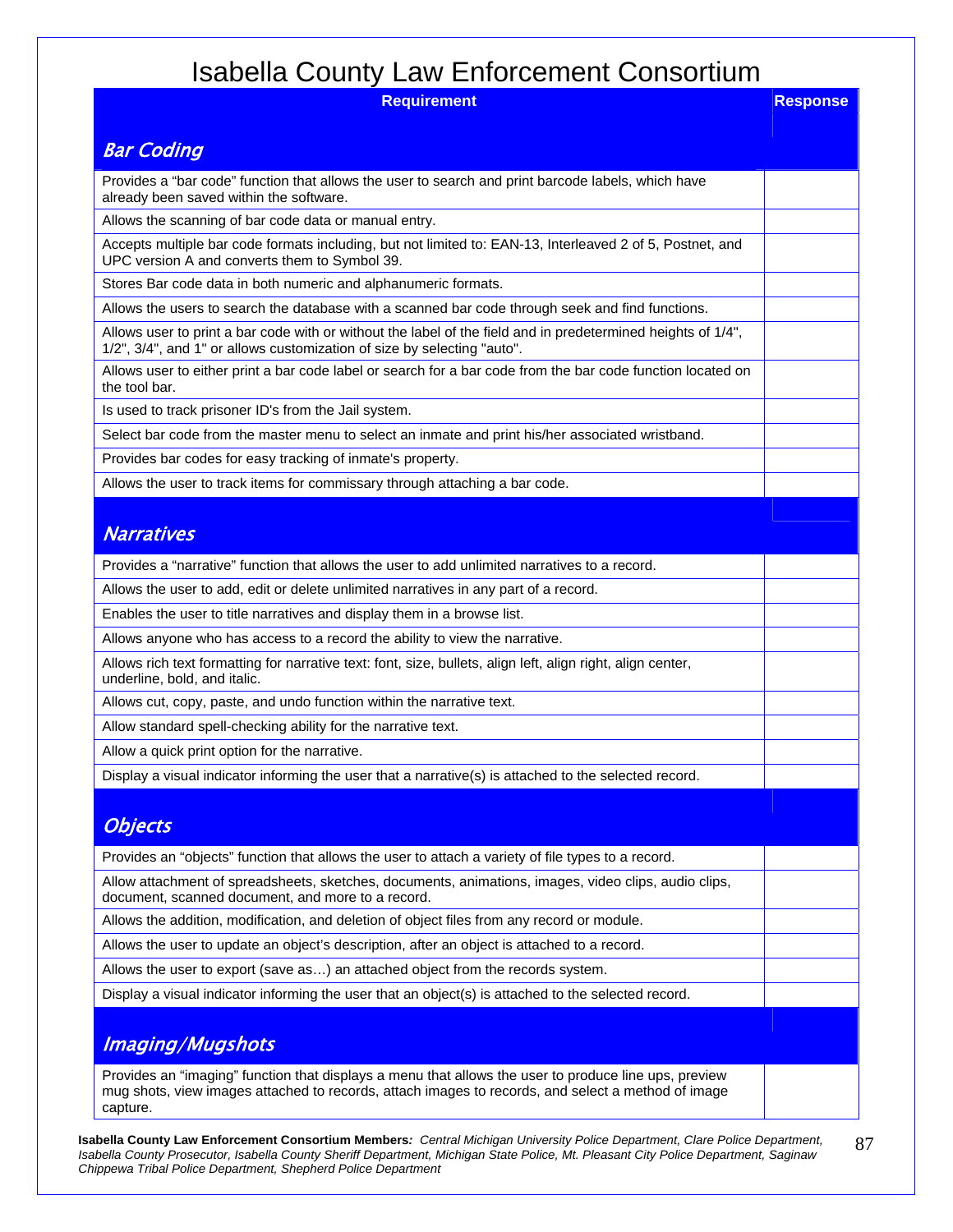| <b>Requirement</b>                                                                                                                                                                                                                                                                                                                                                                                                                                                                                                                                       | <b>Response</b> |  |
|----------------------------------------------------------------------------------------------------------------------------------------------------------------------------------------------------------------------------------------------------------------------------------------------------------------------------------------------------------------------------------------------------------------------------------------------------------------------------------------------------------------------------------------------------------|-----------------|--|
| Allows attaching (unlimited) mug shots, fingerprints and/or other physiological biometrics, accident<br>scenes, and sketches.                                                                                                                                                                                                                                                                                                                                                                                                                            |                 |  |
| Enables the ICLEC Public Safety Departments to capture and view high-quality color photographs or<br>digital images.                                                                                                                                                                                                                                                                                                                                                                                                                                     |                 |  |
| Attach images of a person to specific records.                                                                                                                                                                                                                                                                                                                                                                                                                                                                                                           |                 |  |
| Allows accessing image files of people and displaying them in a line-up.                                                                                                                                                                                                                                                                                                                                                                                                                                                                                 |                 |  |
| Provides the ability to present a "secure" line-up by limiting access to the suspects' information; user<br>must enter a sequence of keys to access the Master Name database.                                                                                                                                                                                                                                                                                                                                                                            |                 |  |
| Compares mug shot images produced in a search using certain criteria (e.g. comparing the location<br>and/or design of a tattoo, mark or scar).                                                                                                                                                                                                                                                                                                                                                                                                           |                 |  |
| Alerts the user when a suspect appears in the database several times, allowing the user to choose the<br>most appropriate picture.                                                                                                                                                                                                                                                                                                                                                                                                                       |                 |  |
| Perform a search for images by a name.                                                                                                                                                                                                                                                                                                                                                                                                                                                                                                                   |                 |  |
| Search and print computerized images from records screens.                                                                                                                                                                                                                                                                                                                                                                                                                                                                                               |                 |  |
| Use images individually for mugshots, crime scenes, or collectively (e.g. line-up).                                                                                                                                                                                                                                                                                                                                                                                                                                                                      |                 |  |
| Perform a search for images of people who match the known physical description of a suspect.                                                                                                                                                                                                                                                                                                                                                                                                                                                             |                 |  |
| Produce a lineup from the images in the system using any combination of specified criteria including:<br>height, which must also allow the user to define additional qualifiers (plus or minus inches), weight, which<br>must also allow the user to define additional qualifiers (plus or minus pounds), age, which must also allow<br>the user to define additional qualifiers (plus or minus years), build, social security number, date of birth,<br>eye color, hair color, hair style, hair length, facial hair, skin, sex, race, and glasses worn. |                 |  |
| Use secondary search fields for user discretion in defining suspect search criteria (for example search for<br>brown and blue eyes).                                                                                                                                                                                                                                                                                                                                                                                                                     |                 |  |
| View all images within the records management system on a single screen; select browse all from the<br>images button located on the Master menu.                                                                                                                                                                                                                                                                                                                                                                                                         |                 |  |
| Interface records software with a LaserJet printer.                                                                                                                                                                                                                                                                                                                                                                                                                                                                                                      |                 |  |
| Apply additional software applications to provide imaging with the capabilities of capturing, storing and<br>retrieving 24-bit digital color images for purposes such as mug shots, alert bulletins, lineups, and ID<br>cards.                                                                                                                                                                                                                                                                                                                           |                 |  |
| Allows user to select an image of a suspect then retrieve his/her name and pertinent information by a<br>single keystroke.                                                                                                                                                                                                                                                                                                                                                                                                                               |                 |  |
| Allows witnesses to view images with new reordering for positive identification.                                                                                                                                                                                                                                                                                                                                                                                                                                                                         |                 |  |
| "Browse all' feature includes information regarding the folder number, case number, jurisdiction,<br>description, first name, middle name, last name, and social security number associated with that image.                                                                                                                                                                                                                                                                                                                                             |                 |  |
| Display a visual indicator informing the user that an image(s) is attached to the selected record.                                                                                                                                                                                                                                                                                                                                                                                                                                                       |                 |  |
| <b>Searches</b>                                                                                                                                                                                                                                                                                                                                                                                                                                                                                                                                          |                 |  |
| Allows users to search any data field or any combination of data fields from any database, table, or index.                                                                                                                                                                                                                                                                                                                                                                                                                                              |                 |  |
| Allows approximation when conducting text searches.                                                                                                                                                                                                                                                                                                                                                                                                                                                                                                      |                 |  |
| Allows searches or queries to be conducted for exact matches of specific data, or data meeting a range<br>of parameters including greater than, less than, between, sounds like, and contains.                                                                                                                                                                                                                                                                                                                                                           |                 |  |
| Allows the user to search text, date, and numeric fields using the search descriptors and Boolean<br>operators =, >, <, >=, <=, ?, #, and/or $*$ .                                                                                                                                                                                                                                                                                                                                                                                                       |                 |  |
| Offers a "find" option allowing the user to search for record(s) based on the information in one field.                                                                                                                                                                                                                                                                                                                                                                                                                                                  |                 |  |
| Provides a "key word" function that allows the user to search on keywords through predetermined fields<br>set up in a key word list.                                                                                                                                                                                                                                                                                                                                                                                                                     |                 |  |
| Displays a browse list of all records meeting the users search criteria.                                                                                                                                                                                                                                                                                                                                                                                                                                                                                 |                 |  |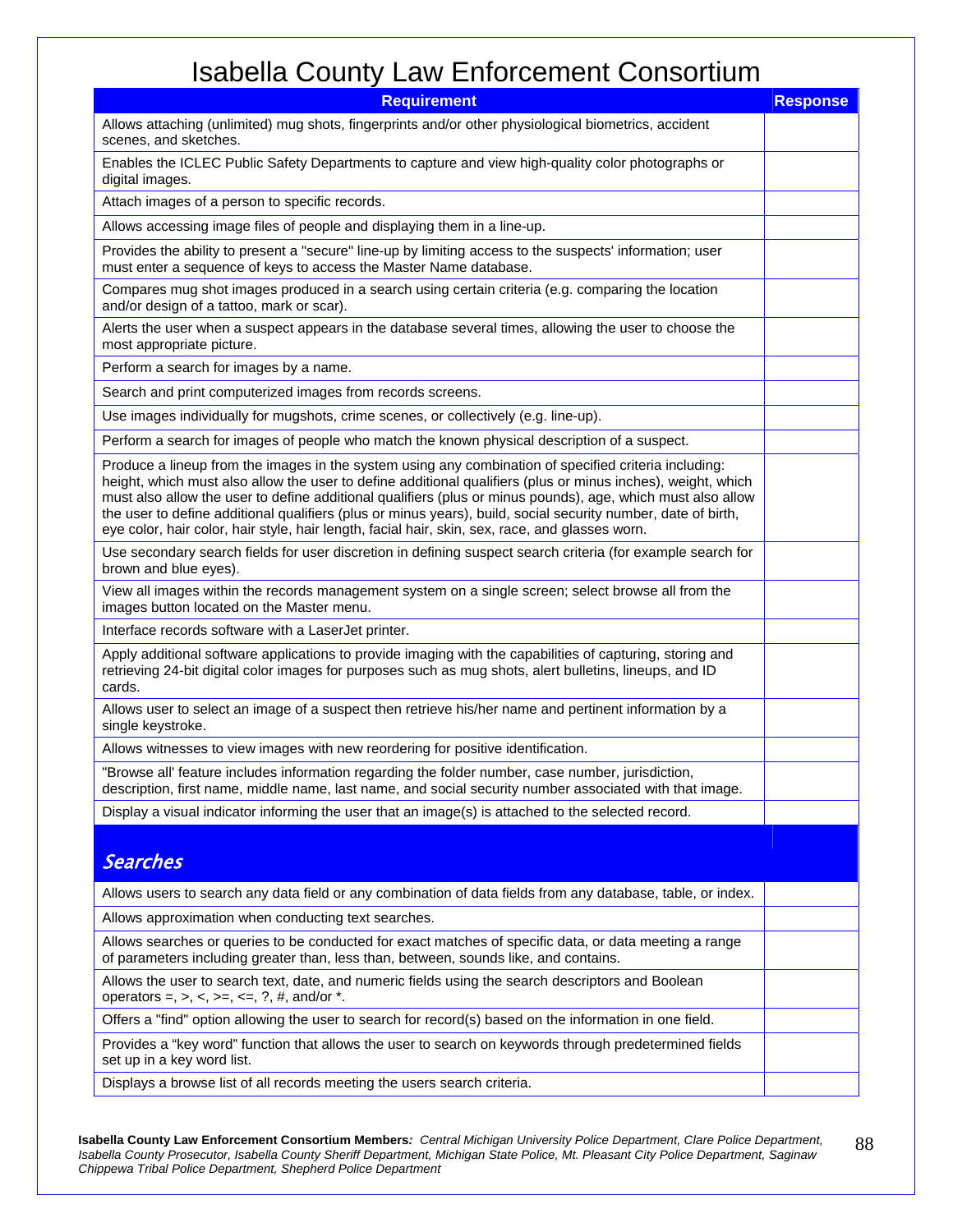| <b>Requirement</b>                                                                                                                                                                                                                                                                                                                                                                                                                                                                                                                                                                                                                                                                                                                      |  |  |
|-----------------------------------------------------------------------------------------------------------------------------------------------------------------------------------------------------------------------------------------------------------------------------------------------------------------------------------------------------------------------------------------------------------------------------------------------------------------------------------------------------------------------------------------------------------------------------------------------------------------------------------------------------------------------------------------------------------------------------------------|--|--|
| Offers a "seek" option allowing the user to filter the records displayed in a browse list.                                                                                                                                                                                                                                                                                                                                                                                                                                                                                                                                                                                                                                              |  |  |
| Provides a "seek" function that allows the user to search for items using multiple criteria.                                                                                                                                                                                                                                                                                                                                                                                                                                                                                                                                                                                                                                            |  |  |
| Provides a "seek" function which features a pull down selection menu of search methods, including<br>finding values greater than or equal to the value entered by the user; finding values less than or equal to<br>the value entered by the user; finding values that equal the value entered by the user; finding values that<br>are greater than the value entered by the user; finding values that are less than the value entered by the<br>user; finding values that are not equal to the value entered by the user; finding values that are between<br>the values entered by the user; finding values that are like the value entered by the user; and finding<br>values that match any of a list of values entered by the user. |  |  |
| Enables the user to identify any "match" found in a search by file number and access a browse screen for<br>a complete synopsis of the record.                                                                                                                                                                                                                                                                                                                                                                                                                                                                                                                                                                                          |  |  |
| Offers a "View Manager" function allowing the user to choose fields, define their sort order, and apply<br>filters for records displayed in a browse list.                                                                                                                                                                                                                                                                                                                                                                                                                                                                                                                                                                              |  |  |
| Allows the display of data entered about specific vehicles.                                                                                                                                                                                                                                                                                                                                                                                                                                                                                                                                                                                                                                                                             |  |  |
| Provides several ways to search for help, including search for specific words, help topics, and the<br>contents of the Help file itself.                                                                                                                                                                                                                                                                                                                                                                                                                                                                                                                                                                                                |  |  |
| <b>Reports</b>                                                                                                                                                                                                                                                                                                                                                                                                                                                                                                                                                                                                                                                                                                                          |  |  |
| Provides a "reports" function that allows the user to view various predefined statistical/field reports or<br>design a report using the information from the database.                                                                                                                                                                                                                                                                                                                                                                                                                                                                                                                                                                  |  |  |
| Allows users to preview, print, and export any report or graph.                                                                                                                                                                                                                                                                                                                                                                                                                                                                                                                                                                                                                                                                         |  |  |
| Provides an "export" option on the report menu allowing the user to export field values to mail merge<br>documents in Microsoft Word.                                                                                                                                                                                                                                                                                                                                                                                                                                                                                                                                                                                                   |  |  |
| Allows the user to fax a report.                                                                                                                                                                                                                                                                                                                                                                                                                                                                                                                                                                                                                                                                                                        |  |  |
| Allows the user to send a report to a file so that the data can be imported to a text-based or word<br>processing application.                                                                                                                                                                                                                                                                                                                                                                                                                                                                                                                                                                                                          |  |  |
| Allows the creation of synopsis reports, which provide statistics on the total number of closed incidents<br>and average number of days to clear cases.                                                                                                                                                                                                                                                                                                                                                                                                                                                                                                                                                                                 |  |  |
| Provides a report preview window that displays what a printed report will look like including scrolling,<br>printing, exporting, and zooming options.                                                                                                                                                                                                                                                                                                                                                                                                                                                                                                                                                                                   |  |  |
| Allows reports to be exported to HTML, a Microsoft Exchange folder, a Lotus Notes database, and e-mail.                                                                                                                                                                                                                                                                                                                                                                                                                                                                                                                                                                                                                                 |  |  |
| Allows the user to send a report to a file so that the data in the report can be imported into other<br>programs like Microsoft Word or Microsoft Excel.                                                                                                                                                                                                                                                                                                                                                                                                                                                                                                                                                                                |  |  |
| Provides an ad hoc reporting function allowing the user to create and customize reports using information<br>from the database.                                                                                                                                                                                                                                                                                                                                                                                                                                                                                                                                                                                                         |  |  |
| Prompts the user to name and save the ad hoc report so that it may be accessible for future retrieval via<br>a "browse list."                                                                                                                                                                                                                                                                                                                                                                                                                                                                                                                                                                                                           |  |  |
| Allows the user to add a table, link tables, select fields, edit field properties, format the report, preview the<br>report, save, and print the report when creating ad hoc reports.                                                                                                                                                                                                                                                                                                                                                                                                                                                                                                                                                   |  |  |
| Enables users to create reports and graphs using data from ICLEC's records.                                                                                                                                                                                                                                                                                                                                                                                                                                                                                                                                                                                                                                                             |  |  |
| Allow for reporting on inmate account record which automatically updates balance with any transaction<br>(adds, charges, etc.). Allow for printing for inmate's records upon release or request.                                                                                                                                                                                                                                                                                                                                                                                                                                                                                                                                        |  |  |
| Need notepad (turnover) component to provide information to other shifts.                                                                                                                                                                                                                                                                                                                                                                                                                                                                                                                                                                                                                                                               |  |  |
| Allow for user defined automatic withdrawals from inmate's account.                                                                                                                                                                                                                                                                                                                                                                                                                                                                                                                                                                                                                                                                     |  |  |
| Includes the following pre-defined, or "canned" reports:                                                                                                                                                                                                                                                                                                                                                                                                                                                                                                                                                                                                                                                                                |  |  |
| Court Date Report                                                                                                                                                                                                                                                                                                                                                                                                                                                                                                                                                                                                                                                                                                                       |  |  |
| <b>Current Confinement Report</b>                                                                                                                                                                                                                                                                                                                                                                                                                                                                                                                                                                                                                                                                                                       |  |  |
| Daily Log                                                                                                                                                                                                                                                                                                                                                                                                                                                                                                                                                                                                                                                                                                                               |  |  |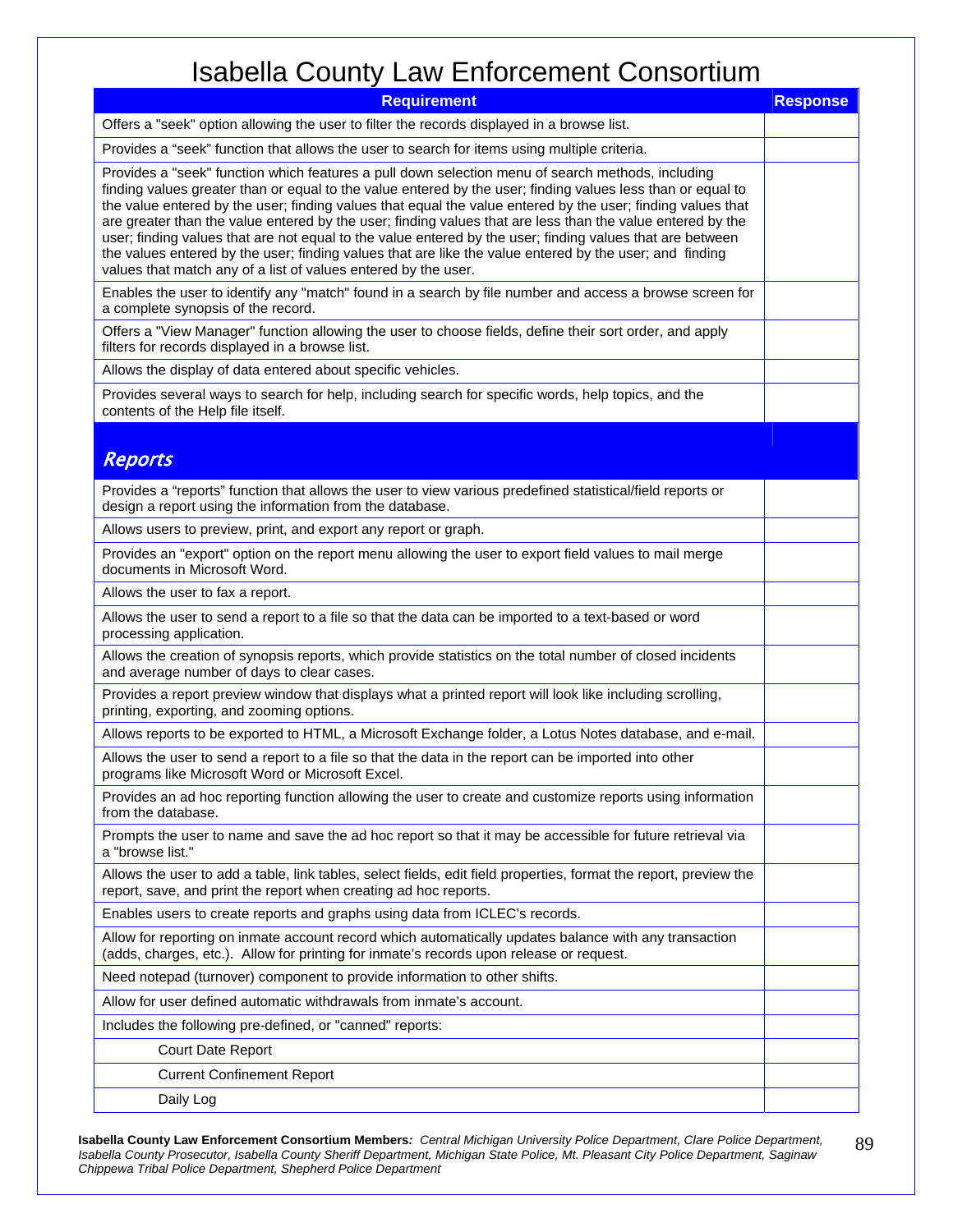| <b>Requirement</b>                                                                                                                                                   | <b>Response</b> |
|----------------------------------------------------------------------------------------------------------------------------------------------------------------------|-----------------|
| Deposit Report                                                                                                                                                       |                 |
| Inmate Activity per Month Report                                                                                                                                     |                 |
| Inmate History Report                                                                                                                                                |                 |
| Inmate Locator Report                                                                                                                                                |                 |
| Inmate Medical Charges Report                                                                                                                                        |                 |
| Inmate Offense Report                                                                                                                                                |                 |
| Inmate Transport Report                                                                                                                                              |                 |
| <b>Visitors Report</b>                                                                                                                                               |                 |
| Inmates Confined by Month Report                                                                                                                                     |                 |
| Jail Register Report                                                                                                                                                 |                 |
| <b>Local Confinement Report</b>                                                                                                                                      |                 |
| Prisoner Cash Record Report                                                                                                                                          |                 |
| Prisoner Cash Transaction Summary Report                                                                                                                             |                 |
| Prisoner Property and Admission Control Report                                                                                                                       |                 |
| <b>Status Report</b>                                                                                                                                                 |                 |
| Approved Inmate Visitor Report                                                                                                                                       |                 |
| Daily Meal Report                                                                                                                                                    |                 |
| Inmate Commissary Report                                                                                                                                             |                 |
| Inmate Synopsis Report                                                                                                                                               |                 |
| Master Inventory Report                                                                                                                                              |                 |
| Shelf Life Report                                                                                                                                                    |                 |
| Medicine Dispersal Report                                                                                                                                            |                 |
| <b>Property Received Report</b>                                                                                                                                      |                 |
|                                                                                                                                                                      |                 |
| Help                                                                                                                                                                 |                 |
| Includes a help menu for all screens and forms, which is accessible via the mouse or a keyboard<br>command.                                                          |                 |
| Features online help documentation on how to use the software.                                                                                                       |                 |
| Features examples, reference information about using the software, and links to other related help topics.                                                           |                 |
| Includes a "Contents" category grouped under general overview headings.                                                                                              |                 |
| Includes an "Index" category (containing a comprehensive on-line help index).                                                                                        |                 |
| Includes a "Find" category (that will allow the user to search for particular words and phrases in help<br>topics instead of searching for information by category). |                 |

Provides a help "tool" menu, which gives the ability to shortcut to any other helpful program to start from within the module.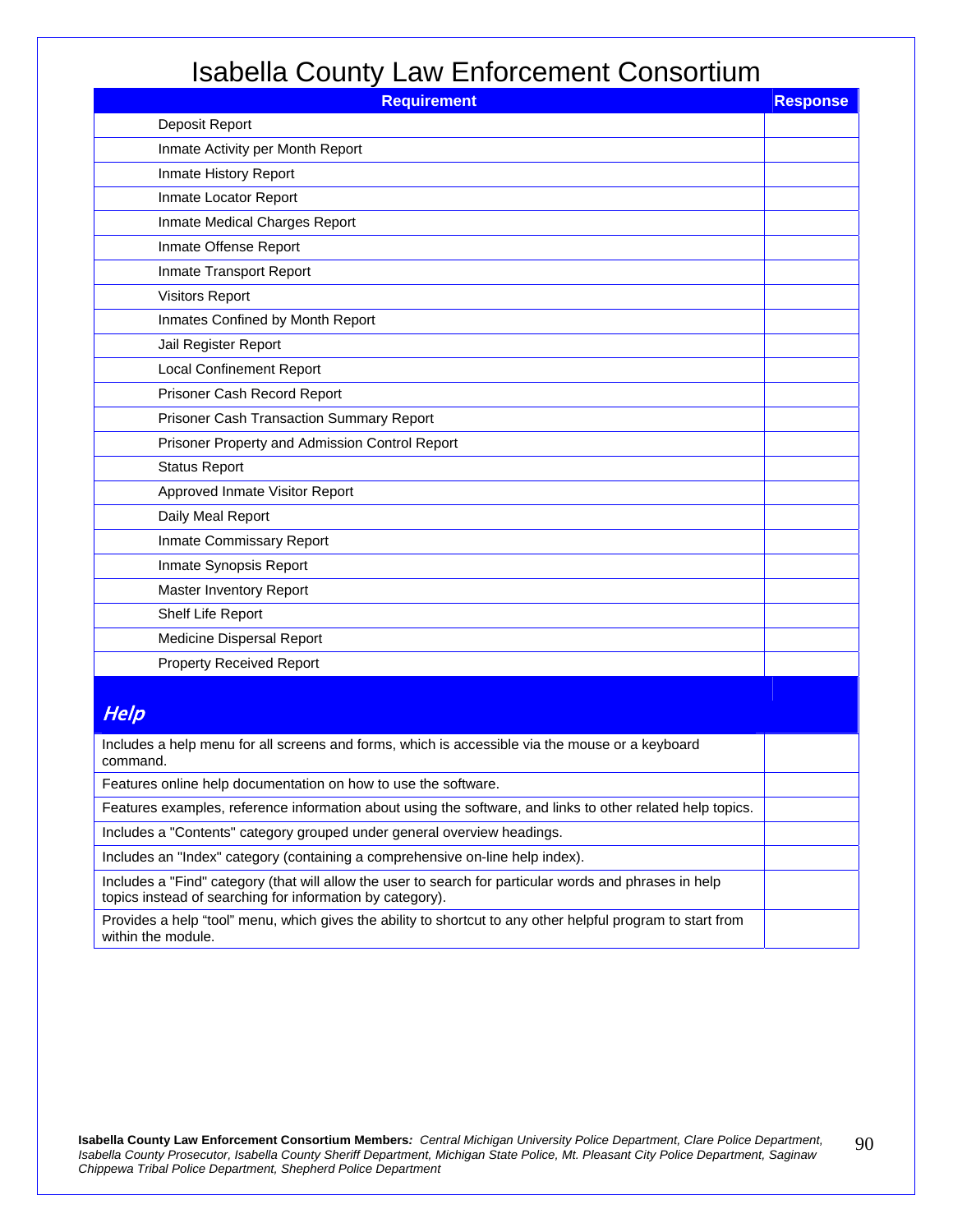# Isabella County Law Enforcement Consortium Information Sharing System (ISS) Software Specifications (Integration and Data Sharing Platform)

| <b>Requirement</b>                                                                                                                                                                                                                                                                                                                                                                                                                                                                                  | <b>Response</b> |
|-----------------------------------------------------------------------------------------------------------------------------------------------------------------------------------------------------------------------------------------------------------------------------------------------------------------------------------------------------------------------------------------------------------------------------------------------------------------------------------------------------|-----------------|
|                                                                                                                                                                                                                                                                                                                                                                                                                                                                                                     |                 |
| <b>General</b>                                                                                                                                                                                                                                                                                                                                                                                                                                                                                      |                 |
| The solution must be .NET-compliant.                                                                                                                                                                                                                                                                                                                                                                                                                                                                |                 |
| The web portal environment must be based on secured Internet and intranet applications.                                                                                                                                                                                                                                                                                                                                                                                                             |                 |
| The applications must be modular in design so that specific functions can be activated/deactivated.                                                                                                                                                                                                                                                                                                                                                                                                 |                 |
| The solution must support Web services.                                                                                                                                                                                                                                                                                                                                                                                                                                                             |                 |
| The solution shall provide the capability to request detailed data back from the contributing systems.                                                                                                                                                                                                                                                                                                                                                                                              |                 |
| The solution shall support the management of project specific business processes, rules, and access<br>control of the sharing entity data with participating agencies.                                                                                                                                                                                                                                                                                                                              |                 |
| The solution should allow for data sharing between agencies.                                                                                                                                                                                                                                                                                                                                                                                                                                        |                 |
| Provide connectivity between disparate software systems.                                                                                                                                                                                                                                                                                                                                                                                                                                            |                 |
| <b>Security</b>                                                                                                                                                                                                                                                                                                                                                                                                                                                                                     |                 |
| The system shall provide the logon and password security through the web interface.                                                                                                                                                                                                                                                                                                                                                                                                                 |                 |
| The solution shall employ a role based access control model for defining data access privileges.                                                                                                                                                                                                                                                                                                                                                                                                    |                 |
| Web clients must support 128-bit Secure Sockets Layer (SSL) encryption technologies at a minimum.                                                                                                                                                                                                                                                                                                                                                                                                   |                 |
| The system shall leverage Microsoft Domain Security to validate user credentials and ensure only<br>authorized users access the application.                                                                                                                                                                                                                                                                                                                                                        |                 |
| Security standards should be maintained throughout the data transformation process.                                                                                                                                                                                                                                                                                                                                                                                                                 |                 |
|                                                                                                                                                                                                                                                                                                                                                                                                                                                                                                     |                 |
| <b>Web Portal</b>                                                                                                                                                                                                                                                                                                                                                                                                                                                                                   |                 |
| Provide ability to search for person, address, vehicle, property, CAD call and CAD unit information.                                                                                                                                                                                                                                                                                                                                                                                                |                 |
| The solution shall provide two levels of detail for each query result. The initial query response contains<br>key information such as the person's name, address, criminal activity count, and originating system<br>information. The detailed query response may contain information such as images, last known address,<br>physical descriptors, employer name and address, and details of all incidents, arrests, warrants, citations<br>and custody records for which that person was involved. |                 |
| Provide a search toolbar to enable user navigation through the different search options.                                                                                                                                                                                                                                                                                                                                                                                                            |                 |
| Use hyperlinks throughout the portal to assist users in identifying records where additional information is<br>available.                                                                                                                                                                                                                                                                                                                                                                           |                 |
| The initial response must be a list of candidate information that will allow the user to select specific<br>records and data sources to obtain more detailed information.                                                                                                                                                                                                                                                                                                                           |                 |
| Detailed information must be drawn from authorized queries to the source system unless the source<br>system is not available.                                                                                                                                                                                                                                                                                                                                                                       |                 |
| Information that is not available must be indicated as such from the source system. If the system is down<br>portal application shall return to user a message indicating such.                                                                                                                                                                                                                                                                                                                     |                 |
| The site must be supported by the search portal to find content across all available data sources.                                                                                                                                                                                                                                                                                                                                                                                                  |                 |
| Data content must be provided to the portal on a timely basis.                                                                                                                                                                                                                                                                                                                                                                                                                                      |                 |
| Leverage the existing Microsoft Internet Explorer toolbar to provide basic navigational functions such<br>back, forward and refresh.                                                                                                                                                                                                                                                                                                                                                                |                 |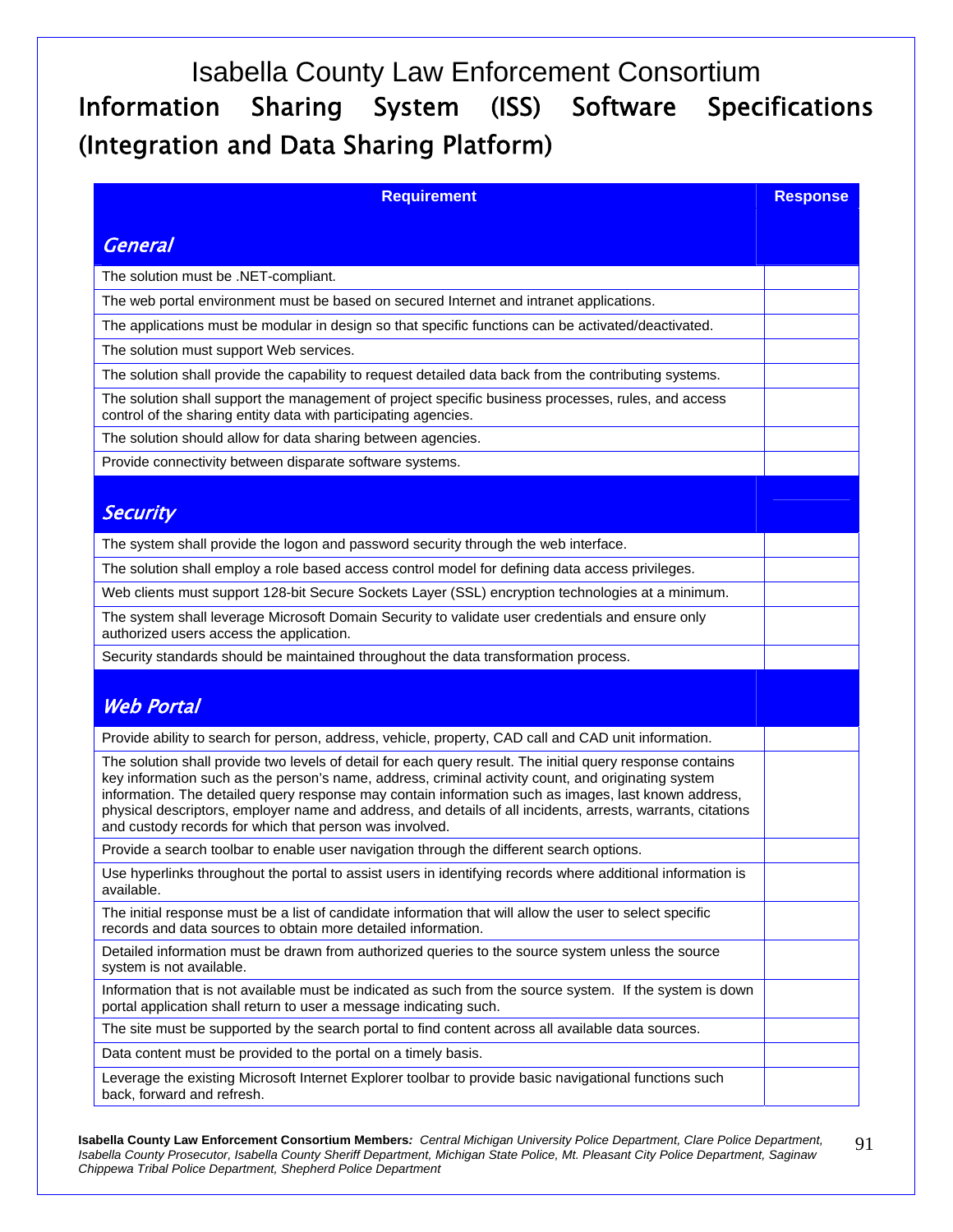| <b>Requirement</b>                                                                                                                                                                                                                                | <b>Response</b> |  |
|---------------------------------------------------------------------------------------------------------------------------------------------------------------------------------------------------------------------------------------------------|-----------------|--|
| Users shall not be permitted to correct search data within the web portal. Data must be corrected within<br>the source application.                                                                                                               |                 |  |
| The solution shall provide a single point of access for multiple agency data through a secure Web<br>browser. This Portal eliminates the need to conduct separate searches across various systems to access<br>information for a specific entity. |                 |  |
| Provide query response, data sharing capabilities across participating agencies.                                                                                                                                                                  |                 |  |
| <b>Messaging</b>                                                                                                                                                                                                                                  |                 |  |
| The solution must be able to align data formats without modification to the sending and receiving<br>applications.                                                                                                                                |                 |  |
| The solution must provide means for business process validation services and for the ability to define<br>custom business rules.                                                                                                                  |                 |  |
| The solution must provide the ability to define and maintain an independently common data model for<br>transformations from source to target application.                                                                                         |                 |  |
| The solution must be able to synchronize data and propagate appropriate data between application<br>databases.                                                                                                                                    |                 |  |
| The solution must provide tracking and confirmation services that verify, document, and help ensure a<br>completed and synchronous information exchange.                                                                                          |                 |  |
| The solution must support reliable message exchange delivery, both synchronous and asynchronous.                                                                                                                                                  |                 |  |
| Message formats must be based on accepted national and industry standards such as the GJXDM.                                                                                                                                                      |                 |  |
| <b>Subscription/Notification</b>                                                                                                                                                                                                                  |                 |  |
| The solution must support event-based business processes.                                                                                                                                                                                         |                 |  |
| The solution must allow for automatic subscription and notification services.                                                                                                                                                                     |                 |  |
| <b>Administration and System Tools</b>                                                                                                                                                                                                            |                 |  |
| The solution shall employ a single point of deployment with remote, web-based access by the majority of<br>users.                                                                                                                                 |                 |  |
| All system administrators shall have the ability to access systems remotely.                                                                                                                                                                      |                 |  |
| <b>Adapters</b>                                                                                                                                                                                                                                   |                 |  |
| The solution must provide the flexibility to limit the number of connections to each partner system, and<br>this connection must support multiple types of information exchanges.                                                                 |                 |  |
| The solution must be able to support connectivity in a defined format, preferably the GJXDM, between<br>applications.                                                                                                                             |                 |  |
| The solution must support the capability to create custom adapters.                                                                                                                                                                               |                 |  |
| Help                                                                                                                                                                                                                                              |                 |  |
| Includes a help menu for all screens and forms, which is accessible via the mouse or a keyboard<br>command.                                                                                                                                       |                 |  |
| Features online help documentation on how to use the software.                                                                                                                                                                                    |                 |  |
| Features examples, reference information about using the software, and links to other related help topics.                                                                                                                                        |                 |  |
| Includes a "Contents" category grouped under general overview headings.                                                                                                                                                                           |                 |  |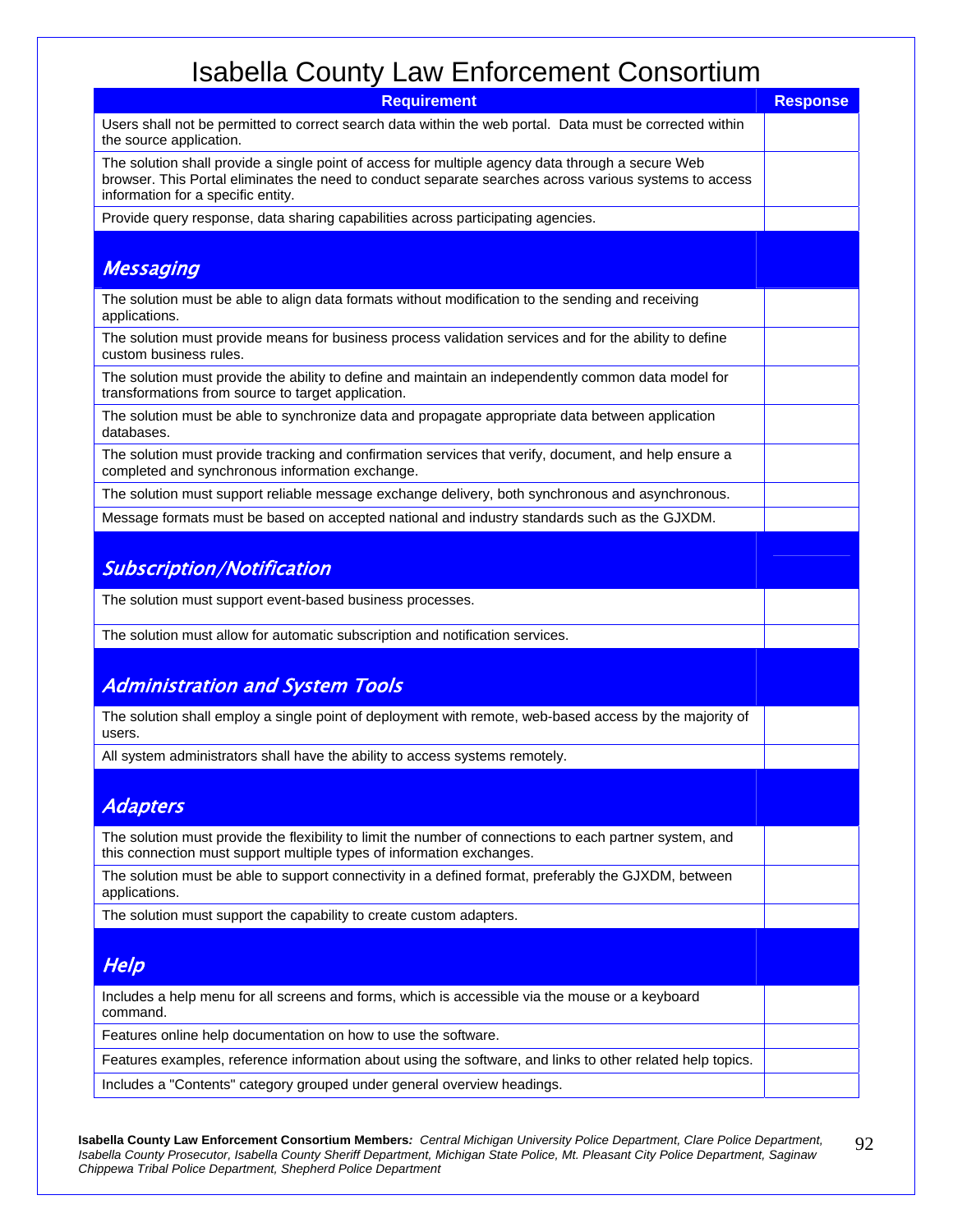| <b>Requirement</b>                                                                                                                                                   | <b>Response</b> |
|----------------------------------------------------------------------------------------------------------------------------------------------------------------------|-----------------|
| Includes an "Index" category (containing a comprehensive on-line help index).                                                                                        |                 |
| Includes a "Find" category (that will allow the user to search for particular words and phrases in help<br>topics instead of searching for information by category). |                 |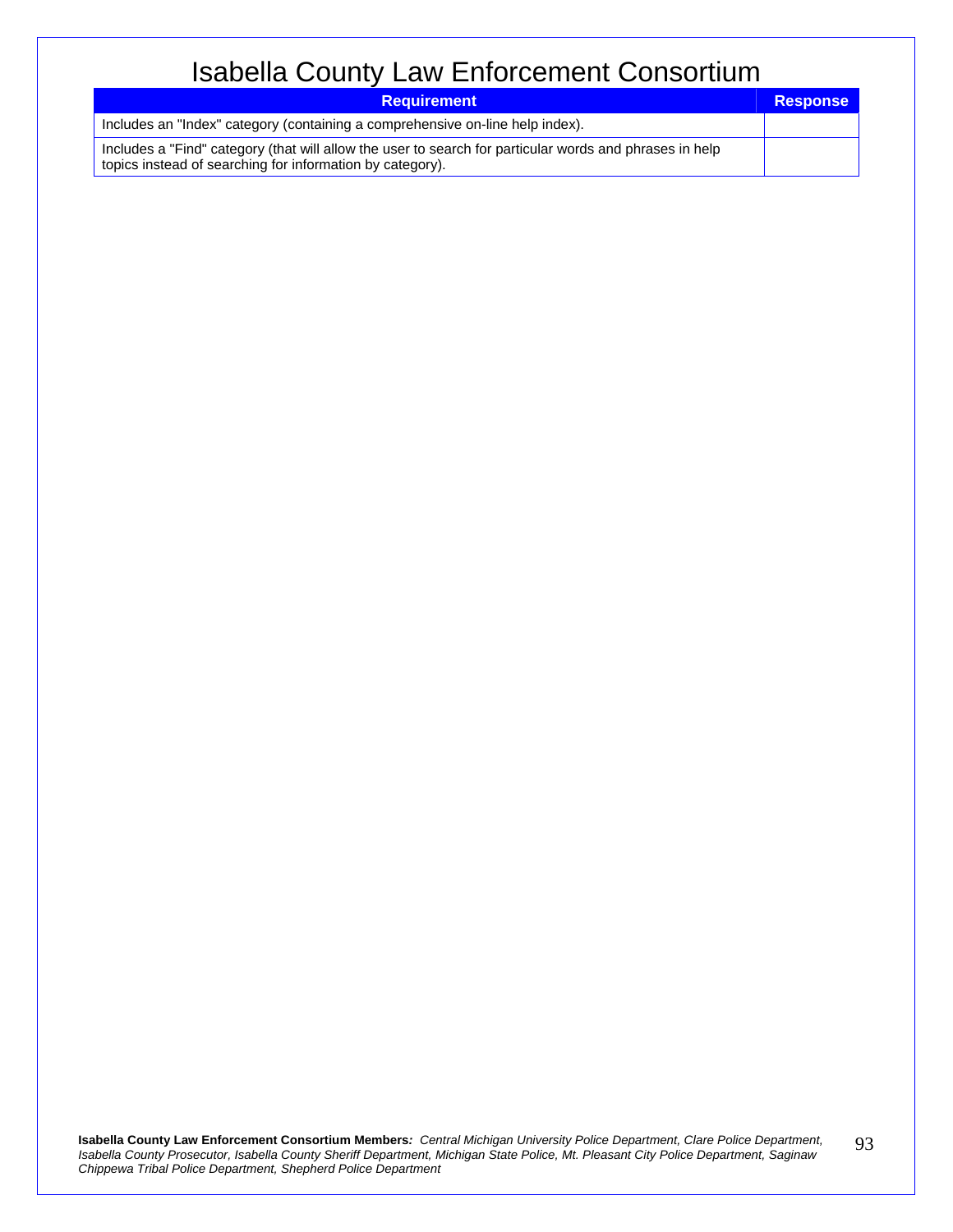#### Isabella County Law Enforcement Consortium Appendix B – Hardware Forms

#### **Hardware Specifications Forms**

| <b>Hardware Workstations Specifications</b> |                                                                                        |                                                                                   |
|---------------------------------------------|----------------------------------------------------------------------------------------|-----------------------------------------------------------------------------------|
| <b>Specifications</b>                       | <b>Minimum Requirements</b>                                                            | <b>Recommended Configuration</b>                                                  |
|                                             |                                                                                        |                                                                                   |
| <b>Intended Use</b>                         | Please fill out a small description of what the intended use of the Workstation<br>is. |                                                                                   |
| <b>System Capacity</b>                      |                                                                                        |                                                                                   |
|                                             |                                                                                        |                                                                                   |
| <b>CPU</b>                                  | Processor Type                                                                         | Processor Type                                                                    |
| <b>Number</b>                               | Number of processors (hyper<br>threaded)                                               | Number of processors (hyper<br>threaded)                                          |
| <b>Speed</b>                                | Speed and FSB of the Processor(s)                                                      | Speed and FSB of the Processor(s)                                                 |
| <b>Memory</b>                               | How much and what type of memory                                                       | How much and what type of memory                                                  |
| <b>Hard Drive</b>                           | Necessary storage need for this<br>workstation                                         | Necessary storage need for this<br>workstation                                    |
| <b>Network Interface</b>                    | Please Specify How many and what<br>speed Cards are required                           | Please Specify How many and what<br>speed Cards are required                      |
| <b>Monitor</b>                              | Please specify the size monitor and<br>the resolution recommended for<br>software      | Please specify the size monitor and<br>the resolution recommended for<br>software |
|                                             |                                                                                        |                                                                                   |
| <b>Operating System</b>                     | Please Specify the Supported O/S(s)                                                    | Please Specify the Supported O/S(s)                                               |
| <b>Prerequisite Software</b>                | Please Specify any required software<br>to run your application                        | Please Specify any required software<br>to run your application                   |
|                                             |                                                                                        |                                                                                   |
| Peripherals:                                |                                                                                        |                                                                                   |
| <b>Serial Ports</b>                         | How many if any Serial Ports are<br>required for your system                           | How many if any Serial Ports are<br>required for your system                      |
| <b>USB Ports</b>                            | How many if any USB ports are<br>required for your system                              | How many if any USB ports are<br>required for your system                         |
| <b>CD-ROM</b> drive                         | What Speed and Type of CD-ROM or<br>DVD is required                                    | What Speed and Type of CD-ROM or<br>DVD is required                               |
| <b>Modem</b>                                | Is a modem required for your software                                                  | Is a modem required for your software                                             |
| <b>Other Considerations</b>                 | Any other information not covered above should be put here                             |                                                                                   |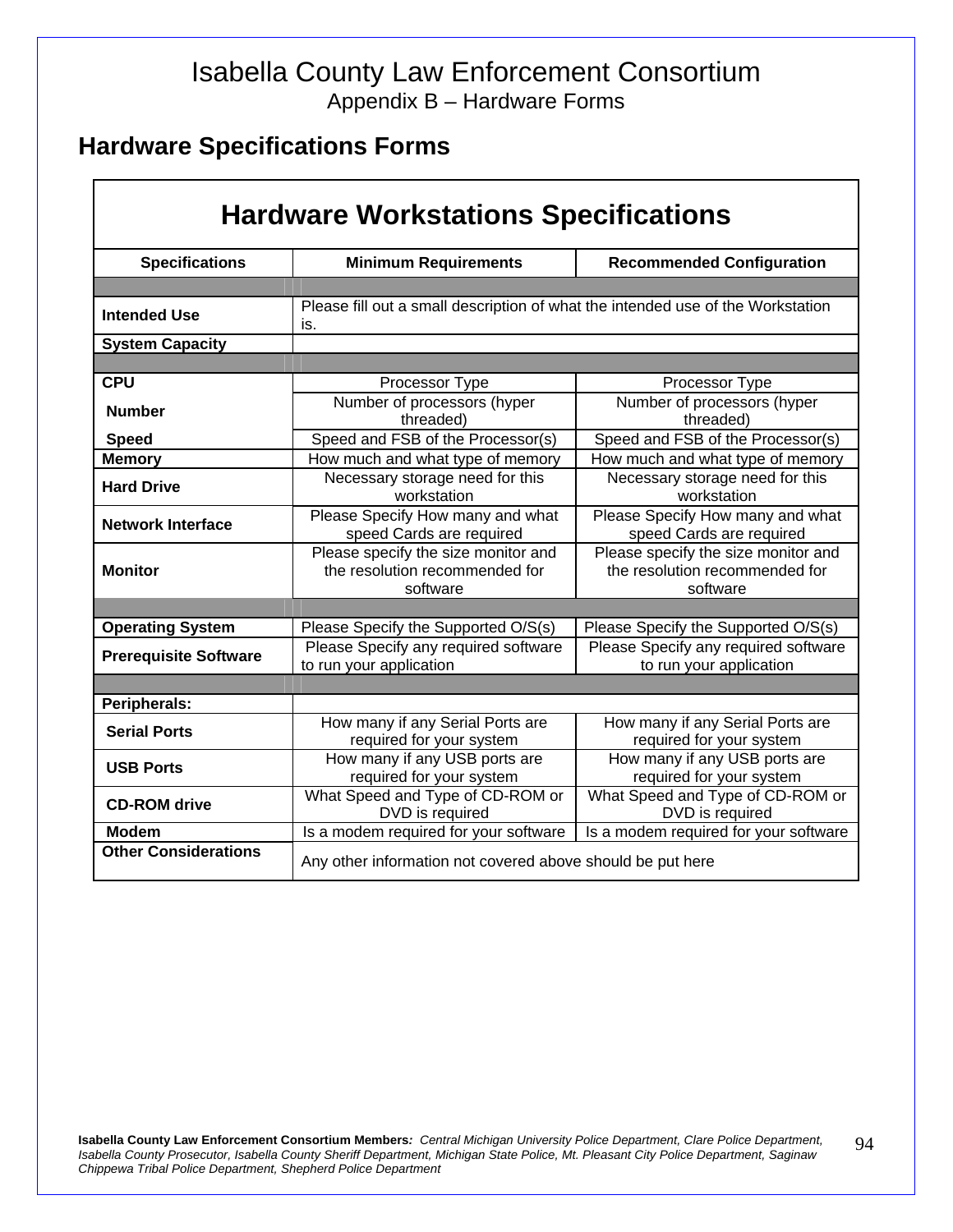# **Hardware Server Specifications**

| <b>Specifications</b>                      | <b>Minimum Requirements</b>                                                           | <b>Recommended Configuration</b>      |  |
|--------------------------------------------|---------------------------------------------------------------------------------------|---------------------------------------|--|
|                                            |                                                                                       |                                       |  |
| <b>Intended Use</b>                        | Please fill out a small description of what the intended use of the Server is.        |                                       |  |
| <b>System Capacity</b>                     | Please give a description of the system's capacity based off of this<br>configuration |                                       |  |
| <b>CPU</b>                                 | Processor Type (Pentium, Xeon, Etc.)                                                  | Processor Type (Pentium, Xeon, Etc.)  |  |
|                                            | Number of processors (specify Single                                                  | Number of processors (specify Single) |  |
| <b>Number</b>                              | or Dual Core)                                                                         | or Dual Core)                         |  |
| <b>Speed</b>                               | Speed and FSB of the Processor(s)                                                     | Speed and FSB of the Processor(s)     |  |
| <b>Memory</b>                              | How much and what type of memory                                                      | How much and what type of memory      |  |
| <b>Disk System</b>                         |                                                                                       | (N/R means Not Required)              |  |
| How many I/O Channels                      |                                                                                       |                                       |  |
| do you use? (Please                        |                                                                                       |                                       |  |
| Specify how many and                       |                                                                                       |                                       |  |
| what are they being                        |                                                                                       |                                       |  |
| used for ex. O/S, SQL,<br>LOGS, DATA etc.) |                                                                                       |                                       |  |
|                                            |                                                                                       |                                       |  |
| <b>Repeat section as many</b>              |                                                                                       |                                       |  |
| times as necessary for                     |                                                                                       |                                       |  |
| each Channel                               |                                                                                       |                                       |  |
| <b>Number of Drives</b>                    |                                                                                       |                                       |  |
| <b>RAID Configuration</b>                  |                                                                                       |                                       |  |
| <b>Effective Storage Space</b>             |                                                                                       |                                       |  |
| <b>Network Interface</b>                   | Please Specify How many and what                                                      | Please Specify How many and what      |  |
|                                            | speed Cards are required                                                              | speed Cards are required              |  |
|                                            |                                                                                       |                                       |  |
| <b>Operating System</b>                    | Please Specify the Supported O/S(s)                                                   | Please Specify the Supported O/S(s)   |  |
| <b>Prerequisite Software</b>               | Please Specify any required software                                                  | Please Specify any required software  |  |
|                                            | to run your application                                                               | to run your application               |  |
|                                            |                                                                                       |                                       |  |
| Peripherals:                               | How many if any Serial Ports are                                                      | How many if any Serial Ports are      |  |
| <b>Serial Ports</b>                        | required for your system                                                              | required for your system              |  |
|                                            | How many if any USB ports are                                                         | How many if any USB ports are         |  |
| <b>USB Ports</b>                           | required for your system                                                              | required for your system              |  |
|                                            | What Speed and Type of CD-ROM or                                                      | What Speed and Type of CD-ROM or      |  |
| <b>CD-ROM</b> drive                        | DVD is required                                                                       | DVD is required                       |  |
| <b>Modem</b>                               | Is a modem required for your software                                                 | Is a modem required for your software |  |
| <b>Backup Device</b>                       | Is there a backup device attached to                                                  | Is there a backup device attached to  |  |
|                                            | the Server                                                                            | the Server                            |  |
|                                            | If so what type and Speed is                                                          | If so what type and Speed is          |  |
|                                            | recommended                                                                           | recommended                           |  |
| <b>Other Considerations</b>                | Any other information not covered above should be put here                            |                                       |  |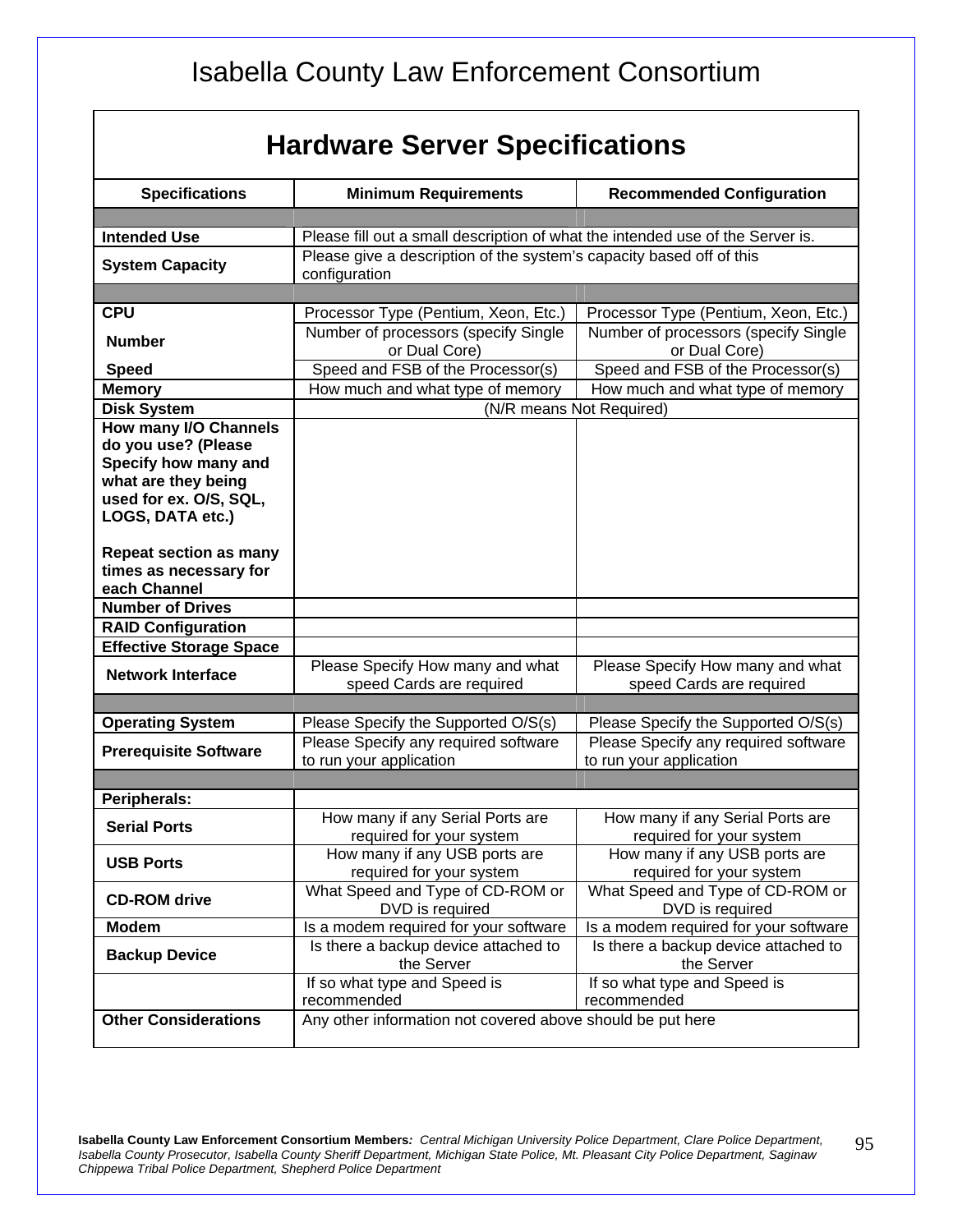Appendix C – Pricing Forms

#### **Itemized Equipment List & Pricing**

The vendor must provide a detailed price list for the Application Software, Server(s) and Mobile Printers Hardware, Operating Systems Software (i.e. Windows, SQL, Oracle etc.) and associated Services necessary to make the proposed solution operational. The following list is a guideline only; it is your responsibility to provide the necessary configuration to meet the requirements detailed in this RFP. If there are items not on this list that are necessary to make your software a functional solution then they must be added.

Please provide a price quotation for the following Application Software, Server(s) and Mobile Printers Hardware, OS Software, Services and Maintenance:

#### *Law Records Management System (RMS) System Itemized Price List*

| <b>Law RMS Software</b>                                        | Quantity        | <b>Price</b>             | <b>Extended</b>          |
|----------------------------------------------------------------|-----------------|--------------------------|--------------------------|
| Law RMS Server Application Software License                    |                 | \$                       | \$                       |
| Law RMS Workstation Application Software License               |                 | $\overline{\$}$          | $\overline{\$}$          |
| Law RMS Administration and Personnel Module                    |                 | $\overline{\$}$          | $\bar{\$}$               |
| Law RMS Bar Code Module                                        |                 | $\overline{\$}$          | $\overline{\$}$          |
| Law RMS Bike Registration Module                               |                 | $\overline{\$}$          | \$                       |
| Law RMS Budget Tracking Module                                 |                 | $\overline{\$}$          | \$                       |
| <b>Law RMS Citations Module</b>                                |                 | $\overline{\$}$          | $\overline{\$}$          |
| Law RMS Civil Module                                           |                 | $\overline{\$}$          | $\overline{\$}$          |
| Law RMS Equipment Maintenance Module                           |                 | $\overline{\$}$          | $\overline{\$}$          |
| Law RMS Gun Permits Module                                     |                 | $\overline{\$}$          | $\overline{\$}$          |
| Law RMS Imaging/Mugshots Module                                |                 | $\overline{\$}$          | \$                       |
| Law RMS Impound Module                                         |                 | \$                       | \$                       |
| Law RMS Intelligence, Internal Affairs and Narcotics<br>Module |                 | $\overline{\$}$          | $\overline{\$}$          |
| Law RMS Officer Activity Log Module                            |                 | \$                       | \$                       |
| Law RMS Parking Tickets Module                                 |                 | \$                       | \$                       |
| Law RMS Pawn Module                                            |                 | \$                       | \$                       |
| Law RMS Towing Module                                          |                 | $\overline{\$}$          | $\overline{\$}$          |
| <b>Law RMS Traffic Accidents Module</b>                        |                 | $\overline{\$}$          | \$                       |
| Law RMS Wants and Warrants Module                              |                 | \$                       | \$                       |
| Visio                                                          |                 | \$                       | \$                       |
| Law RMS to Top Gun Barcode Interface                           |                 | $\overline{\$}$          | \$                       |
| Law RMS to American Barcode Interface                          |                 | $\overline{\$}$          | \$                       |
| Law RMS to AFIS Interface                                      |                 | $\overline{\$}$          | \$                       |
| Law RMS to CAD System Interface                                |                 | $\overline{\$}$          | \$                       |
| Law RMS to JAIL System Interface                               |                 | \$                       | \$                       |
| Law RMS to FBR System Interface                                |                 | \$                       | \$                       |
| Law RMS to FireHouse System Interface                          |                 | $\overline{\mathcal{S}}$ | $\overline{\mathcal{S}}$ |
|                                                                |                 | <b>Subtotal:</b>         | \$                       |
|                                                                |                 |                          |                          |
| <b>Law RMS Hardware</b>                                        | <b>Quantity</b> | <b>Price</b>             | <b>Extended</b>          |
| Law RMS Server Hardware (include all OS Licensing)             |                 | \$                       | \$                       |
|                                                                |                 | <b>Subtotal:</b>         | \$                       |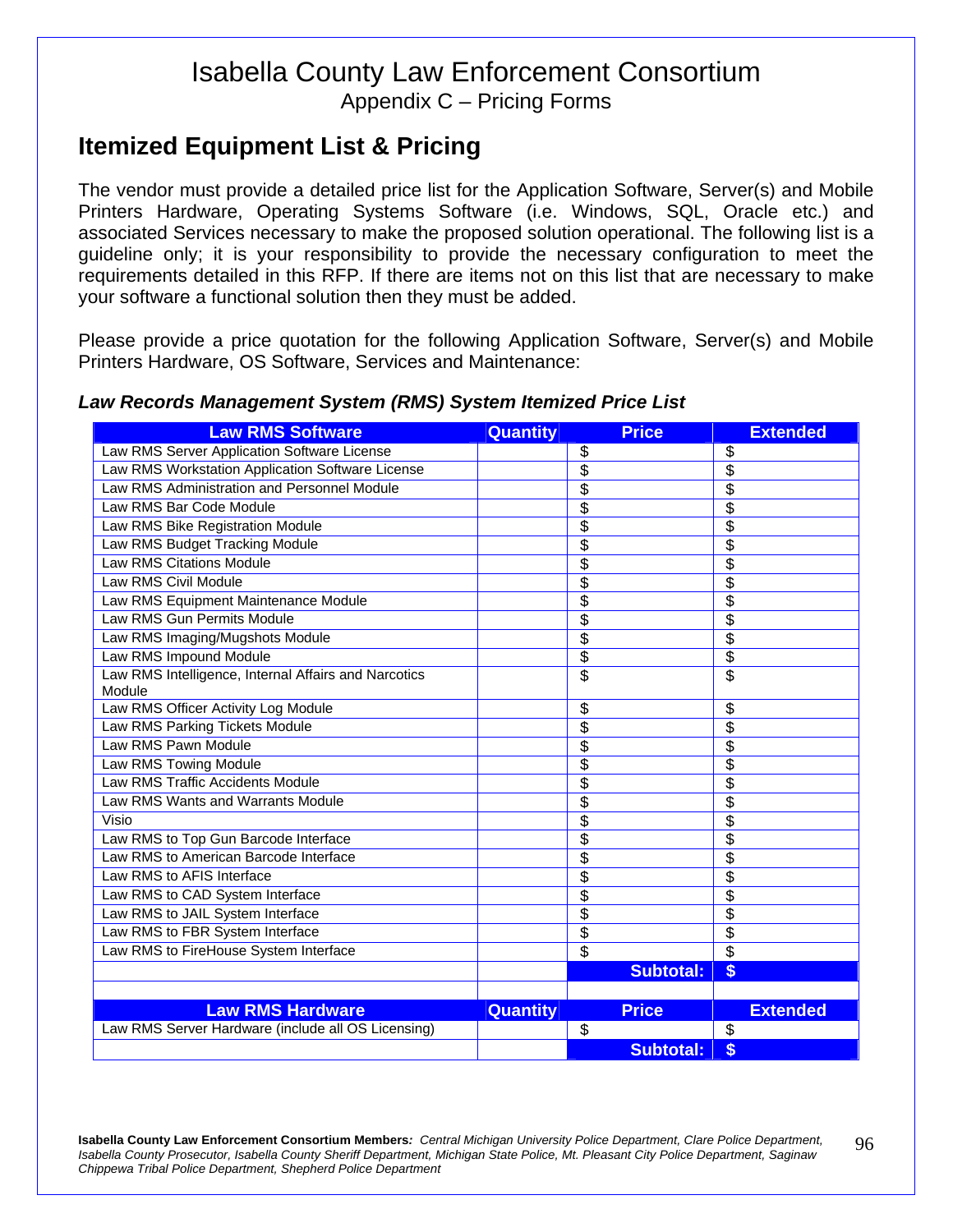| <b>Law RMS Services</b>                                                    | <b>Quantity</b> | <b>Price</b>                 | <b>Extended</b>     |
|----------------------------------------------------------------------------|-----------------|------------------------------|---------------------|
| Law RMS Server Application Software License Installation                   |                 | \$                           | \$                  |
| Law RMS Workstation Application Software License                           |                 | \$                           | \$                  |
| Installation                                                               |                 |                              |                     |
| Law RMS Server Hardware Installation                                       |                 | \$                           | \$                  |
| Visio Workstation Software License Installation                            |                 | \$                           | \$                  |
| Law RMS Legacy Data Conversion                                             |                 | \$                           | \$                  |
| Project Management Fee                                                     |                 | \$                           | \$                  |
| Online Learning Management System Activation                               |                 | \$                           | \$                  |
| Online Learning Management System Annual Subscription                      |                 | \$                           | \$                  |
| Per User                                                                   |                 |                              |                     |
| Training Web Based Instructor Led 1/2 Day Class                            |                 | \$                           | \$                  |
| Training Onsite All Day Class                                              |                 | \$                           | \$                  |
| <b>Travel Expense Daily Costs</b>                                          |                 | \$                           | \$                  |
| <b>Travel Expense Trip</b>                                                 |                 | \$                           | \$                  |
|                                                                            |                 | <b>Subtotal:</b>             | $\boldsymbol{s}$    |
|                                                                            |                 |                              |                     |
| <b>Law RMS Maintenance</b>                                                 | <b>Quantity</b> | <b>Price</b>                 | <b>Extended</b>     |
| Remote Diagnostic Support Software Application                             |                 | \$                           | \$                  |
| Law RMS 24x7 Software Support - Maintenance                                |                 | \$                           | \$                  |
|                                                                            |                 | <b>Subtotal:</b>             | $\boldsymbol{s}$    |
| Law RMS 8x5 Software Support - Maintenance (Do Not<br>Include in Subtotal) |                 | \$                           | <b>XXXXXXXXXXXX</b> |
|                                                                            |                 | <b>Total Law RMS System:</b> | \$                  |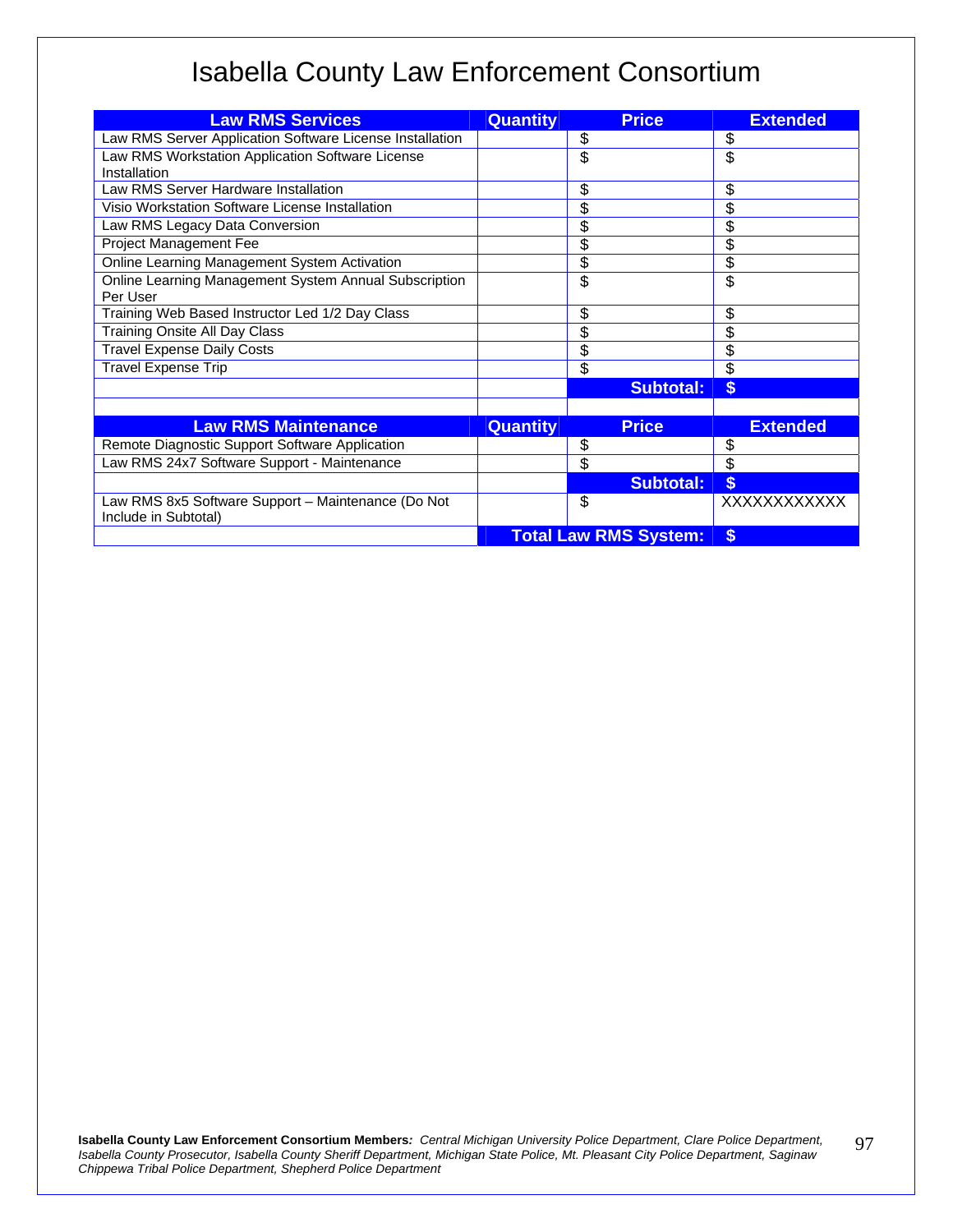#### *Computer Aided Dispatch (CAD) System Itemized Price List*

| <b>CAD Software</b>                                         | <b>Quantity</b> | <b>Price</b>             | <b>Extended</b> |
|-------------------------------------------------------------|-----------------|--------------------------|-----------------|
| <b>CAD Server Application Software License</b>              |                 | \$                       | \$              |
| CAD Supervisor Position Application Software License        |                 | \$                       | \$              |
| CAD Dispatcher/Call taker Workstation Application           |                 | \$                       | \$              |
| Software License                                            |                 |                          |                 |
| CAD View Only Workstation Application Software License      |                 | \$                       | \$              |
| CAD Data Archiving Module                                   |                 | \$                       | \$              |
| <b>CAD Fax Server Module</b>                                |                 | \$                       | \$              |
| CAD Rip and Run Module                                      |                 | \$                       | \$              |
| CAD to E911 System Interface                                |                 | \$                       | \$              |
| CAD to EMD System Interface                                 |                 | \$                       | \$              |
| CAD to Paging System Interface                              |                 | \$                       | \$              |
| CAD to Push-to-Talk Radio Console Interface                 |                 | \$                       | \$              |
| CAD to TDD Interface                                        |                 | \$                       | \$              |
| CAD to Net clock Interface                                  |                 | \$                       | \$              |
| CAD to Zetron Model 25 & 26 Encoder Interface               |                 | \$                       | \$              |
| CAD to Mapping Application Interface                        |                 | \$                       | \$              |
| CAD to Law RMS System Interface                             |                 | \$                       | \$              |
| CAD to Mobile Data System Interface                         |                 | \$                       | $\overline{\$}$ |
|                                                             |                 | <b>Subtotal:</b>         | \$              |
|                                                             |                 |                          |                 |
| <b>CAD Hardware</b>                                         | <b>Quantity</b> | <b>Price</b>             | <b>Extended</b> |
| CAD Server Hardware (include all OS Licensing)              |                 | \$                       | \$              |
|                                                             |                 |                          |                 |
|                                                             |                 | <b>Subtotal:</b>         |                 |
|                                                             |                 |                          | \$              |
| <b>CAD Services</b>                                         | Quantity        | <b>Price</b>             | <b>Extended</b> |
| <b>CAD Server Application Software License Installation</b> |                 | \$                       | \$              |
| <b>CAD Server Hardware Installation</b>                     |                 | \$                       | \$              |
| CAD Workstation Application Software License Installation   |                 | \$                       | \$              |
| <b>CAD GEO File Conversion</b>                              |                 | \$                       | \$              |
| Project Management Fee                                      |                 | \$                       | \$              |
| Online Learning Management System Activation                |                 | \$                       | $\overline{\$}$ |
| Online Learning Management System Annual Subscription       |                 | \$                       | \$              |
| Per User                                                    |                 |                          |                 |
| Training Web Based Instructor Led 1/2 Day Class             |                 | \$                       | \$              |
| <b>Training Onsite All Day Class</b>                        |                 | \$                       | \$              |
| <b>Travel Expense Daily Costs</b>                           |                 | \$                       | \$              |
| <b>Travel Expense Trip</b>                                  |                 | \$                       | \$              |
|                                                             |                 | <b>Subtotal:</b>         | \$              |
|                                                             |                 |                          |                 |
| <b>CAD Maintenance</b>                                      | Quantity        | <b>Price</b>             | <b>Extended</b> |
| Remote Diagnostic Support Software Application              |                 |                          | \$              |
| CAD 24x7 Software Support - Maintenance                     |                 | $\frac{6}{9}$            | $\overline{\$}$ |
|                                                             |                 | <b>Subtotal:</b>         | \$              |
|                                                             |                 | <b>Total CAD System:</b> | $$$             |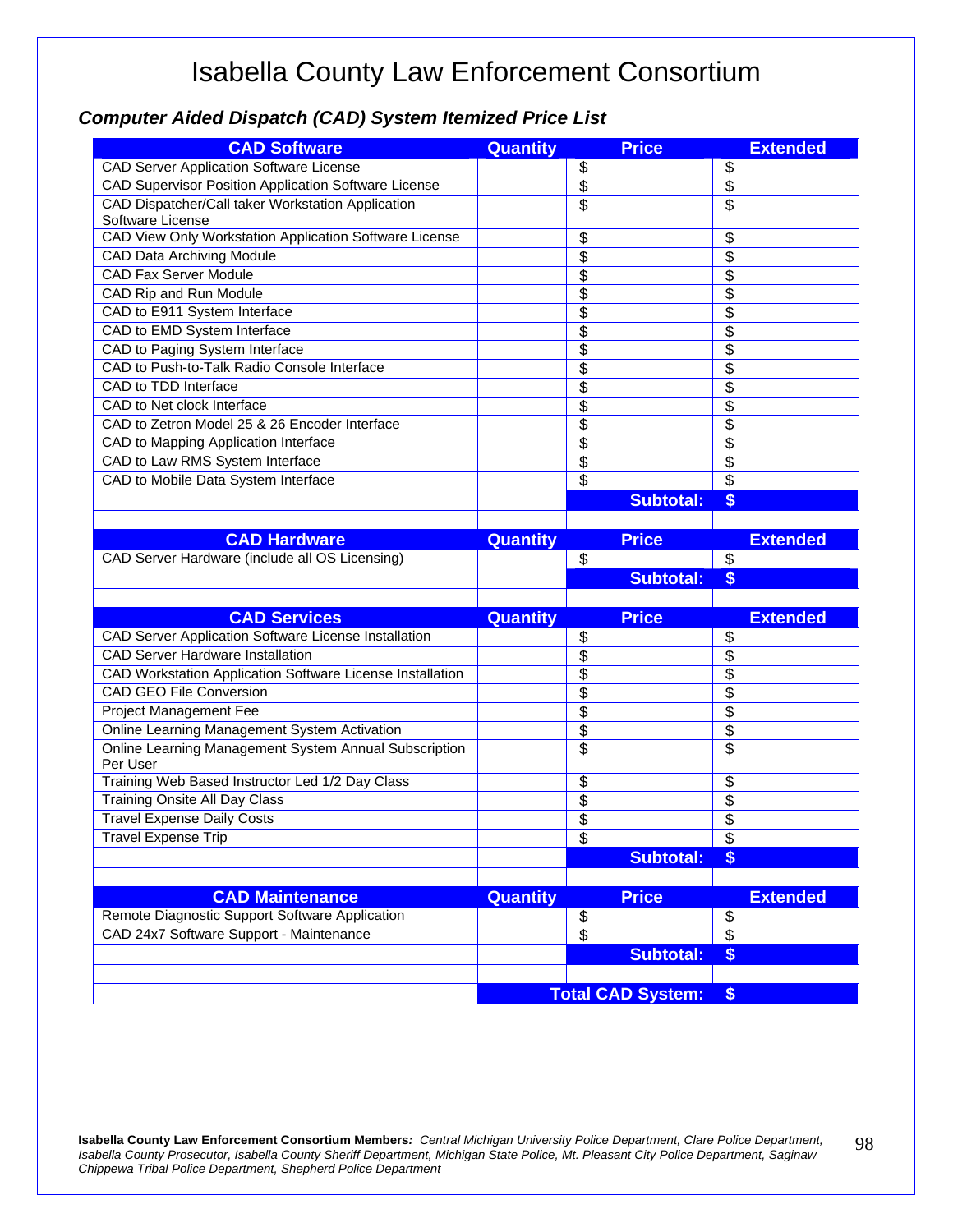#### *MOBILE System Itemized Price List*

| <b>Mobile Software</b>                                                     | <b>Quantity</b> | <b>Price</b>                | <b>Extended</b> |
|----------------------------------------------------------------------------|-----------------|-----------------------------|-----------------|
| Mobile Server Application Software License                                 |                 | \$                          | \$              |
| Mobile Law Enforcement Vehicle Workstation Application                     |                 | $\overline{\$}$             | $\overline{\$}$ |
| Software License                                                           |                 |                             |                 |
| Mobile Law Enforcement Office Workstation Application                      |                 | \$                          | \$              |
| Software License                                                           |                 |                             |                 |
| Mobile Law Enforcement Handheld Windows CE<br>Application Software License |                 | \$                          | \$              |
| Mobile Law Enforcement Handheld RIM Application<br>Software License        |                 | \$                          | \$              |
| Mobile to CAD System Interface                                             |                 | \$                          | \$              |
| Mobile to RMS System Interface                                             |                 | $\overline{\$}$             | \$              |
| Mobile to FBR System Interface                                             |                 | $\overline{\$}$             | $\overline{\$}$ |
| NetMotion Software (Only include if proposing to upgrade                   |                 | $\overline{\$}$             | \$              |
| to air cards)                                                              |                 |                             |                 |
|                                                                            |                 | <b>Subtotal:</b>            | \$              |
|                                                                            |                 |                             |                 |
| <b>Mobile Hardware</b>                                                     | Quantity        | <b>Price</b>                | <b>Extended</b> |
| Mobile Server Hardware (include all OS Licensing)                          |                 | \$                          | \$              |
| Mobile Workstation Hardware (include all OS Licensing)                     |                 | \$                          | \$              |
| <b>Mobile Printers</b>                                                     |                 | \$                          | $\overline{\$}$ |
|                                                                            |                 | <b>Subtotal:</b>            | \$              |
|                                                                            |                 |                             |                 |
| <b>Mobile Services</b>                                                     | <b>Quantity</b> | <b>Price</b>                | <b>Extended</b> |
| Mobile Server Application Software License Installation                    |                 | $\frac{3}{2}$               | $\frac{3}{2}$   |
| Mobile Workstation Application Software License                            |                 | $\overline{\$}$             | $\overline{\$}$ |
| Installation                                                               |                 |                             |                 |
| Mobile Server Hardware Installation                                        |                 | \$                          | \$              |
| Handheld Workstation Application Software License<br>Installation          |                 | $\overline{\$}$             | \$              |
| Project Management Fee                                                     |                 | \$                          | \$              |
| Online Learning Management System Activation                               |                 | \$                          | $\overline{\$}$ |
| Online Learning Management System Annual Subscription<br>Per User          |                 | \$                          | \$              |
| Training Onsite All Day Class                                              |                 | \$                          | \$              |
| <b>Travel Expense Daily Costs</b>                                          |                 | \$                          | \$              |
| <b>Travel Expense Trip</b>                                                 |                 | \$                          | \$              |
| Training Web Based Instructor Led 1/2 Day Class                            |                 | \$                          | \$              |
|                                                                            |                 | <b>Subtotal:</b>            | \$              |
|                                                                            |                 |                             |                 |
| <b>Mobile Maintenance</b>                                                  | <b>Quantity</b> | <b>Price</b>                | <b>Extended</b> |
| Remote Diagnostic Software                                                 |                 | $\frac{1}{2}$               | $\frac{1}{2}$   |
| Mobile 24x7 Software Support - Maintenance                                 |                 | $\overline{\$}$             | $\overline{\$}$ |
|                                                                            |                 | <b>Subtotal:</b>            | \$              |
| Mobile 8x5 Software Support - Maintenance (Do Not                          |                 | \$                          | XXXXXXXXXXX     |
| Include in Subtotal)                                                       |                 |                             |                 |
|                                                                            |                 | <b>Total Mobile System:</b> | \$              |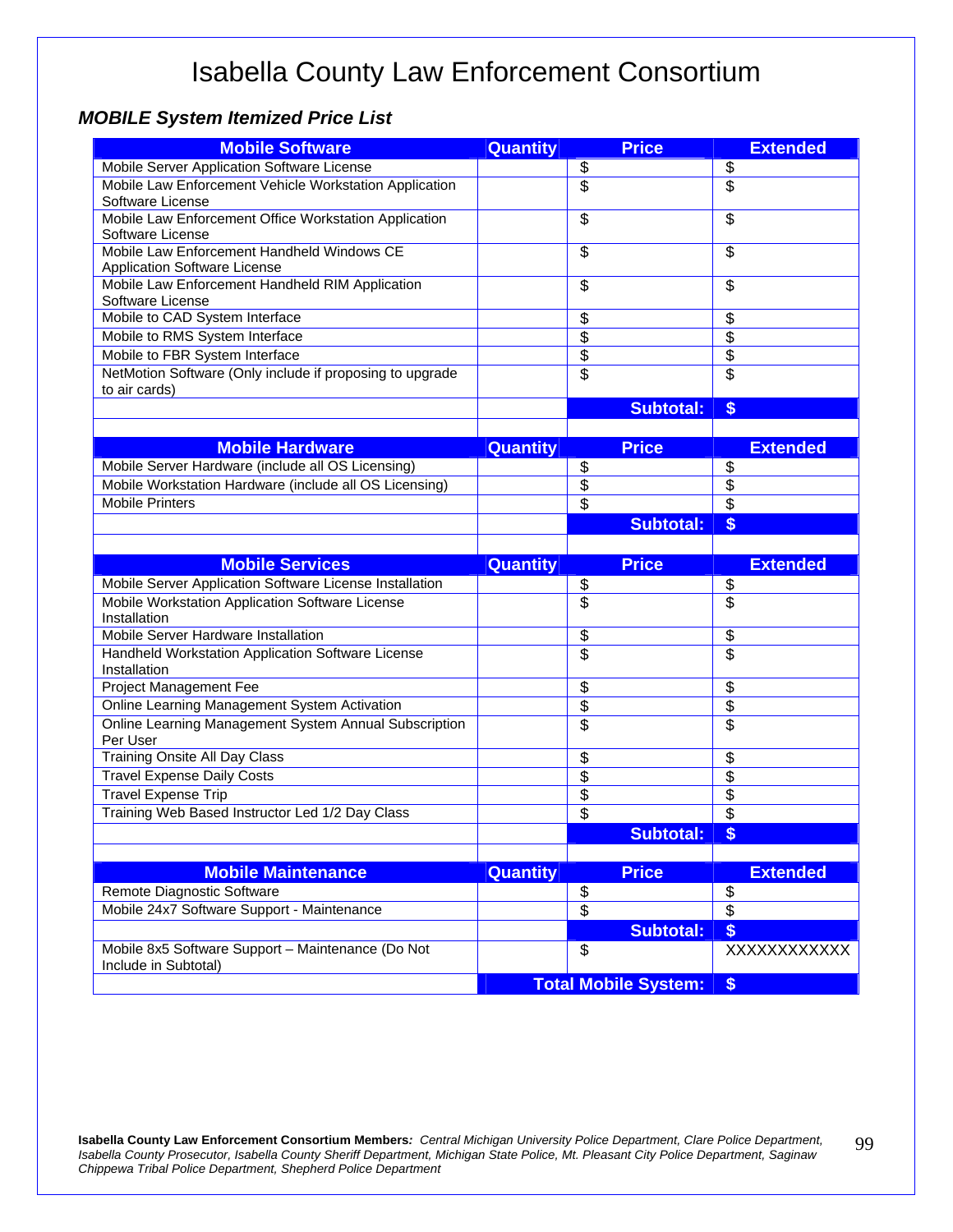#### *Field Based Reporting (FBR) System Itemized Price List*

| <b>FBR Software</b>                                                    | <b>Quantity</b> | <b>Price</b>             | <b>Extended</b>          |
|------------------------------------------------------------------------|-----------------|--------------------------|--------------------------|
| FBR Server Application Software License                                |                 | \$                       | \$                       |
| FBR Workstation Application Software License                           |                 | $\overline{\$}$          | $\overline{\$}$          |
| Microsoft VISIO                                                        |                 | $\overline{\$}$          | $\overline{\$}$          |
| FBR to MOBILE System Interface                                         |                 | $\overline{\$}$          | $\overline{\$}$          |
| FBR to RMS System Interface                                            |                 | $\overline{\$}$          | $\overline{\mathcal{S}}$ |
|                                                                        |                 | <b>Subtotal:</b>         | \$                       |
|                                                                        |                 |                          |                          |
| <b>FBR Hardware</b>                                                    | <b>Quantity</b> | <b>Price</b>             | <b>Extended</b>          |
| FBR Server Hardware (include all OS Licensing)                         |                 | \$                       | \$                       |
| FBR Workstation Hardware (include all OS Licensing)                    |                 | \$                       | $\overline{\mathcal{S}}$ |
|                                                                        |                 | <b>Subtotal:</b>         | \$                       |
|                                                                        |                 |                          |                          |
| <b>FBR Services</b>                                                    | Quantity        | <b>Price</b>             | <b>Extended</b>          |
| FBR Server Application Software License Installation                   |                 | \$                       | \$                       |
| FBR Workstation Application Software License Installation              |                 | $\overline{\$}$          | \$                       |
| <b>FBR Server Hardware Installation</b>                                |                 | $\overline{\$}$          | $\overline{\$}$          |
| Project Management Fee                                                 |                 | $\overline{\$}$          | $\overline{\$}$          |
| Online Learning Management System Activation                           |                 | $\overline{\$}$          | $\overline{\$}$          |
| Online Learning Management System Annual Subscription<br>Per User      |                 | $\overline{\$}$          | \$                       |
| <b>Training Onsite All Day Class</b>                                   |                 | \$                       | \$                       |
| <b>Travel Expense Daily Costs</b>                                      |                 | $\overline{\$}$          | \$                       |
| <b>Travel Expense Trip</b>                                             |                 | \$                       | \$                       |
| Training Web Based Instructor Led 1/2 Day Class                        |                 | $\overline{\$}$          | $\overline{\$}$          |
|                                                                        |                 | <b>Subtotal:</b>         | \$                       |
|                                                                        |                 |                          |                          |
| <b>FBR Maintenance</b>                                                 | Quantity        | <b>Price</b>             | <b>Extended</b>          |
| Remote Diagnostic Software                                             |                 | \$                       | \$                       |
| FBR 24x7 Software Support - Maintenance                                |                 | $\overline{\$}$          | $\overline{\$}$          |
|                                                                        |                 | <b>Subtotal:</b>         | $\boldsymbol{s}$         |
| FBR 8x5 Software Support - Maintenance (Do Not Include<br>in Subtotal) |                 | \$                       | XXXXXXXXXXX              |
|                                                                        |                 | <b>Total FBR System:</b> | \$                       |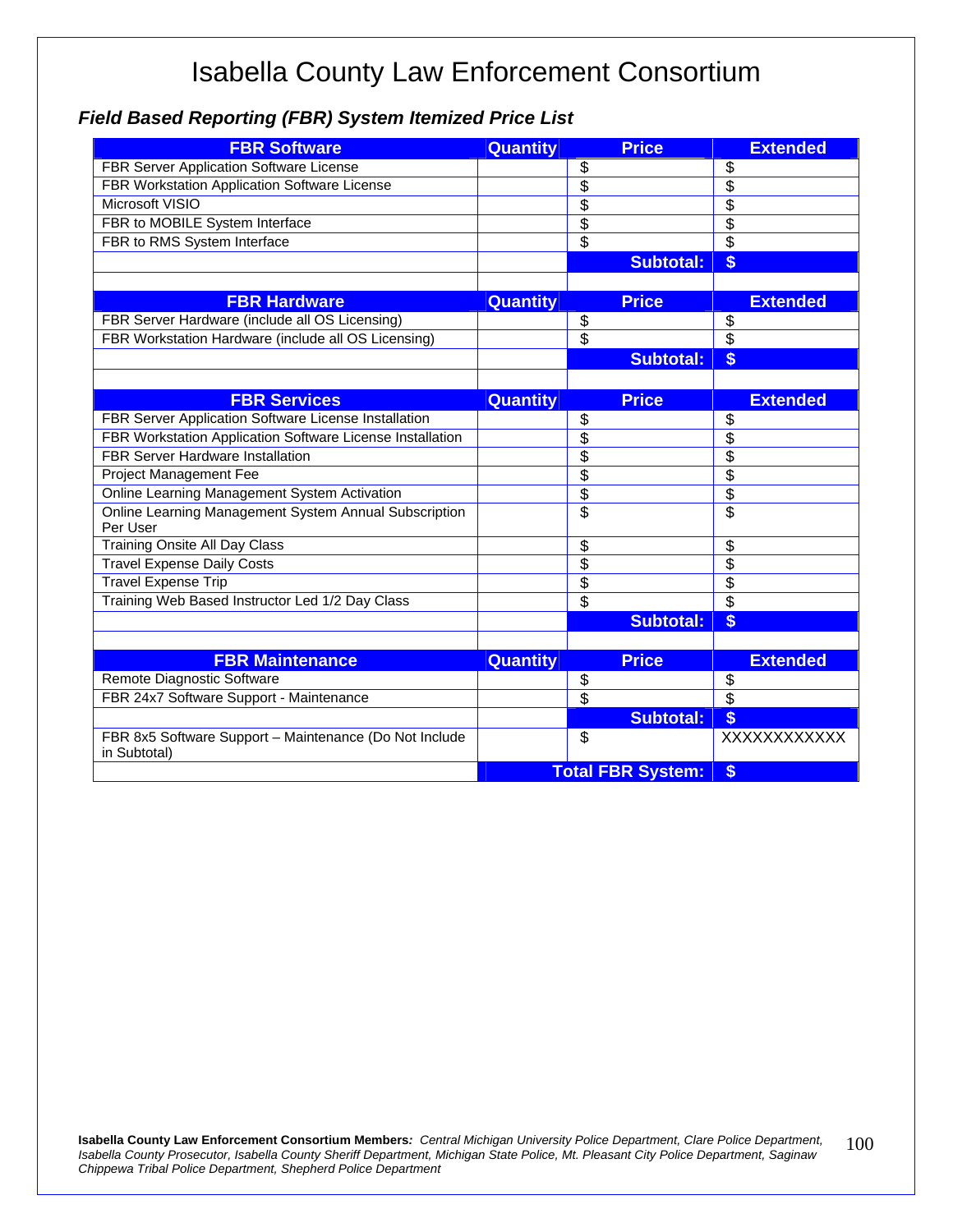#### *Jail RMS System Itemized Price List*

| <b>Jail RMS Software</b>                                                    | <b>Quantity</b> | <b>Price</b>                  | <b>Extended</b>     |
|-----------------------------------------------------------------------------|-----------------|-------------------------------|---------------------|
| Jail RMS Server Application Software License                                |                 | \$                            | \$                  |
| Jail RMS Server Application Software License Installation                   |                 | $\overline{\$}$               | $\overline{\$}$     |
| Jail RMS Workstation Application Software License                           |                 | $\overline{\$}$               | $\overline{\$}$     |
| Jail RMS Workstation Application Software License                           |                 | $\overline{\$}$               | $\overline{\$}$     |
| Installation                                                                |                 |                               |                     |
| Jail RMS to Securus Phone System Interface                                  |                 | \$                            | \$                  |
| Jail RMS to deposit Kiosk utilizing Keefe Commissary<br>Software            |                 | $\overline{\$}$               | \$                  |
| Jail RMS to Law RMS System Interface                                        |                 | \$                            | \$                  |
| Jail RMS to AFIS Interface                                                  |                 | $\overline{\$}$               | $\overline{\$}$     |
|                                                                             |                 | <b>Subtotal:</b>              | \$                  |
|                                                                             |                 |                               |                     |
| <b>Jail RMS Hardware</b>                                                    | <b>Quantity</b> | <b>Price</b>                  | <b>Extended</b>     |
| Jail RMS Server Hardware (include all OS Licensing)                         |                 | \$                            | $\overline{\$}$     |
|                                                                             |                 | <b>Subtotal:</b>              | \$                  |
|                                                                             |                 |                               |                     |
| <b>Jail RMS Services</b>                                                    | Quantity        | <b>Price</b>                  | <b>Extended</b>     |
| Jail RMS Server Application Software License Installation                   |                 | \$                            | \$                  |
| Jail RMS Workstation Application Software License                           |                 | $\overline{\$}$               | \$                  |
| Installation                                                                |                 |                               |                     |
| Jail RMS Server Hardware Installation                                       |                 | \$                            | \$                  |
| Jail RMS Legacy Data Conversion                                             |                 | $\overline{\$}$               | $\overline{\$}$     |
| <b>Project Management Fee</b>                                               |                 | $\overline{\$}$               | $\overline{\$}$     |
| Online Learning Management System Activation                                |                 | \$                            | \$                  |
| Online Learning Management System Annual Subscription<br>Per User           |                 | \$                            | \$                  |
| Training Web Based Instructor Led 1/2 Day Class                             |                 | \$                            | \$                  |
| Training Onsite All Day Class                                               |                 | \$                            | \$                  |
| <b>Travel Expense Daily Costs</b>                                           |                 | \$                            | \$                  |
| <b>Travel Expense Trip</b>                                                  |                 | \$                            | $\overline{\$}$     |
|                                                                             |                 | <b>Subtotal:</b>              | \$                  |
|                                                                             |                 |                               |                     |
| <b>Jail RMS Maintenance</b>                                                 | <b>Quantity</b> | <b>Price</b>                  | <b>Extended</b>     |
| Remote Diagnostic Support Software Application                              |                 | \$                            | \$                  |
| Jail RMS 24x7 Software Support - Maintenance                                |                 | $\overline{\$}$               | $\overline{\$}$     |
|                                                                             |                 | <b>Subtotal:</b>              | $\boldsymbol{\$}$   |
| Jail RMS 8x5 Software Support - Maintenance (Do Not<br>Include in Subtotal) |                 | \$                            | <b>XXXXXXXXXXXX</b> |
|                                                                             |                 | <b>Total Jail RMS System:</b> | \$                  |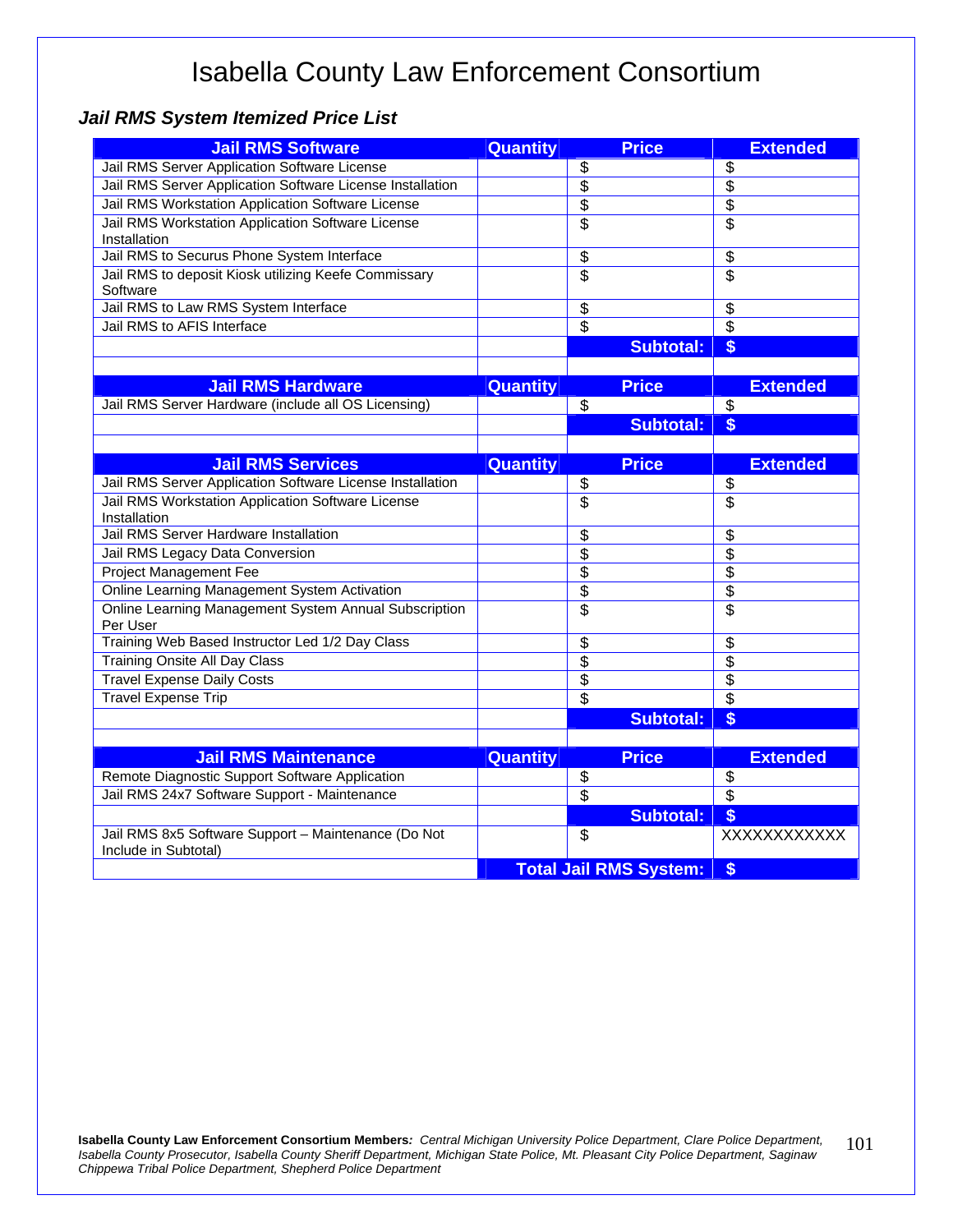#### *GIS System Itemized Price List*

| <b>GIS Software</b>                                                                         | <b>Quantity</b> | <b>Price</b>             | <b>Extended</b>          |
|---------------------------------------------------------------------------------------------|-----------------|--------------------------|--------------------------|
| GIS Dispatch Mapping Application Administrator Software                                     |                 | \$                       | $\overline{\mathcal{S}}$ |
| License                                                                                     |                 |                          |                          |
| GIS Dispatch Mapping Application Dispatcher Software                                        |                 | \$                       | \$                       |
| License                                                                                     |                 |                          |                          |
| <b>GIS Mobile Mapping Application Software License</b>                                      |                 | \$                       | \$                       |
| GIS Pin Mapping Application Software License                                                |                 | \$                       | \$                       |
| GIS Map Data Synchronization Application Server                                             |                 | \$                       | \$                       |
| Software License                                                                            |                 |                          |                          |
| GIS Map Data Synchronization Application Client Software                                    |                 | \$                       | \$                       |
| License                                                                                     |                 |                          |                          |
|                                                                                             |                 | <b>Subtotal:</b>         | $$$                      |
|                                                                                             |                 |                          |                          |
| <b>GIS Hardware</b>                                                                         | <b>Quantity</b> | <b>Price</b>             | <b>Extended</b>          |
| GIS Map Data Synchronization Application Server                                             |                 | \$                       | \$                       |
| Hardware (include all OS Licensing)                                                         |                 |                          |                          |
|                                                                                             |                 | <b>Subtotal:</b>         | $$$                      |
|                                                                                             |                 |                          |                          |
| <b>GIS Services</b>                                                                         | <b>Quantity</b> | <b>Price</b>             | <b>Extended</b>          |
| <b>GIS Dispatch Mapping Application Administrator Software</b>                              |                 | \$                       | \$                       |
| License Installation & Training                                                             |                 |                          |                          |
| GIS Dispatch Mapping Application Dispatcher Software                                        |                 | \$                       | \$                       |
| License Installation & Training                                                             |                 |                          |                          |
| GIS Map Data Analysis                                                                       |                 | \$                       | \$                       |
| GIS Mobile Mapping Application Software License                                             |                 | \$                       | $\overline{\$}$          |
| Installation & Training                                                                     |                 |                          |                          |
| GIS Map Data Synchronization Application Server                                             |                 | \$                       | \$                       |
| Software License Installation & Training                                                    |                 |                          |                          |
| GIS Map Data Synchronization Application Client Software<br>License Installation & Training |                 | \$                       | $\overline{\$}$          |
| GIS Pin Mapping Application Software License Installation                                   |                 | \$                       | \$                       |
| & Training                                                                                  |                 |                          |                          |
| Project Management Fee                                                                      |                 | \$                       | \$                       |
| Online Learning Management System Activation                                                |                 | \$                       | \$                       |
| Online Learning Management System Annual Subscription                                       |                 | \$                       | \$                       |
| Per User                                                                                    |                 |                          |                          |
| Training Onsite All Day Class                                                               |                 | \$                       | \$                       |
| <b>Travel Expense Daily Costs</b>                                                           |                 | \$                       | $\overline{\$}$          |
| <b>Travel Expense Trip</b>                                                                  |                 | \$                       | \$                       |
| Training Web Based Instructor Led 1/2 Day Class                                             |                 | \$                       | $\overline{\mathcal{S}}$ |
|                                                                                             |                 | <b>Subtotal:</b>         | \$                       |
|                                                                                             |                 |                          |                          |
| <b>GIS Maintenance</b>                                                                      | <b>Quantity</b> | <b>Price</b>             | <b>Extended</b>          |
| Remote Diagnostic Software                                                                  |                 |                          |                          |
| GIS Mapping Application 8x5 Software Support -                                              |                 | $rac{6}{3}$              | $\frac{6}{9}$            |
| Maintenance                                                                                 |                 |                          |                          |
|                                                                                             |                 | <b>Subtotal:</b>         | \$                       |
|                                                                                             |                 |                          |                          |
|                                                                                             |                 | <b>Total GIS System:</b> | \$                       |
|                                                                                             |                 |                          |                          |